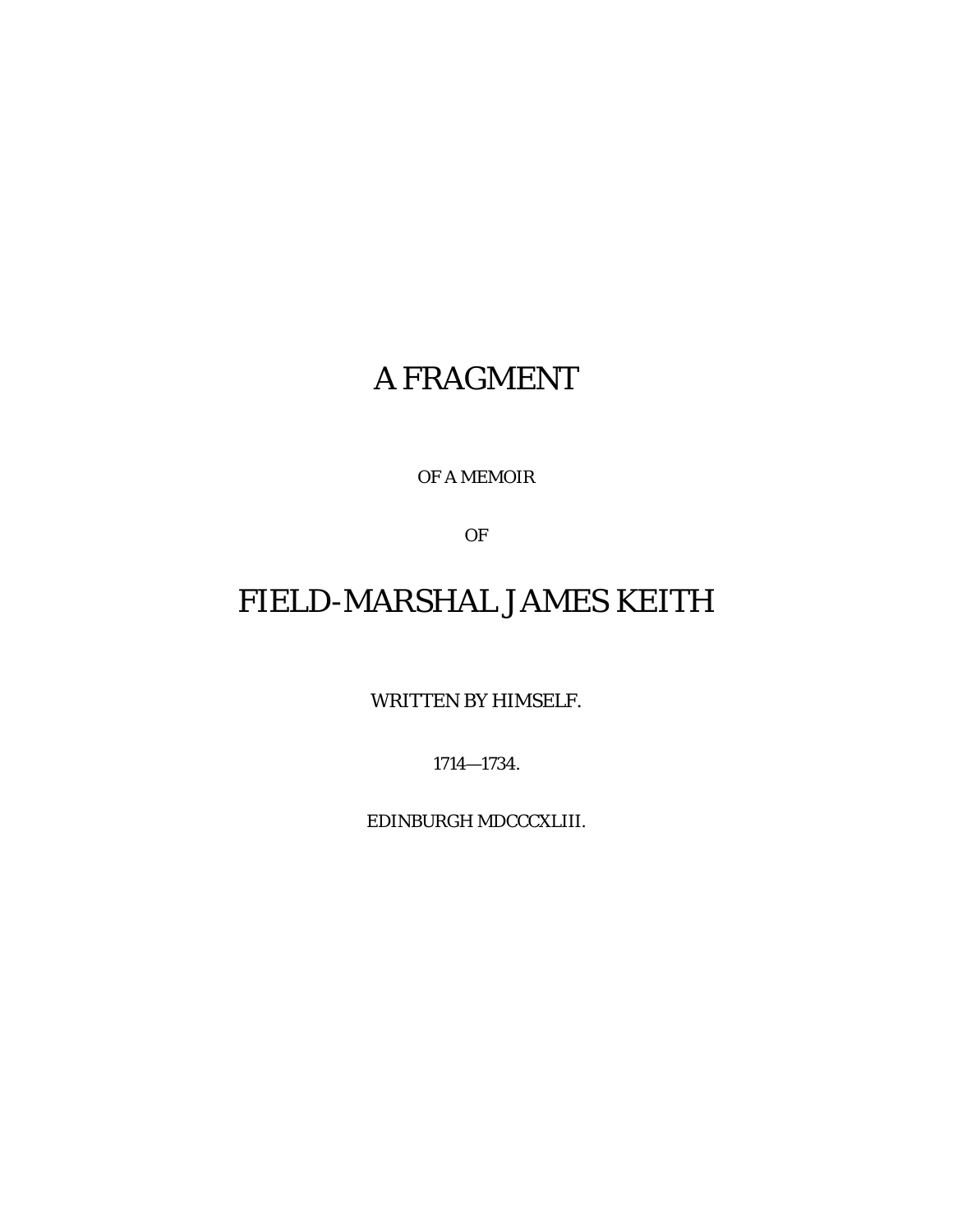# PRESENTED

TO

# THE SPALDING CLUB

BY

# THOMAS CONSTABLE.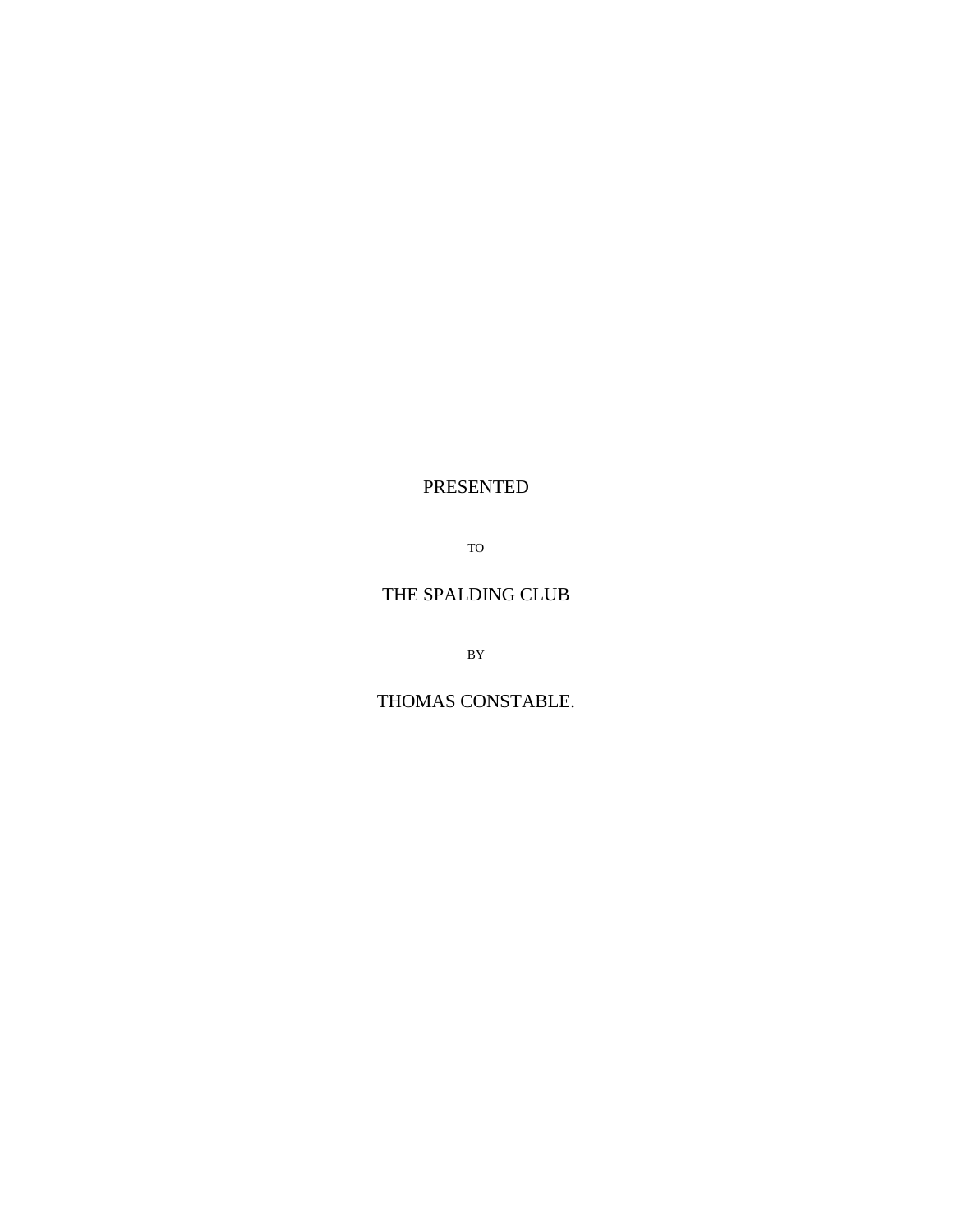# THE SPALDING CLUB. M.DCCC.XLIII.

# President.

THE EARL OF ABERDEEN. K.T.

# Vice-President.

THE DUKE OF RICHMOND, K.G. THE DUKE OF SUTHERLAND, K.G. THE EARL OF ERROLL, K.T. THE EARL OF MORAY, K.T. THE VISCOUNT ARBUTHNOTT.

# The Council.

The Honourable The LORD PROVOST of Aberdeen. JOHN ANGUS, Esq., Advocate, Town-Clerk of Aberdeen. The Reverend JAMES BRYCE, Aberdeen. JOHN HILL BURTON, Esq. Advocate, Edinburgh. SIR ROBERT ABERCROMBY of Birkenbog, Bart. THOMAS ABERCROMBY DUFF, Esq. of Haddo. The Reverend SIR WILLIAM DUNBAR of Durn, Bart. JOHN DUNN, Esq., Advocate, Aberdeen. Lord FRANCIS EGERTON, M.P. The Honourable The MASTER of FORBES. JAMES GILES, Esq., R.S.A., Aberdeen. JOHN GORDON, Esq. of Cairnbulg, Advocate, F.R.S., F.S.A., Scot. Colonel THOMAS GORDON of Park. WILLIAM GORDON, Esq. of Fyvie. ROBERT GRANT, Esq. of Tillyfour. GEORGE GRUB, Esq., Advocate, Aberdeen. The Very Reverend Principal JACK, King's College, Aberdeen. COSMO INNES, Esq., Advocate, Sheriff of Moray. ALEX. JOHNSTON, Esq., W.S., Tullos House. Professor WILLIAM KNIGHT, LL.D., Marischal College. The Right Reverend JAMES KYLE, D.D., Preshome.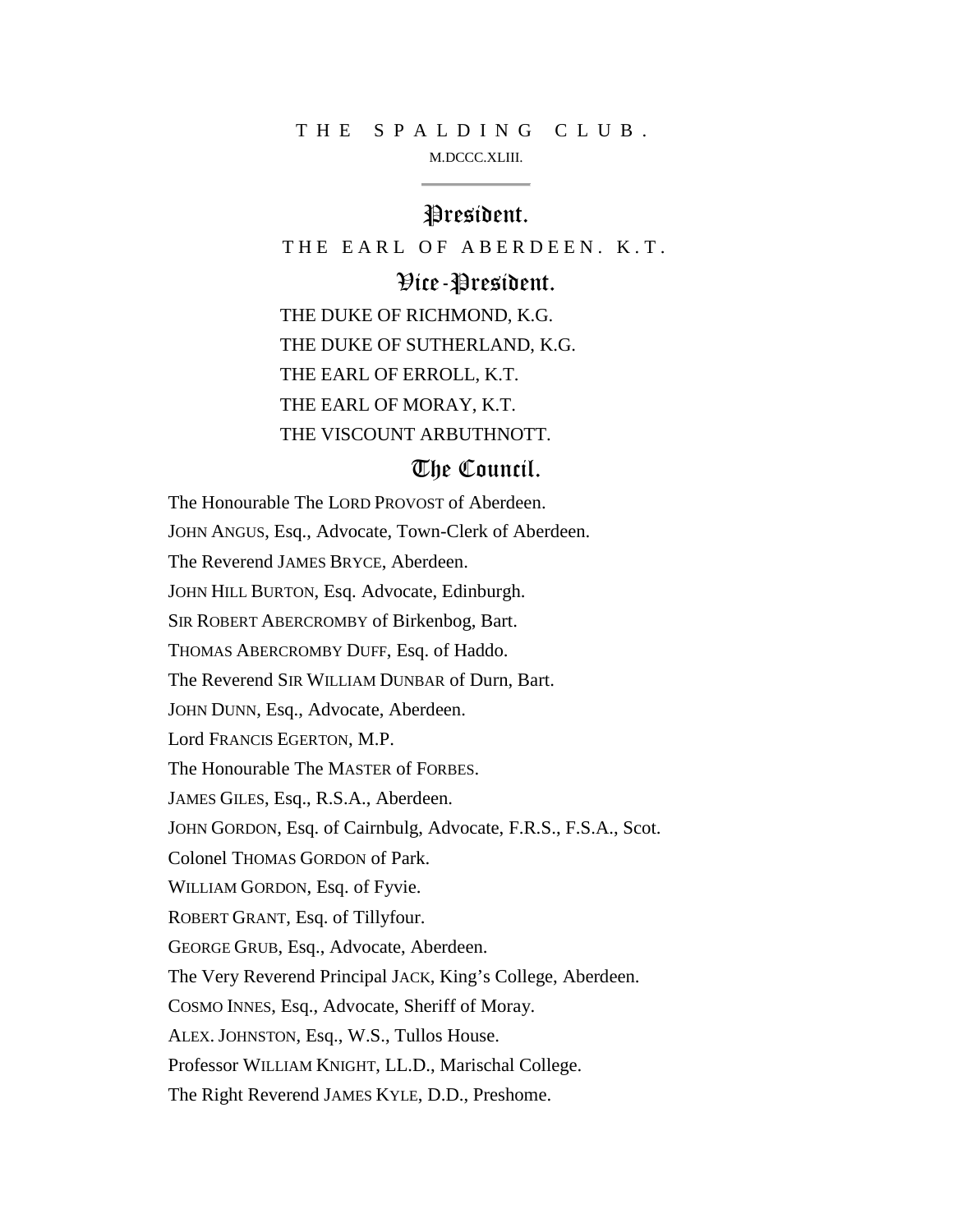HENRY LUMSDEN, Esq. of Tilwhilly. The Reverend JAMES MELVIN, LL.D. J. P. MUIRHEAD, Esq., Advocate, Edinburgh. JOSEPH ROBERTSON, Esq., Glasgow. Professor HERCULES SCOTT, King's College. The Right Reverend WILLIAM SKINNER, D.D., Aberdeen. JOHN SMITH, LL.D., of Crutherland, Glasgow. ALEX. THOMSON, Esq., of Banchory.

## Secretaries.

John Stuart, Esq., Advocate, Aberdeen.

## Joint Secretaries.

John Blaikie, Esq., Advocate, Aberdeen.

John Ligertwood, Esq., Advocate, Aberdeen.

# Local Secretaries.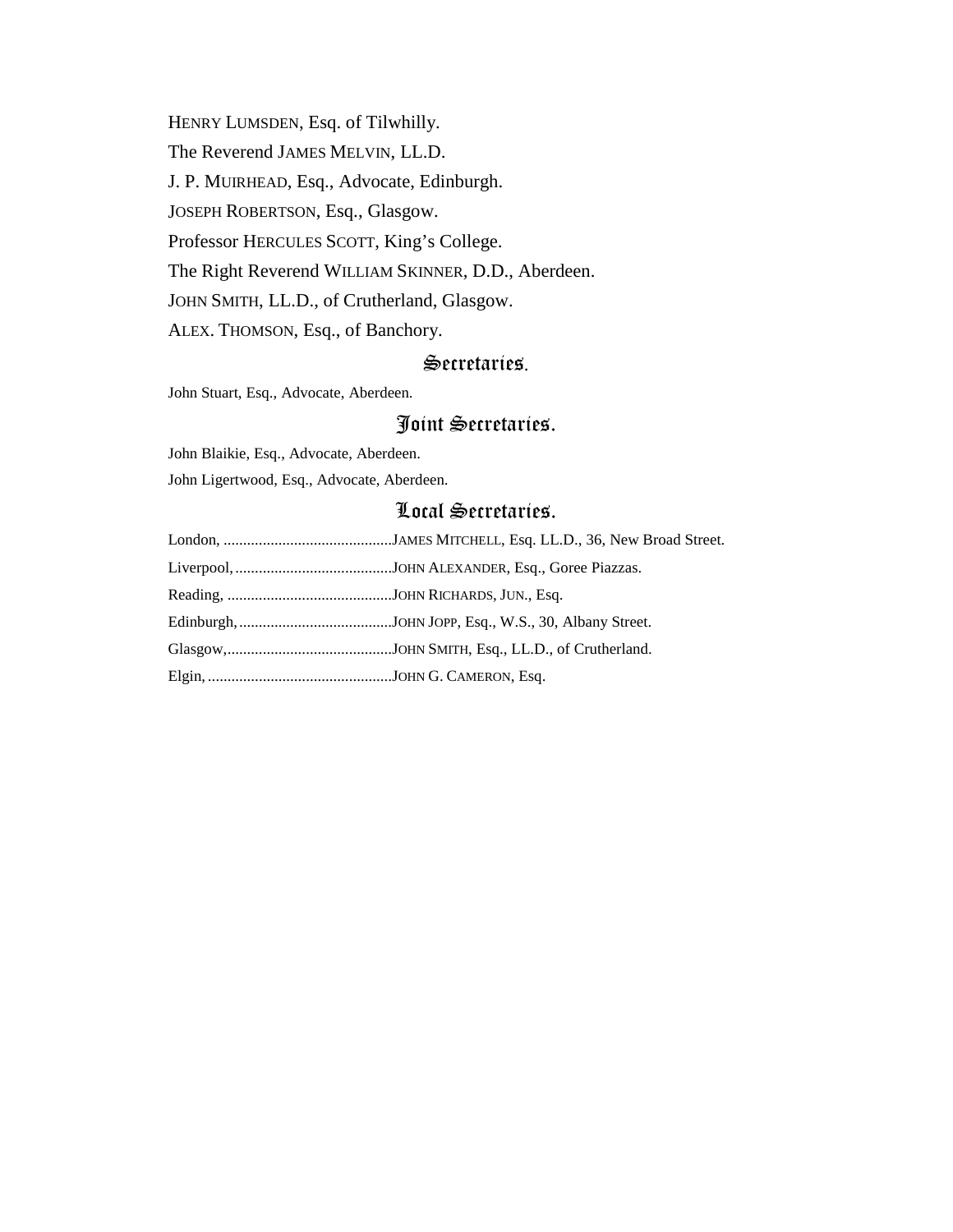

HE following Fragment is offered to the SPALDING CLUB, in the persuasion that the general feeling will be one of regret, that it begins and ends so abruptly. The autobiography of a man like Marshal Keith can never be without interest; but the present little Memoir is so simply and well written, that we find twofold cause to lament that one who had seen so much, and knew so well to tell it, should have written so little of himself.

Of his scanty education under the excellent Bishop Keith, the Marshal tells us nothing. He was launched into the world when but nineteen years old, and he begins this Memoir with the first public events of his life. In few words, and without entering into the intrigues of the party, he shows vividly and truly the characters of the Jacobite leaders in Scotland, and the petty views and jealousies which ruined their enterprises.

With equally slight touches, he paints the folly of the Stuart Court; the inconsistency of the Pope; the poverty and boasting of Spain; the cabals of the Court of Moscow, and its barbarism, thinly gilded over by the Empress's pretended civilization; while with a careless modesty he keeps his own deeds and merits out of view, and leaves us to learn the estimation his military genius and conduct obtained, by the rapid progress which he made to rank and honours, in a foreign service, and without friends.

It is much to be regretted that his Memoir does not bring down his history to the period of his Prussian service. His qualities as a soldier soon commanded the admiration of the great Captain of his age; and while Frederick appreciated his talents, he is said to have enjoyed his social qualities, and what with him was rarer, never to have laid aside for a moment the respect due to his adherence to his religion, so remarkable in a soldier of fortune, could scarcely fail to command the respect even of a Prince like Frederick William.

When Marshal Keith was found dead on the hard-fought field of Hochkirchen, Frederick showed more of feeling than was thought to be in his nature; while the Earl Marischal, who loved his gallant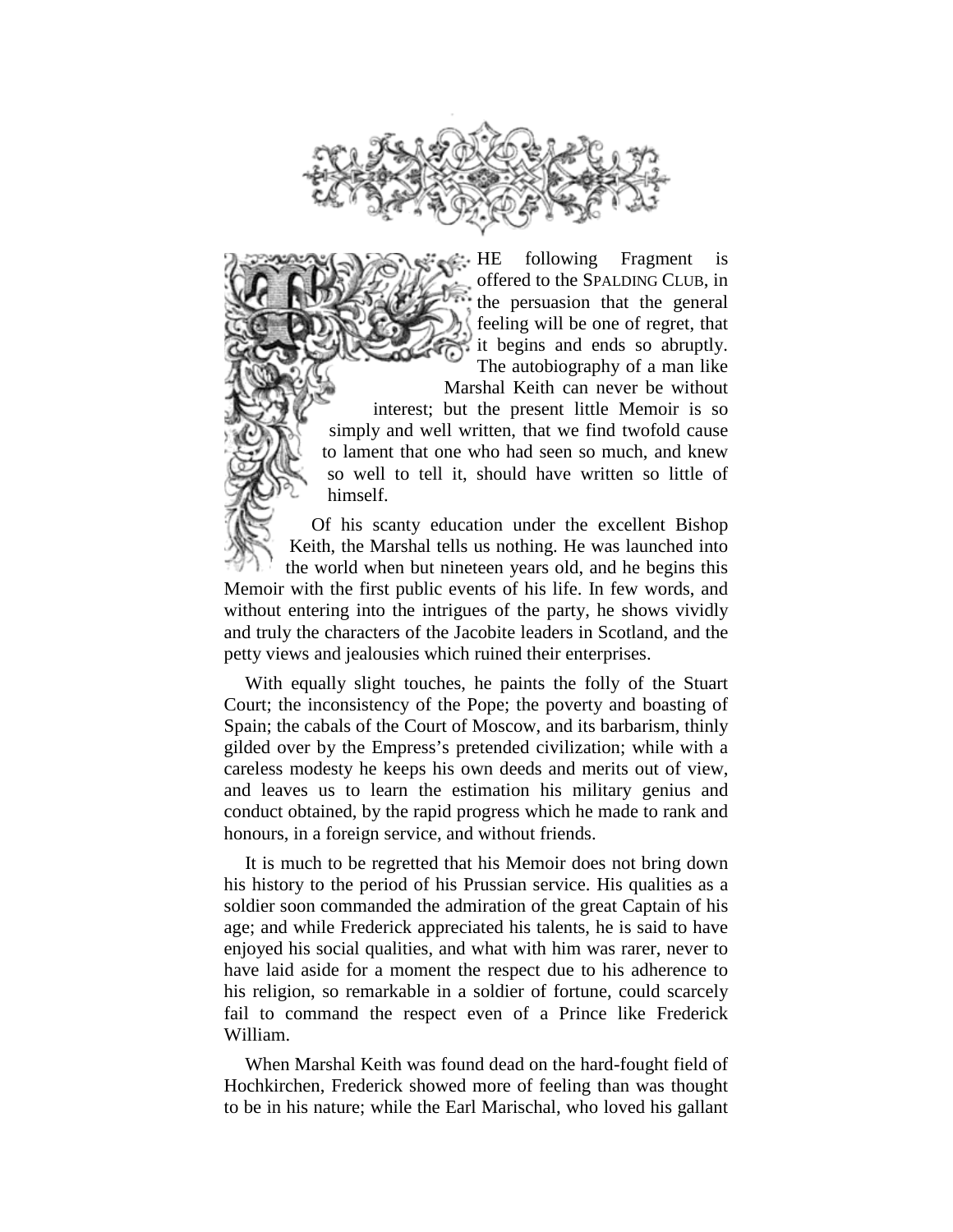brother, but was of a school which tolerated no display of tenderness, wrote to Madame Geoffrin—"Mon frère m'a laissé un bel hèritage! Il venoit de mettre à contribution toute la Bohême, a la tête d'une grande armée; et je n'ai trouvé que 70 ducats dans sa bourse."

The MS. from which the Memoir of Marshal Keith is printed is in the hand-writing of the Marshal himself, who appears never to have completed it. It formed part of a collection of papers which the late Sir Henry Stuart of Allanton had made with a view to composing a history of the efforts in Scotland for the restoration of the House of Stuart. These he handed over to Mr. Chambers, the historian of the Jacobite Rebellions; and to the liberality of that gentleman, the Club is indebted for its use.

A notice of the elder brother of the writer of this Memoir is subjoined to the Preface. It is unluckily very meagre, and the copy from which it is here printed certainly contains some mistakes, of only a part of which it has been thought allowable to attempt the correction. Notwithstanding, it bears the stamp of being written by one personally acquainted with the Earl Marischal; and though the anecdotes it records are mostly well known, the notice may be regarded with some favour, if, as is believed, it be the composition of Sir Robert Strange, formerly known for his attachment to the party which the brothers Keith supported, and now better remembered as the first of British Engravers.

There are good pictures of the Earl Marischal, and of his brother, by Francesco Trevisani, the former at Craigston, the latter at Keith-Hall.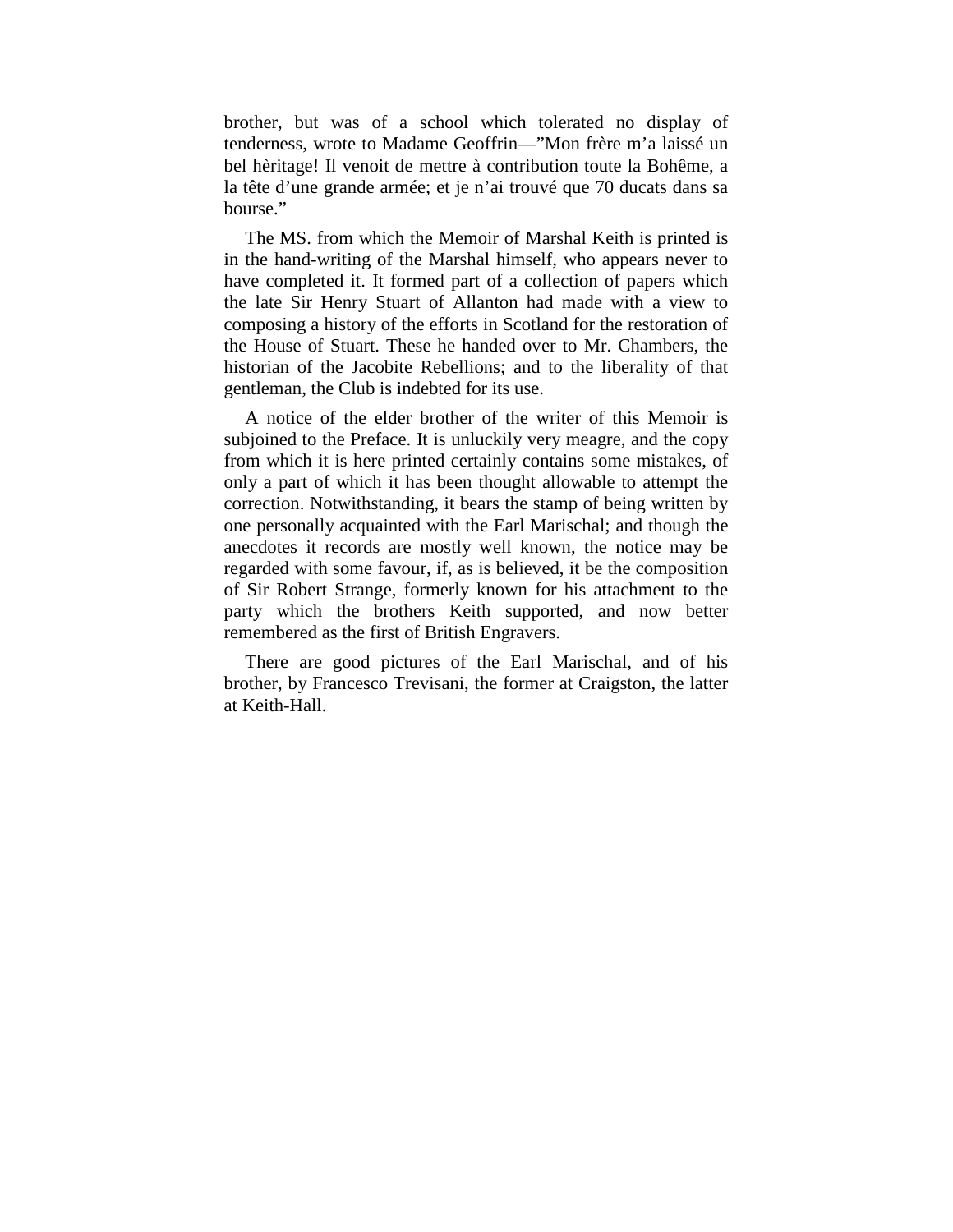# MEMOIRS OF GEORGE KEITH, HEREDITARY EARL MARISCHAL

### OF SCOTLAND.



HIS Nobleman was born in the year 1687. [?] At a very early age he served under the famous Duke of Marlborough, and was made Captain of the Guards by Queen Anne herself. At the death of this Princess, according to M. d'Alembert, he offered to proclaim the Pretender King of England, at the head of his

troop. This, however, the timidity of the Jacobite party would not permit; and after having, with great honour, resigned his commission to George the First, he retired into Scotland, and was one of the first that took arms in the unfortunate expedition of 1715. Though Lord Marischal was strongly attached to the House of Stuart, when he proclaimed the Pretender at Edinburgh, he made him swear to restore to Scotland some of the rights of that Kingdom, which had been infringed by Queen Anne. After having wandered for many months from place to place in Scotland, at the risk of his life, he having been attainted, and a price having been set upon his head by the Government, he passed into Spain, with some brother officers of his in the service of the Pretender, and entered into the service of that Power, where Cardinal Alberoni offered him the rank of Lieutenant-General. Of this he would not accept, as not thinking himself entitled to it, either by his age or services, and accepted of a much inferior one.

From Spain he went to Avignon, where he found his old friend and commander, the Duke of Ormond, (in the praises of whose valour, liberality, and worth, all parties have ever united,) and who received him with open arms, and treated him as a friend, rendered more dear to him than ever, by the misfortunes they had undergone in the common cause.

From Avignon, Lord Marischal went to Rome, where the Pretender gave him the Order of the Garter, which he seldom or never wore, giving this reason for it, "II faut renoncer sous peine de ridicule á ces vains ornements, lorsque celui de qui on les tient, n'est pas en état de les faire respecter." During the time of his residence at Rome, M. d'Alembert supposes that he was employed in many secret negociations. of which, however, nothing can now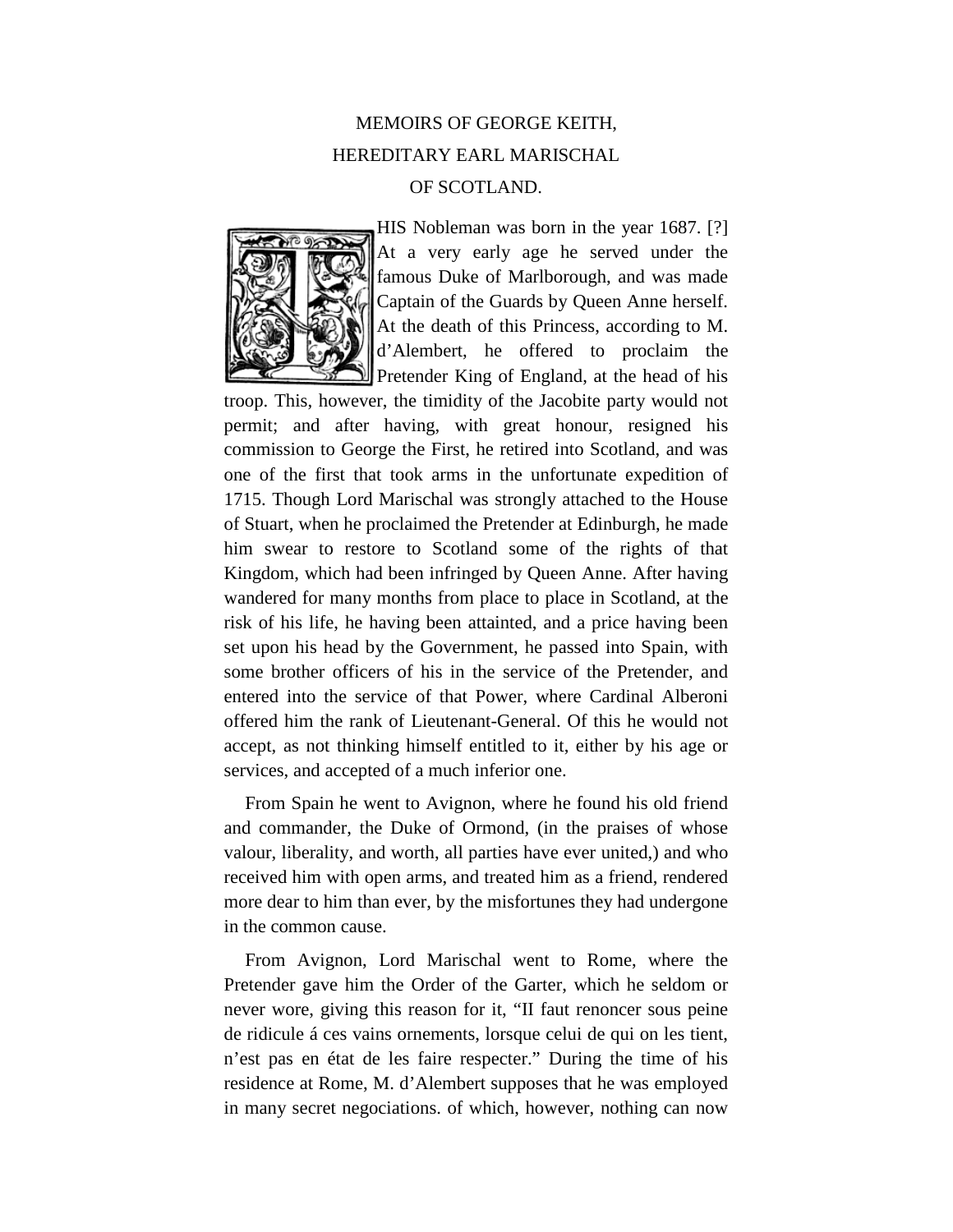be known, as he never intrusted his friends with any account of them; and thirty years before his death he burnt all his papers.

When Spain, in 1733, made war against the Emperor, Lord Marischal wrote to his Catholic Majesty, to request to be employed in his service. This the King of Spain refused at first, as Lord Marischal was a Protestant, though the year before, he had raised him to some command against the Moors in Africa. Lord Marischal was much attached to Spain, where, as he used to say, he had many good friends, not to mention the Sun; and he resided chiefly in Valencia. On hearing, however, that his brother. Marshal Keith, was wounded at the siege of Oczacow, he flew to his assistance, time enough to prevent the loss of a limb, upon the amputation of which, the surgeons happened at that instant to be deliberating. He followed his brother to the waters of Barege, and then returned to Spain. In 1744, the Court of France, then being at war with that of England, affected to make another attempt in favour of the Pretender, but did it so ineffectually, that Lord Marischal saw through it, and endeavoured to prevail upon the Prince not to be the dupe. The Prince, however, did not profit by his advice, and the event was as Lord Marischal had predicted.

Lord Marischal soon afterwards, on being treated with some slight by the minister, quitted Spain, and retired to Venice, where (as a man of sense and of honour is always at home every where), he continued to amuse himself with his books, and with the conversation of men of wit and of letters.

His brother, the Field-Marshal, having now quitted the service of Russia for that of Prussia, was very anxious that he should come and live with him at Berlin. To this he consented, and was soon after sent by the King of Prussia, the great Frederick, to the Court of France, where his Lordship remained for some years; liking the nation rather better than his employment. "Hélas!" said he, "Il faut pour ce métier là une finesse que je n'ai pas et que je ne me soucie point d'avoir;" and deserved the eulogium that was passed some years ago, on one of our celebrated orators, when he was for a short time Secretary of State, by a minister from one of the Northern courts. "J'aime beaucoup à avoir à faire avec M.F. Il n'est pas chicaneur!"

The King of Prussia afterwards sent him as his ambassador to Spain, where he has been supposed to have sent to that great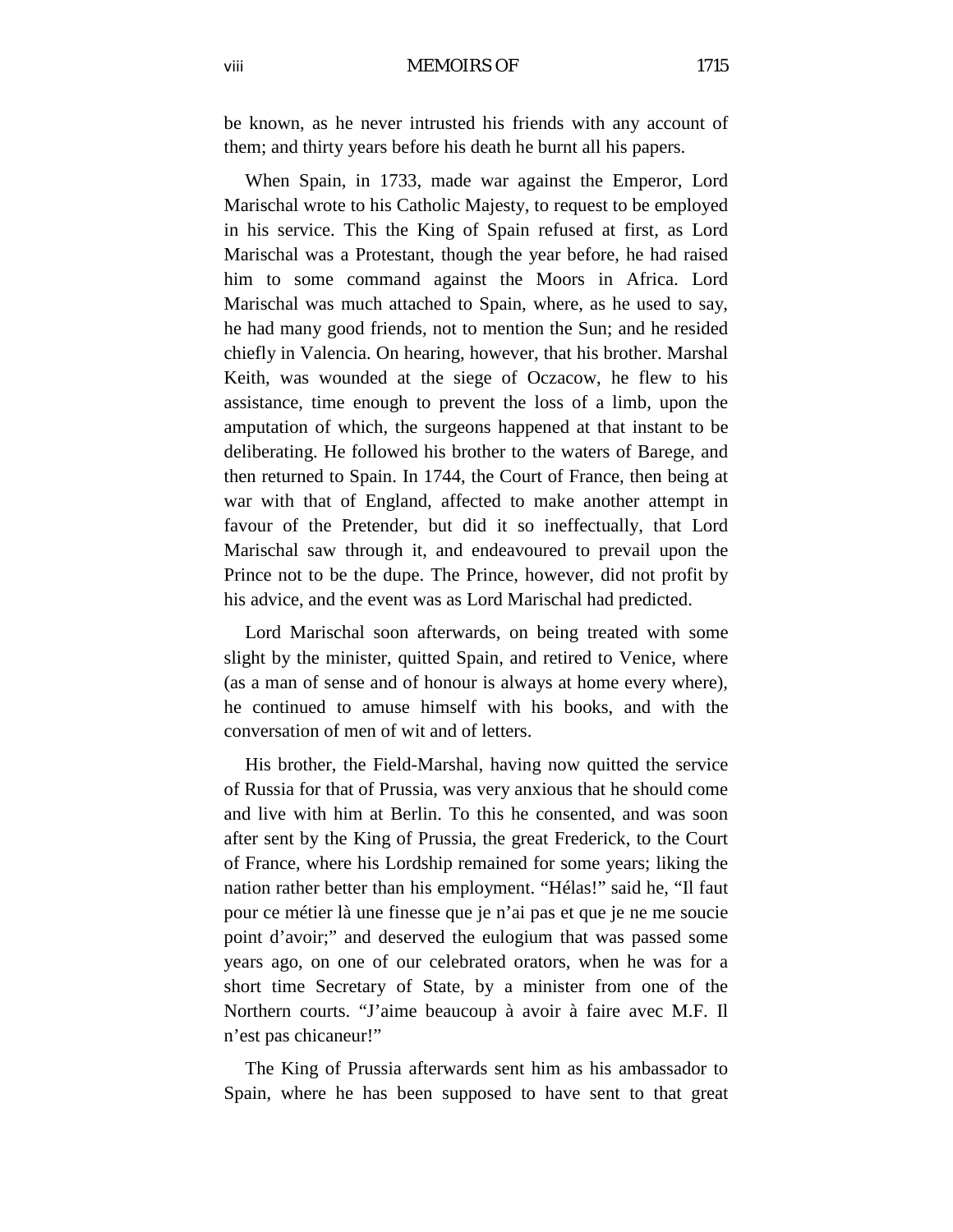Statesman, the Earl of Chatham, the account of the family compact then settling between the two Houses of Bourbon; and which, by a timid and an interested council, was treated with a studied and illfounded contempt, to mortify a minister; and when, as Peter the Great said of Cardinal Richelieu, "Most sovereigns would have given one half of their kingdom to have him govern the other half for them."

This notice, thus timely given, and given to such a minister, would have produced the most splendid victories and triumphs for this country, had not the effects of it been impeded by a senseless and low minded, though powerful, faction at that time.

During the intervals of his two embassies, the King of Prussia gave him the Government of Neufchatel, where he conducted himself in such a manner, as to make himself beloved by the people of that country, who submit with impatience to be the subjects of a Sovereign, so distant from them as the King of Prussia is. Lord Marischal's attainder being now reversed, he was permitted to return into his own country, that of Scotland, where, however, he did not stay long; the coldness of the climate not being congenial to his constitution, and his habits of life being now become different from those of his countrymen.

They, however, with a liberality which does them honour, would not bid against Lord Marischal, when he attended in person to buy his estate. On his return to Berlin, he lived in his usual familiarity with the King of Prussia, and would indeed have had the honour to have died in the arms of this great Prince, had not he been obliged to join his army in Germany. In April 1778, he was seized with a fever, which in the course of six weeks, and after he had suffered extreme pain, carried him to the grave, on the 25th of May, in the same year.

He used to say to his physician during his illness, "Monsieur, Je ne vous demande pas de me faire vivre, car vous ne prétendez point apparemment, m'ôter cinquante ans de mon age, je vous prie seulement d'abréger (s'il se peut) mes maux. Après tout, je n'ai jamais été malade. II faut bien que j'ai ma part des misères d'humanité, et je me soumets a cet arrêt de la nature."

Two days before he died, he sent for Mr. Elliot, our minister at the Court of Berlin, and said to him with his usual cheerfulness, "Je vous ai fait appeler parce que je trouve plaisant qu'un Ministre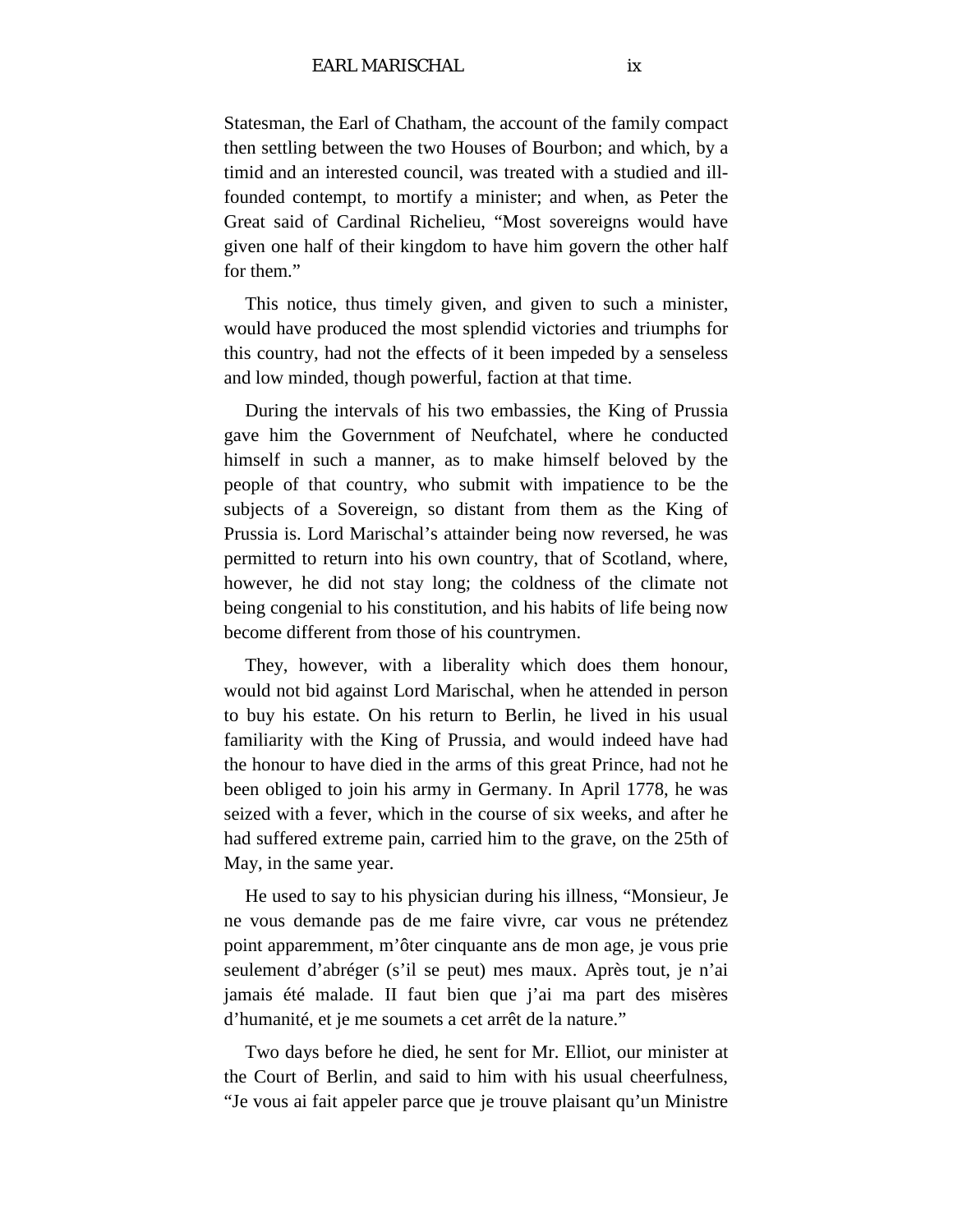du Roi George, reçoive les derniers soupirs d'un vieux Jacobite. D'ailleurs, vous aurez peut-être, quelques commissions à me donner pour milord<sup>[1](#page-9-0)</sup> Chatham, et comme je compte de le voir domain ou après, je me chargerai avec plaisir de vos depêches?"

Thus died Lord Marischal, who to a sound head added a most excellent heart, and who was a man of such extreme good humour, that J. J. Rousseau himself, who had the honour of a very intimate acquaintance with him, and who personally had received very many obligations from him, had never the heart to quarrel with him.

Lord Marischal was remarkable in conversation, for telling with great point and brevity, an infinite number of very entertaining stories and anecdotes. His letters were remarkably concise and elegant. To Mr. Boswell (who has the talent of making friends wherever he goes), he gave the following letter (draft as Lord Marischal called it, upon a friend) near Neufchatel.

A Monsieur, Monsieur le Colonel,

Chaillot.

MONSIEUR,

<span id="page-9-0"></span>l

II vous plaira payer à M. Boswell, une bonne Truite du Lac, avec une bouteille de votre meilleur vin.

pour votre Serviteur,

MARISCHAL.

It seems perhaps superfluous to mention, in giving some account of this excellent man, that the King of Prussia presented him with the Order of the Black Eagle.

<sup>1</sup> This celebrated minister had died about a fortnight before Lord Marischal.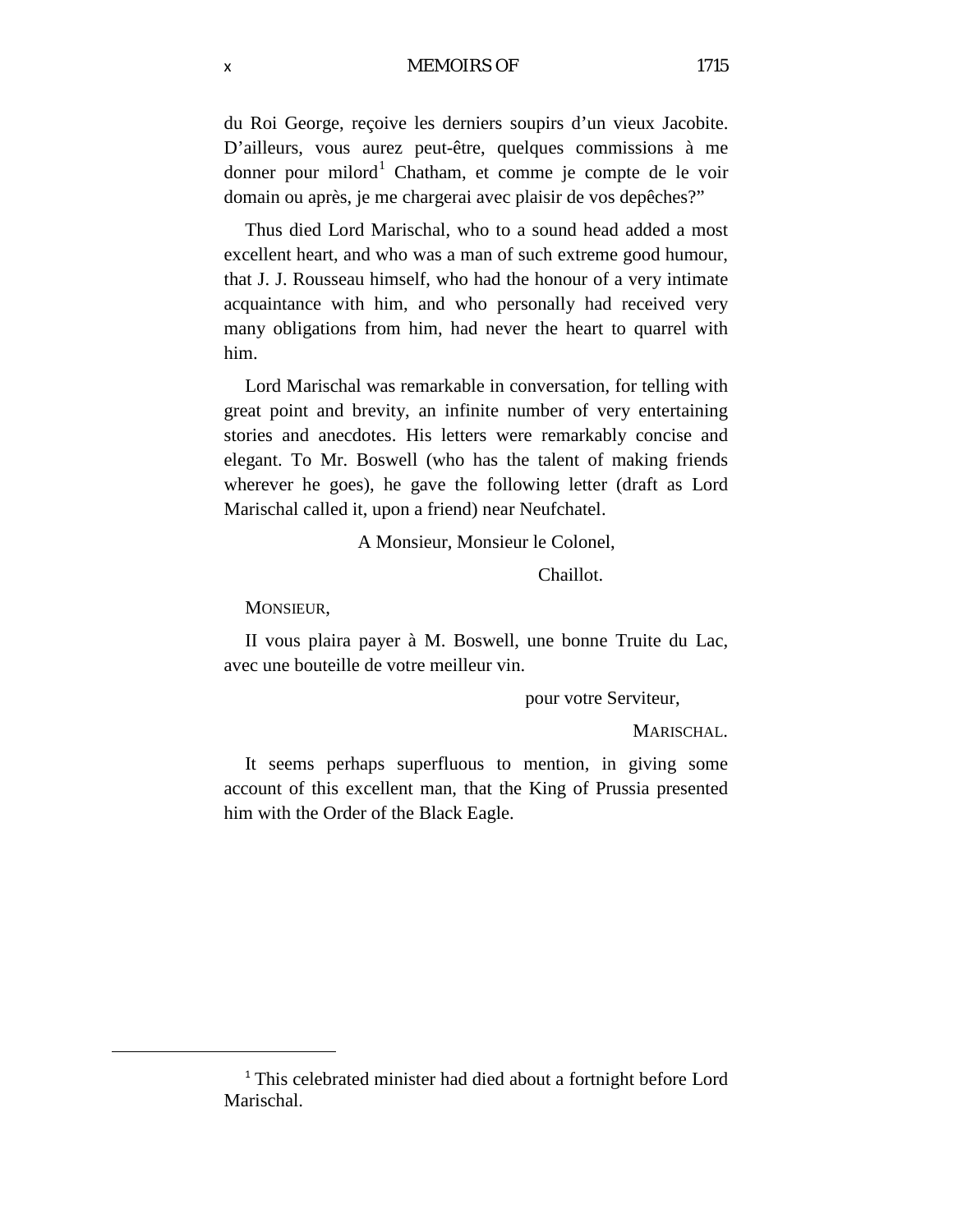

# MEMOIRES



EMOIRES are commonly so tedious in the beginning, by the recital of genealogies, trifling accidents which happen'd in the childhood, and relatione of minucies (hardly fit to be imparted to the most intimate friend), that it renders them not only uninstructive to the reader, but often

loathsome to those who wish to employ their time in any usefull way. I shall, therefore, begin these at the death of Queen Ann, at which time, tho' I was young, 17 years old, I was capable of judging a little of the state of the Kingdome of Scotland, and of the inclinations of the people. The long course of prosperity which her reign had been attended with, together with the hopes that she in her lifetime, or at least at her death, would settle the succession on her brother, had kept the Jacobits (who are the prevailing party in that Kingdome) not only from giving her any disturbance from the time of the miscariage of the descent which was designed from Dunkirk, but even made them . . . . . end of her reign . . . . . irs in the gover . . . . . . . soon they saw their . . . . . . . . . . off by her death, a forreign familly placed on the throne, and those who had made the fatal union of the two crowns, and who wou'd naturally sustain it, again in power, they resolved, in conjunction with those of the same party in England, to endeavour to shake off the double yoak, and free themselves from slavery and usurpation by the restoration of King James the 3d, son to King James the 2d, and in this they hoped to be assisted by those who had been employed by the late Queen in the later end of her reign (when she certainly had a warm side for that party), and who were now so obnoxious to the present Government and King for entring into these measures, as well as for making the peace of Utrecht, that some of them were forced to flee out of the Kingdome soon after her death, for fear of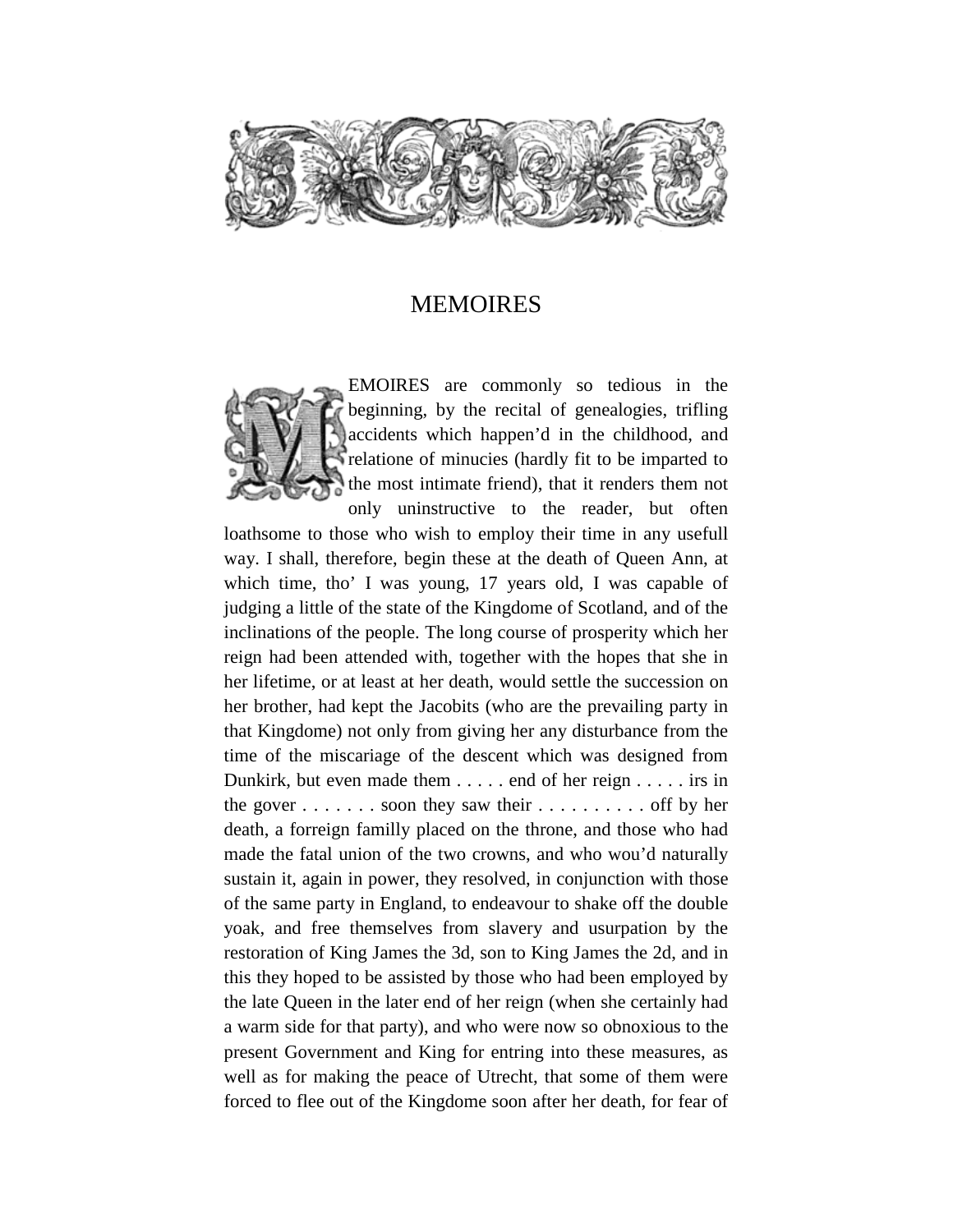#### xii MEMOIRS OF 1715

being exposed and abandoned to the fury of the Whigs; and those who stay'd in it resolved to find their safety in that of their country, by boldly opposing the late come Prince, and raising what force they cou'd draw together in favour of his competitor.

The chief of these in England was the Duke of Ormond, who had been Generalissimo of the forces at the death of the late Queen, and in Scotland the Earl of Mar, late Secretary of State, but who had been both dismissed from their employements on the arrival of King George, to make place for the contrary faction, who now ruled without rivals; and since those two had so great a share in this affair, I shall endeavour to give their characters as just as I can.

The Duke of Ormonde had been bred from his youth to arms, and had served under King William in quality of L. General during the war which began betwixt England and France after the Revolution, with the reputation of a very brave officer, tho' he never had that of a very able one. He was a man of a very easy temper, and of an ordinary understanding, so diffident of himself that he often follow'd the advice of those who had a smaller share of sence than himself; he was as irresolute and timorous in affairs as he was brave in his person, and was apt to lose good oportunities by waiting to remove difficulties which naturally attend great designs, and of which a part must always be left to fortune in the execution; he was a man of entire honour, a good friend, and a strickt observer of his word, generous almost . . . . . lity, and very affable but . . . . . . . . . . with ch is nec . . . . . ble.

The Duke of Marr was of a quite different character. He was bred up to the pen, and was early brought in to bussiness; had good natural parts but few acquired, and knew so little of some of the commonest parts of sciences, that a gentleman of good credit assured me he saw him look for the Dutchy of Deux Pont in a Map of Hungary, Valachia, and Transilvania; but his character is so exactly given in Lockhart's Memoirs, that it's useless to speak more of it here.

To these two the Jacobits adressed themselves on the death of the Queen, but particularly to the Duke of Ormonde, who was then Captain-General of the British forces, but had much more credit with the people then he had with the troopes, who by the negligence of the Earl of Oxford (then High-Treasurer), were still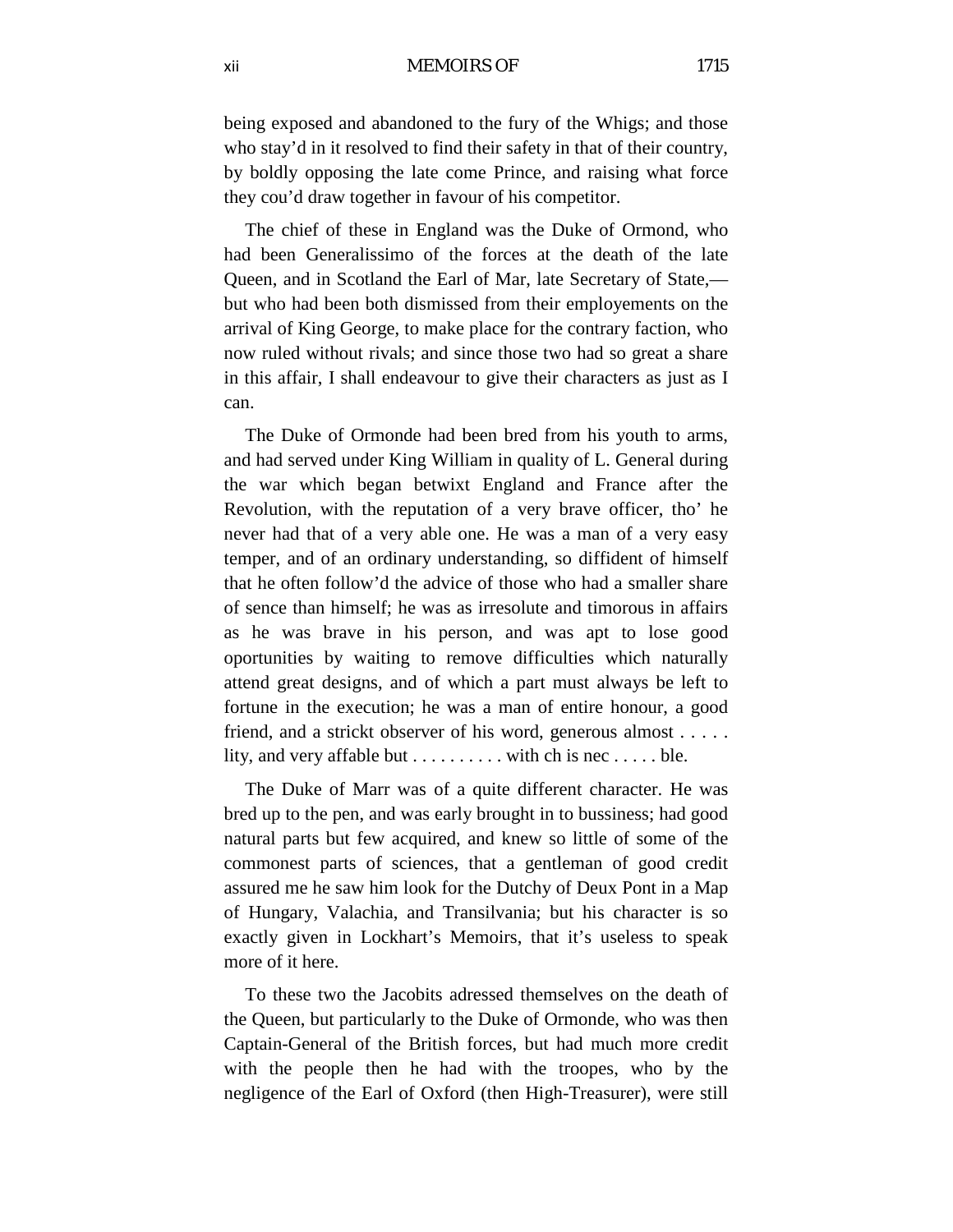composed of the same Whig officers who had served under the Duke of Marleborough, many of whom having bought their employments, cou'd not well be turn'd out without being reimburs'd, which cou'd only be done by the Treasurer, the Officers who were designed to fill their places not being willing to lay out their own money in purchasing them. The Duke, finding himself not sure of the army, delayed entering into the measures which were proposed to him immediatly after the Queen's death, and an accident which shortly after happen'd convinced him that he cou'd stay no longer in England with safety, but must go seek the protection of some forreign Prince, who wou'd help the party, with arms and money at least, if not with men; and as I have often heard him blamed for his sudden departure at that time, I think my self obliged to discover the reasons he gave me for it, tho' perhaps they may not be much to the honour of some of the party, who, soon after King George's arrival in England, advised the Duke of Ormonde to attempt some thing in or near London, before the Parliament was assembled or the new King had time to put himself in a condition to oppose them. They assured him they cou'd bring him a list of Gentlemen then in toun, who with their servants wou'd amount . . . . . . . men, and who were in any . . . . . . . . . . thing that they were all well armed and mounted, and that such a force drawn together, wou'd soon be joined by others, to whom the secret cou'd not then be trusted. The Duke desired some time to think of it, fully resolved to make use of their offer howsoon he cou'd secure a sea port by means of which he might have a communication with forriegn countries, from whence he might receive succours. Nor was he long before he gained this point, on which he sent to the managers, and acquainted them of his resolution, and was assured by them that every thing was in readiness, and their numbers rather augmented than diminish'd, so that finding every thing to his wishes he gave them their instructions and order'd them to assemble four days after, about 4 or 5 miles from London, from whence he cou'd either march streight to the city it' he found any mouvement in it in his favour, or retire under cover of the place he had secured, till he had raised forces sufficient to execute his desseign; but the day before the assembly was to have been, the managers sent him notice that most of those who were to have composed the body, wearied with the delays, had gone to the country, and that they cou'd not draw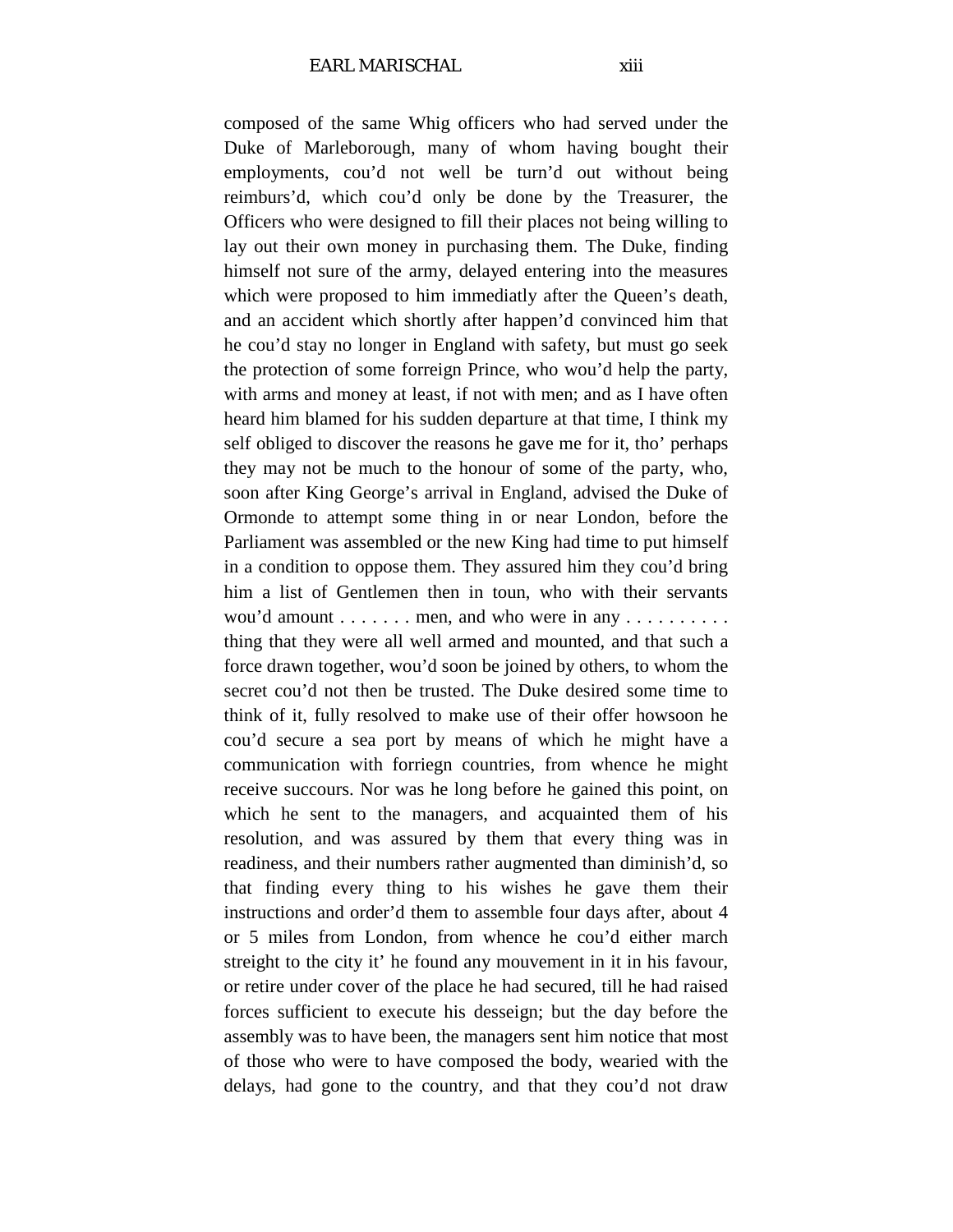together above the fift part of what they had first offer'd. This entirly disconcerted the project, and he seing the secret in the hands of so many persones, resolved to retire to France before the indiscretion or infidelity of any of those concerned shou'd bring the affair to light; and thus the rest of the year 1714 continued quiet enough, tho' not without signs that next year wou'd not be so.

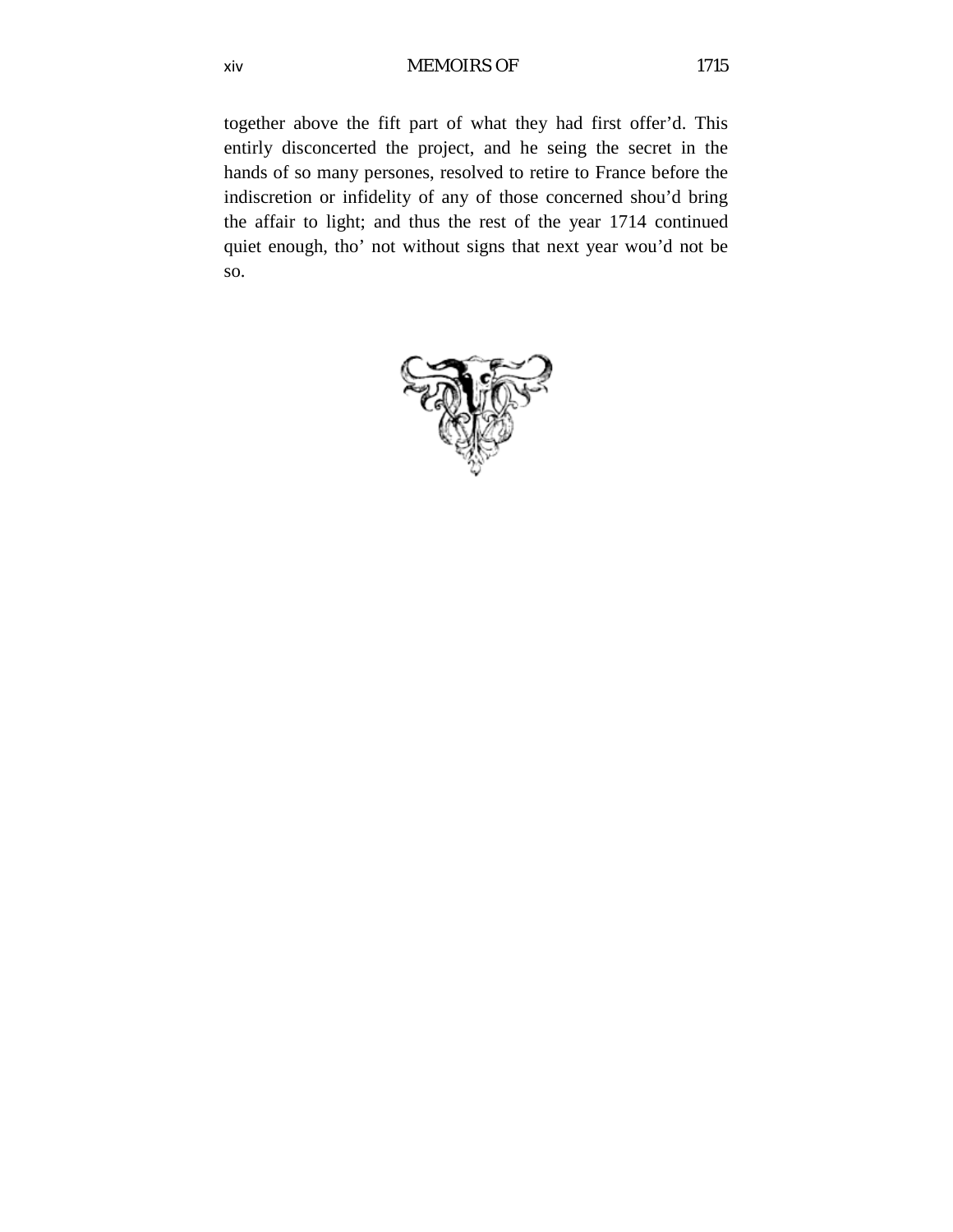

### 1715



N the beginning of the year 1715, King George call'd a new Parliament, and promises and threats were both made use of to have it to his mind, and in this he very well succeeded; but the corruption was so open in many places, that it exasperated the

people to the highest degree, and gave the Jacobits an oportunity of bringing over to their side almost all those who had not as yet taken party.

King James, at the  $\dots \dots$  was not idle, and  $\dots \dots \dots \dots$ in Lorrain, yet by his friends in Paris he had got assurances from the King of France that he wou'd assist him in every thing that did not fly openly in the face of the treaty of Utrecht; arms he promised him, and permission to take as many of the Irish troops in the French pay as cou'd be sent without the appearence of formed regiments. But what was most wanted, and most difficult to get was money.

The Duke of Ormonde asked 200,000 pound sterling, but the King was so little in condition to furnish that summe, that he had not what was necessary to make the expense of his journey to Fontainebleau, to which place he always used to go once a year. To remedy this he sent a courier to the King of Spain, to desire the loan of a million livres french, and acquainted his grandson to what use it was to be employed, who was so generous as to send it as from himself, saying, he thought himself happy to be able to contribute to so just an undertaking.

This encouragement which the Jacobites received abroad, gave great life to their party at home, and they now began to talk publickly that very soon an invasion was intended, and that the Highlanders in Scotland were preparing for an insurrection, which gave King George time to put himself in a condition to oppose them, by getting an act of Parliament pass'd for raising a new body of troops, and another suspending the habeas corpus act; and had the secret been better kept it's very probable the event might have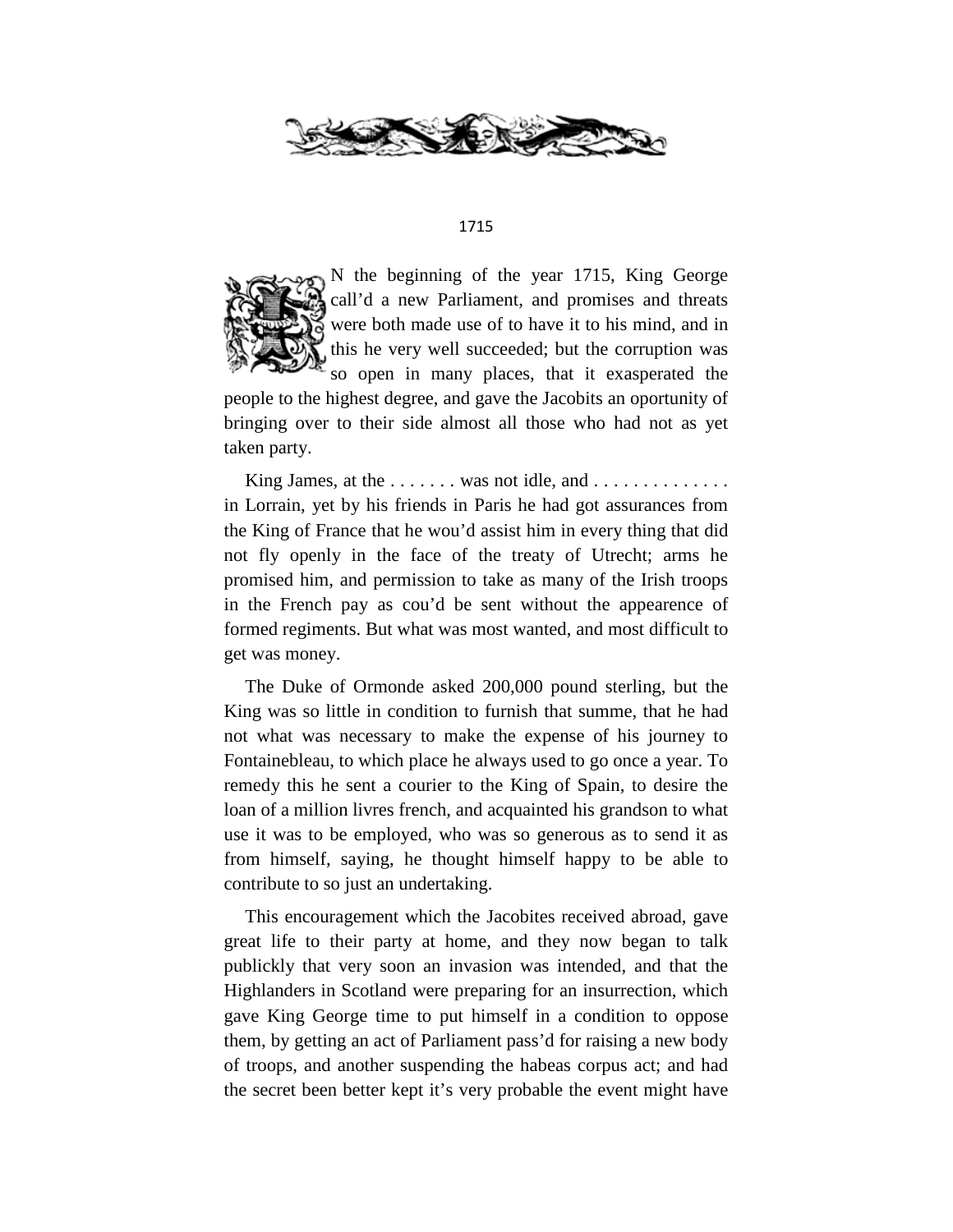been different from what it was; but the treacherie of one, and the folly of another person ruined the first two enterprises, the one on Bristol and the other on Edinburg castle.

The Duke of Ormond being now out of the Kingdome, the King's friends applied themselves particularly to the Duke of Marr, especial the Scots, who tho' not so numerous as the English, were not inconsiderable on many accounts: first, because of the body of Highlanders which, on the first occasion, cou'd be drawn together, and if well commanded were able to have made themselves masters of the wholle kingdome of Scotland; and, secondly, on account of the many sea ports they were masters of, by which succours might come from abroad; and indeed the English resolved to make use of those advantages: they push'd on the Scots (who wanted no spur), to the attempt, giving them all the fair promises imaginable of help howsoon they shou'd take arms; and how well they performed it shall be afterwards discover'd. They concerted with the Duke of Marr that he shou'd immediatly go to Scotland, and there declare publickly for King James, and that howsoon they heard of his being . . . . . . . wou'd declare for . . . . . . . to enable him to prosecute his design, they gave him 7000 pound sterling to carry with him. The Earl of Portmore, an old experienced officer, who had commanded the English army in Portugal, offer'd to go along with him, and to bring a considerable summe with him; but whither the English thought he might be of more use in England, or that the Duke of Marr thought the glory of the enterprise wou'd mostly fall to his share who commanded the Army, which wou'd have been Lord Portmore's employment had he come to Scotland, he was left behind, and in his place L. Mar brought along with him L. General Hamilton, who tho' an old officer, was not in the least equal to the affair he was to undertake, for tho' he had served long and with very good reputation in the Dutch troops, yet being a man whom only experience, not natural genious, had made an officer, he did not know how to make use of his new troops, who are of a disposition as hot and quick as the Dutch are slow and fleg-matick; and this certainly was the occasion of his misfortune at the affair of Dumblain: besides, he having been always used to the regularty of the Dutch, thought all lost when he saw the first sign of confusion among the Highlanders.

With this supply, and many fair promises from the English, did the Earl of Mar arrive in Scotland about the beginning of July, and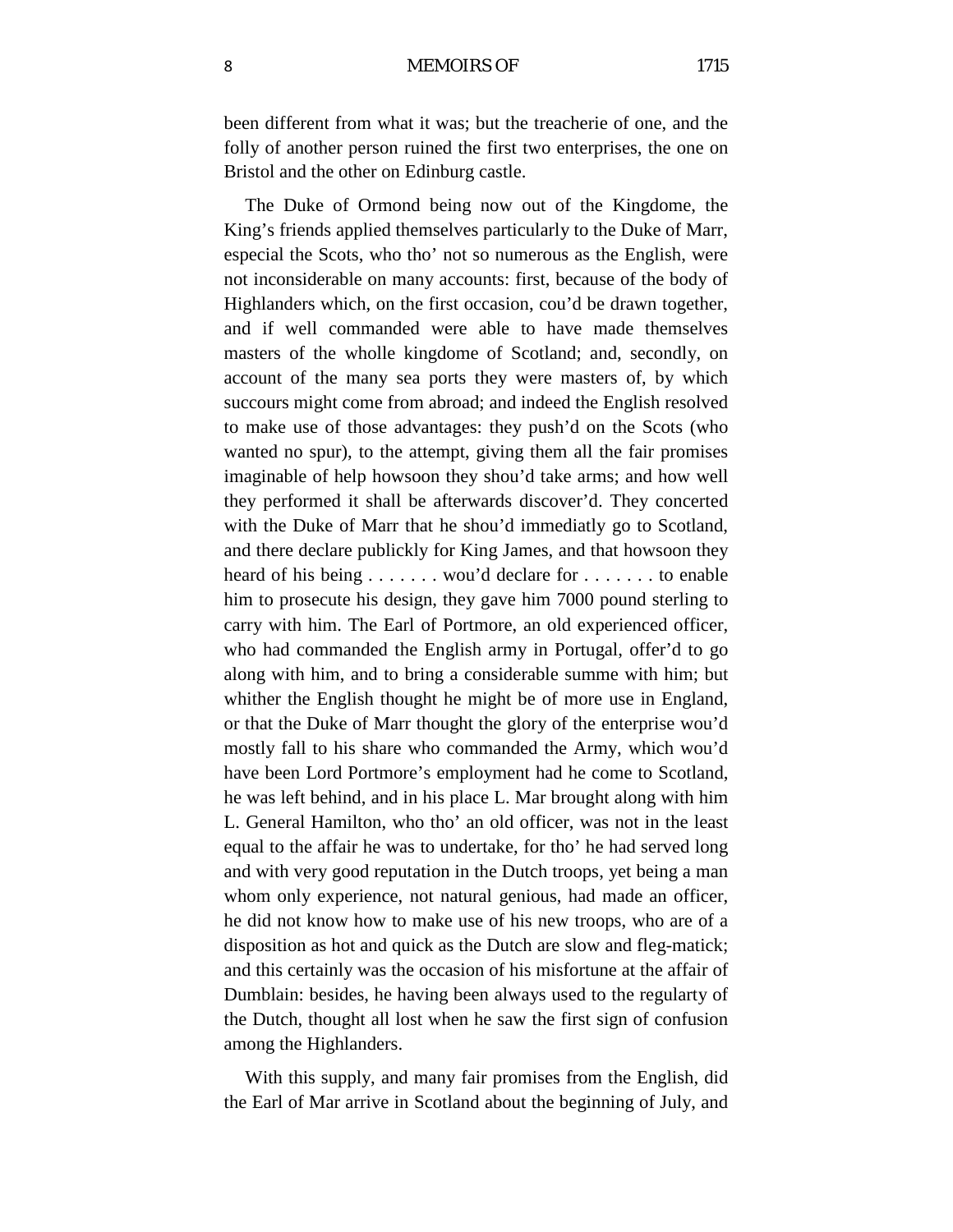without stopping at Edenborough went straight to his estate in the Highlands, where soon after L. John Drummond, son to the Duke of Perth, arrived from France with instructions from King James, and assurances that he wou'd very soon follow. The orders were, to lye quiet if possible, till his arrival; but if they found the affair discover'd, and the chiefs in danger of being apprehended, that in that case they shou'd take arms immediatly,—which they were forced very soon after to put in execution; for King George, having clearly discover'd their desseigns, issued out orders that the chiefs of party, to the number of 72 persons, of whom there was above 20 peers, shou'd repair to Edenborough, and there surrender themselves; on which the Earl of Mar assembled all those of them who cou'd conveniently come, and consulted them on the case, where it was unanimously agreed to refuse the summons and take arms.

The Earl of Mar, under pretence of a great hunting, had already assembled about 800 men, and with these he set up the Royal standart on the 3d of September 1715, proclaimed King James, King of Scotland, England, France and Irland, and published a declaration in which he deduced all the misfortunes the Revolution had brought on the Kingdome of Scotland, and particularly the hardships it groan'd under since the fatal union, and concluded that he had taken arms by the orders of their lawfull Souveraign, to free them from a burthen they were no longer able to bear.

Many, indead, thought it an ill omen, and even worse policy, to employ the person who had been one of the principal instruments in building the fabrick, and who had been so well paid for it, in the pulling it doun; but the great emploiments he had been in, his knowlege of the country, and the sincere marks of repentance he gave, made the greater number aprove the choise.

He immediatly after this step sent orders to all the touns to pay the taxes and duties only on the old Scots footing, but at the same time insinuations were made them, that without money to sustain these orders they must soon cease, and their load grow heavier then before; that, therfore, it was necessary they shou'd pay at the common rates till such time as things were entirly settled, and the war which was begun for their relief happily ended; and to this they all consented, tho' in a different manner, for some paid it according to the rates since the union, and others, fond of their new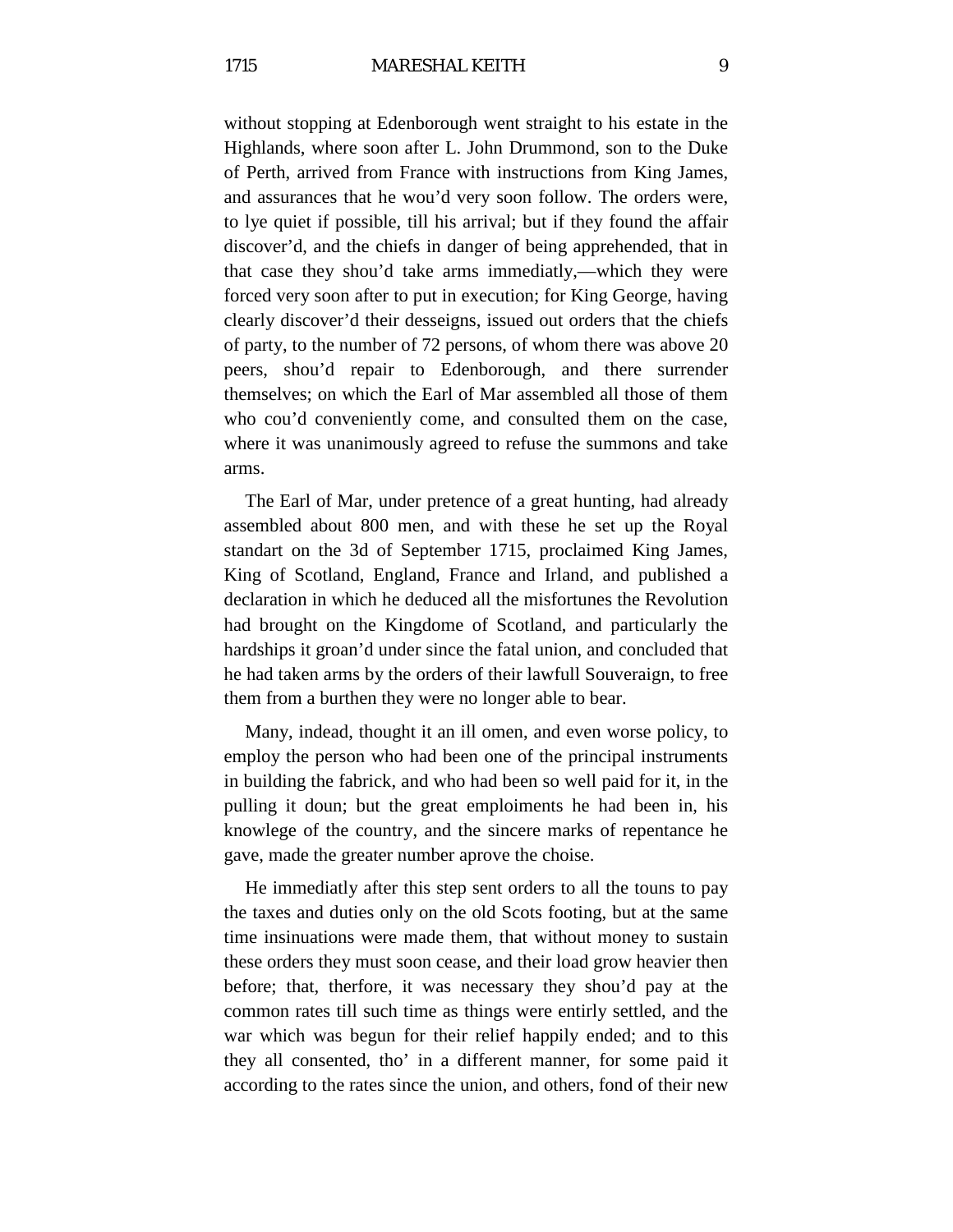Every thing being now ready for beginning the enterprize, the Earl of Marr order'd the Highland chiefs of the clans to assemble their men with all possible hast, and fixed the rendezvous at Perth, which he order'd Collonel Hay, son to the Earl of Kinnoul, to seize on, which with a small party of horse he easily did, there being only a few militia in the place, who gave it up without making any resistance.

The chiefs of the Clans, according to their orders, immediatly assembled their followers and formed regiments of foot, and the Nobility of the low country formed the gentlemen of their party into regiments of horse; the common people flocked in from all quarters, but there being no arms yet arrived, no use cou'd be made of their zeal, and therefor they were dismissed. This was chiefly owing to the negligence of the Earl of Boulingbrooke's, who, tho' he had sufficient quantities in his power, did not in all the time the war lasted, send one single musket to Scotland.

In the midst of these preparations arrived the unlucky news of the King of France's death, which mightily discouraged many of our party, and raised the hopes of our enemies,—the succours we expected from him being one of the principal motives which made us engage in the attempt; but it was now too late to look back, and we flatter'd ourselves that the Duke of Orleans, who was declared Regent, wou'd follow the late King's measures.

In the mean time, our troops advanced from all parts of the north of Scotland towards Perth, which was the general rendezvous, and by the beginning of October we had assembled about five thousand foot and twelve hundred horse. The enemie lay at Sterling, under the command of the Duke of Argile, and were about a thousand foot and eight hundred horse, encamped under the cannon of the castle, where they cou'd not be attacked; and as the half of our foot, and those the best, were not yet come up, nor cou'd arrive in less than three weeks, it was resolved not to stir from Perth till they had joyned us.

But to give vigour to the Jacobites in England, some of whom had already taken arms, it was thought fit to make a detachment of 2000 foot to sustain them. The difficulty was, how they shou'd march. To pass the Forth above Stirling was thought impossible,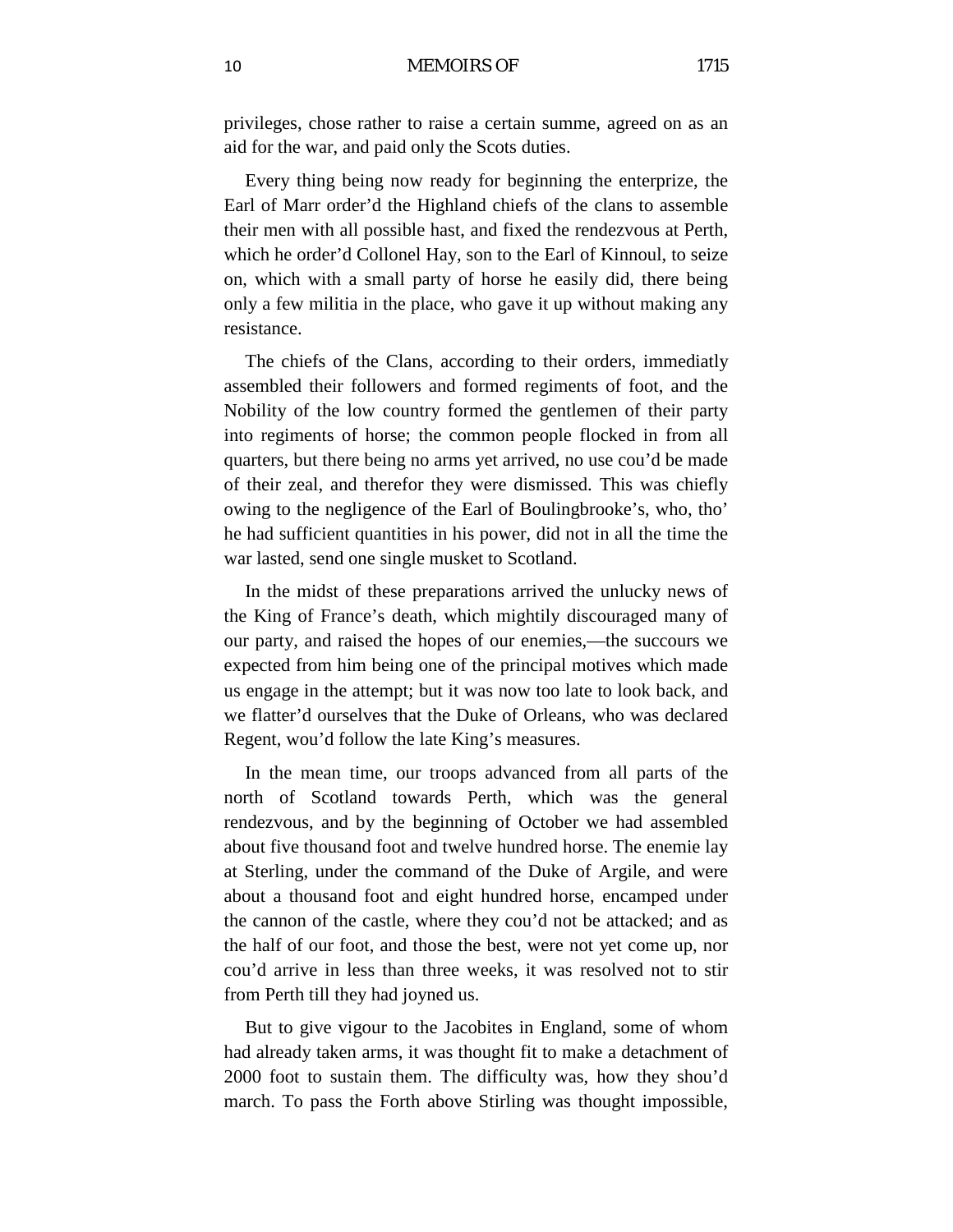1715 MARESHAL KEITH 11

the Duke of Argile being posted there to oppose their passing the river; and to venture it below Edimburg was running the hazard of being taken by the men of war, who lay in the road of Lieth to guard those parts of the river. However, this last rout was resolved on, as most feasible, and boats being assembled at Bruntisland, the detachment set sail from thence; but before they cou'd reach the port on the other side to which they intended, they were discover'd by the men of war, who bore doun on them, took a boat with about forty men, and forced about 400 in to the isle of May; however, those found means to get back again to Perth.

The rest being dispersed by the men of war, were forced to land in several different places, and howsoon they were joyned, marched under the command of Brigadier Macintosh, and took possession of the toun of Lieth, which, being within a mile of Edimburg, the capital of the Kingdome, alarmed the Duke of Argile, who ordering some foot to mount behind five hundred dragoons, marched with all speed to prevent any attempts might be intended against that place; but on the Duke's arrival, the Highlanders abandoned Lieth, and continued their march towards England, and about a hundred of their rear-guard, having lost their way in the night, were made prisoners. Whille the Duke was employed in securing the toun of Edimbourg, and observing the motions of that detachment, the Earl of Marr took the occasion of his absence from Stirling, and march'd with the rest of the army from Perth, designing either to force the passage of the river at Stirling, if the Duke continued in pursuit of our troops, or give them the oportunity to continue their march quietly, if he took the party to return and defend the pass; and finding that on the news of our march he was already return'd, the Earl of Mar immediatly retired to his former quarters in Perth, from whence he order'd a battalion of foot, with about a hundred horse, to Dumfermlin, to raise contributions in Fife, and to cover some convoys which were coming up from that country to the army. The foot on their arrival posted themselves in an old abbey, but the horse, who were almost all gentlemen, for the more conveniency, quarter'd themselves separatly in the toun; of which the enemy having had notice, surprized them in the night, and carried off about twenty prisoners.

Both armies after this lay quiet for some time, waiting the reinforcements which were on their march to join them. The enemy expected four regiments of foot and one of dragoons from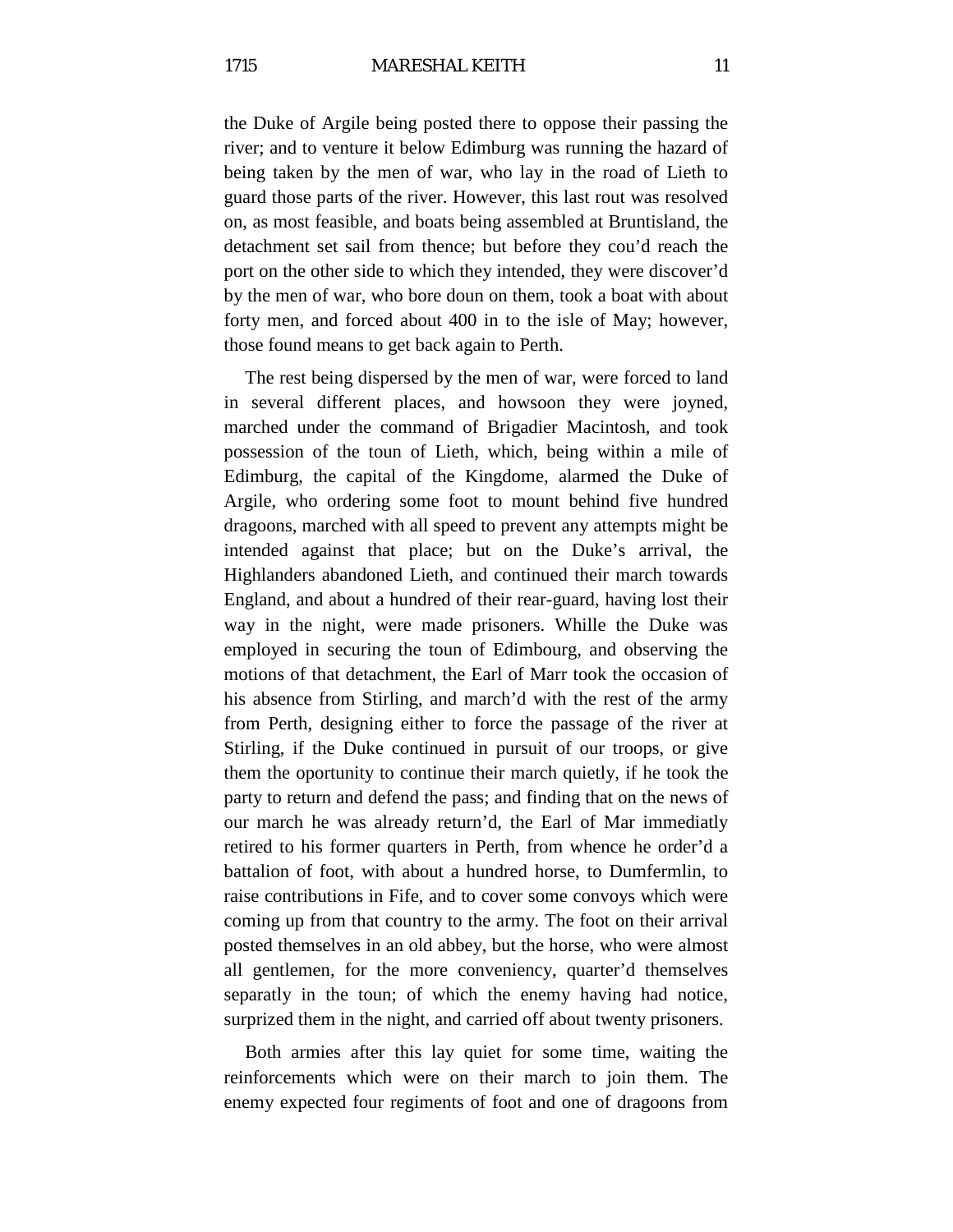Ireland, and we about five thousand Highlanders, under the command of General Gordon, from the Highlands. About the beginning of November our troops arrived, and much about the same time we had accounts that those of the enemy were debarked near Glascow.

All our troops being now assembled, the Earl of Marr resolved to march towards the enemy, and on the eight of November arrived at Denain, with fourteen battalions of foot and eight squadrons of horse, having left three battalions in Perth for the defense of the place; the ninth the army lay at Auchterarder, where he reveiu'd the troops, who consisted of about 6000 foot and eight hundred horse. Here we lay two days, waiting for two battalions from Fife; but finding those did not come up so soon as we expected, the twelft we continued our march, the advanced guard lay near Dumblain, and the rest of the troops were quarter'd about a mile behind them, the want of tents and the coldness of the weather rendering it impossible for us to encamp. We had as yet no perfect account of the motions of the enemy, and concluded from the inferiority of their number, (they being not above 3000 foot and twelve hundred horse), that they wou'd fight us at the passage of the river, but we had hardly got the troops marched to their different quarters, when we received orders to join with all hast our advanced guard, the Duke of Argile having passed the Forth, and encamped about the toun of Dumblain, within cannon shot of them. Both armies lay all night on their arms, and next morning by day break we discover'd a body of the enemies on a rising ground near our left. Before eight in the morning, our army was formed in order of battle, in two lines, without any body of reserve. The Earl of Marr call'd all the General Officers and heads of Clans to a council of war, which was held at the head of the line, and there asked their advice whither we shou'd attack the enemy, or return to Perth and wait the arrival of King James, who was every day expected, as also for accounts what success our friends in England might have; but it was carried almost unanimously to attack, none daring openly to oppose the current; the Marquess of Huntly only made some insinuations that it wou'd not be fit to remain in unaction till the King's arrival.

The resolution being now taken to attack the ennemy, the Earl of Marr commanded the Earl Marischal, with S<sup>r</sup> Donald Mc Donald's regiment of foot, and his own squadron of horse, to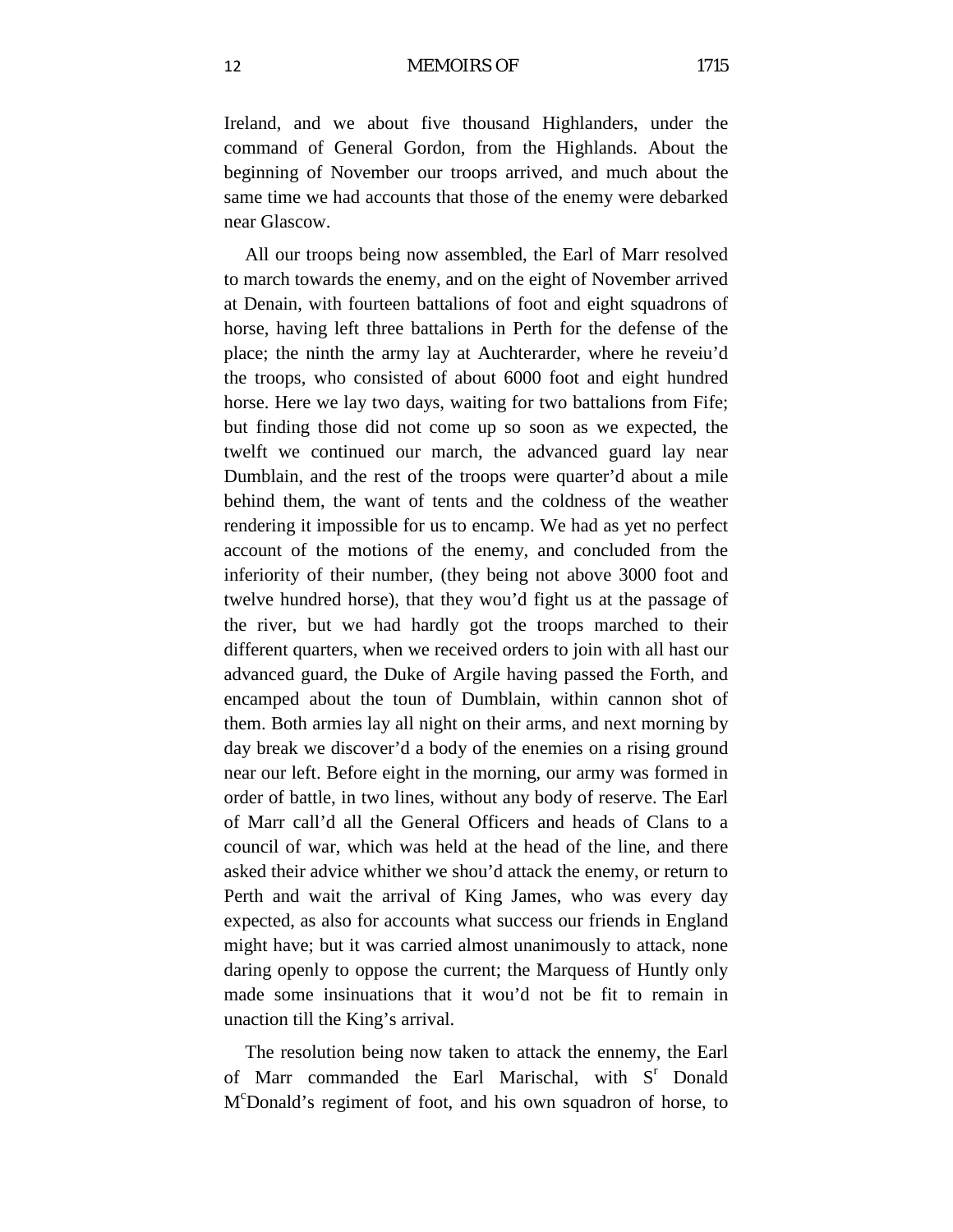take possession of the rising ground on which a body of the enemies horse still remain'd, and to cover the march of the army on the left (our right being cover'd by a river) to the toun of Dumblain, where we imagined the enemy still to be. On our approach, the enemies horse retired; and we had no sooner gained the top of the hill than we discover'd their wholle body, marching without beat of drum, about two musket shot from us. It was now too late to retrait; we therfor form'd on the top of the hill, and the Earl Marischal sent an aid-de-camp to advertise the Earl of Marr that he was fall'n in with the enemies army, that it was impossible for him to bring off the foot, and therfor desired he wou'd march up to his assistance as quick as possible,—which he did even in too much hast; for the army, which marched in four columns, arrived in such confusion that it was impossible to form them according to the line of battle projected, every one posted himself as he found ground, and one columne of foot enclining to the right and another to the left of the Earl Marischal's squadron of horse, that regiment which shou'd have been on the right, found itself in the center, separated from the rest of the horse, and opposed to the enemies foot; our foot formed all on one line, except on the left, where a bog hinder'd them from extending themselves, and encreased the confusion.

The Duke of Argile was no less embarrassed on his side. His army was not yet entirly formed; the rear, which was to have formed his left wing, was yet on their march, and showed us their flanck, which being observed by Lieutenant-General Gordon, he order'd our troops immediatly to charge, which they did with so much vigour that in less than ten minutes they entirly defeated six regiments of foot and five squadrons of dragoons, which composed more than the half of the Duke's army, whille the rest having taken the same advantage of our left, which had neither time nor ground to fire, entirly routed them. Both parties pursued the troops they had broken, not knowing what had happen'd on the other side, till at length the Earl of Marr, having had the fatal news of the loss we had received, order'd the troops to give over the pursuit, and having rallied them, returned to the field of battle, from whence we discover'd the enemy posted at the foot of the hill amongst mud walls, on the same ground where we had layen the night before.

The Earl of Marr, sent immediatly an officer to reconnoitre them, and at the same time assembled the General officers and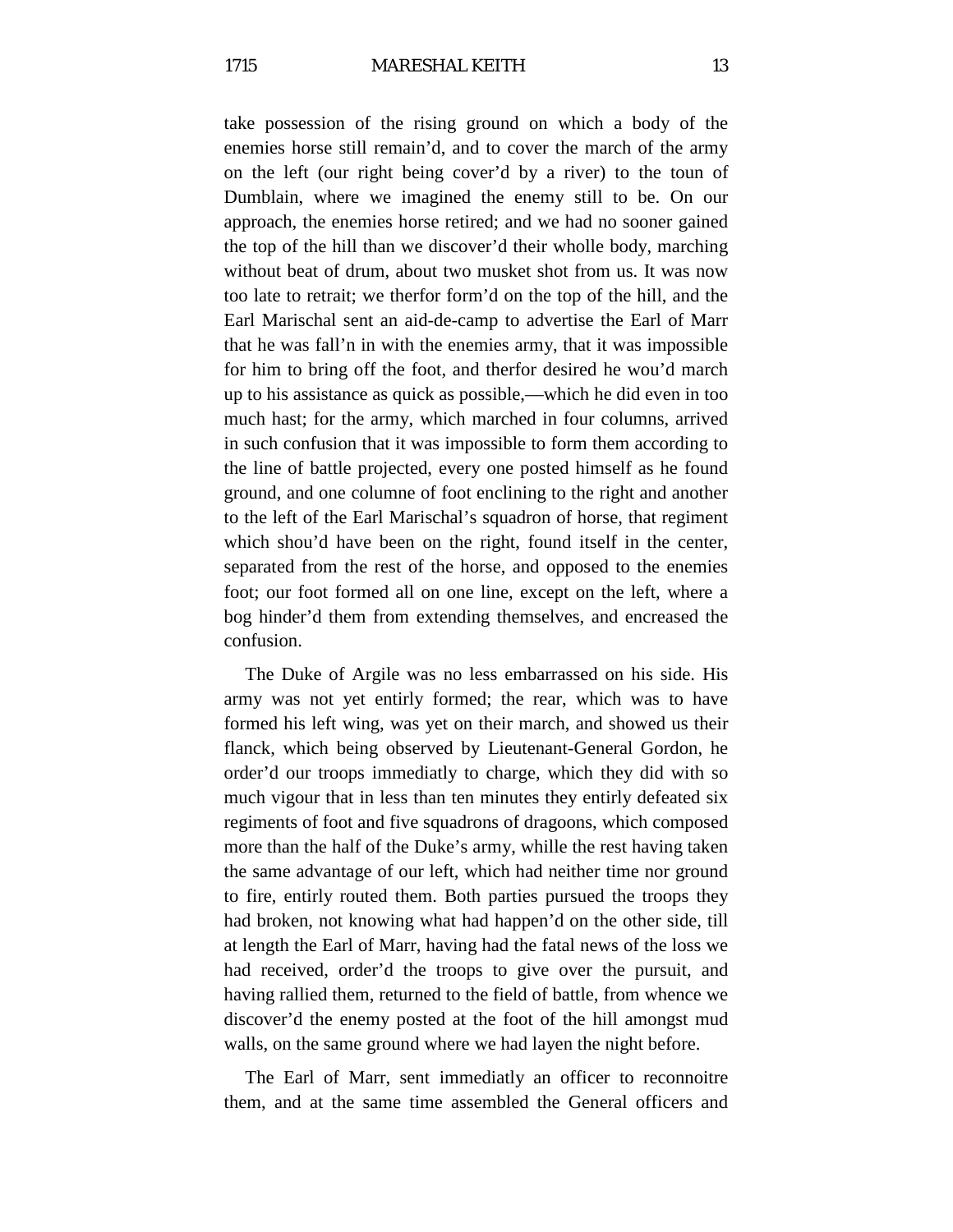heads of Clans, to consult whither he shou'd attack them again; but the officer having reported that their numbers were equall to ours, and the Highlanders, who were extreamly fatigued, and had eat nothing in two days, being averse to it, it was resolved to keep the field of battle, and to let the enemy retire unmolested, which they had already begun to do under cover of the earth walls, as well as of the night which was now approaching, leaving us about fifty prisoners of ours, most of them wounded, whom they had not time to carry along with them. We continued on the field of battle till dark night, and then marched back to the same villages which had been marked for our quarters the night before.

The enemy had about seven hundred men killed or wounded, amongst whom was the Earl of Forfar killed, and the Earl of Hay wounded, and two hundred and twenty-three taken prisoners, and we about 150 killed or wounded, and eighty-two taken; but among those killed we had three persons of note, the Earl of Strathmore, his unkle Auchterhouse, and Clanronald, and the Earl of Panmure very much wounded. The loss of colours was almost equal on both sides; but the enemy got five piece of our canon, which we cou'd not carry off, those belonging to the train having run away with the horses when they saw our left broke; and thus ended the affair of Dumblain, in which neither side gained much honour, but which was the entire ruin of our party.

Some unlucky mistakes which hapned that day, must here take place: first, an order to the wholle horse on the left to march to the right, which so discouraged the foot of that wing to see themselves abandoned, that to it may be attributed their shameful! behaviour that day; nor were these horse of any advantage to us where they were posted, for the ground was so bad that they cou'd never be brought to engage. Another, of no less consequence, was the mistake of the officer who was sent to reconnoitre the Duke of Argile's army in the afternoon, for he having taken his remarks more by the number of coulours than the space of ground they occupied, made his report that the enemy was betwixt two and three thousand foot strong, when in reality there was no more than three battalions, not making in all above one thousand foot, the other coullours being what the Duke had just taken on our left, and being almost the same with his own, he now used them to disguise the weakness of his troops by making a show of four battalions more than he had, the ground and mud walls by which he was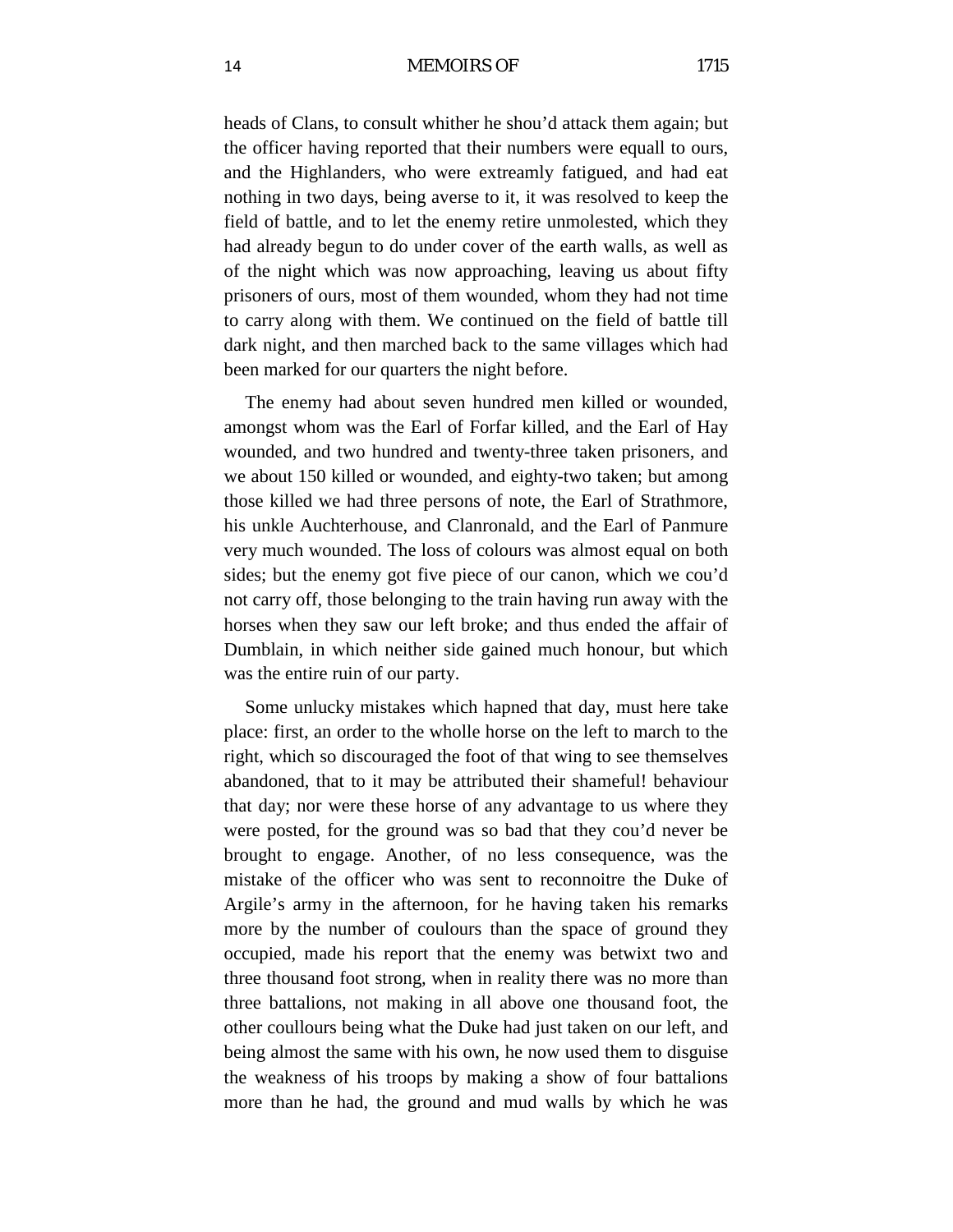cover'd not allowing to see that he had formed only two ranks deep; this mistake hinder'd us from attacking him in the evening, which it's probable we might have done with better success than we had in the morning.

Next morning the Duke of Marr, finding most of our left had run quite away and was not yet returned, retired towards Perth, as the enemy had already done into Stirling; he resolved there to reassemble those who had run away, and altho' a considerable number of them were there before us, yet they were of no use, having lost their cloaths in the action. To explain this, one must know the habit of the Highlanders and their manner of fighting; their cloaths are composed of two short vests, the one above reaching only to their waste, the other about six inches longer, short stockings which reaches not quite to their knee, and no breetches; but above all they have another piece of the same stuff, of about six yards long, which they tye about them in such a manner that it covers their thighs and all their body when they please, but commonly it's fixed on their left shoulder and leaves their right arm free. This kind of mantell they throw away when they are ready to engage, to be lighter and less encumber'd, and if they are beat it remains on the field, as happen'd to our left wing, who having lost that part of their cloaths which protects them most from the cold, and which likewise serves them for bed cloaths, cou'd not resist the violent cold of the season, and were therefor sent with their officers home, not only to be new cloathed but also to bring back those who had fled straight from the battle to the mountains, the Duke of Marr thinking that the rigor of the winter and the loss the enemy had sustained wou'd keep them from acting till the next spring, not doubting but the detachement we had sent to England, and who was already joined with the English, wou'd obstruct all succours coming to them from that country. But in this we were very soon undeceived, for news was brought us that the same day we fought the Duke of Argile's army, our troops in England had surrendred to the Generals Carpenter and Wills, who had penned them up in the toun of Preston; but as I design to write only the occurrences which has happen'd to my self, or to which I have been eye witness, I shall only touch this as it influenced our affairs in Scotland, where it had several bad effects: first, it gave the enemy oportunity to draw down forces from England against us, and to employ all the Dutch troops which they had brought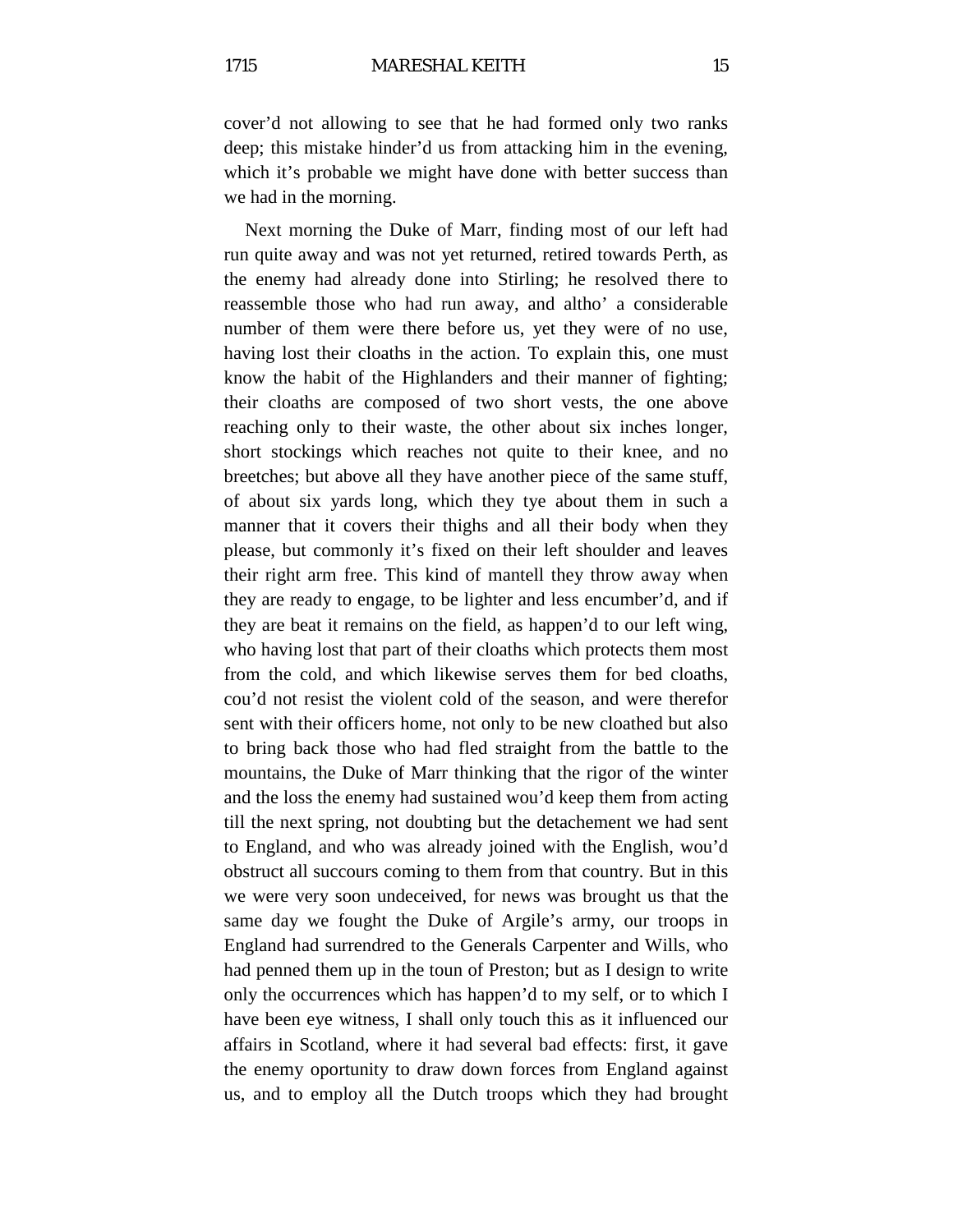over, (consisting of 6000 men) against Scotland. A second bad effect was the disuniting us amongst ourselves, for several of our party, seing that the English, which we always looked on as our principal strength, were quelled, and indeed had never made any appearence equal to their promises, they having never been above eight hundred men, began to think of making terms for themselves; and accordingly the Marquess of Huntly formed a party in our army, who proposed to send to the Duke of Argile to know what terms we might expect if we submitted. The Duke answer'd he had no orders to treat with us in general, but that every one who in particular wou'd adress himself to the King's clemency, might expect pardon. This opened a door to all particular treaties, and many suspected that even our General, the Duke of Marr, from that time forward held a correspondence with the enemy more for his oun particular interest than for the general advantage of his party. The Marquess of Huntly and Seafort, on pretence that their oun countries were in danger of being destroyed by the Earl of Sutherland, who in the north of Scotland had formed a body of a 1000 or 1500 miserable troops, desired leave to march home with their troops, promising to settle the peace of that country in the winter, and to return early in the spring with a considerable reinforcement. The Duke of Marr, finding it impossible to get them to alter their resolution, was obliged to consent to their departure; and thus we were left in Perth with about 4000 foot and five hundred horse, to oppose an enemy who must in a few weeks be near 12,000 men strong, by the junction of the Dutch and English troops, who were on their march to Stirling. This made us with all hast begin to fortifie Perth, hoping that, and the violence of the weather (which was excessive that year) might give us leasure till the spring to wait for the return of our Highlanders and the arrival of King James, who was ready to embarck, and with whome we expected a recruit of officers and a quantity of arms and ammunition from France, of which we stood in great need, having lost most of our powder, which was even then in very small quantity, at the affair of Dumblain. The King indeed arrived safely in the end of December 1715, after a great many dangers, but came in a very small fishing barck with only two servants, and without any of those things which we had so much depended on, so that what shou'd have given our affairs the greatest life was rather a discouragement to them. Every one plainly saw that we had no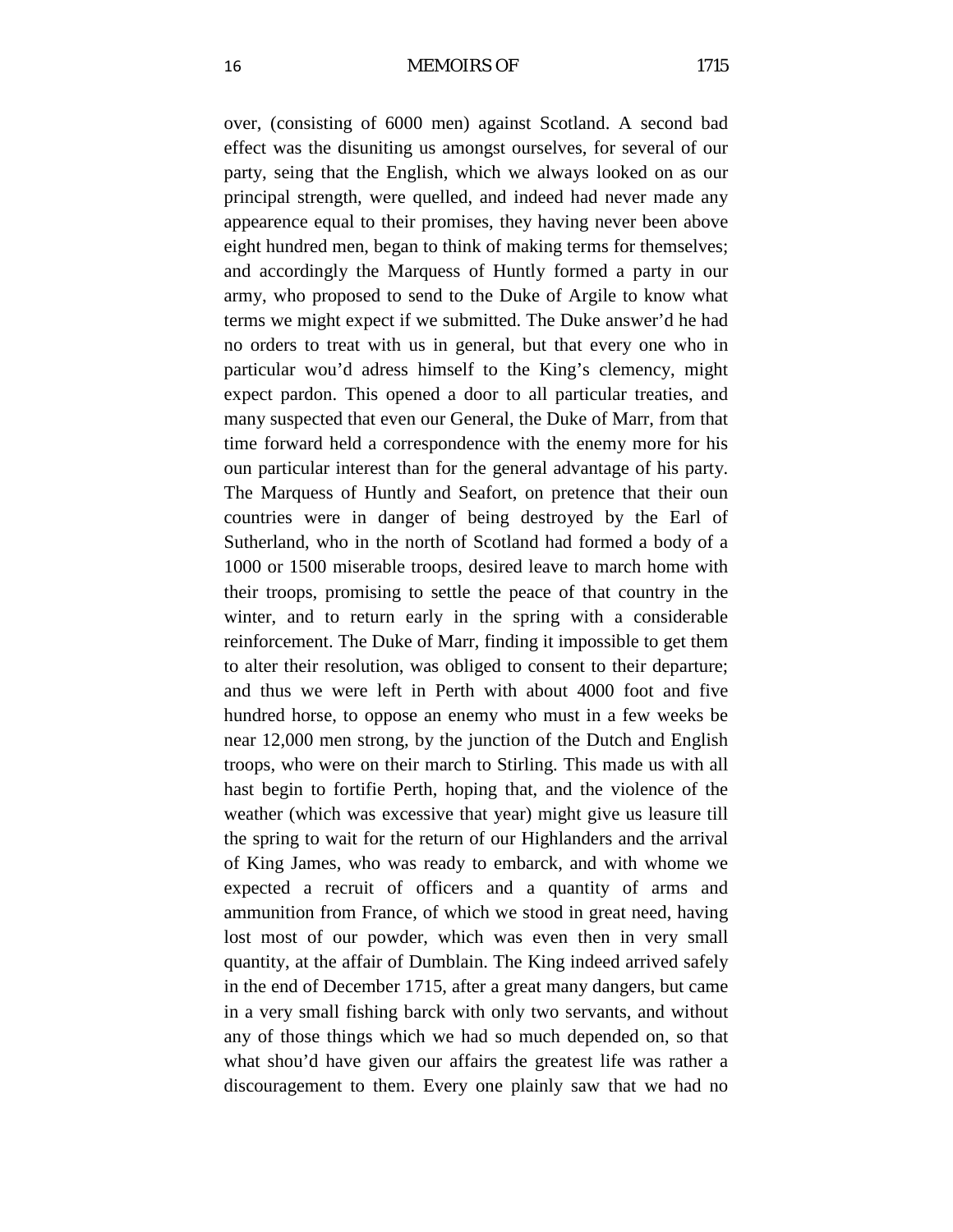assistance to hope for from France,—the English were entirly suppressed, and we in too bad a condition to be able long to resist the power of those who were combined to destroy us.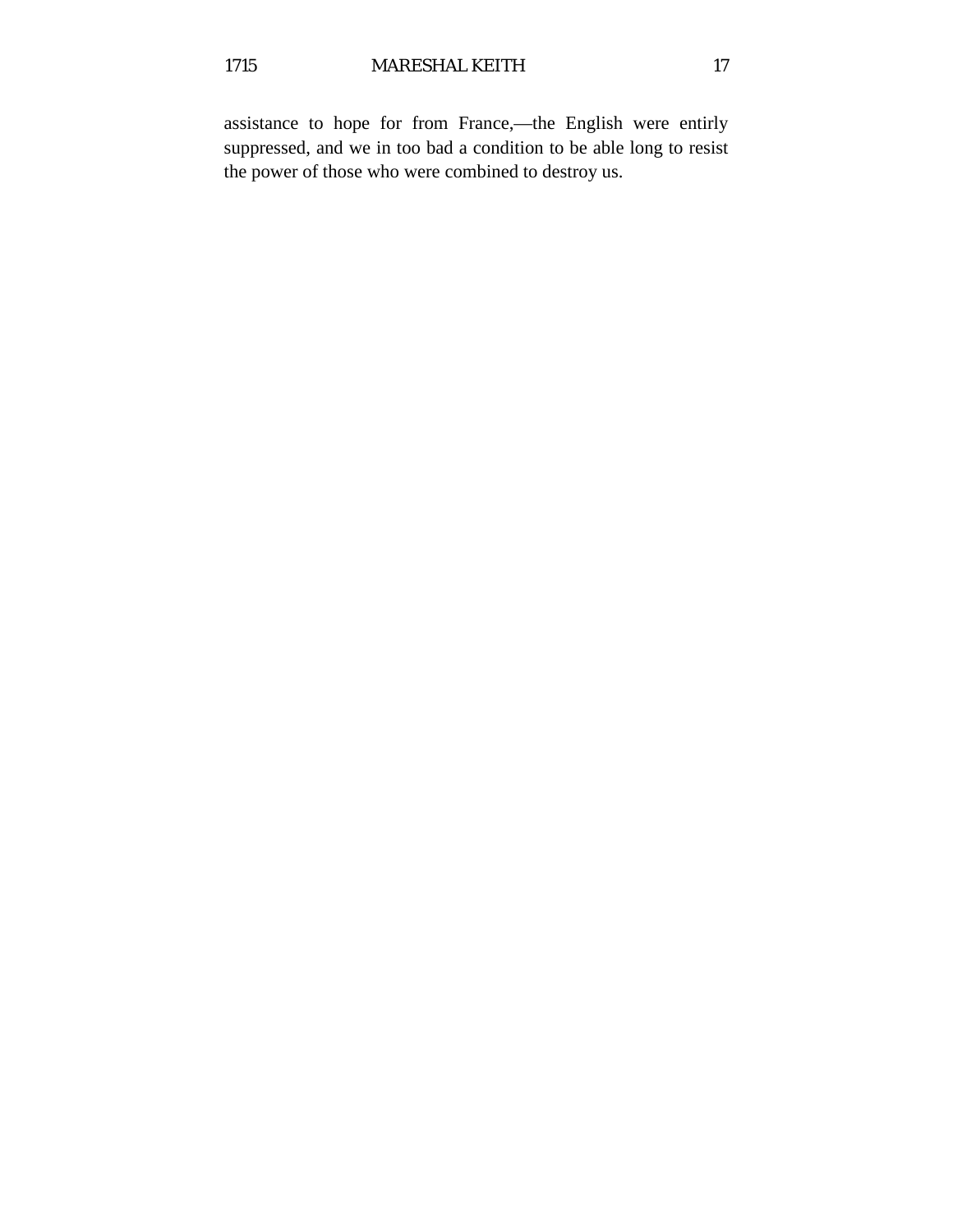

### 1716.



OWEVER, in the beginning of January 1716, his Majesty came to Perth, whence he issued out orders to all those who had gone home, to return with all possible hast; but the deepness of the snow in the Highlands, the want of money amongst the gentlemen in the low country, who had already

spent most of what they cou'd raise, and the particular treaties which some of the chief nobility, (such as the Marquesses of Seafort and Huntly) had already so far advanced, made these orders so ill executed, that the army rather diminish'd than augmented whille his Majesty remained at Perth. On the contrary, the enemy hastned their preparations to prevent the effect of these orders; and the Duke of Argile, being joined by the Generals Cadogan and Vander Beck with the Dutch troops, and by two regiments of English dragoons, and a good train of artillery, marched about the end of January from Stirling, tho' the excessive cold, and the precaution we had taken to burn all the villages and houses betwixt Dumblain and Perth, seemed enough to determine him not to undertake it, and arrived in two marches at Perth, which we had abandoned the day before, neither our troops nor our halfraised fortifications being in a condition to resist him.

The King's army march'd by two different routs northward, and that body which he commanded arrived the first night at Dundee, next day at Arbroth, and the third day at Montrose; the other body arrived the same day within six miles of us at Breechen. His Majesties design was to assemble all the troops which were laying in his way as he marched, and to gain the toun of Inverness, which, tho' then in the enemy's possession, must have surrender'd to us on our coming before it, being a place of no strength, and there to have expected the Duke of Argile, and fought him with all our troops in a body, and so have put the affair to the decision of a battle; but his Grace gave us no time for such junction, and without giving his troops more than one day's time to refresch themselves at Perth, marched in pursuit of us.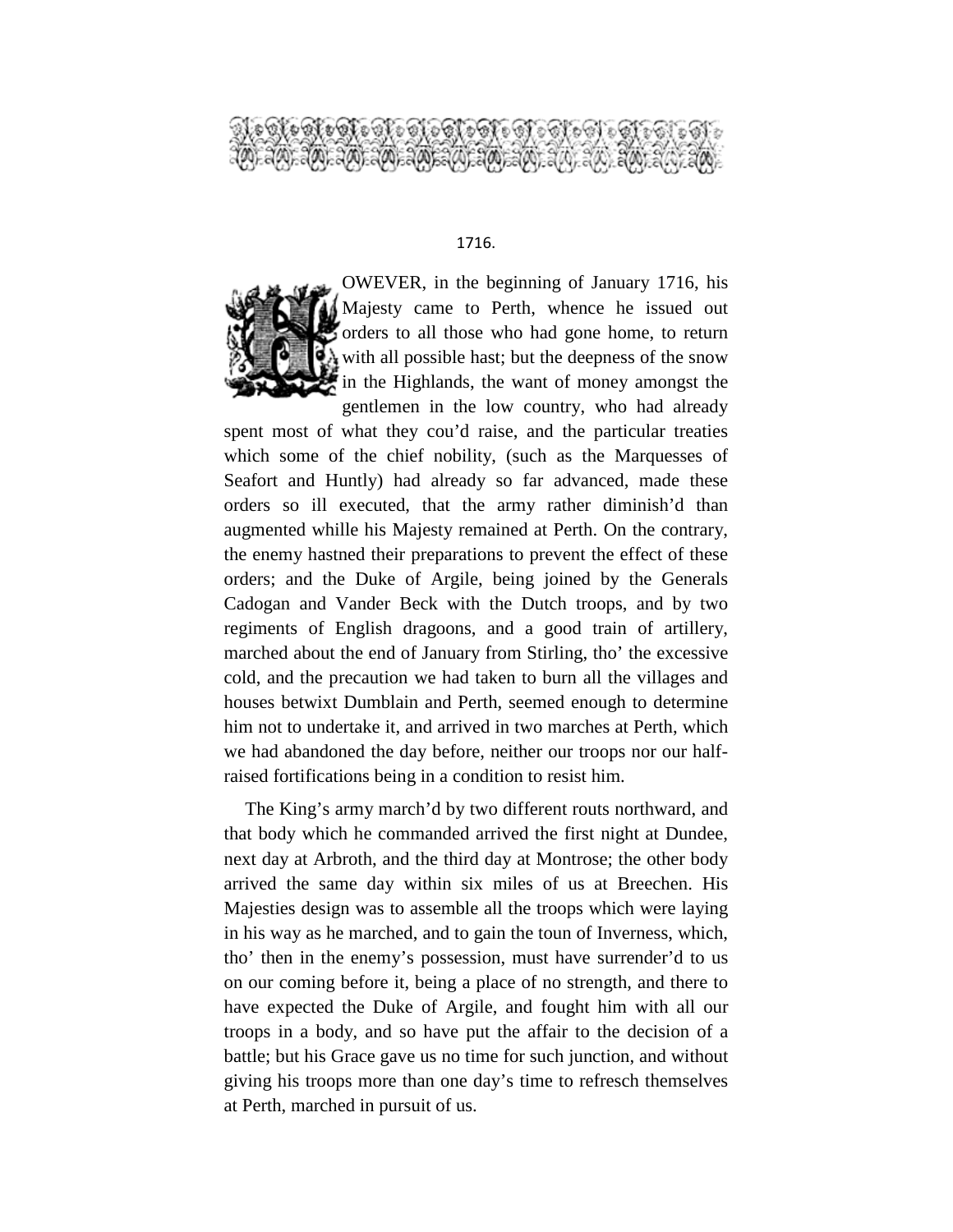The King, considering the ill state of his affairs, and having examined the strength of his army, found that he had not above 3000 foot well armed, and about 1000 very indifferently, and seven or eight hundred horse, and for these not ammunition enough for one day's action,—this made him consult the Duke of Marr what he ought to do, who positively advised him to return to France, telling him that the succours he expected in the North were not very sure, that the Marquesses of Seafort and Huntly, on whom most depended, had probably already made their peace with the Elector of Hannover; that even if they did join him, yet they were no better provided with ammunition than we were; that to retire into the mountains in that season of the year was impossible, there being neither cover nor provisions for such a body of men as we shou'd then have, and much less fourage for the horse; and that if his Majesty did not take the oportunity to sail even from Montrose, he cou'd not answer but he might fall into the enemies hands; that whille they had the hopes of getting such a prize, they wou'd stick at no fatigues or loss of men, but push us with the utmost vigour; but if once they knew that he was gone, they perhaps wou'd give some respite to their oun troops, and by consequence to ours, who might lye separatly all winter in the mountains, whille he endeavoured to get us supported from abroad, in which case we might appear again in the spring, and even at the worst that we might then make some terms for ourselves, which was impossible whille he was with us. This, I believe, determined the King's resolution; however, he resolved to know the sentiments of some others of his subjects on the matter, and having call'd for the Earl Marischall, told him he desired his advice on the same head, but he excused himself on account of his age and want of experience; but finding himself still pressed, at last desired he might first have leave to speak with the Duke of Marr, who used the same arguments as he had done with the King; to which the other answer'd, that tho' we were in a bad situation he did not think the case so desperate as he represented; that the troops we had in the north wou'd amount to about 7000 foot and about 400 horse, which wou'd make us very near equal to the enemy; that it was true we had little ammunition, but that we cou'd get as much out of Aberdeen and the places where we past as wou'd serve to try the fate of a day, and that even if we lost it, we wou'd be no worse than we wou'd be in taking the present course; that as for the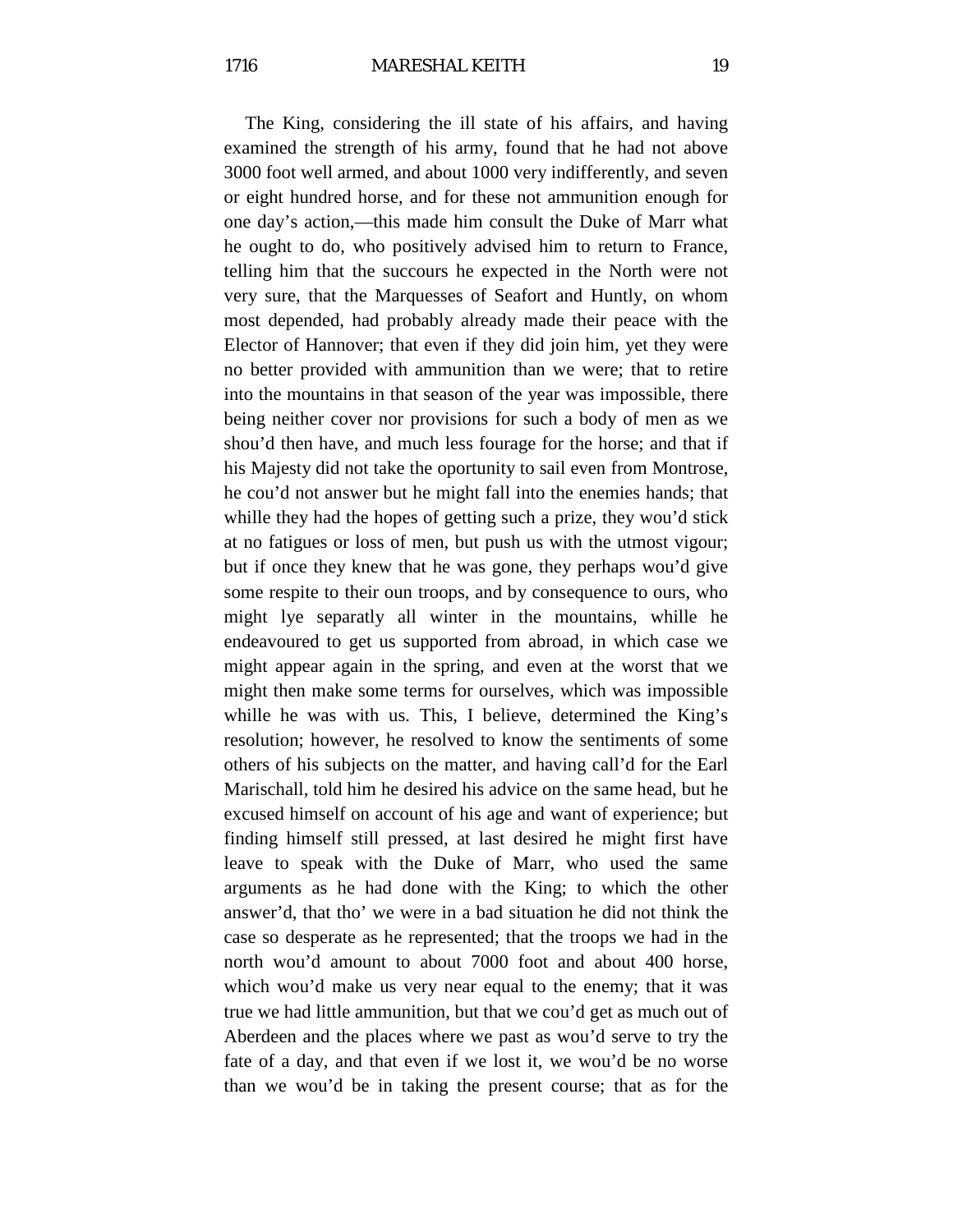King's person, he did not aprehend it cou'd be in danger, because by sending ships away to the west of Scotland, where there was so many harbors for them to lye in, he cou'd make his escape from thence with less danger than even from the port they were at, the mouth of which was blocked up by two of the enemies men of war; and that to conclude all, he did not think it for the King's honour, nor for that of the nation, to give up the game without putting it to a tryall. Lord Marr seemed to be convinced of the truth of this, and said he wou'd advise the King not to go; however, a ship was already provided, and in the beginning of the night, fourth of February O. S., his Majesty embarcked with the Dukes of Marr and Melfort, Lord Drummond, L. General Sheldon, and some domesticks, and sailed about the midle of the night for France, having left behind him an order for L. General Gordon to command the army in his absence, and a letter directed to the chiefs of his loyall subjects, in which he published the reason of so sudden a departure, which were almost the same as what I have already marked. He wrote likewise to the Marquess of Tinmouth, son to the Duke of Berwick, who was then at 4 miles distance, that he had left another ship for him and some others to follow him in, but that ship taking the allarum howsoon they knew the King was sailed, weigh'd anchor also, and went off empty. At the same time he embarked, orders were given for the foot to march, the horse having advanced six miles the day before. This was executed with much confusion, every body believing the enemy to be at our heels by the time we marched, and what augmented it was the rumor which began to spread that the King was gone, but it was given out that he was only gone by sea to Aberdeen, and wou'd be there before us. This took well enough with the common soldiers for some hours, but next morning when we arrived at Ston-hyve, where the other division of our army met us, it became publick that he was gone for France. The consternation was general, and the wholle body so dispirited, that had the Duke of Argile followed us close, and come up with only two thousand men, I'm perswaded he might have taken us all prisoners; but he hearing at Montrose that the King was gone, halted there a wholle day, and so gave us time to get to Aberdeen.

Howsoon we arrived there a councell of war was held, to which all the general officers and chiefs of the Highlanders were summon'd, together with a great many of the nobility and principal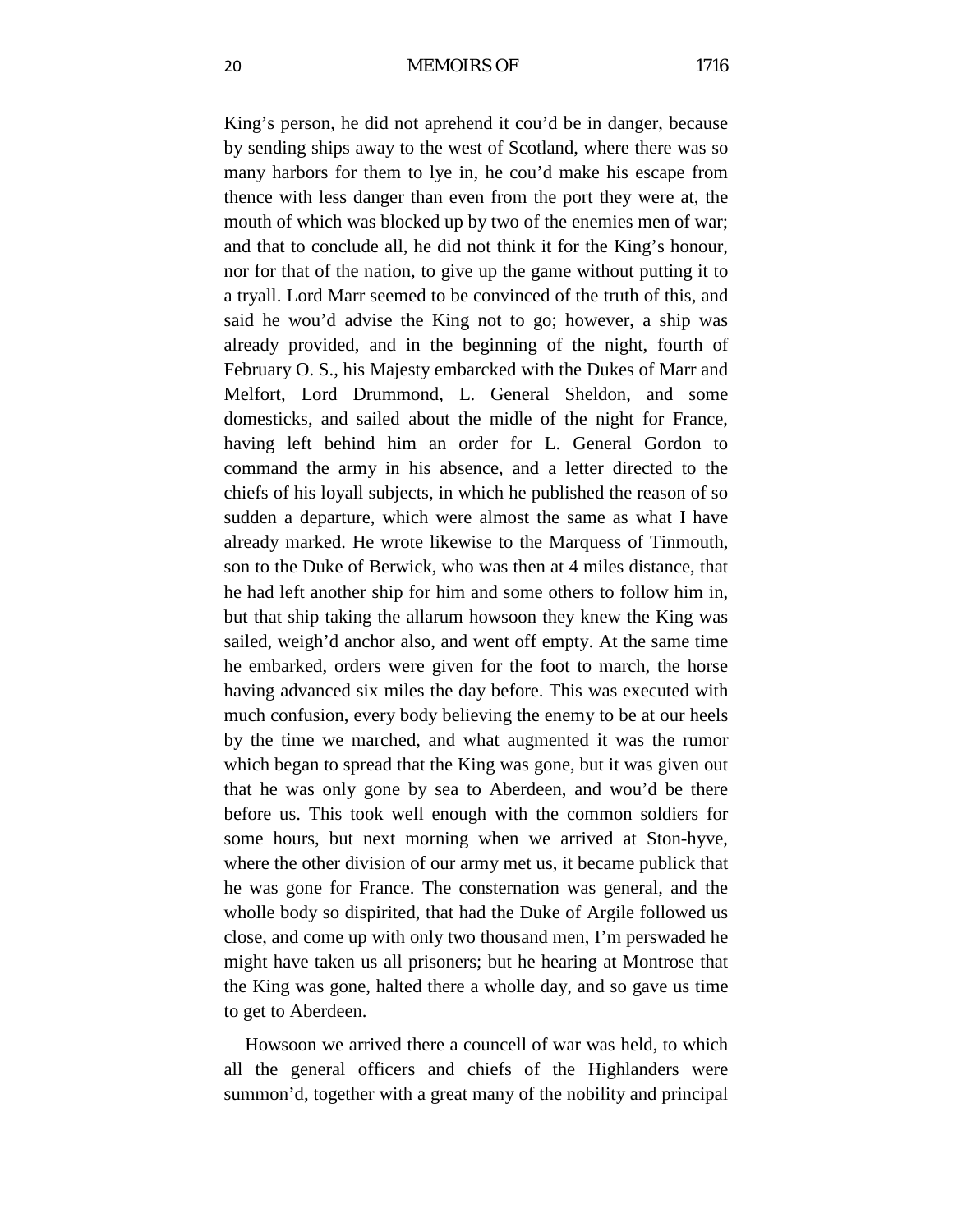gentry. There it was debated whither we shou'd continue the former resolution of marching to Inverness, assembling all the troops we cou'd there, and fighting the enemy; or if we shou'd march directly to the mountains, and there disperse, and every man to do the best he cou'd for himself; and it was unanimously resolved that we shou'd continue our march to Gordon Castle, and there consult with the Marquess of Huntly, and if we found him willing to join us we shou'd march on to Inverness,—if not, we shou'd retire to the Highlands. In pursuance of this resolution we marched next day from Aberdeen, where we left the prisoners, and most of our heaviest baggage to the enemy, and in three marches came to Keith, from whence G. Gordon sent the Earl Marischal to sound the Marquesses intention; but he easily perceived by his answer that there was nothing to be expected from him, and that we must be reduced to our last shift of gaining the mountains, which was next day put in execution; and in two days march we came to Ruthven in Badenoch, which, laying in the center of the Highlands, was judged the fittest place to dismiss our troops.

From thence every one took the road pleased him best. The low country gentlemen, who cou'd find no safety in their oun country, resolved to keep together till they shou'd get to the west sea, and so take the first oportunity of getting out of the Kingdom. The Highland gentlemen, trusting to the unaccessibleness of their hills, resolved to stay in the country, and there endeavour to make their peace with the Governement. But before they separated it was resolved to write a letter to the Duke of Argile, acknoleging their fault, and desiring pardon, which was drawn up in so mean terms that few wou'd sign it, and it received the answer it deserved, or rather had no answer given it.

We, who had taken the party to get out of the Kingdome, continued our march with  $S<sup>r</sup>$  Donald M°Donald's and Clanronald's regiments, who were going home to the west islands, where we arrived about the midle of March, after much fatigue and the loss of near a company of foot, who were overset in passing a river by overloading the boat, and here we remained near a month without any appearence of escaping, no ship being then on that coast, and the ships we had sent for to several parts in Scotland not daring to come to us for fear of the enemies men of war; but what troubled us most was the repeated advices we had that the enemy was preparing to attack us, and that two battalions of foot and three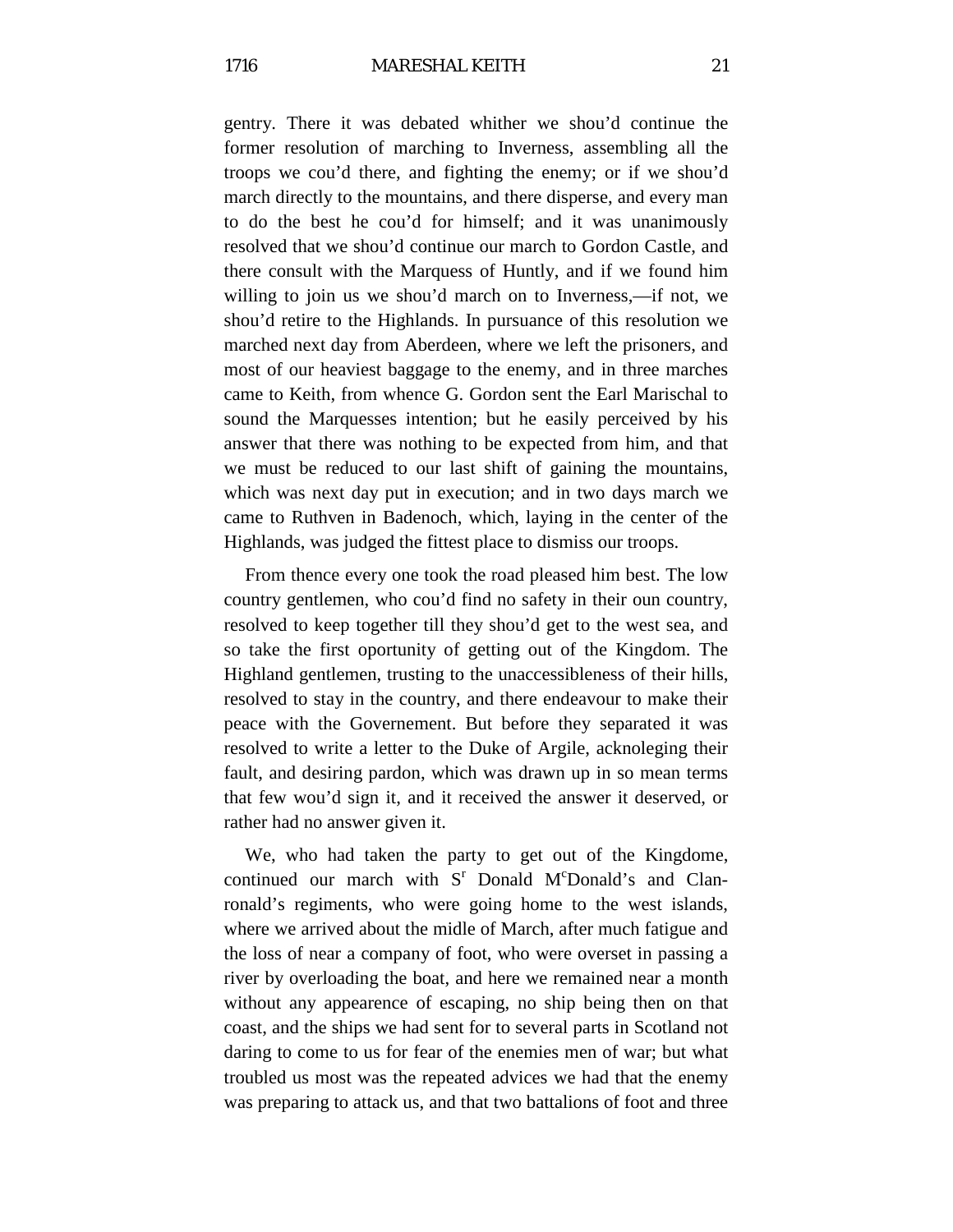fregats were already in the isle of Sky, not above ten leagues from us. At last, about the midle of April, a ship sent by the King, arrived for us from France, in which we embarked to the number of about 100 officers, the 20 of April, old stile, and after a very pleasant passage arrived the 12 of May, new stile, at  $S<sup>t</sup>$  Paul de Leon in Brittany.

One part of our company went straight to Avignon, where the King then was, but I and several more went to Paris, where I had several relations. Howsoon I arrived I went to kiss the Queen-Mother's hand, who received me very graciously; told me she had heard already how I had behaved myself in her son's service, and assured me that neither of them shou'd ever forget it; in a word, had I conquer'd a kingdome for her she cou'd not have said more. I ask'd her permission to go to the King, but she told me I must stay at Paris; that I was young, and that she wou'd put me to the Academy to learn my exercises; however in a month after I heard no more of it, and having left Scotland so abruptly that I had no time to provide any money to bring along with me, what I had was soon at an end, and my friends there not knowing to what part of the world I was gone, had sent no bills for me. I lived most of that time on selling horse furniture, and other things of that nature, which an officer commonly carries with him; and tho' I had relations enough in Paris, who cou'd have supplied me, and who wou'd have done it with pleasure, yet I was then either so bashfull or so vain, that I wou'd not own the want I was in.

About a month after the Queen sent me a 1000 livers, and order'd me to enter into the Academy, and much about the same time a Banquier in Paris came and told me he had orders from Scotland to supply me with money, and that the King had order'd him to give me 200 crouns a year, which was all his circumstances could allow him.

The rest of the year 1716 I passed at the Academy, and in the beginning of the year 1717, I received a commission of Collonel of horse, and orders to prepare to go to Scotland, the King of Sweden intending to invade that Kingdome in favour of King James; but it being discover'd and prevented, I continued all that year at the Academy.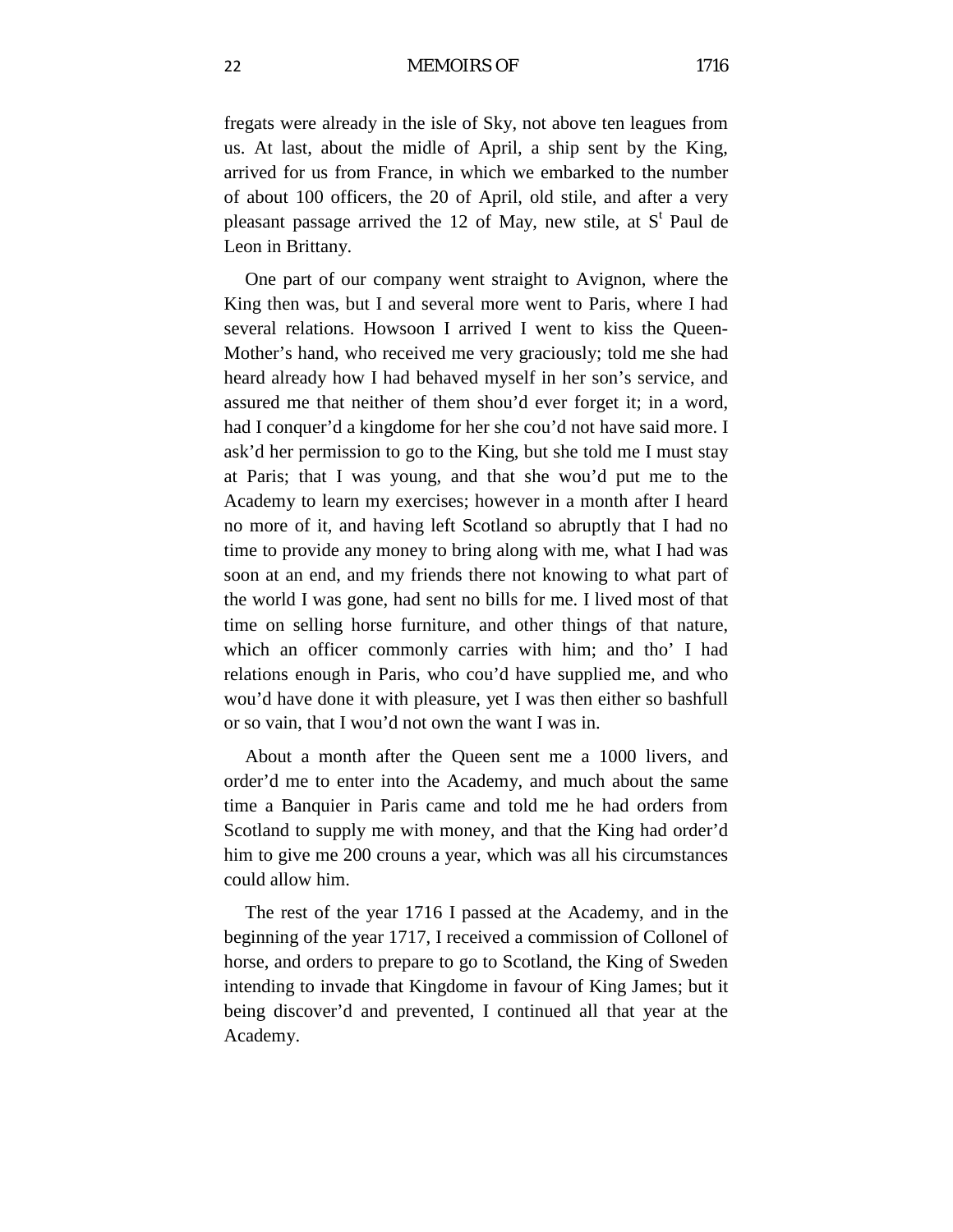

### 1717.



might again begin my fortune; but this attempt did not succeed, perhaps because I did not take the right measures in it.

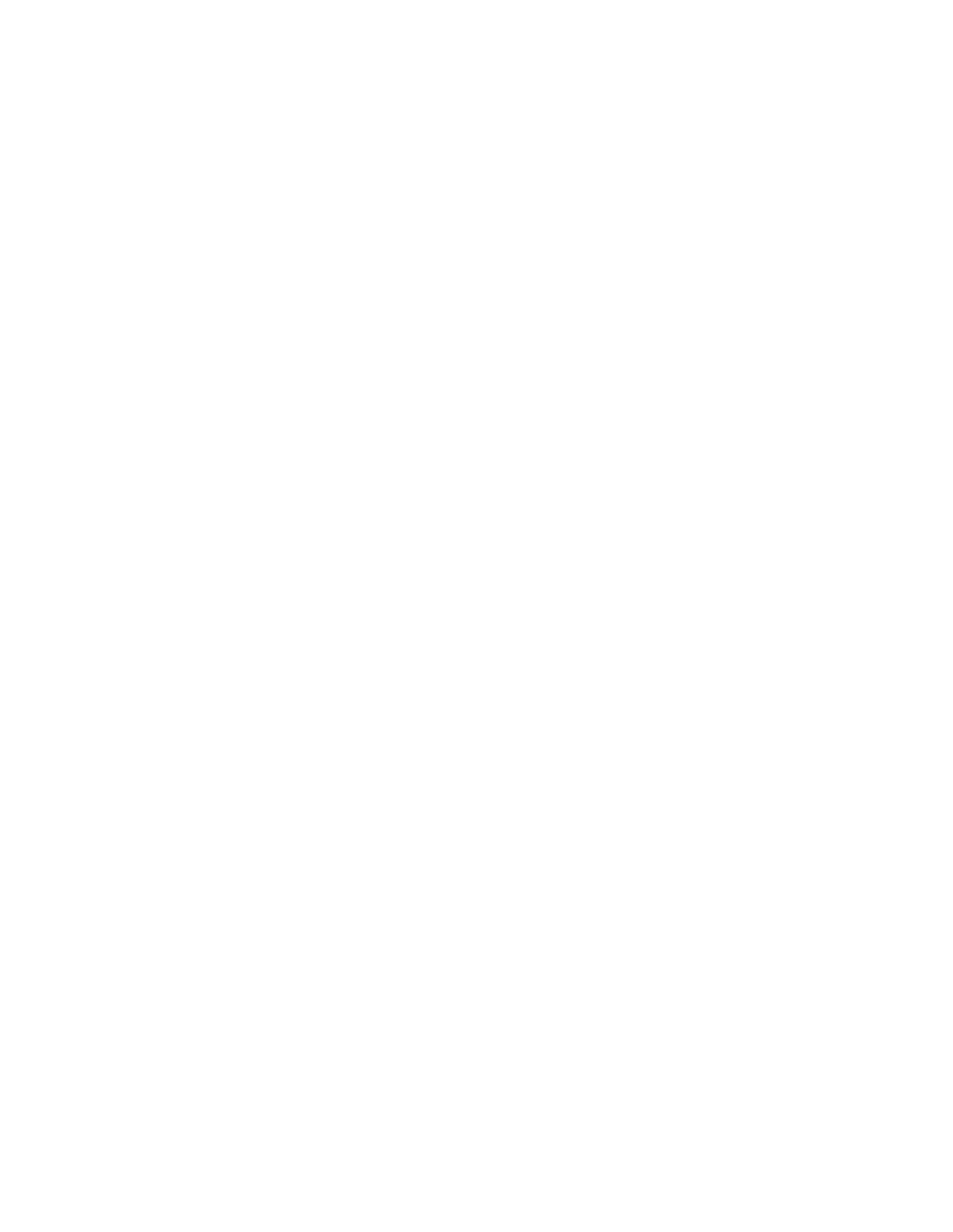

1718.



BOUT the beginning of the year 1718, the war betwixt the Emperor and Spain was begun by the preparations the latter was making for invading Sicily. My friends advised me to get recommendations for that Court from King James, and to go to Madrid and offer my service;

but I was then too much in love to think of quitting Paris, and tho' shame and my friends forced me to take some steps towards it, yet I managed it so slowly that I set out only in the end of that year, and had not my mistress and I quarrel'd, and that other affairs came to concern me more than the conquest of Sicily did, it's probable I had lost many years of my time to very little purpose, so much was I taken up with my passion. But to explain the reasons that now carried me to Spain, its necessary to go back to the month of August of this year, when the English, without any previous declaration of war, or even any good ground for it, had attacked the King of Spain's fleet on the coast of Sicily, and entirly ruined it, which so exasperated the Cardinal Alberoni, who then governed Spain with the title of first Minister, that he resolv'd to assist King James, and so revenge himself on the Whigs, who had been the occasion of the breach of faith he complained of.

To concert the proper methods for this he wrote to the Duke of Ormonde, who was then in Paris, inviting him to come to Madrid, and he having discover'd the design of his journy to the Earl Marischall of Scotland, had promised him that if there was any thing to be done in Brittain, or if the Cardinal wou'd take him into the Spanish service, he wou'd immediatly write to him; and accordingly, in the beginning of December following he received a letter desiring him to come to that country, and to bring me along with him.

I was not at that time in a very fit condition to begin so long a journey, being not quite recover'd of a fit of sickness; however, I set out as I was, and before I had got to Marseilles the travelling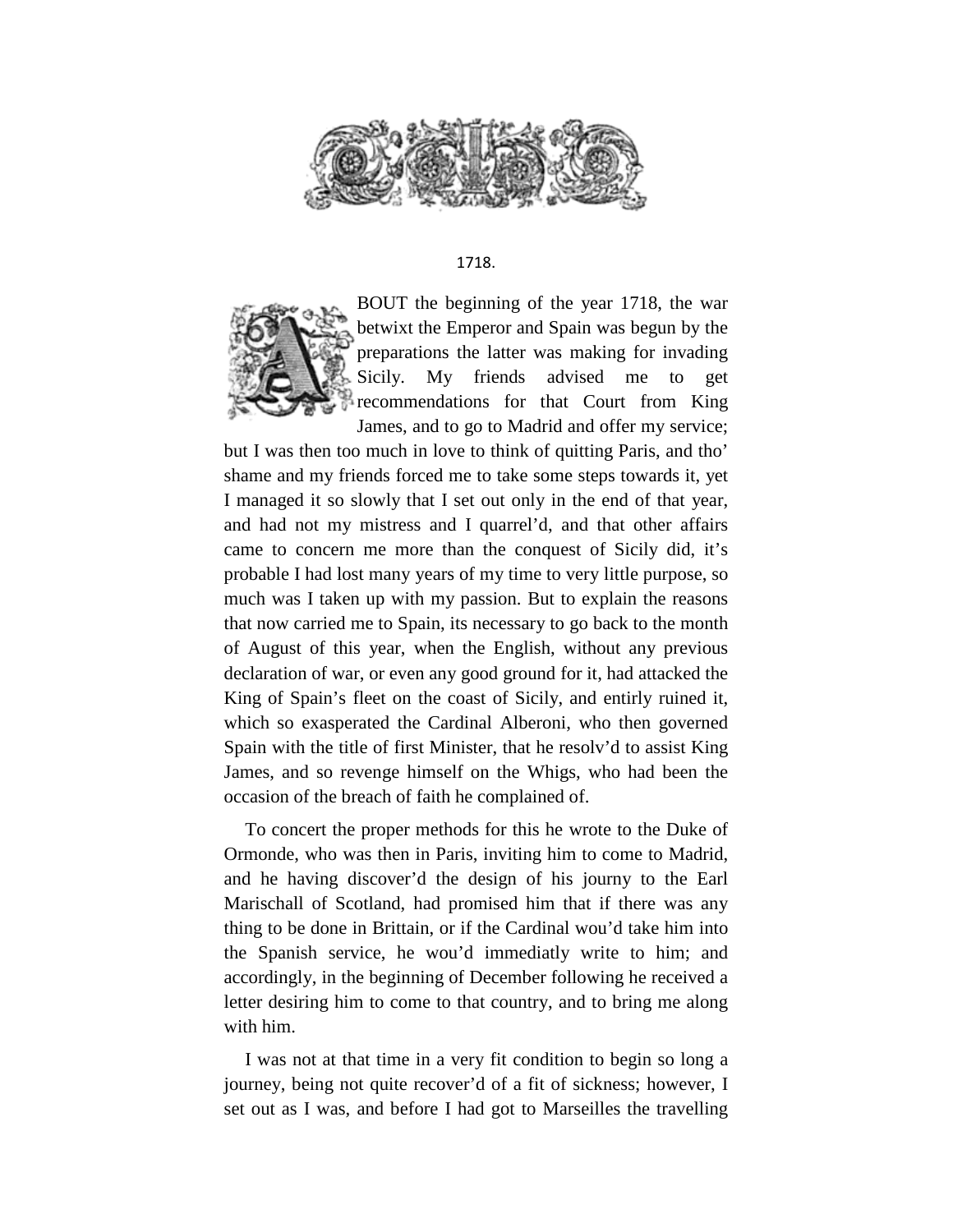and change of air had entirly recover'd me.

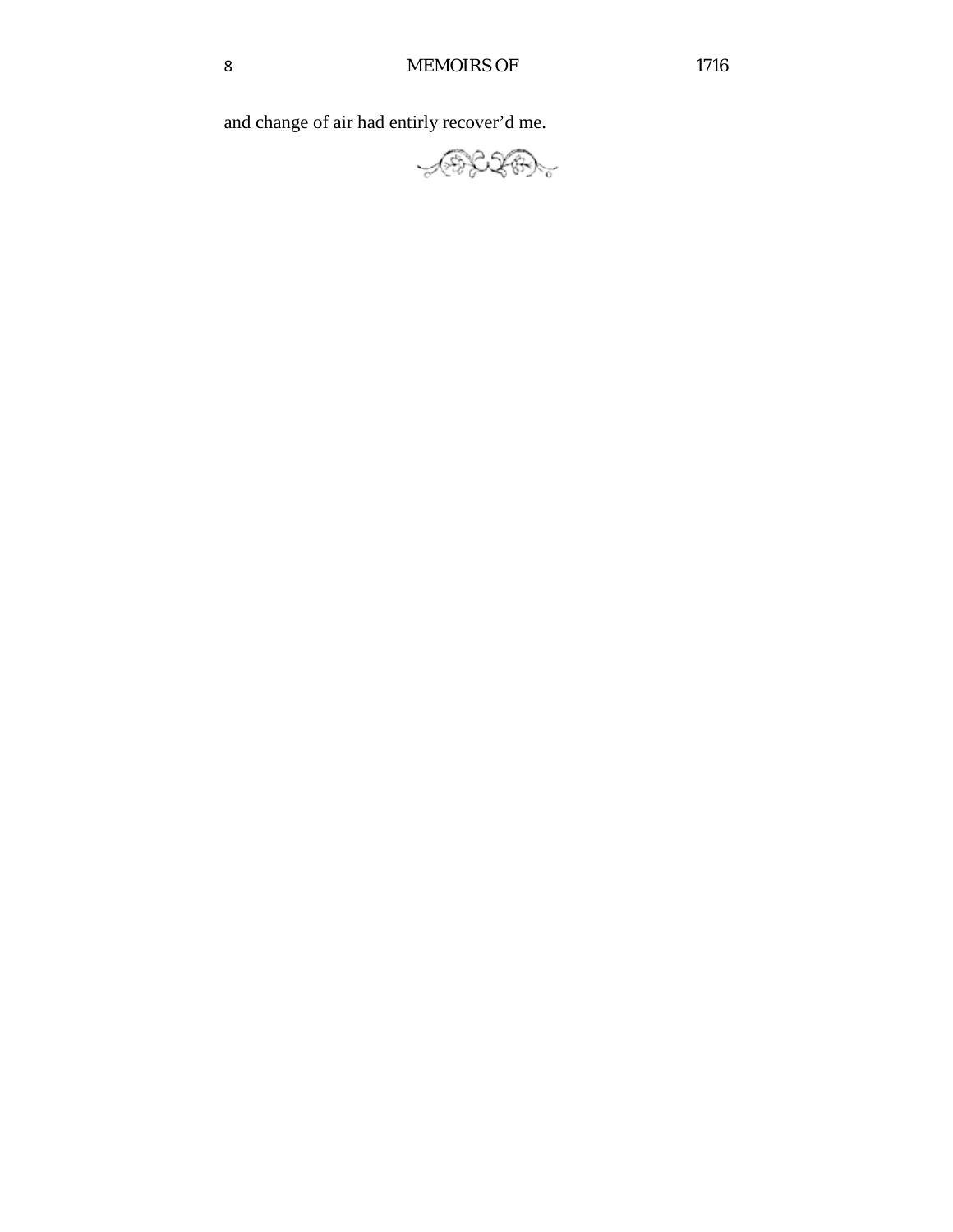

1719.



E embarcked at that place in the beginning of the year 1719, and after some bad weather arrived at Palamos on the coast of Catalonia.

Howsoon we landed we were carried before the Commandant, who asked us what we were and

whence we came from. We told him we came from France, but as to the other question, answer'd only that we were English officers who were going to Madrid to seek employment in the army, for the Duke of Ormonde had desir'd us to keep our journey private. He then asked us if we had any recommendation to any at the Court of Madrid, and finding we had, or at least wou'd own none, he told us he cou'd let us go no farther, for that coming from an enemies country, and giving so lame an account of ourselves, he must send us to the next governor, who was  $D<sup>n</sup>$  Tiberio Caraffa, Governor of Giron, who might dispose of us as he thought fit, and that there being then an Irish regiment in that place, commanded by the Duke of Liria, perhaps we might find some of our countrymen there who might answer for us. The news of the Duke of Liria's being so near was no little agreeable to us, and we told him we ask'd no better, for that the Duke wou'd answer for us.

Accordingly, next morning we were sent to Gironne with a letter to the governor, and a soldier whom he told us he sent along because the roads were infested by robbers, but in reality to take care we did not make our escape. We arrived there in the evening, and having delivered the letter to the governor, he order'd us to be carried to the Duke's quarters to be examined, who was no little surprized at our appearence, and immediatly sent to acquaint the governor that he answer'd for the two gentlemen, but concealed our names at the desire of the Earl Marischal. We loged that night with him, and finding him alltogether ignorant of any intended enterprize on England, we concluded that we were sent for only to enter into the King of Spain's service, and therefore resolved to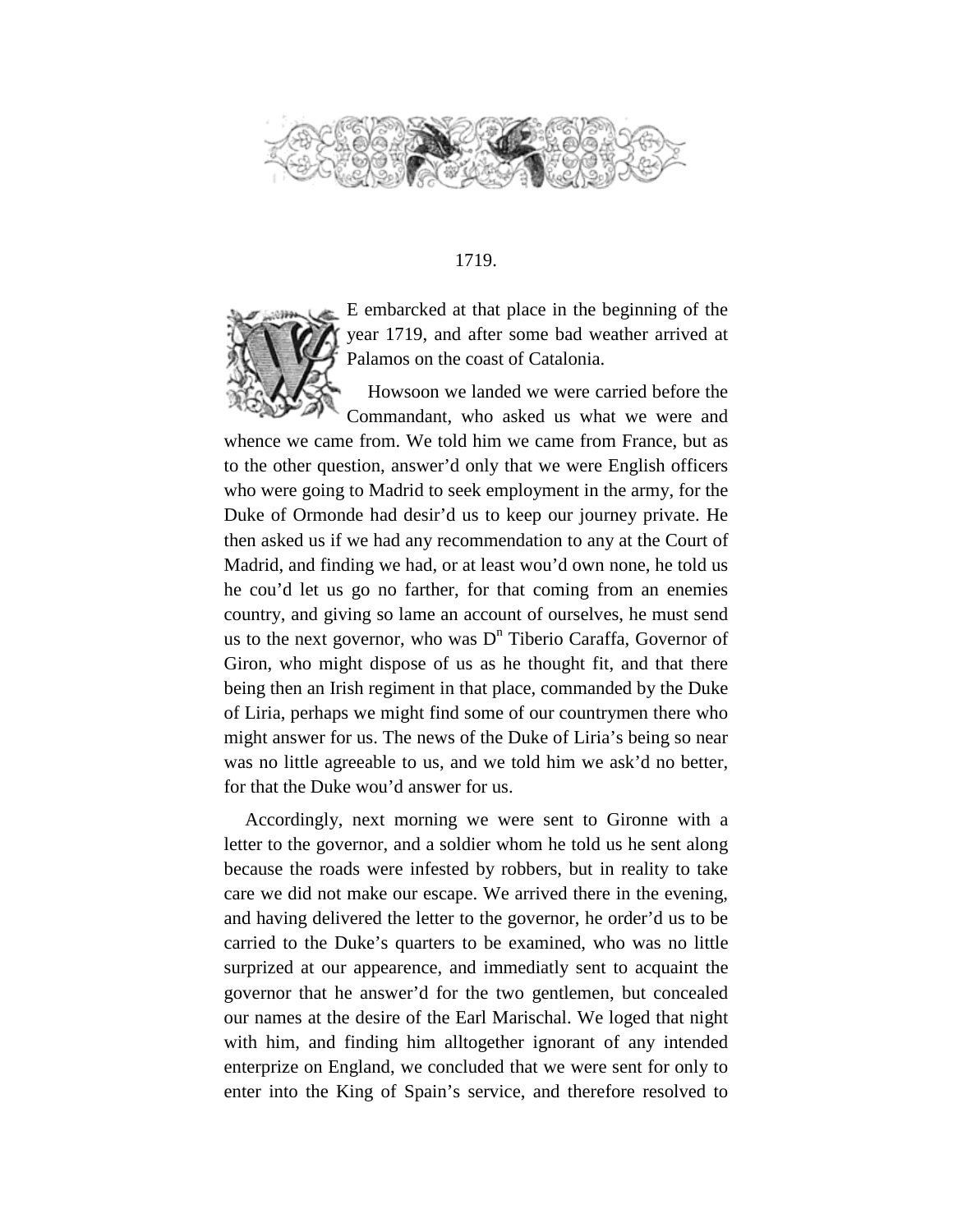continue our route slowly to Madrid, without fatiguing ourselves by going post. We accordingly hired chairs there, and two days after arrived at  $S<sup>n</sup>$  Andreu, hard by Barcelona, and from thence sent a letter from the Duke of Liria to Prince Pio of Savoy, who was then Captain General of that province, begging him to allow us to come in to the toun without being examined at the Ports; and about an hour after we saw a coach and six mules (the first equipage of the kind I had ever seen), with the Prince's livery at the door of our inn. This surprized us, and still more the respect his Doctor, whom he had sent in his coach to receive us, paid to two strangers he had never seen. The reason, which we did not know till long after, was, that some days before he had received letters from the Cardinal that King James wou'd arrive very soon in some of the Ports of Catalonia incognito; that he shou'd receive him in the same manner, and take care to provide every thing for the despatch of his journey to Madrid. This, with the Duke of Liria's letter, occasioned our entry into Barcelona in this manner; and I believe he was sorry to have given himself so much trouble about us, when he knew who we were, yet he received us very civilly, tho' with some embarras.

As we did not open ourselves farther to him than telling our true names, so he told us no more than that he believed it wou'd be fit we set out immediatly for Madrid, which we did next morning, after vieuing the new citadelle he was building, and which he allowed us to visit; and after fifteen days journey we arriv'd at that place, and the same evening sent to acquaint the Cardinal we were come. He order'd us to attend him early next morning; and we had no sooner made him our reverence than he asked us why we had been so long on the way, it being eight days since he had accounts from Barcelona of our being there. We answered, that tho' we had been desired to come to Spain, yet not knowing that his Eminence had any pressing commands for us, we had come by the ordinary way of travelling of the country. He told us the business pressed; that it was to execute an enterprize on England in favour of its lawfull master; that the Duke of Ormonde was already set out to embarck at the Groine for England; and it was resolved he the Earl Marischall shou'd go to Scotland; but that he must know what he wanted for the expedition, and in what manner he designed to act when there;—to which the other answer'd, that as he did not know the plan the Duke of Ormonde had layed doun, and as both parts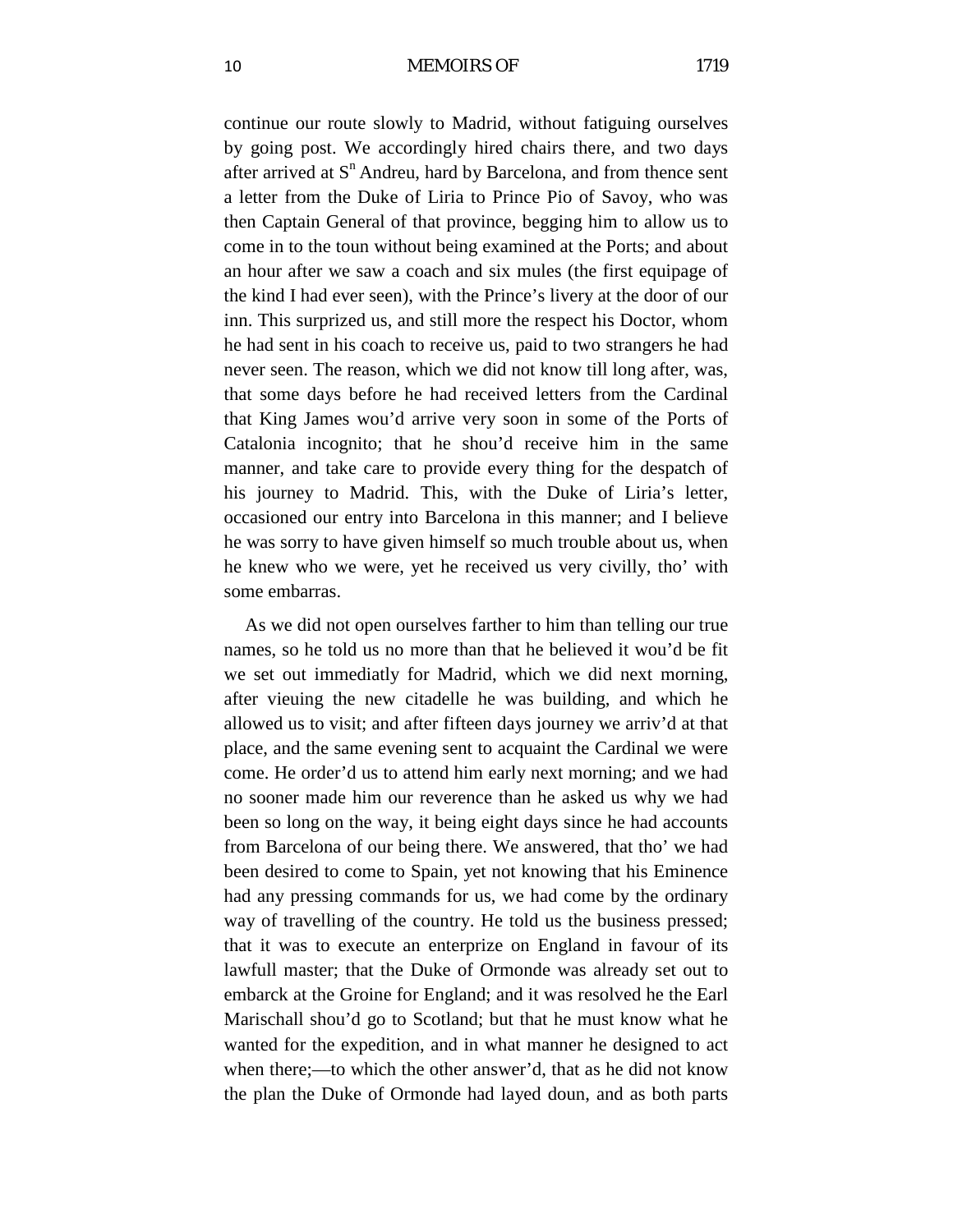most go in concert, he beged leave to go to Valladolid, where the Duke then was, and that in three or four days he shou'd be back, fully instructed in every thing which might conduce to the good of the affair; to which the Cardinal consented, and order'd immediatly post horses to be brought, that he might set out without loss of time; and desired me to stay in Madrid, in case he might have occasion to speak to me in the others absence.

Five days after the Earl Marischall returned, having been obliged to follow the Duke of Ormonde to Benevente, and immediatly went to the Cardinal and setled the plan of the undertaking. He asked four thousand arms and ten thousand pistolls; but the furnishing the Duke of Ormonde had so drained their magazins, as well as their treasury, that all he cou'd get was 2000 arms and 5000 pistolls, with six companies of foot to cover his landing. One difficulty still remain'd,—which was to get the chiefs of the King's friends, who were in France, advertised of this, which the Cardinal desired me to undertake. The Earl Marischal had brought with him from the Duke of Ormonde a little billet containing these words—'Pray have entire confidence in the bearer,' and signed Ormond, to be given to him who shou'd be sent; and with this and about 18,000 crowns, I set out from Madrid the 19 of February, and three days after arrived at  $S<sup>t</sup>$  Sebastian, where I deliver'd 12,000 crowns to the Prince Campo Florido, for the equipement of the frigats destin'd for Scotland, and with the little money which remained enter'd France privatly. I was not ignorant how much I risked in coming into an enemies country in time of war in that manner, but as the affair I went about did not concern France, I hoped that, even shou'd I be discover'd, I might be quitte for laying some time in prison; however, I pass'd without any difficulty, and got to Bourdeaux in the end of February, where I mett General Gordon, Brigadeer Campbell, and some others, to whom I deliver'd my message, and left them some money to hire ships to transport themselves to Scotland; only Brigadeer Campbell went to Spain to embark at  $S<sup>n</sup>$  Sebastian with the Earl Marischall. The greatest difficulty I had in my journey, was how to get post horses from this place; the Duke of Berwick, who commanded here, having given positive orders that they shou'd be furnished to none but those who had his warrant for them,—and this he never gave without examining the person either by himself or his secretary. This examination I knew I cou'd not stand, for I was not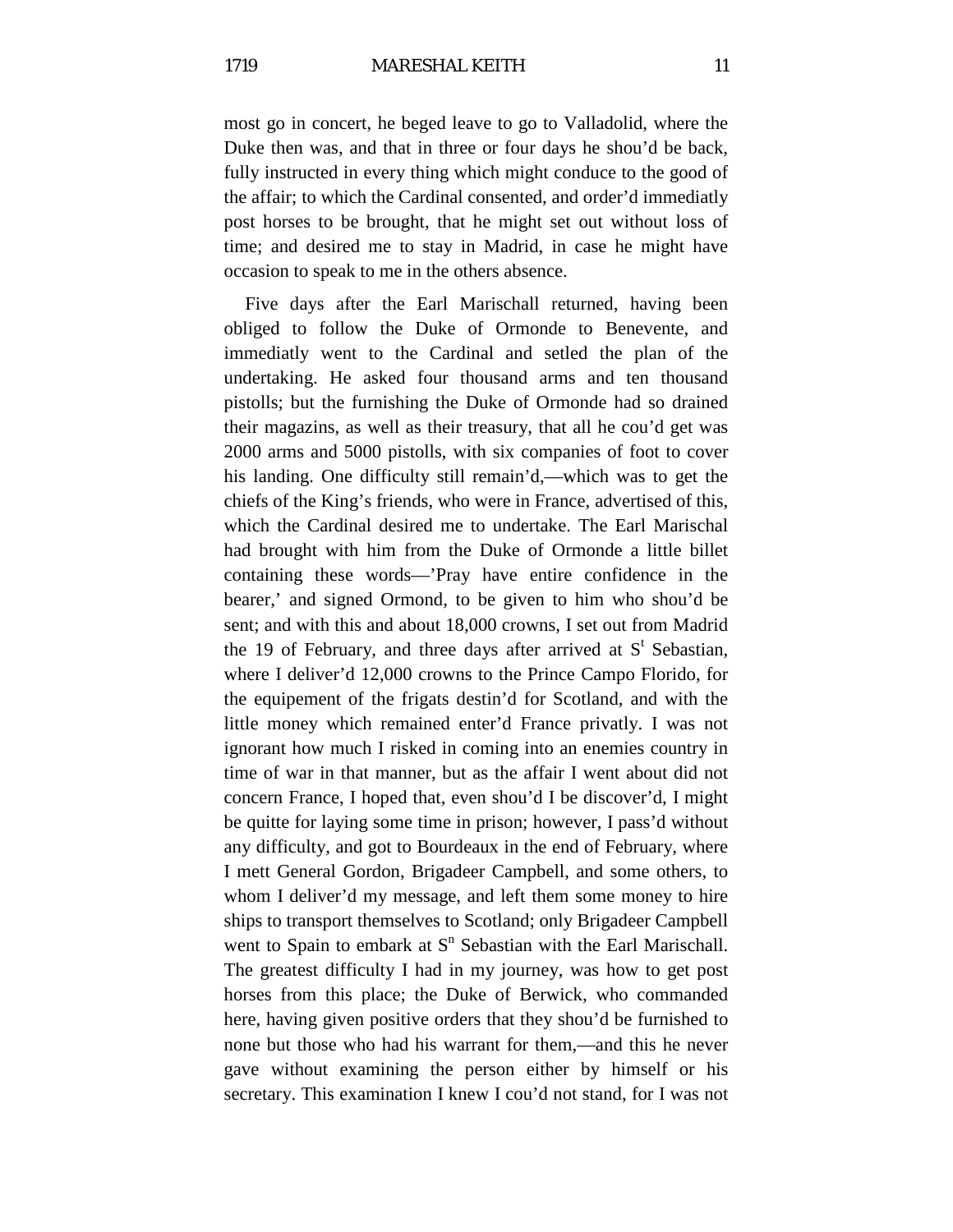Tullibardine, who according to my orders I carried along with me

Howsoon I got there, I advertised the Marquess of Seafort, who immediatly came to the house where I was, and brought along with him a brother of Lord Duffus's, and some whille after came in Campbell of Glenderuel. I told them the reason of my coming, and showed them the short credentials I had brought from the Duke of Ormonde. Glenderuel smiled at reading them, and told me that that billet wou'd have been of little weight with them, had they not been already advertised by the Duke of Marr to obey what orders the Duke of Ormonde shou'd send. This plainly let me see that we had two factions amongst us, and which proved the occasion of our speedy ruin when we landed in Scotland. However, they agreed to obey the orders, and I went away next day to Rowen to provide a ship for them, which in ten days I got fitted out by the help of a merchant there, and ready to put to sea. Howsoon this was done, I wrote to them to come down with all hast, the ship being already at Havre de Grace. When they arrived, Glenderuel asked me if I had seen General Dillon whille I was at Paris. I told him I had not; that General Dillon being at  $S^t$  Germains, I durst not venture to go there, being too well known not to be discover'd; and that tho' the interest of those there was the same with ours, yet their imprudence was so great that they were not to be trusted with a secret which, shou'd it take vent, must occasion our being stopt at the instance of the Earl of Stair, then Embassador from the Court of England; that besides, having no instructions to communicate any thing to him, I made no doubt but he had been advertised by some other canal.

Glenderuel declared he did not think those reasons valid, and that Dillon shou'd be advertised of this, and desired to let us know if the King (whose affairs he was then intrusted with at Paris) had given him no particular instructions on this head. This was the pretence; the true reason was to get a commission which they knew he had in his hands, and was design'd for the King of Sweden's expedition in the year 1717, by which the King constituted the Marquess of Tullibardine Commander in chieff of his forces in

to Paris next day.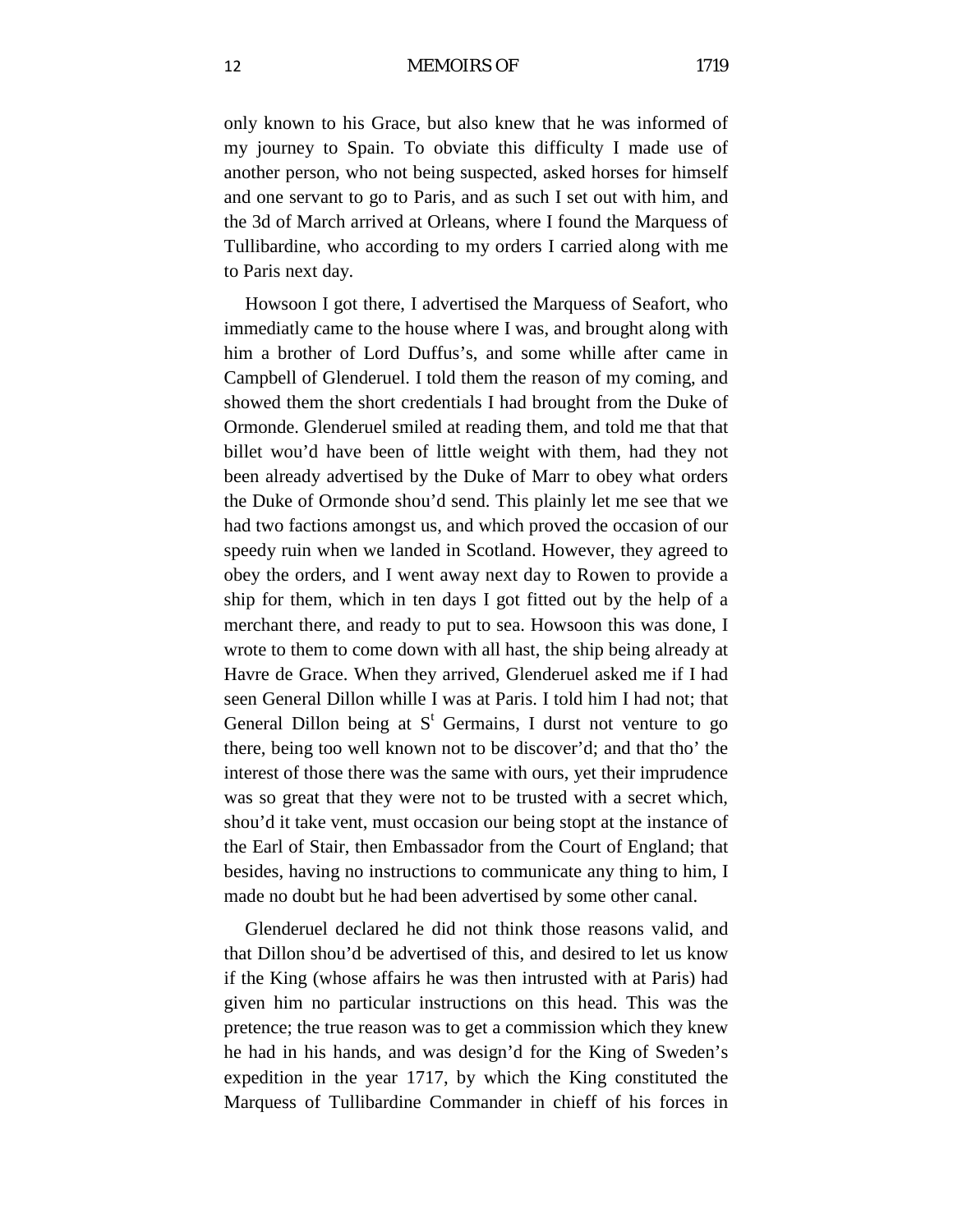Scotland. This Glenderuel thought absolutly necessary for his own private ends, being surer to govern the easy temper of the Marquess than of those who otherwise wou'd naturally have the command of the army, and particularly to prevent its falling into the hands of General Gordon, with whom he was not in very good intelligence.

The day before we embarked, the express they had sent to Paris returned with a pacquet from General Dillon, of which they showed a letter full of common place advices relating to the conduct we shou'd hold in Scotland, but not a word of the commissions, which they keept to be drawn out on proper occasions.

All things being now ready, we embark'd the 19th of March in a small barck of about 25 tunns, in the mouth of the Seine, and shaped our course to pass betwixt Dover and Calais, and so round the Orkneys to the Isle of Lewis, which was our place of rendezvous; but the wind continuing at east forced us the Friday after, March 24, to alter our course, and stand away for  $S^t$  George's Channel, or the back of Ireland, as we shou'd think best. Two days after we came up with the land's end in the evening, and about two hours after found our selves in the midle of a fleet, seven of which had out lights and the others none; these we conjectured to be men of war, and the rest transports; and finding the number of the former to agree with what the Duke of Ormonde had, I made no doubt but it was his fleet; however, the wind being favourable, we passed thro' them without speaking to them, in which we were very lucky, for it proved a squadron of English men of war transporting a body of troops from Ireland to England, where they had at last got the news of the invasion intended against them. From thence we stood for Cape Clear and the west coast of Ireland, and after favourable but blowing weather, arrived the 4 of April, N. S. in the isle of Lewis, where we enquired if no ship had touched there lately from Spain, or if there was no particular news in the country; but finding them ignorant of any thing that cou'd give us light into what we wanted to be informed of, we remain'd there some days, and at last had accounts that two frigats were come to an anchor on the other side of the island, on which I went with all hast there, not doubting but it was those we were longing for. I found them allready sailed, but a gentleman of the country informed me that they were the same, and were gone some miles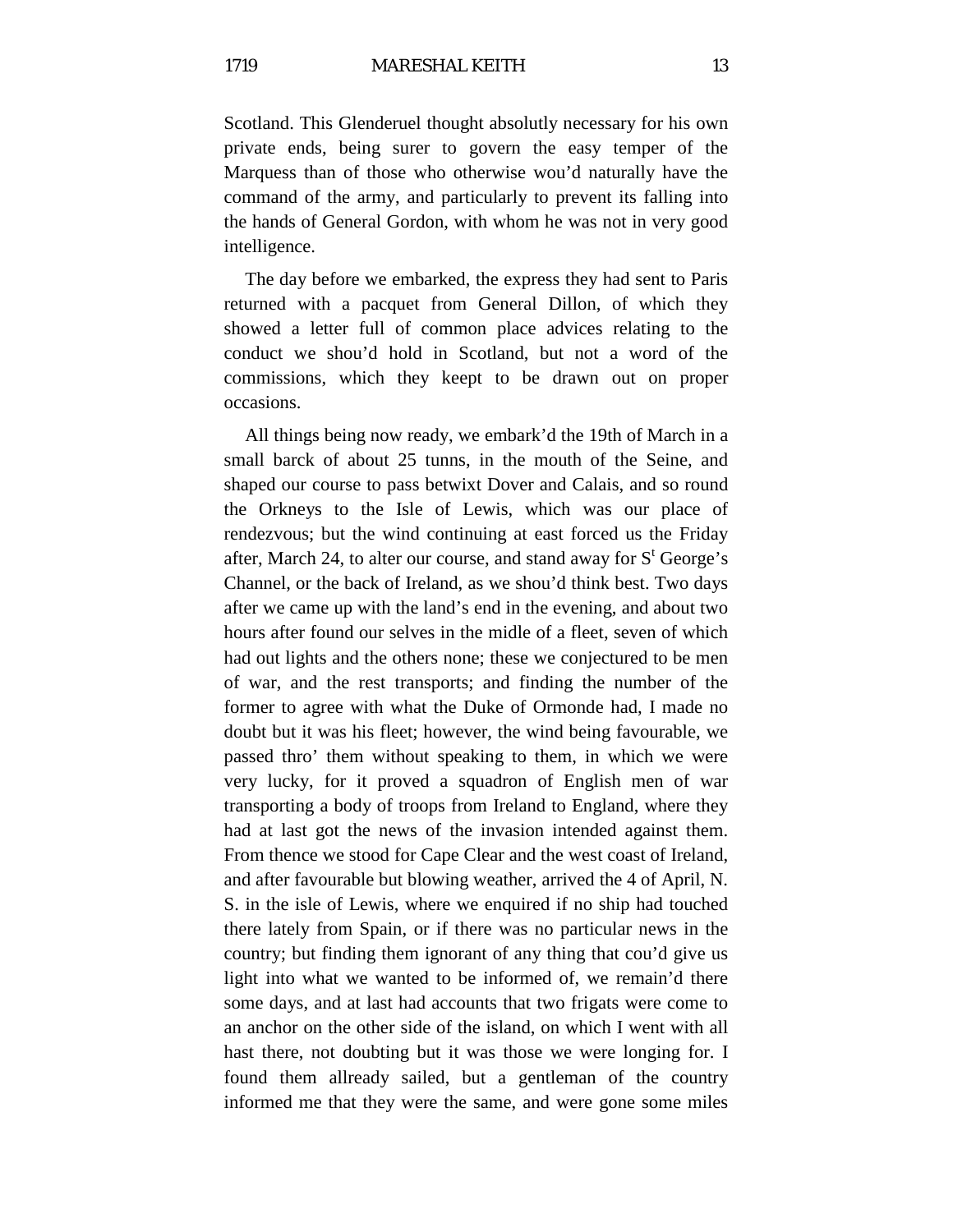farther to Stornoway, the only toun or rather village on all the island. I went the same night there, and found them in the harbour at an anchor, and the men still aboard. I acquainted the Earl Marischall of the success of my journey to France, and of the arrival of those whom I had been order'd to bring along with me; but at the same time told him what I suspected of the disposition of some of the company, who seemed to be dissatisfied to the work because the Duke of Marr had not been so much employed in it as they wished; and also that I had discover'd, whille at sea, that the Marquess of Tullibardine had received, just before embarking, some commission from  $M<sup>r</sup>$  Dillon, but of what nature I did not know. He told me he had commissions too, and at the same time gave me one of Collonel in the Spanish service, with blanck commissions for the officers of two battalions, which I was to raise in Scotland in the King of Spain's name; and assured me that as he had never pretended to more than a share in the enterprize, he was ready to obey any who shou'd have a higher commission than his oun, which was that of Major General both in the English and Spanish service.

The Marquesses of Seafort and Tullibardine came and joined us next day, and in the evening held a council of war to resolve what was to be done. The Earl Marischall first asked to know what commissions each had, that the command might be regulated, and Lord Tullibardine not owning his late commissions the command remain'd in him as eldest Major General. It was then disputed whether it was fit to go immediatly to the main land of Scotland, or to continue in the island where we were till we had advice of the Duke of Ormonde's landing in England. This last party was much insisted on by Lord Tullibardine and Glenderuel, but all the rest being against it, because we might easily be block'd up in the isle by two or three of the enemies ships, it was resolved to follow the project which the Earl Marischall had proposed to the Cardinal, to land as soon as possible in Scotland, and with the Spaniards and Highlanders who shou'd first join us, march straight to Inverness, in which there was not above 300 of the enemies foot, who wou'd be in no condition to oppose us, and to remain there till we shou'd be joined by such a body of horse and foot as shou'd put us in a condition of marching to the more southern parts of the kingdome. The councell of war being at an end, the Spanish troops were order'd to debark, that they might refraich themselves after a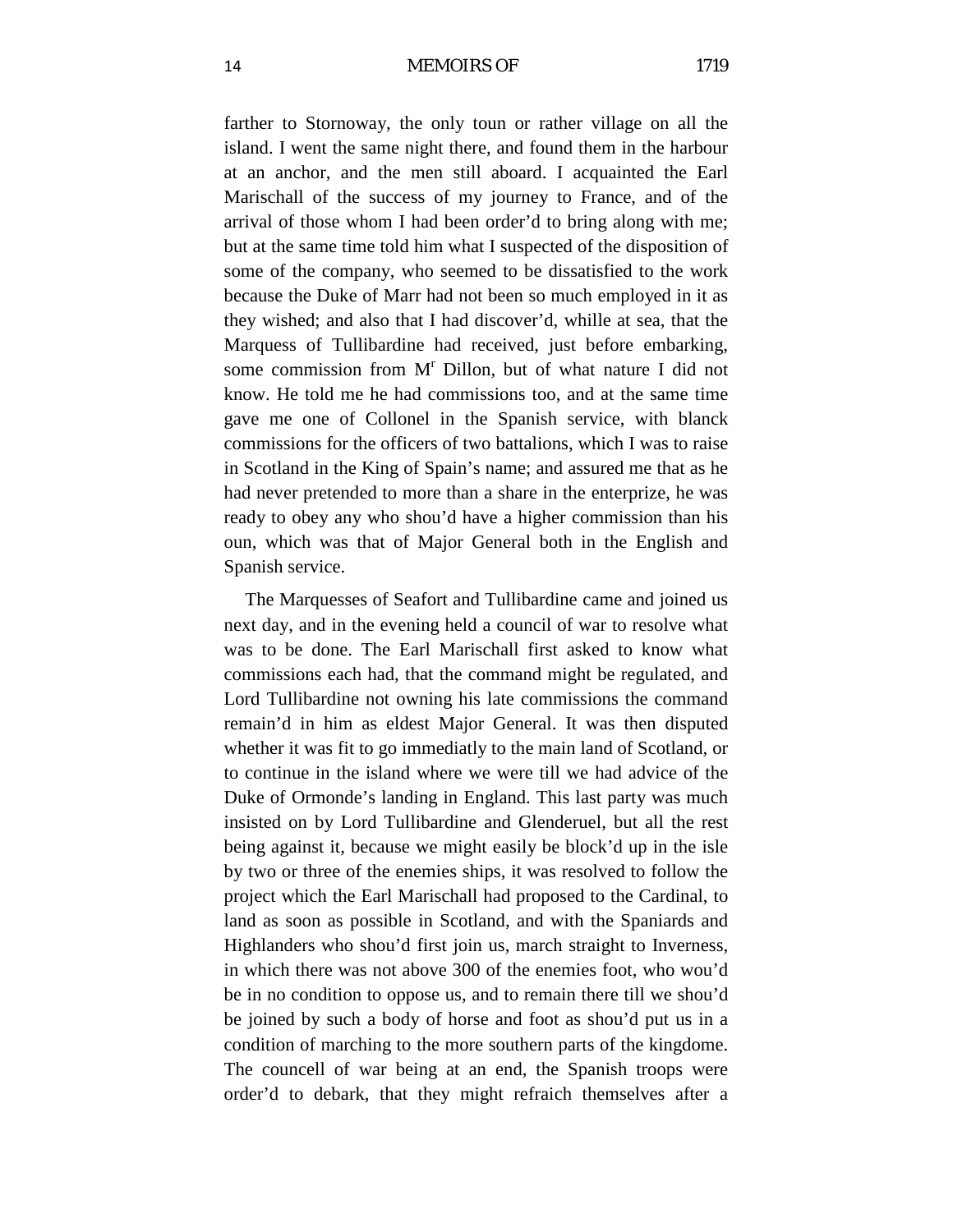voyage of 42 days, and it was resolved to sail for the main land three days after.

But next morning Lord Tullibardine desired that a councel of war might once more be assembled, and after having made a sort of speech, which no body understood but himself, he presented his commission of Lieutenant General, and the Earl Marischall resigned to him the command, only reserving the command of the ships, for which he, as well as the commanders, had positive orders from the Cardinal. The Marquiss Tullibardine and Glenderuelle made another tentative to perswade us to remain in the island till the Duke of Ormondes landing; but finding that every one protested against it, they at last acquiesced, tho' plainly against the grain. Orders was given out to be ready to sail to the main land, where we arrived some days after, tho' not at the place we designed. The wind proving contrary, we were obliged to stay here some days; but our chief, being impatient, order'd the signal to be given to way anchor, tho' our pilots declared that the wind was still contrary for the port we intended, which was not above ten leagues from thence. We soon found that they were in the right, for we were not a league out of the bay when we cou'd neither continue the course we intended, nor gain the harbour out of which we had come; and it blowing very fresh we were forced once more to bear away for the isle of Lewis, where we arrived next morning; but two days after, the weather prooving favourable, we got to our rendezvous on the Main land.

We had no sooner debarked the troops and ammunition, than the Earl Marischal and Brigadeer Campbel proposed marching straight to Inverness with the Spainiards and 500 Highlanders, whom the Marquess of Seafort promised to give us, to surprize the enemies garison, who as yet had no accounts of us; but the same demone who had inspired them with the design of staying in the Lewis, hinder'd them from accepting this proposition. We were all in the dark what cou'd be the meaning of these dilatory proceedings, which was discover'd to be the effects of the measures they had already taken, for before the Earl Marischal's arrival, they (not knowing but that he might have a commission superior to the Marquess of Tullibardine's) had wrote letters in a circular manner to most of their friends, acquainting them that it was the King's intentions that no body shou'd take arms till the Spanish troops were landed in England; and therefore the Marquess declared that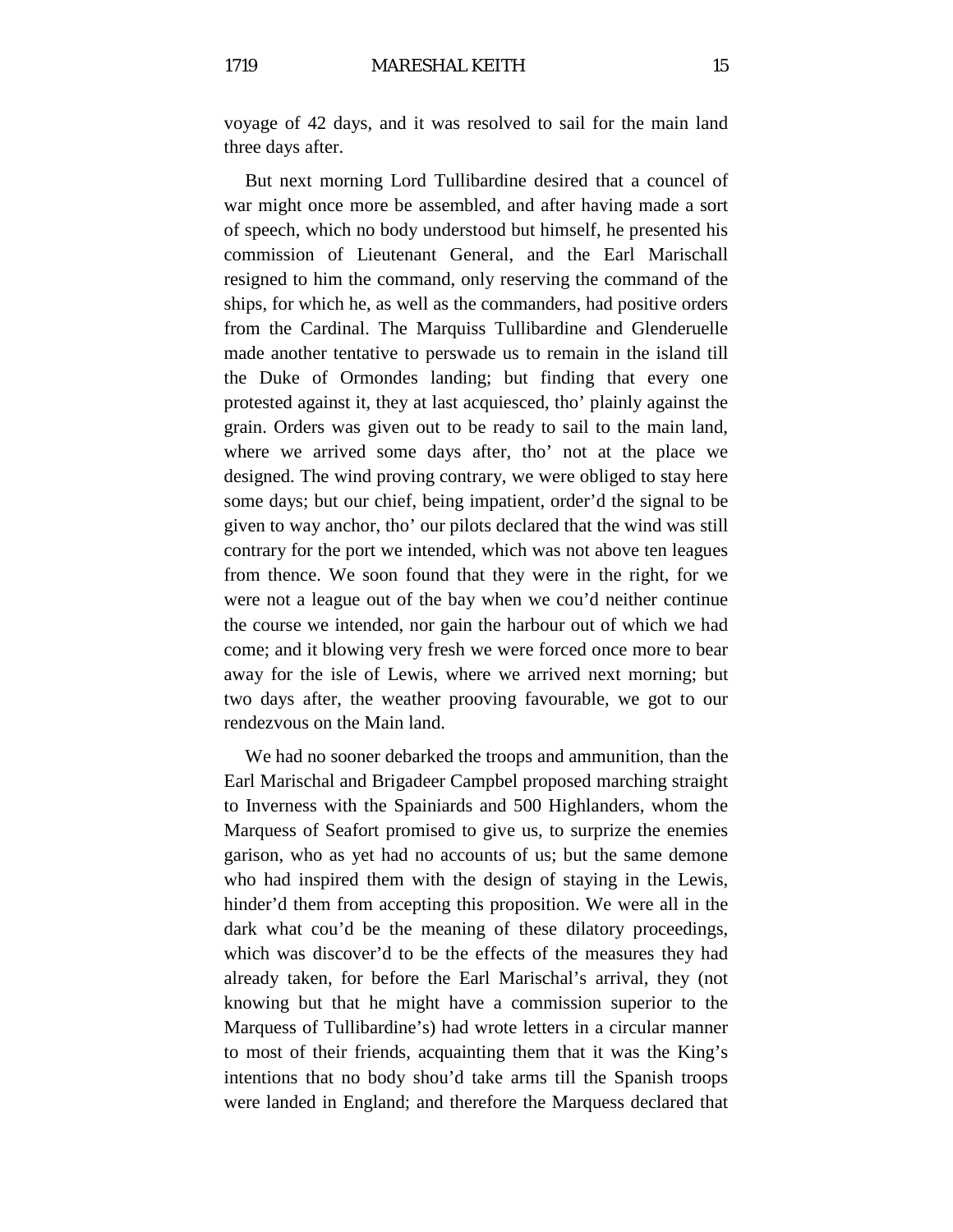till then he wou'd not stirr from where he was, nor even allow any detachments to be made; and some days after, finding that we had still no accounts of the Duke of Ormonde, nor of any mouvement in England, he proposed that without further delay we shou'd embark abord the same vessells and return to Spain, from which with great difficulty he was dissuaded.

But the Earl Marischal, fearing that he might renew the same design in case the news we expected was long a coming, declared to him the day after that he was resolved to send the two fregats immediatly back to Spain, they being no longer in safety where they were, for being already discover'd, it was natural to believe that the Goverment of England wou'd immediatly send ships to block them up, or to intercept them in their passage home, and in spight of all the arts they used to detain them, three days after they sailed; and indeed just in time, for not a week after their departure arrived three English men of war, much superior to ours both in force and equipage, who, finding we had put most of our ammunition and provisions into an old castel, situate on the shore, under the guarde of a detachment of 45 Spaniards, immediatly began to batter it from the 3 ships, and the same night obliged them to surrender prisoners of war.

Our ships were no sooner sailed then the Marquess of Tullibardine began to think of other measures. His retrait out of the island was now impracticable in the manner he had designed it, and now he resolved to draw what troops he cou'd together, but it was too late; he had given the enemy time to draw troops not only from the remote parts of the kingdome, but even from Holland. The regiments of Kapell, May, and Sturler, were already arrived, and his circular letters had given those who were not very willing an excellent excuse, he himself having already wrote to them that they shou'd not take arms.

Our affairs were in this condition, when we received the news of the entire dispersion of the Duke of Ormond's fleet; but at the same time our friends assured us that all dilligence was using in Spain to put it in a condition to sail again that same spring. This left us still some hopes, and therefore we order'd the gentlemen who were nearest us to assemble their vassalls, but this last accident had so disheartned them, that not above a thousand men appeared, and even those seemed not very fond of the enterprize.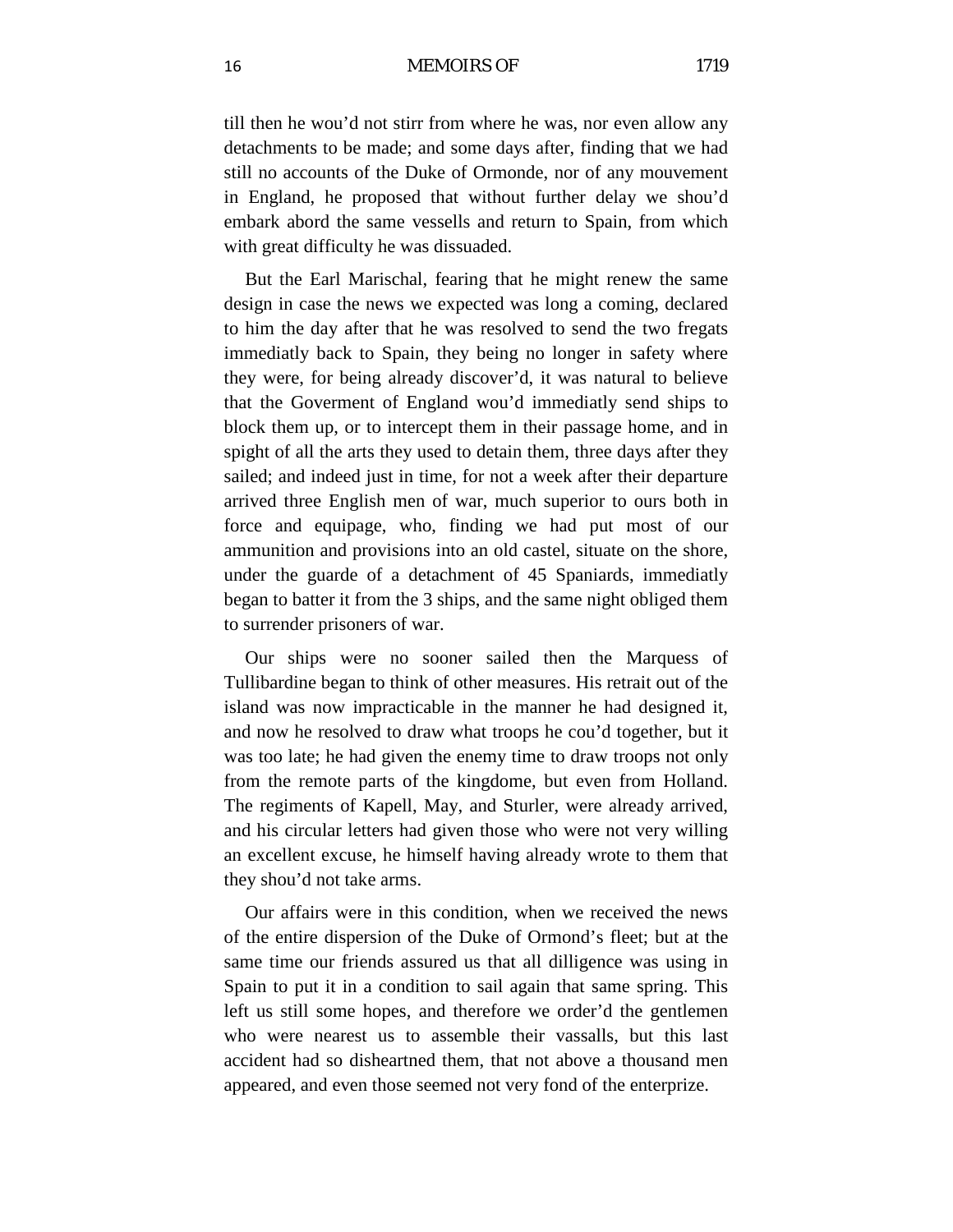The enemy was by this time within three days march of us, with four regiments of foot, and a detachement of a fifth, and 150 dragoons, and waited only for the provisions which was necessary to be carried along (into a country full of mountains and possessed by the enemy,) to march to attack us in our post which, by the situation, was strong enough had it been well defended; our right was cover'd by a rivulet which was difficult to pass, and our left by a ravine, and in the front the ground was so rugged and steep that it was almost impossible to come at us. However the tenth of June the enemy appear'd at the foot of the mountain, and after having reconnoitred the ground he attacked a detachment we had posted on our right on the other side of the rivulet commanded by Lord George Murray, who not being succour'd as he ought, was obliged to retire, but without any loss. At the same time our center was attacked and forced with very little loss on either side; and after a skirmish of about three hours, in which not above a hundred men were killed or wounded on both sides, and of distinction only the Marquess of Seafort wounded, our troops were forced to retire to the top of the mountain, whose height hinder'd the enemies pursuit. By this time it was night, which gave the chiefs of our party time to consult what was to be done in this urgency, and on considering that they had neither provisions nor ammunition, that the few troops they had had behaved in a manner not to give great encouragement to try a second action, it was resolved, that the Spaniards shou'd surrender, and the Highlanders disperse. Don Nicolas Bolano, who commanded the detachement of the regiment of Gallicia, offer'd to attack the enemy once more; but the general officers judging the attempt in vain, the first resolution was followed, and accordingly next morning the Spaniards surrender'd on condition their baggage shou'd not be plunder'd, and every body else took the road he liked best. As I was then sick of a feavour, I was forced to lurck some months in the mountains, and in the beginning of September having got a ship, I embarcked at Peterhead, and 4 days after landed in Hollande at the Texel, and from thence, with the Earl Marischal, went to the Hague, to know if the Marquess Beretti Landi, then the King of Spain's minister at that Court, had any orders for us; and his advice being that we shou'd return with all hast to Spain, we set out next day by the way of Liege, to shun the Imperial Netherlands and enter France by

Sedan, judging that route to be the least suspected; but in arriving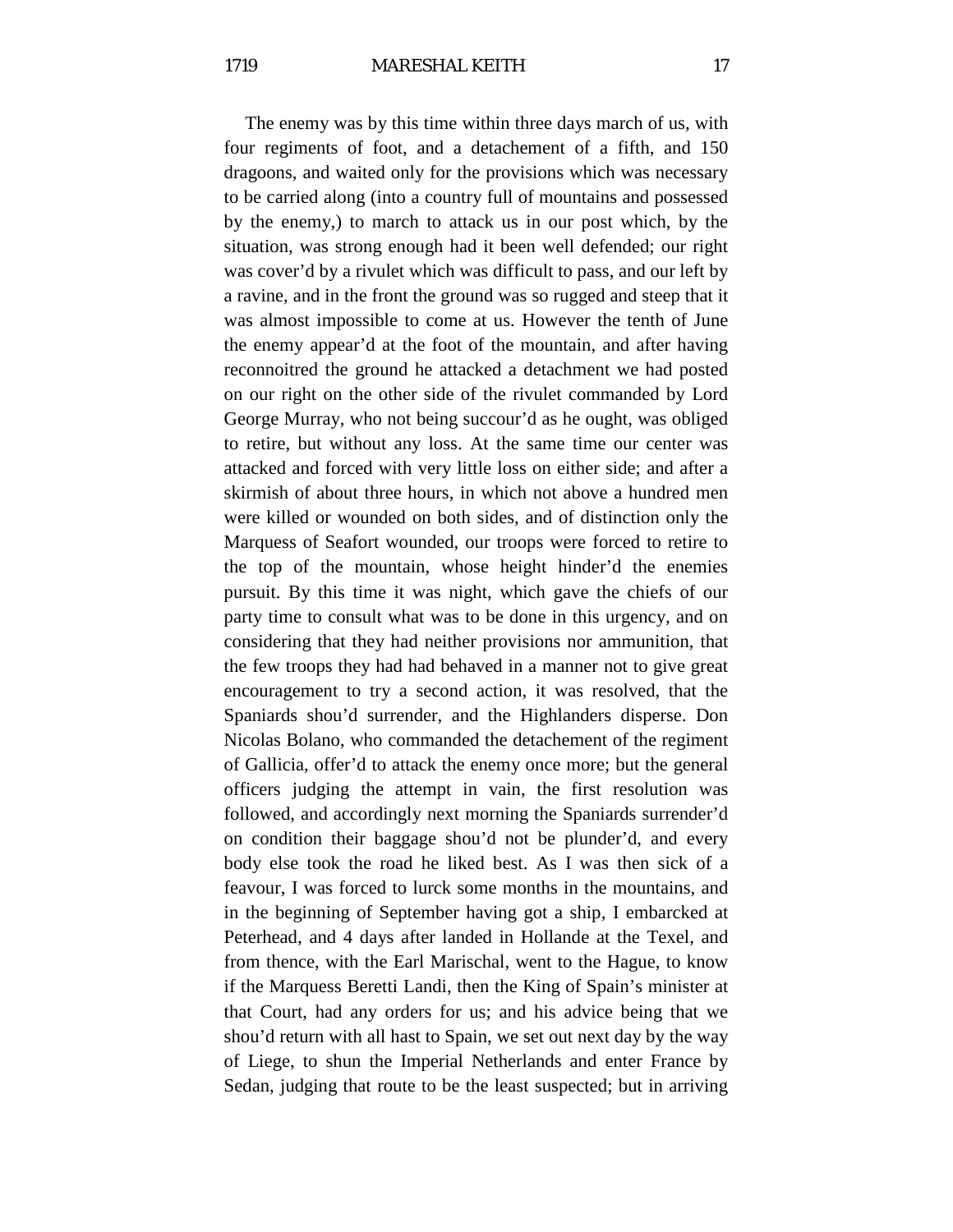there, the toun-major who then commanded, finding we had no passports, stopt us, and without enquiring either our names or qualities, order'd us immediatly to be carried to prison, which was executed with the greatest exactitude. I made no doubt but that at the same time, he wou'd have order'd our pockets to be searched, in which we both had our commissions from the King of Spain, then in war with France, but he was contented with having done the half of his duty, which was our good fortune, for howsoon we were come to our lodging, I took the two commissions, and pretending a certain necessity, threw them in to a place needless to be named. Some whille after, the toun-major remembering that he had forgot to ask our names, sent to enquire who we were, or if we had any papers which could give account of us. The Earl Marischal happened to have a letter in his pocket, wrote in French to him, in which the Princess of Conti made him her compliments, on seing of which, he order'd us next day to be set at liberty, and we continued our journey to Paris, where we arrived in the heat of the Mesissippi, but having had no share in that affair, I leave it to those who either as they gained or lost by it, will praise or condemn it.

After about a month's stay in that place, I set out with the Earl Marischall for Montpellier, where, finding the difficulty of getting into Spain greater than we had imagined, I resolved to try what cou'd be done at Marseille, and he to pass the Pirenees; but after having stayed near a month at Montpellier without any opportunity having offer'd by sea, the news which came from Spain of a new embarckment at  $S<sup>n</sup>$  Andero, made me fix also on the route of the Pirenees, and accordingly in the month of November, I set out for Toulouse, from whence I hoped to find some oportunity of passing. Whille I remained there waiting for one, I was surprized one morning to see the Earl Marischal (whom I imagined long ago in Spain) come in to the room; who, after having searched several passages of the mountains with a miquelet, who had promised to conduct him, had at last been arrested by the Governeur of Bigor; and after six weeks prison, had been released by a special order, signed by the King of France, but with orders to quite the kingdome immediatly, for which they had given him a passport to go to Italy.

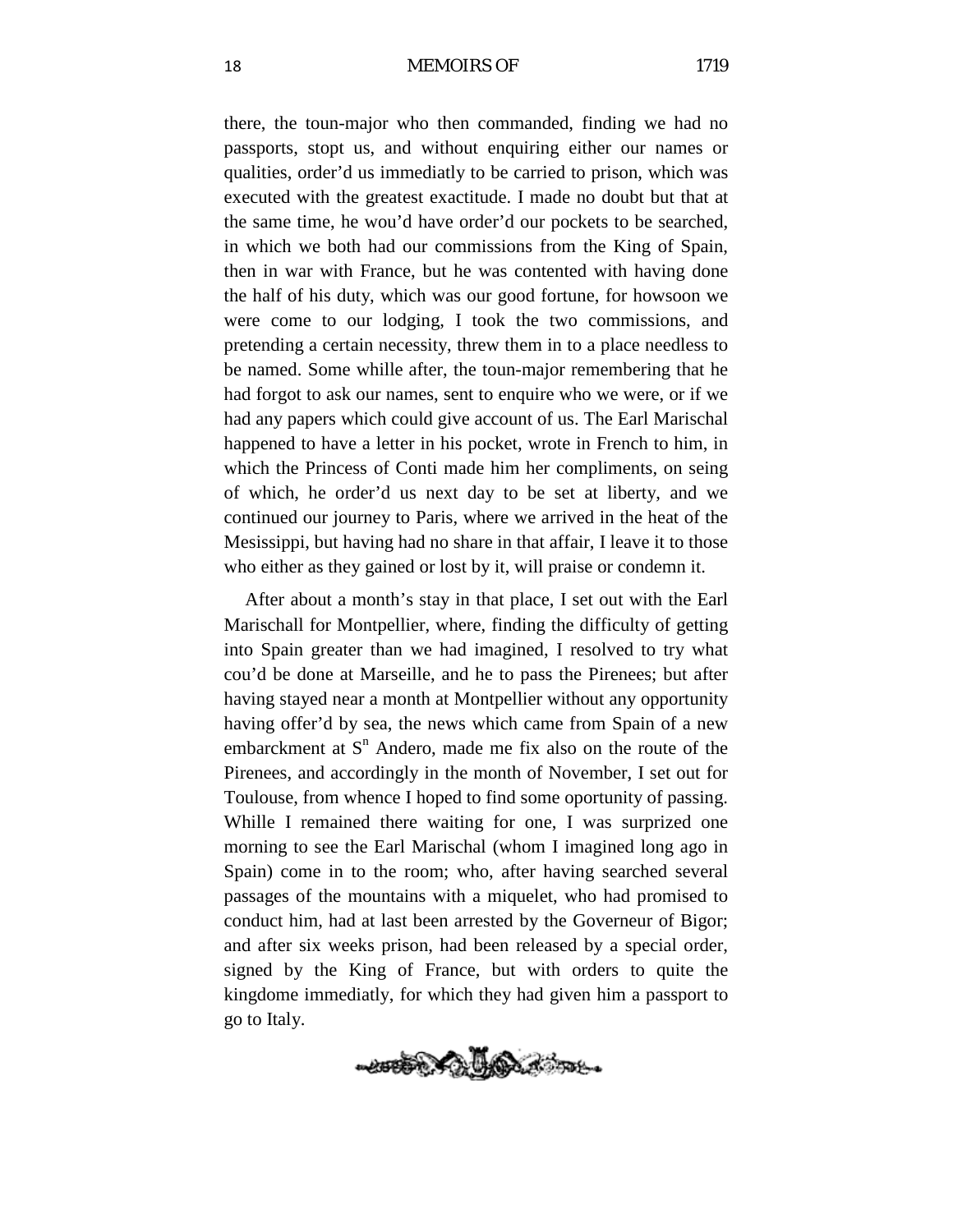



INDING the passage of the mountains impossible, I resolved to make use of the oportunity of his passe to go to Italy, from whence there was no difficulty of finding occasions every day for Spain; and accordingly, in the beginning of January 1720, we arrived at Genua, and being now so near to

where the King our master was, we both resolv'd to go to Rome, and a gally which the Republick was sending to Leghorne, being ready to sail, we embarked aboard. We sail'd the 3d of February, with a very fair wind, and about mid-day arrived at Porto Fino, where, to my great surprise, we came to an anchor; I asked one of the officers, what we had to do there? he told me, it was to pass the night; that Porto Venere was too far off, and that the gally's of the Republick never keept the sea in the night, if not in the midle of summer. The Earl Marischal finding, we must stay all day here, desired the Captain to lend him his felouque to go to Cestri de Levante, where Cardinal Alberoni then lived; the Captain readily consented, and the Earl Marischal, who believed the Cardinal's disgrace to be only a politick one, to make the peace easier betwixt France and Spain, began to give him an account of what had passed in Scotland; to which the other answer'd, that having now no more interest in the affairs of Spain, and resolving never more to have any, he desired to be excused hearing it any farther than what concerned himself, whom he was glad to see safely return'd; so that after having passed the night there, he join'd the gally next morning, and we set sail for Porto Venere, where we arrived about the same hour as the day before; we was now within 70 or 80 miles of Leghorn, and cou'd certainly have reached that Port before midnight; but there was no perswading our equipage to run so great a hazard, and the wind having changed in the night, we were wind-bound there ten days. At last the weather seeming setled, we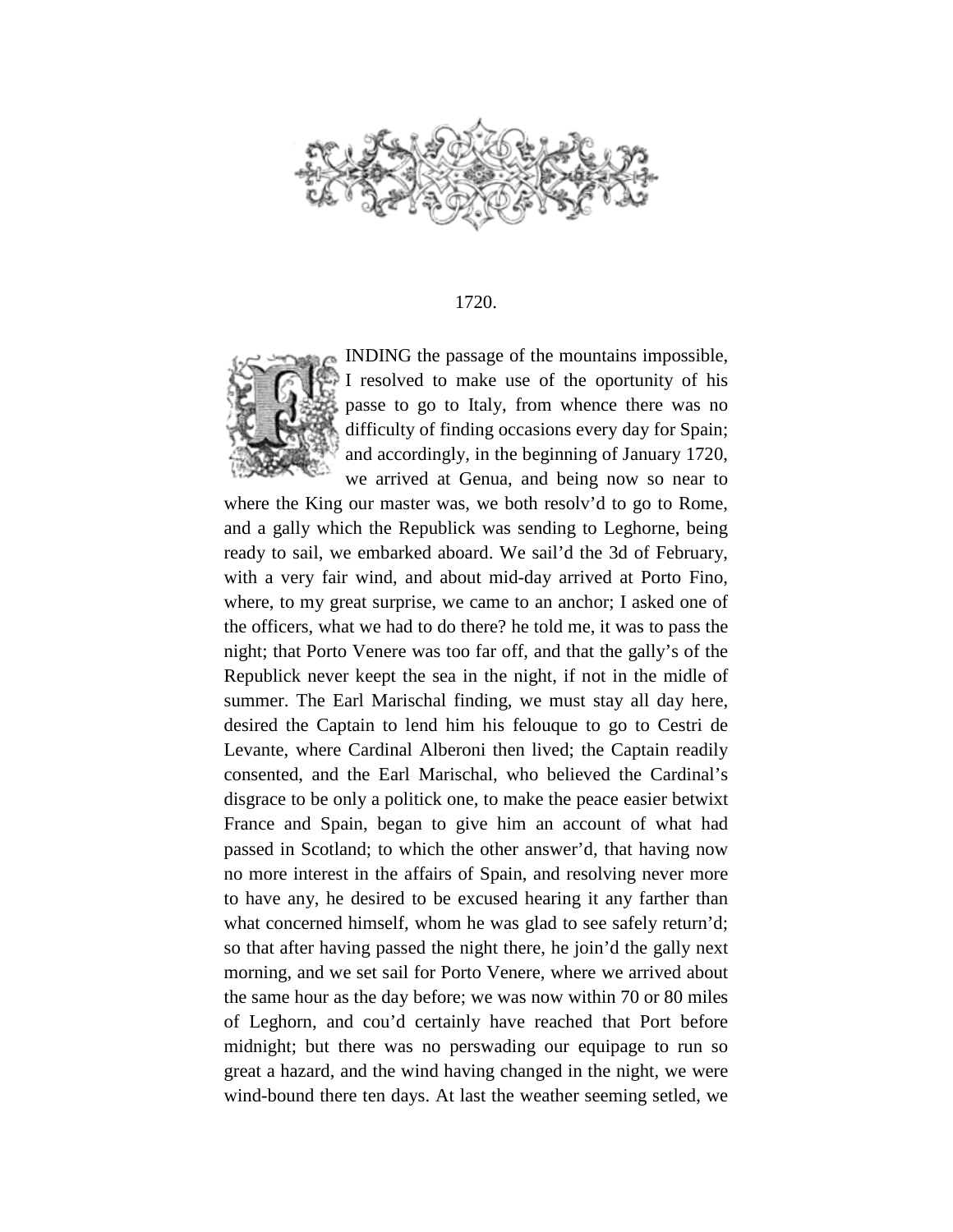sailed for Leghorn, and, about half way, the wind changing, and beginning to blow a little fresh, our Captain gave orders immediatly to return, and with much ado was perswaded by some of his officers, who knew more of the sea than he did, that there was no danger. I saw plainly there was no danger, however I was heartily glad to get a shore, fully resolved never to venture more in a Genuese gally, for had we had bad weather, the unskilfullness and timidity of the equipage was enough to have frighted any one.

We arrived in the evening at Leghorn, which is one of the beautifullest little touns can be seen; and after some days stay there we continued our journey by Pisa, Florence, and Sienna, to Rome, where, after about six weeks stay, we took our leave of the King to return to Spain. His Majesty, who knew that we were in want of money, sent his favorite  $M<sup>r</sup>$  Hay to the Pope, to desire him to advance him a 1000 Roman crowns on his ordinary pension, which the other refused on pretence of poverty; this I mention only to show the genious of Clement the XI., and how little regard Churchmen has for those who has abandoned all for religion. The King finding nothing was to be expected from that quarter, borrowed the summe from a banckier, and gave it us.

As we were now resolved to go directly for Spain, we went to Leghorne, hoping to find passage from thence; but there being at that time no ships bound to that coast, we went to Genua, where we stayed near six weeks, which gave great uneasiness to D'Avenant, the English Minister there; and being pushed on by  $M<sup>r</sup>$ de Chavigni, the French Minister, (who diverted himself with his extravagancies,) he gave a memorial to the Senate of Genua, in which he desired we might be order'd out of their territories, as rebelles to the King his master; and threatned in all companies, that if it was not complied with, they might expect a bombardement, worse than what they suffered from the French. Though the Senate knew, that all this was without order from his Court, yet they were not a little embarrassed. The Marquis de Mari having advertised them, that in case they complyed with that demand, and turned out of their territories two officers of the King of Spain's, they cou'd not refuse doing his C. M. the same justice in turning out all the Catalans out of their dominions, who, having followed the fortune of Charles the  $3<sup>d</sup>$ , were reputed rebelles in Spain; and they having insinuated to us, that they wou'd take it for a favour if we wou'd leave the toun; we answer'd, that we waited only an oportunity of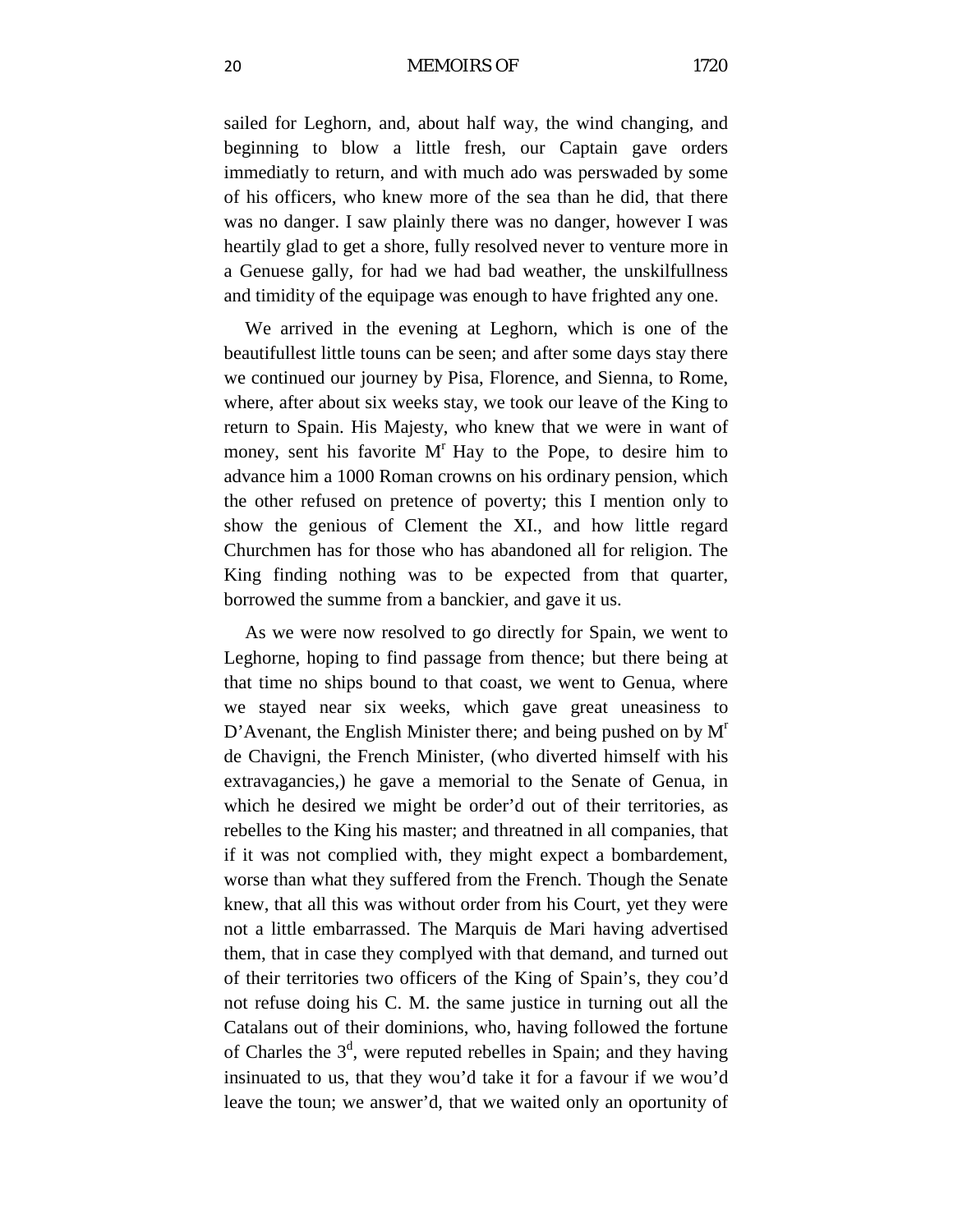getting to Spain, but that there being an English fregate who cruised before the harbour for some time past, we cou'd not venture to sail whille she continued there. Some days after, the same persones returned, and told us that if we wou'd take a good felouque of 14 oars, we needed fear nothing from the fregate, and that going along the coast of France, where we wou'd lye every night ashore, we did not risk meeting any other English ships of war at sea. This appeared so reasonable, that we accepted the proposition, and in 29 days we arrived at Valentia, and from thence went to Madrid in the month of July 1720.

As I had been obliged to destroy my commission when 1 was stoped at Sedan, immediatly after my arrival I gave a memorial to the Minister of War, desiring a copy of it, which he promised me; but on searching the journal where the patents are enter'd, there was no such one to be found; the reason of which was, that the Cardinal keept always by him a certain number of commissions already signed by the King, and fill'd them up himself, without acquainting the Minister of the War, for those whom he did not wish shou'd be seen publickly. This was my case, and the minister, Don Miguel Duran, knew very well that I had had such a patent, yet there was no getting it renewed; but after waiting several months, he told me the King of Spain had order'd me my pay as Collonel, but without being placed in any regiment, and in this manner I continued all the rest of the year 1720, though not without chagrin. The campagne of the year before, and the journeys I had made since, had entirly exhausted what mony I had; and the Cardinal Alberoni being no more in Spain, I was, as the French says, *au pié de la lettre sur le pavé*, I knew nobody, and was known to none; and had not my good fortune brought Rear-Admiral Cammock to Madrid, whom I had known formerly in Paris, I don't know what would have become of me; he immediatly offer'd me his house and his table, both which I was glad to accept of.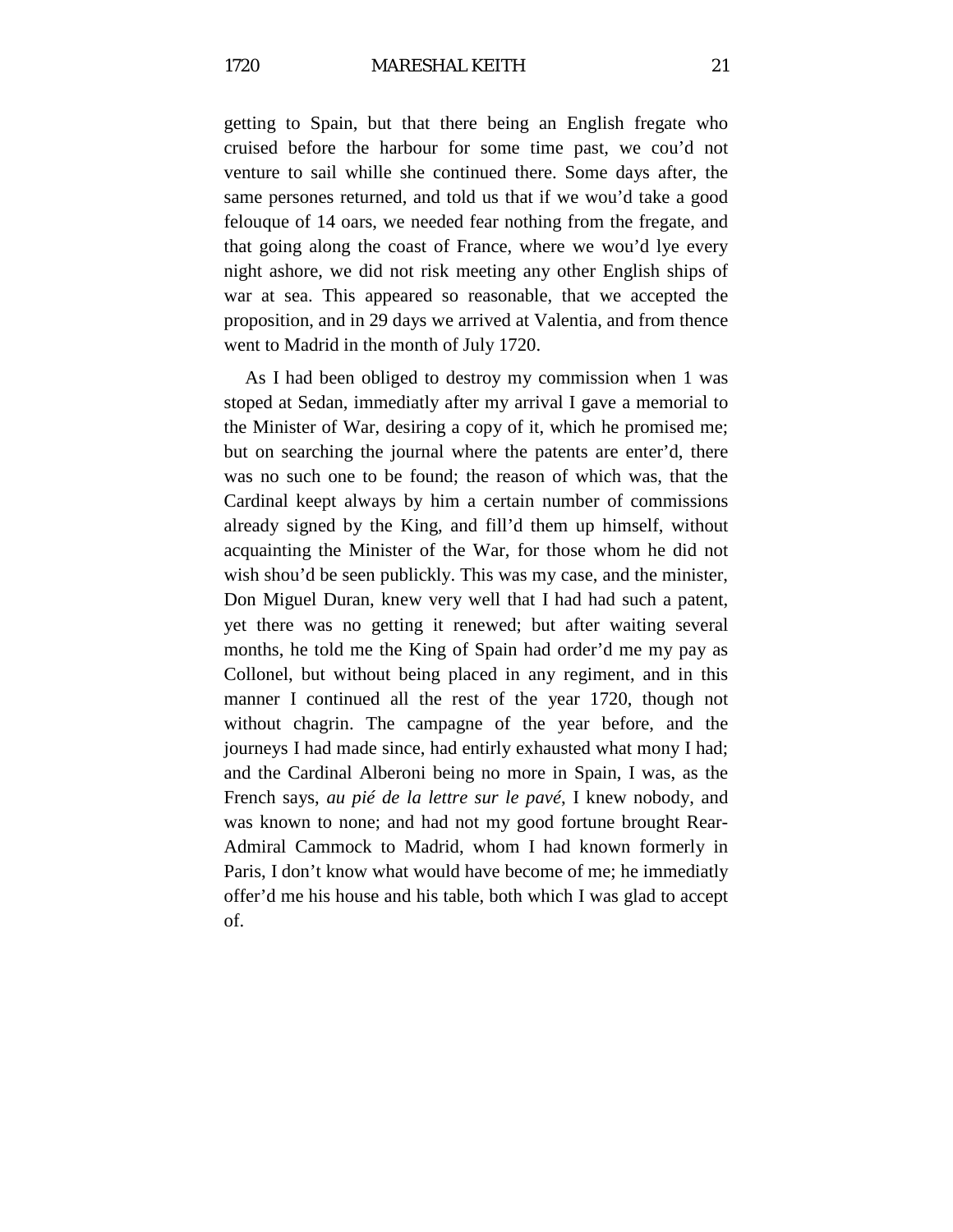



ON MIGUEL DURAND having, in the year 1721, been found guilty of several malversations, touching the provisions which was sent to the army at Ceuta, was turned out of his employment, and the Marquess of Castellar named in his place. This occasion I took of renewing my suite, but finding no better succes than before, I asked permission, and a passport, to go to Italy, which was granted me,—and took leave of all my friends in Madrid before my departure, and amongst others, of a Jesuite, who asked me what was the reason of my journey. I told him plainly, that finding so little encouragement where I was, I resolved to try my fortune else where, and next day I set out for Barcelona, where, at my arrival, I found my commission which the Jesuite had procured by the means of the King's confessor; but on examining it, I found it to be a new commission, of the month of September, instead of the copy which I asked of the one I had in the month of January 1721, on which I immediatly sent it back to him, declaring I wou'd accept of none but what I formerly had had; but on his assuring me that I shou'd have such a one, I returned to Madrid, where I continued all the rest of the year 1721.

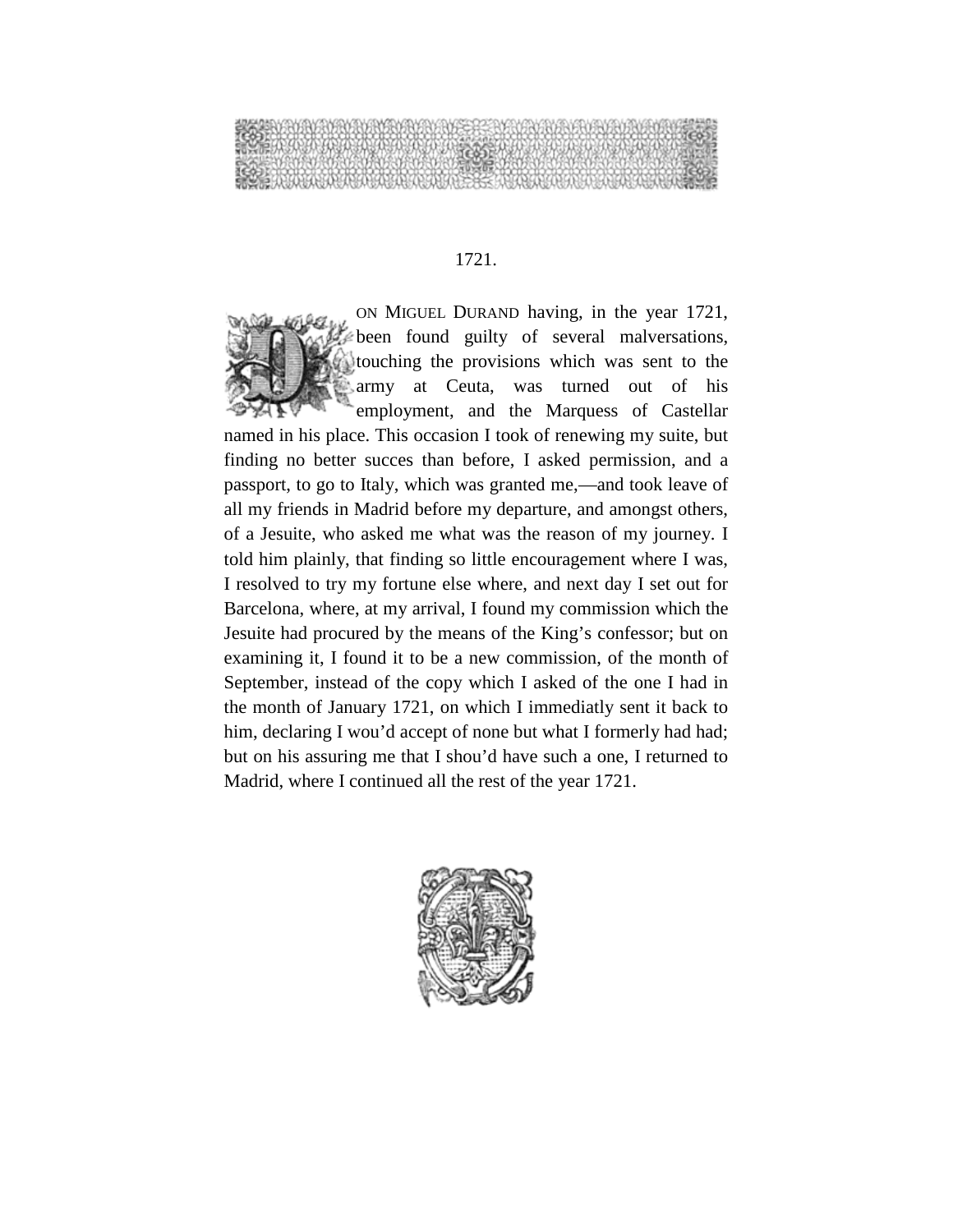

N the beginning of the year 1722, my mother wrote to me from Scotland, that having made consult my case by the best laweyrs in England, they were all unanimous that I might return with all safty, and that till such time as I appeared myself, it wou'd be impossible to recover my patrimony, which had been confiscated. The small hopes I had of advancing in Spain, where the difference of religion rendered it almost possible for me to make my fortune, determined me to comply with what all my friends desired; but that the Government in England might not take any suspition at my journey, I went to  $M<sup>r</sup>$  Stanhope, than Embassador at

the Court of Madrid, and acquainted him with my design, at which he seemed very much surprized; and finding me fixed in my resolution, he told me that I had taken my time very ill; that the Governement was actually under apprehensions of some enterprize against them, and that if in so critical a juncture I went over to England, they might justly suspect I had other affairs to manége, than what I pretended; that they were well informed that in the year 1719, I was emploied to assemble the chiefs of our party in France, and from thence had gone over to Scotland, to give advertisement of the Duke of Ormonde's embarckment; that his advice to me was to go to Paris, and there wait the end of the present affair, which cou'd not be long, it being entirely discover'd, and the Bishop of Rochester, and Lords North and Gray, already seized. I thanked him, and took his advice; and accordingly, in the month of October, I set out from Madrid, with the Duke of Liria, for Paris.

On the road, our discourse fell on the affairs of Scotland in the year 1715, and as both of us laid the blame of its miscarriage on the Duke of Marr, the Duke of Liria said he had a good mind to revenge himself on him as far as he cou'd; that he knew he was extreamly jealous, and that to vex him he wou'd make his court to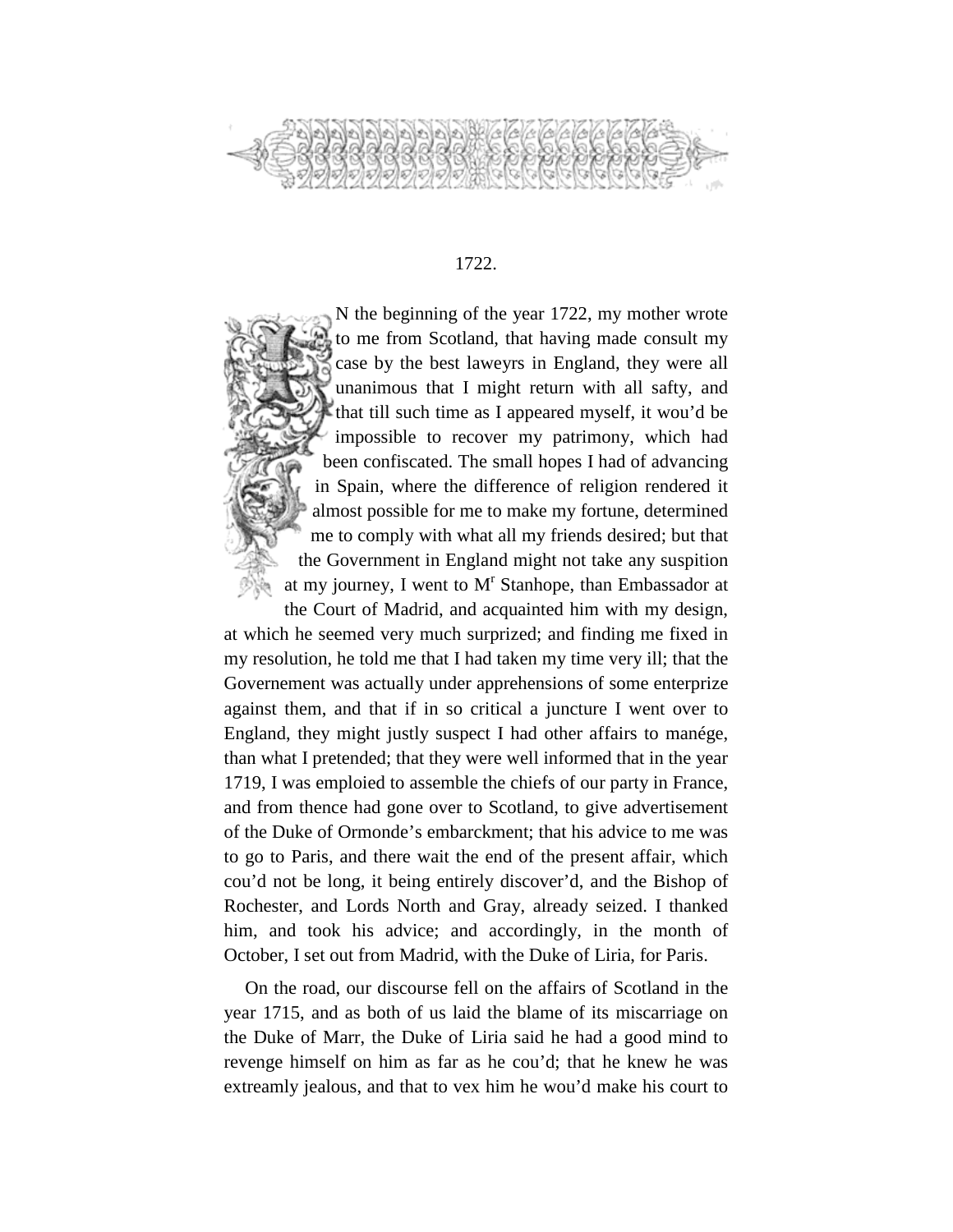#### 24 MEMOIRS OF 24 1720

his wife. This piece of malice cost the Duke of Liria dear, for what he began in jest turned earnest; and having it seems found charmes in the Dutchess which before he had not discover'd, he in the end as heartily loved the wife, as he hated the husband. We arrived at Paris, some days befor the sacre of the King of France; and finding, that I must remain some time there, I emploi'd in getting myself cured of a tumor which was growen on my shoulder; but whille I waited at Paris, I had account that my affairs in Scotland were finish'd, and the money the Government owed me, paid.

Having now, no more business in Scotland, and no inclination to return to Spain, I used my endeavours, by a famelle friend of M<sup>r</sup> Le Blanc's, to get into the French service, which I was more induced to by the perswasion of another of the same sex, than by any reall inclination I had myself; knowing well how difficult it is for a stranger to make his way in a country where all the nobility serves, and where, commonly, the King has more officers, than he has bread to give them. By good luck it did not succeed, and so I remained at Paris, still under the pretence of my cure, all the year 1723 and 24.

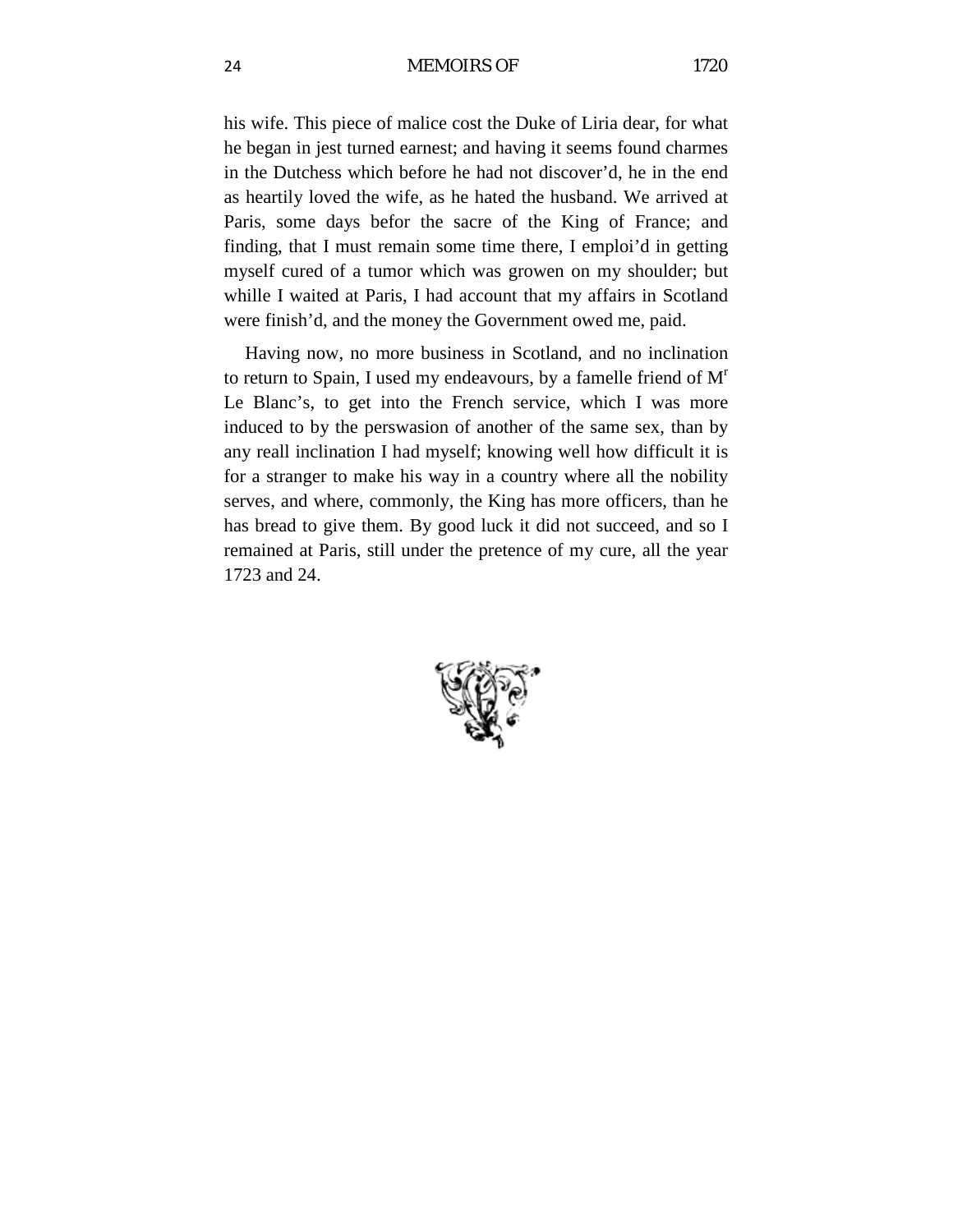

#### 1725

HE affairs of Europe having changed face in the beginning of the year 1725, by the unaccountable proceeding of Monsieur le Duc de Bourbon, in his manner of breaking of the marriage of the King of France and the Infanta of Spain, I cou'd no longer with honour stay there, after the notification the Spanish Embassador gave, that all the Spanish officers then in Paris, shou'd return with the Infanta. It's true I hardly looked on myself as such, since I was fixed to no regiment, but the hopes of a war, which was thought inevitable, made me hope that I might find more encouragement then I had mett with before; and though I cou'd not set out with the Infanta, because of a very considerable operation the surgeon had been forced to make on my arm, yet how soon it began to heal I follow'd, and joined her at Bayonne. She was conducted home with all the magnificence possible; but that was too small a satisfaction to allay the resentment of the Queen and the fury of the nation against the French—in a word, we arrived at Madrid, in the midle of ten thousand execrations against those who had been the occasion of our journey; and the people were so exasperated, that it was enough to be dress'd in the French manner, to occasion being insulted in the streets. This, joined with the peace which the Baron of Riperda at the same time concluded at Vienna, confirmed the ideas of an aproching war; but the King who still retains a tenderness to his oun country, soon forgot the injury done to his daughter, and the disgrace of the author  $M<sup>r</sup>$  Le Duc, made up in a good manner the breach which he had occasioned; nevertheless, both sides prepared for the worst that might happen, and Count Koninseck's arrival in Spain, in the end of this year, gave great jealosies not only to the French, but also to the English, who believed, or rather seemed to believe, that something extraordinary had been stipulated by the treaty of Vienna in favour of King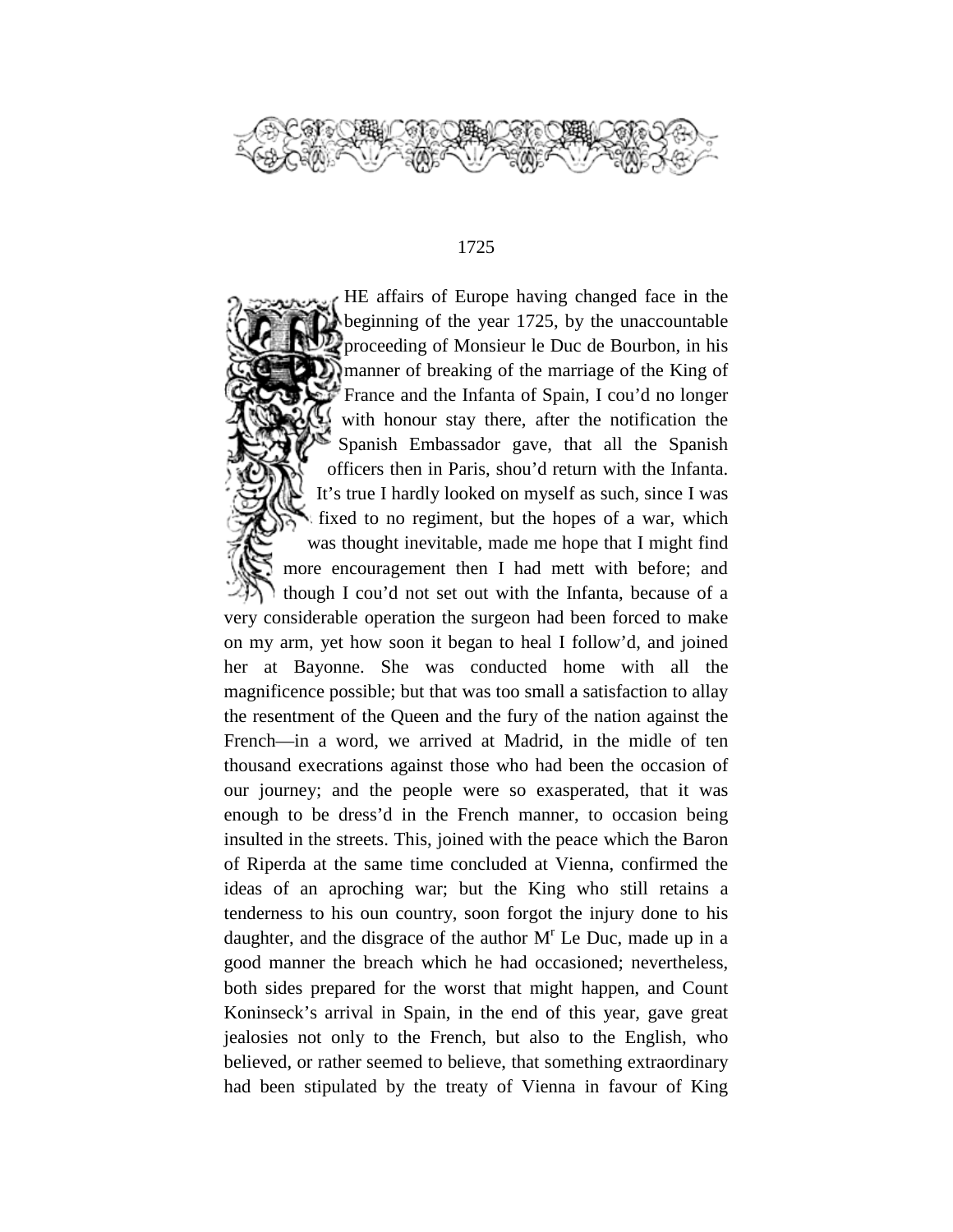James. But things not coming so soon to a crisis as was imagined, I retired for the rest of that year to Valencia, which was the place marcked for my payment, hoping that the next might produce something that might occasion my being employed.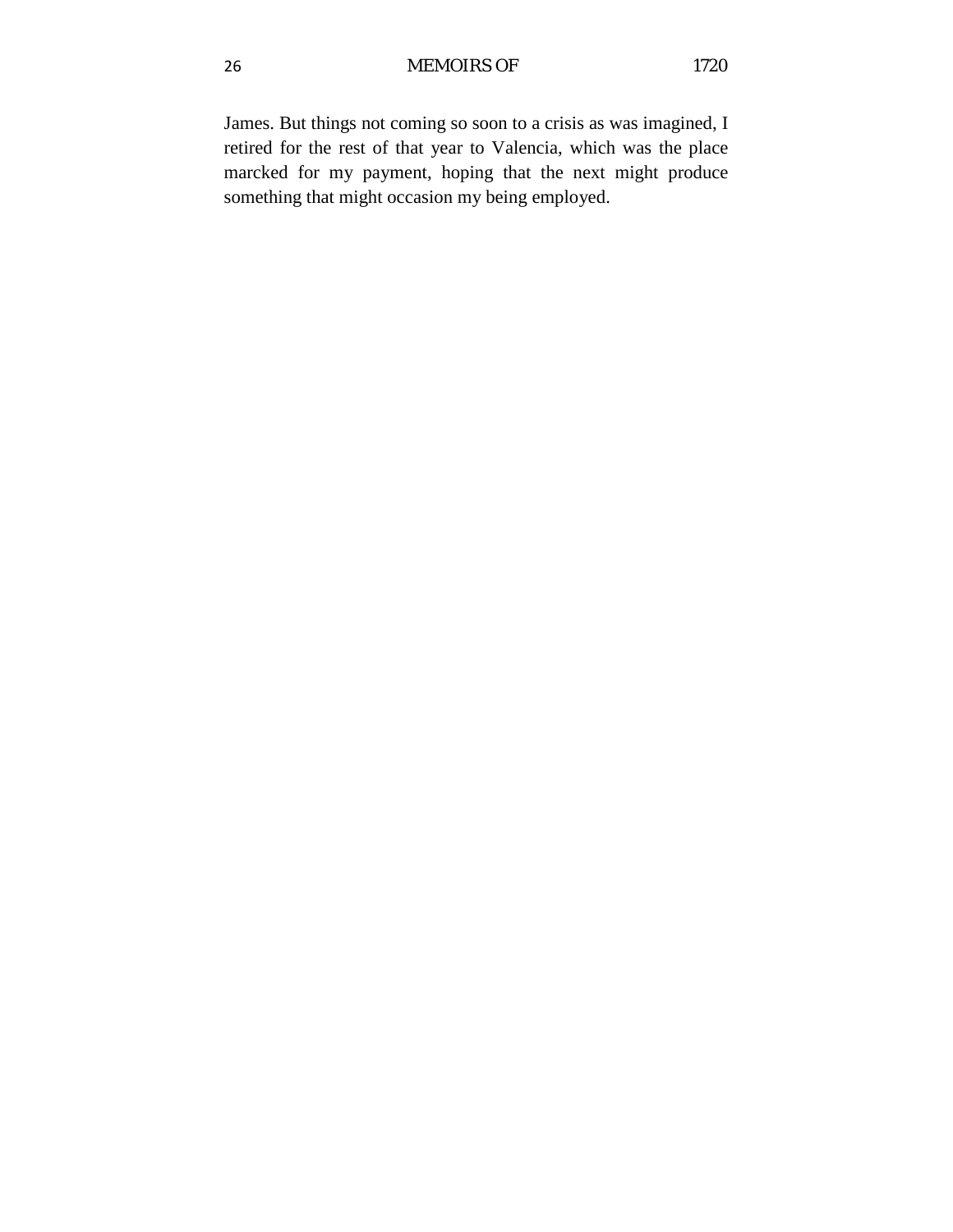

HERE I remained till the month of June 1726, when news came that a rupture was unavoidable betwixt England and Spain; that a part of the English fleet was already sailed to the West Indies to intercept our Gallioms, and that another cruised in the Bay of Biscay, with three regiments of foot aboard, to attempt the burning of the ships of war which the King of Spain was then building at San Andero. What the design of these really was is uncertain; they appeared before that port, but without committing any acts of hostility, perhaps because they found the place too well provided, as indeed it was;—the misfortune at Port Passage, where the French burned six men of war in the year 1719, which were building there, and almost fit to put to sea, having taught the King to use more precaution for the future. The King of Spain, on the other hand, order'd a considerable body of troops to march to Andalousia, on pretence of building a new fort at the Algeziras, oposite to the toun of Gibraltar on the same bay. It was plain enough to see that this cou'd not be the reall design of marching 20 thousand men, but the rest was a mistery; as the number was too great for the building a new fort, so it was too small for attempting so strong a place as Gibraltar. This made many believe that an enterprize was formed on England it self, and that those troops were to be embarcked at Cadiz, and this made me go immediatly to Madrid to desire to be employ'd in the expedition. I received the ordinary answer, that being a Protestant, the King cou'd not give me any command in his troops, on which I asked the permission to serve the campaign as a volonteer, fully resolved it shou'd be the last I shou'd make in that country; where I saw, that only meer necessity to be revenged on the English, had made them take me in to their service, and where I must pass the rest of my life not only without advancement, but even without exercising the employment I had; however, I resolved to pass the campaign without complaining, and then take my party. Accordingly, I addressed myself to the Duke of Liria, who was named as Major-General for that army, that we might go together, but some days before we were to set out he was named Embassador to the Court of Russia, and Count D'Aidie named Major General in his place.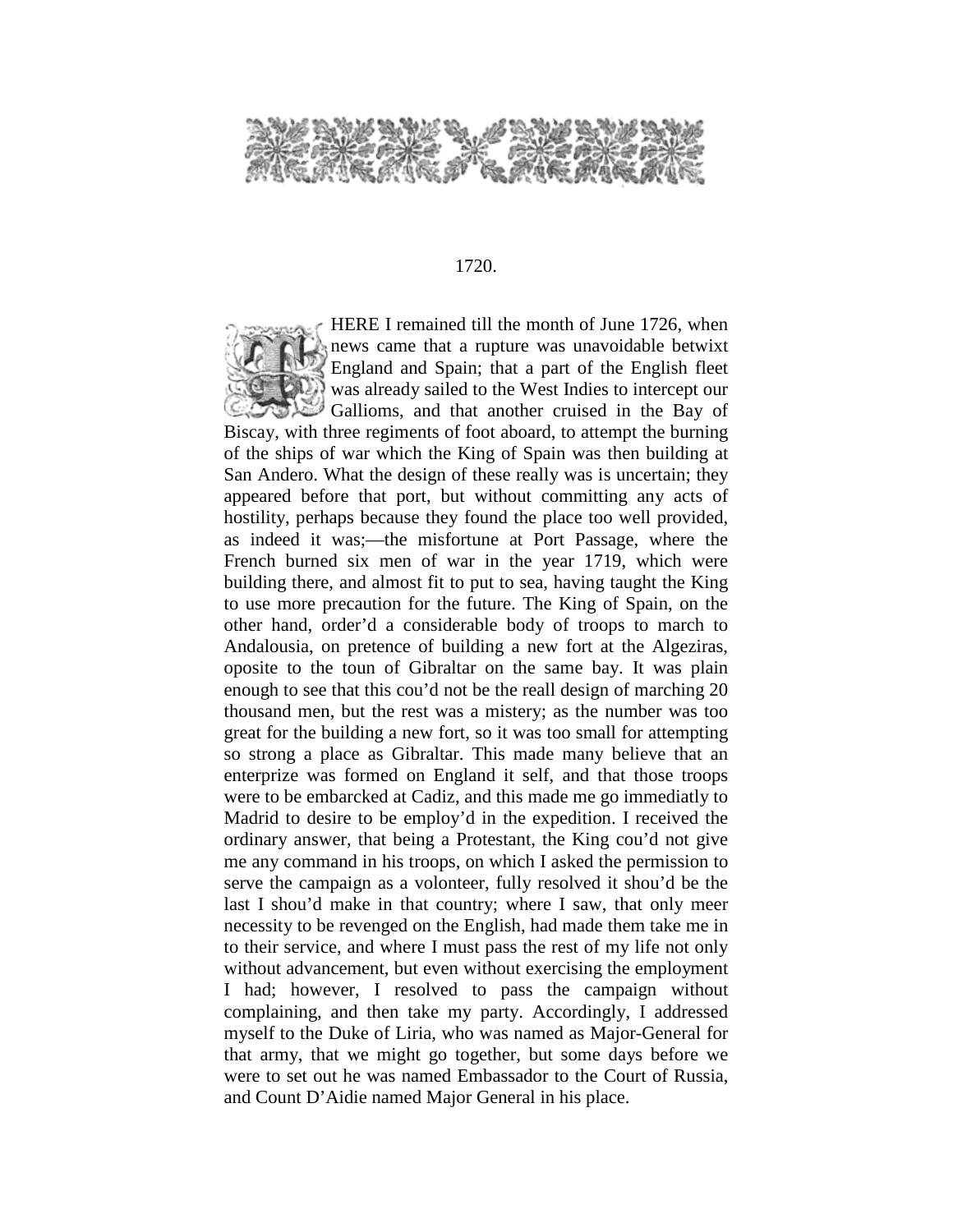In the beginning of December I set out from Madrid, and in the end of the year arrived at  $S<sup>n</sup>$  Rocque, within a league of Gibraltar, where I found seven or eight regiments of foot, and one regiment of horse encamped—the foot weak and sickly, but the horse in good order. From day to day the rest of the troops arrived, and before the end of January we were about 20 thousand men, viz. the Spainish and Waloon Guardes 4200, two brigades Spanish 3900, one brigade Italien 2600, one brigade Irish 2600, one brigade Suisse 1850, one brigade of Flemish 1950, the regiment of Savoye 1300, the artillerie 600, and a regiment of dragoons, called Francia, 390, with about one thousand horse. This composed our wholle army, with which we were to take one of the strongest places of the world, and which the enemy, being master of the sea, cou'd provide with all necessaries at their pleasure. The English at first began to suspect, that we had some design on the place; but when they saw how weak we was, they concluded, that the new fort was all we had in vieu, and I don't know if this presumption might not have cost them dear, had we had a more enterprizing General at our head, for the garison was then not full a 1000 men, and the service of the place so negligently observed, that very often the guard of the port was not above a dozen men. They allowed our soldiers to come into the toun in what numbers they pleased, without ever searching them for hidden arms; and at lesse then four hundred yards from the place, there are sand bancs where a 1000 men may lay concealed, and which they then had not the precaution to make reconnoitre in the morning: how easy wou'd it have been to have render'd ourselves master of the gate, for sometimes we had above 200 soldiers, and 40 or 50 officers at a time in the place, and then have made our grenadiers hid amongst the sand bancks, avance; but this was not the design of the Count de Las Torres, our General, who said that wou'd the Englis give him the toun, he wou'd not take it but by the breach.

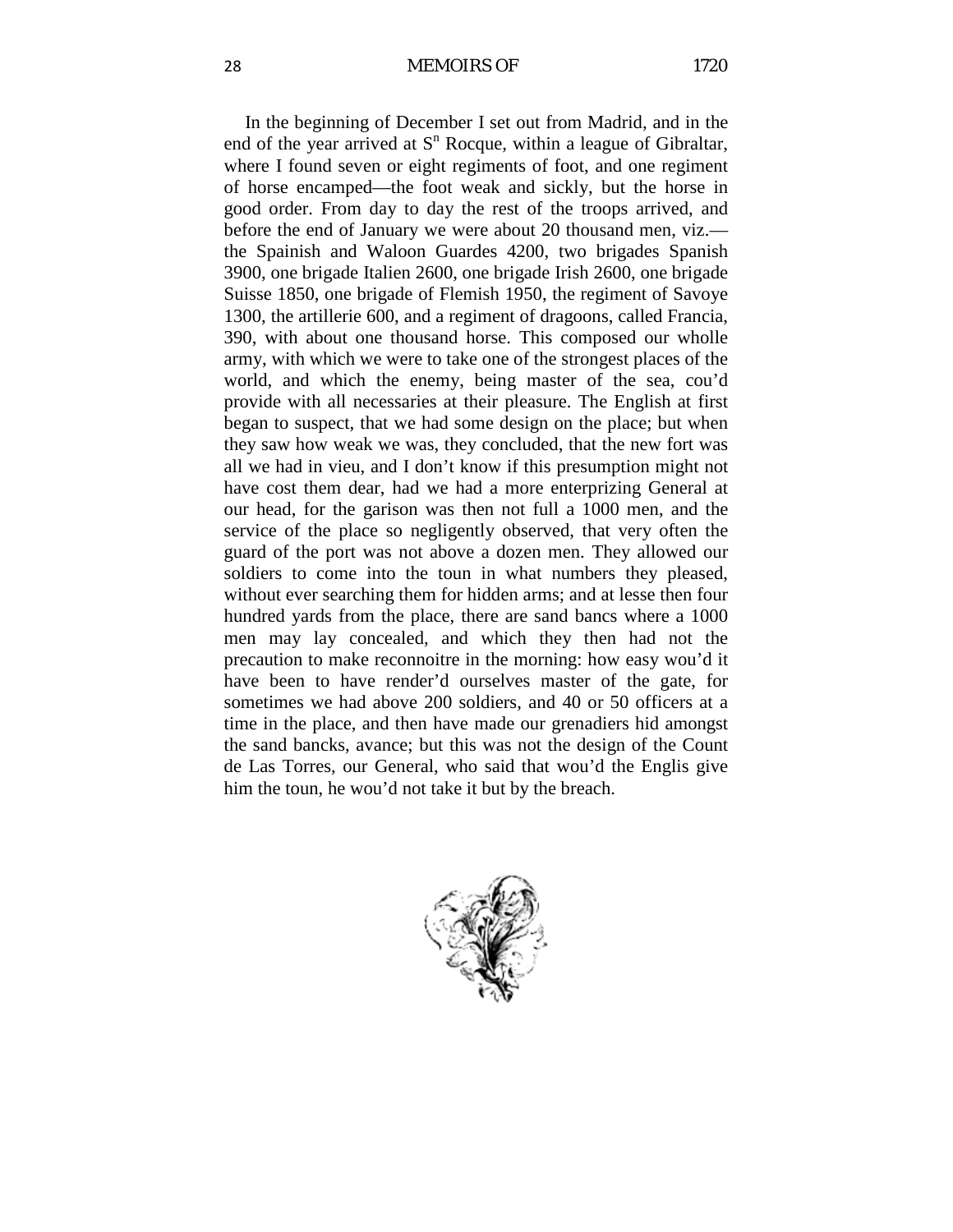



UR troops being now all arrived, we expected immediatly to have open'd the trenches, but very misfortunately we had no cannon; our train, consisting of 80 piece of Brass, and forty Iron cannon, which shou'd have come from Cadiz, and which they imagined, might be brought in three or

four days, (which indeed might have been so, cou'd we have brought them by sea without danger of being intercepted by the English fregats,) cost them as many weeks, the rains, which fell that winter in greater quantity than ever had been seen before, having render'd the roads in the mountains impractikable.

The bringing of such a train, discover'd our true design to the English, and the slowness of its march gave them time to advertise  $S<sup>r</sup>$  Charles Wager (who still cruised in the Bay of Biscay) of their danger, so that much about the time our cannon arrived, he arrived likewise, and reinforced the toun by three regiments from the fleet.

Every one now saw the temerity of the enterprise; but the King, or rather the Queen, of Spain wou'd have it so, and therefor the night of the 21 to the 22 of February we began to raise a battery at a very great distance from the toun, and without opening any communication, the sand bancs covering us so far. Howsoon the Commandant saw that we had begun to break ground, he sent a secretary to the Count de Las Torres, to know the meaning of it; to acquaint him that it was contrary to the treaty of Utrecht to raise any fortifications so near the toun; and that if he did not recall the workmen and desist, he wou'd take his own measures to hinder it. The Count de Las Torres answer'd, the King was master to build what he wou'd on his own ground; that the battery which he was raising was only to cover the bay, and protect their small barcks, which were some times in danger by the Moores; that it was out of shot of the place; and, that therfor the Governour had no reason to say, it was contrary to the treaty of Utrecht, but that if he thought otherwise, he was master to make the proof.

This message happen'd in the morning, and every thing was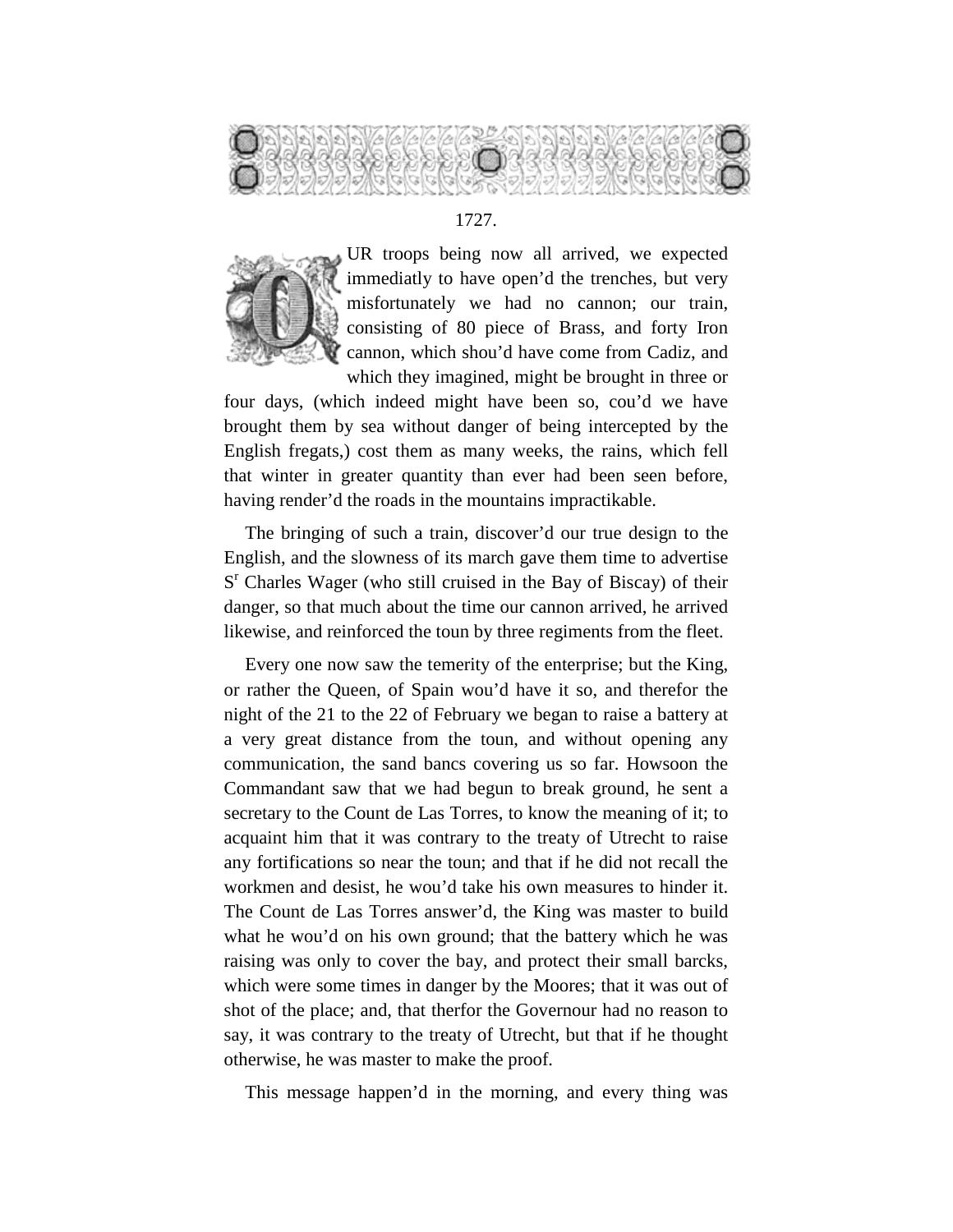already prepared for opening the trenches the same night; the toun continued quiet, and our workmen labour'd with all possible dilligence to raise their batterie to the height to cover them, which they effectuated about two in the afternoon, when most of the general officers went doun to see in what condition it was. Whille we was all standing round the batterie, the enemie fired a shot from the mole, which serves as a flanck to the left of the face of the place, but so high that we easily perceived it was rather an advertisement than with design to do any harm; but some few minutes after, seing our workmen still continued, they fired a salve of about twenty piece of cannon, which did no more harm than to kill a trooper's horse, and disperse us spectators, who, being ahorseback, cou'd not cover ourselves in the battery, as our workmen did. All the rest of the day they fired very sharply, but without any success; for, to our great grief, the Count de Las Torres was almost in the right when he said it was out of shot, being 700 toises from the fortifications. The orders were already given out for opening the trenches the same night; and, accordingly, 2 battallions of the Spanish guards, 2 of the Walloons, the regiment of Granada, the regiment of Flandres, and the regiment of Corsica, began to break ground about nine at night, and so near the rock, that the enemies cannon cou'd not point so low, and even their musqueterie did us no harm; but in the morning we found our ingeneers had mistaken their ground, and that the parallel which we had drawn was seen from a guard which the enemy had posted on the top of the mountain; and, at the same time, three of the enemies ships having turned out of the bay of Gibraltar, came to anchor just behind our trenches, where the water was so deep that they were hardly a cable's length from the shore. They made a prodigious fire all day, but howsoon the evening aproched, they set sail and returned to their station in the bay, having killed or wounded 2 of our officers and 72 soldiers; and an accident, which happen'd just after, had like to have cost us dearer. Our troops, to cover themselves from the enemies fire, had been forced to lay all day almost on their bellies, in the same posts which they had occupied the night before; and as there was an intervalle in our trenches, which we had not time to join the night before to the other part of our trench, a battallion of the Spanish guards had lain there all the day without being discover'd by us, and indeed almost forgot. Howsoon the ships retired, the officer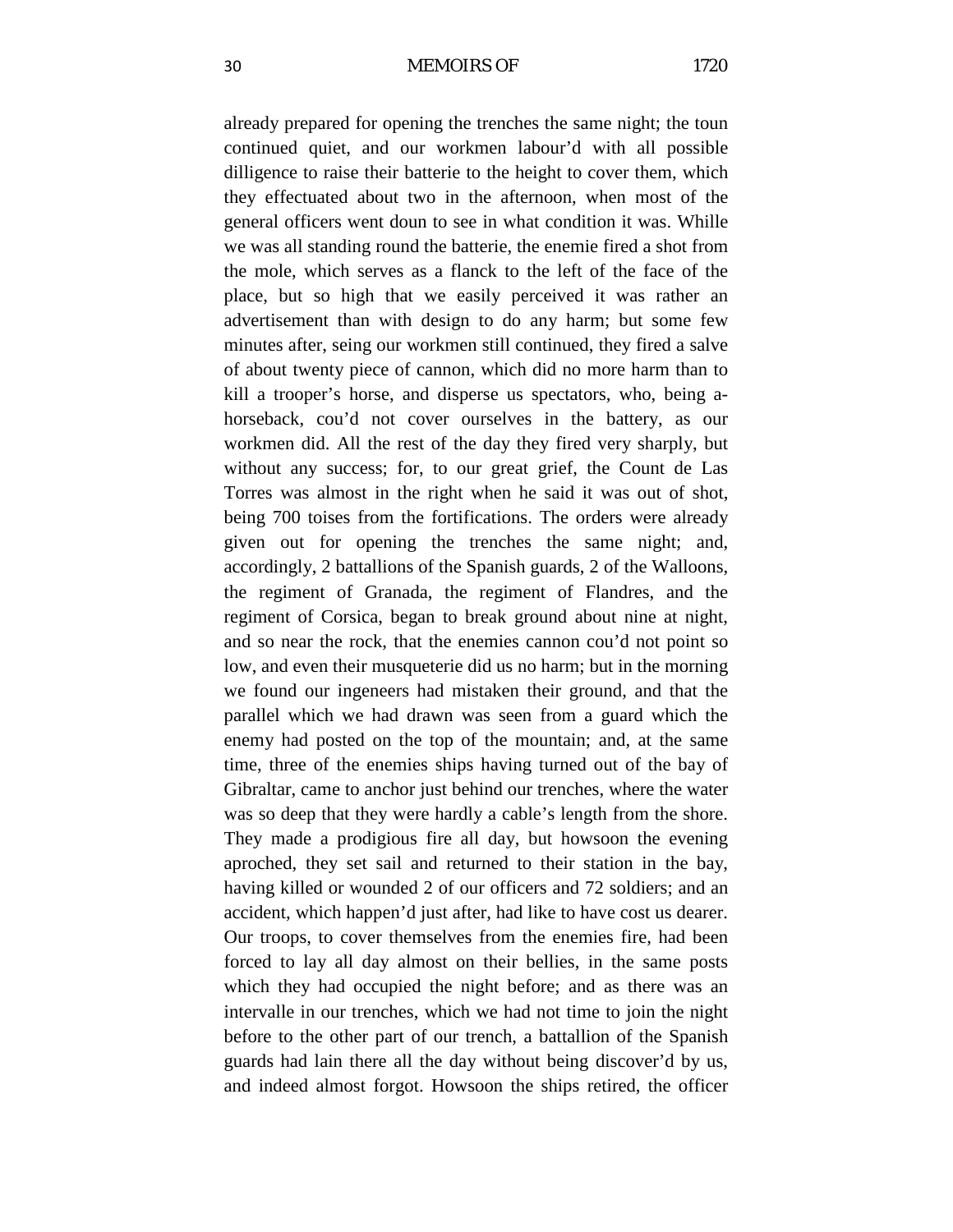who commanded that battalion order'd them to pass the intervalle, and join the rest of the troops; and as this passage was under the musqueterie of the toun, they marched as quick as they cou'd: this, joined with the darckness, made the regiment of Corsica, who was nearest to them, mistake them for the enemy, who, they imagined, had made a sally from the toun, and accordingly they fired on them; and seing them still advance, most of that regiment threw doun their arms and run away. The example was followed by several others; and had not a battalion of the Walloon guards (who had marched to attack them with their bayonets) discovered them to be a part of our own troops, its probable the confusion had been much greater.

We continued our works above three weeks befor our batteries were in condition to fire; and when they did, we found the effect did not answer our expectation, they being at too great a distance from the works of the place to do much execution. In this manner we continued cannonading one another till the 22 of June, without any hopes of taking the toun, which, by the works the Earl of Portmore had raised during the siege, was even in a better condition then, than when we began it. At last, June the 23, orders came from Court to cease all acts of hostility, and to agree on a suspension of arms with the Governeur; and thus ended a siege of five months, in which we had about 2000 men killed or wounded, and in which all we gained was the knowlege that the place was impregnable by land.

This war being now at an end, and I in the same condition as before, I resolved to make one push more before I left Spain; and accordingly wrote a letter to the King of Spain's confessor, representing to him how long I had served, and that being the oldest Collonell reformed of the British nation,

I hoped he wou'd solicite the King in my behalf, that I might have the first Irish regiment vacante, to which I received the answer I expected: that His Majesty assured me that howsoon he knew I was Roman Catholick, I shou'd not only have what I asked, but that he would take care of my fortune. On the receipt of this letter, I went straight to Madrid, and desired His Majesties recommendation to the Empresse of Russia, since I found my religion was an invincible obstacle to my continuing in his, which he immediately granted me, and order'd the Marquess of Castellar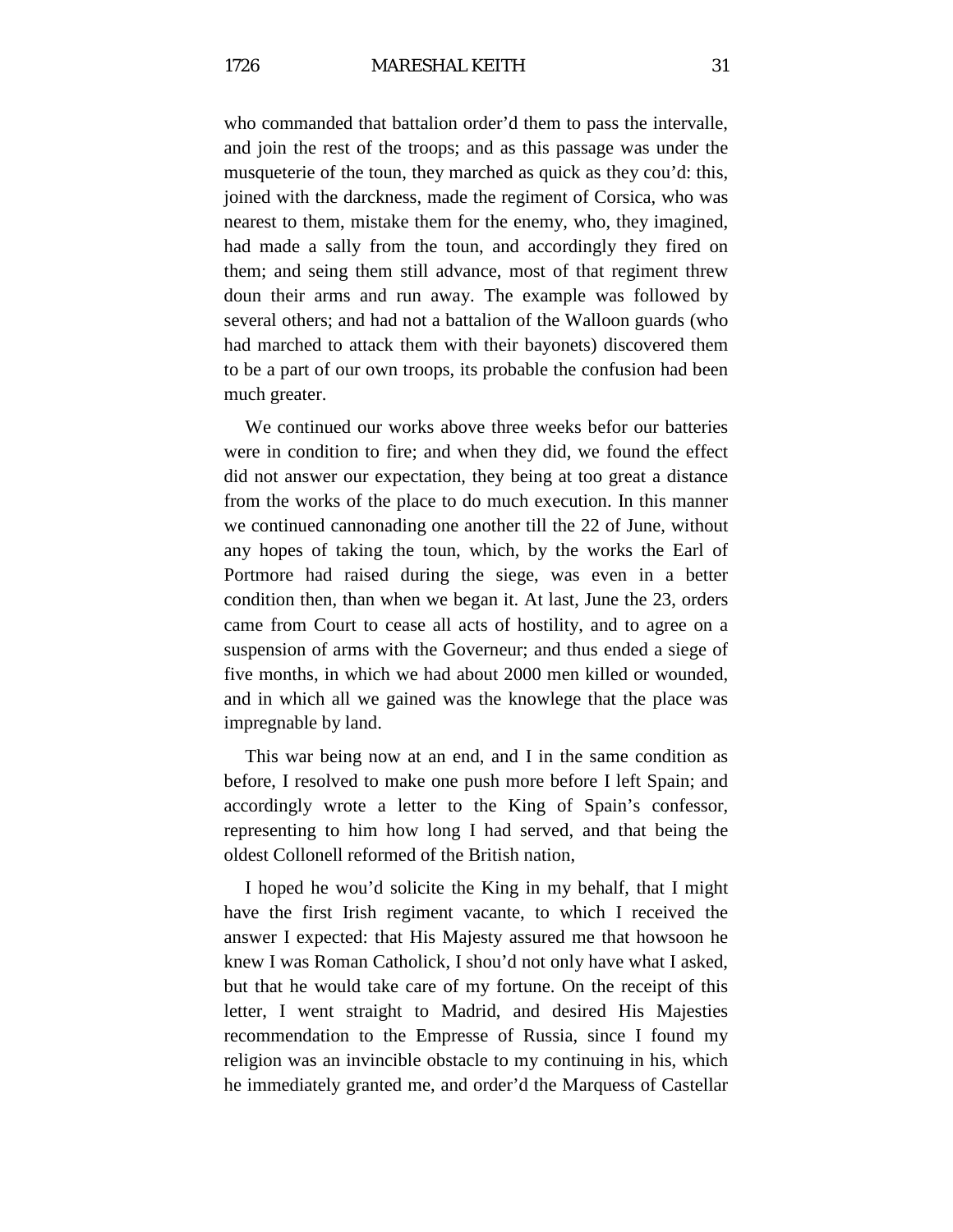to write to the Duke of Liria, then Embassador at the Court of Russia, to recommend me, in his name, to that Sovraigne.

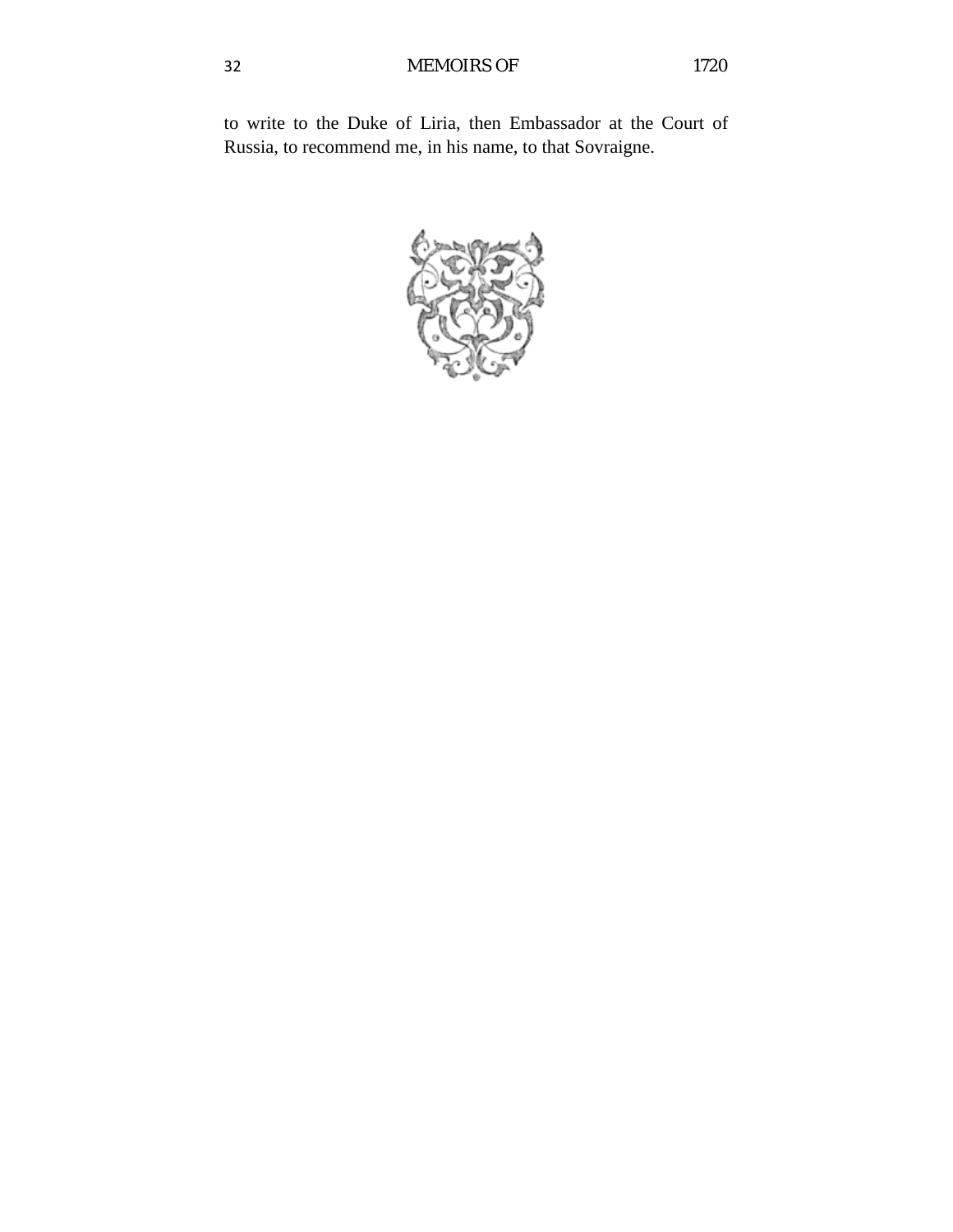



o good an effect was produced by the Duke Liria's solicitation, that, in the beginning the year 1728, I received answer that the Emperor, Peter the Second, had received me into his service, in quality of Major General, and immediatly after, the Prince Stcherbatof, the Russian minister at Madrid,

told me had orders to advertise the King of Spain of it, and to give me the necessary passports for my journey, which, in some weeks after, I began—the King of Spain having given me a gratification of 1000 crowns at my setting out.

In my way I halted about six weeks at Paris, and from thence, taking the route of Flandres and Holland, I resolved to pass thro Germany, and embarck at Lubeck for  $S<sup>t</sup>$  Petersbourg; but finding that I must necessarly pass thro the Electorate of Hannover to gain that, and not knowing what surely I might find there, I went to Amdersdame, where I found a ship of 26 guns ready to sail for Peterburg, on which I embarked, and after a passage of 26 days, arrived safely at Cronstad without any remarkable accident.

Howsoon I arrived, I wrote to the Duke of Liria, who desired me to come with all hast to Moscou; but as I was fatigued with my voyage, I remained three weeks at Cronstad, and in the beginning of October went to Moscou. The Emperor was not then in that city, having gone some days before a-hunting, and I remained almost three weeks so before his return, which time I spent in making visits to all the generalls and principall ministers to whom the Duke of Liria presented me.

On the Emperor's return I went to Count Osterman, who, with the title of Vice-Chancelor, was realy first minister, and begged of him to do me the honour to present me to the Emperor, which he did the Sunday following in the chappel; and some days after, I received orders from the Felt Maréchall Prince Dolgoruski, to take the command of two regiments of foot belonging to his division, and which were in quarters near Moscou; but being as yet entirly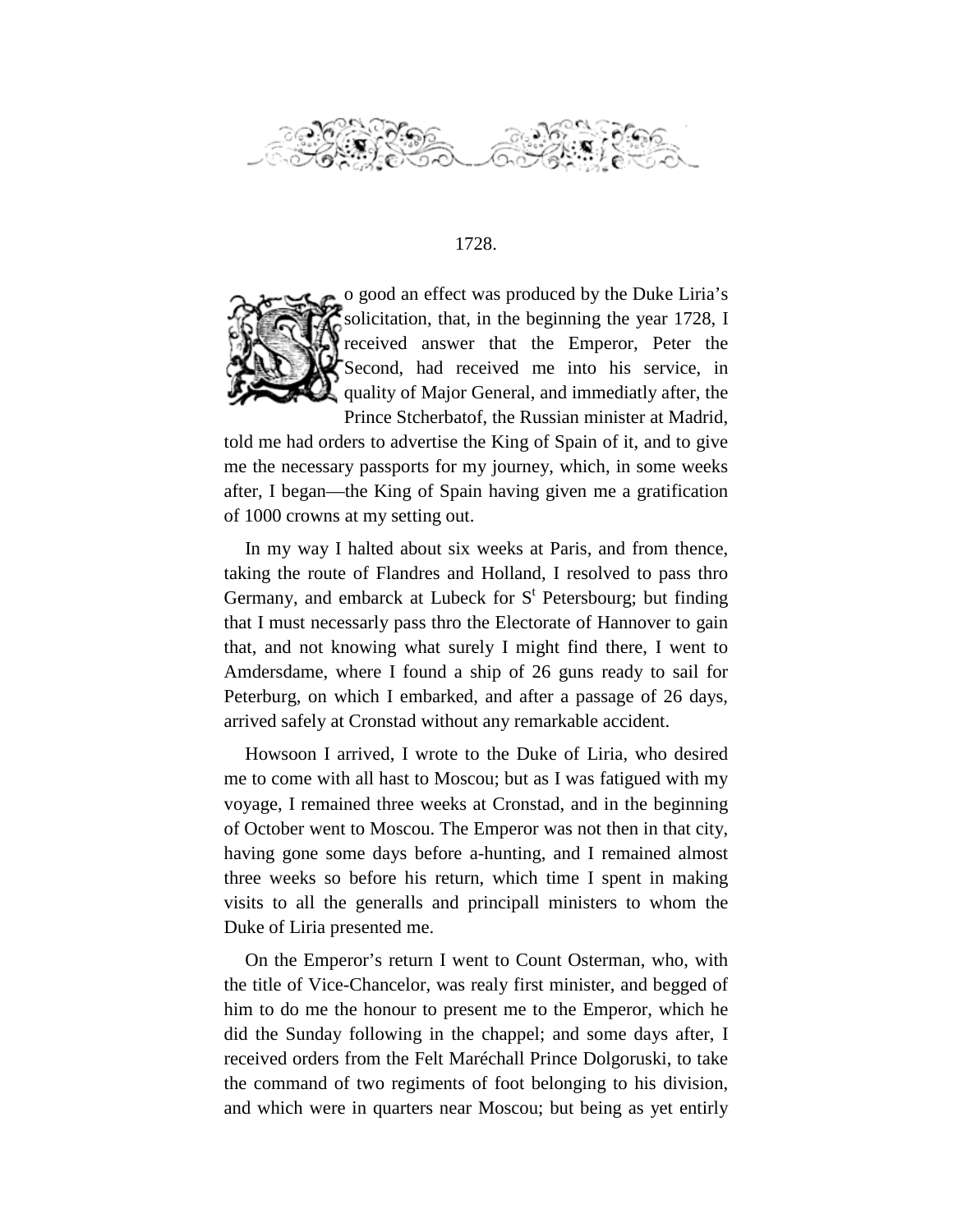ignorant both of the language and manner of service, which I already saw was very different from that of other countries, I desired a delay of three months, in which time I might inform myself both of the one and the other, which he readily granted me, and ordered I shou'd take the command of these regiments only in the month of March; against which time, having examined a little the methode of their detail, I began my service.

In the mean time the Duke of Liria gave me an idea of the Court, and acquainted me who were the leading persons; but it was easily to be perceived that there was one who had entirly the ear and favour of the young Emperor, the Prince Ivan Dolgoruski, to whom the Duke of Liria particularly recommended to me to pay regularly my court; and as I saw that the Count Matueof was his favorite, I endeavour'd to gain his friendship, and by his means to introduce myself to the other. But what I hoped shou'd be the means of raising my fortune had like to have ruined it; for, some time after, there happening a quarrel betwixt the Duke of Liria and Matueof, in which both sides were to blame, the Prince Ivan quarrel'd me for not having prevented it, tho it was entirly out of my power; and tho I showed him plainly how innocent I was, yet that, and the Duke of Liria's friendship to me, ruined the little favour he had formerly showed me; but as I received orders at the same time to pass the regiments I commanded in revieu, I hoped my absence might make him forget or losse the bad impressions he had received of me. At my return, I found him more in favour than ever, and that a marriage was talked of betwixt the Emperor and his sister; but as I still observed a coldness in him towards me, I paid my court to him seldomer than before, and more frequently to the Felt Maréchal Dolgoruski, who was not in favour with the other.

The Court was, at this time, entirly governed by the Dolgoruskis, the Prince Ivan, favorite to the Emperor, his father, the Prince Alexis, his governor; and tho the Count Osterman had the chief managment of foreigne affairs, it was easy to be seen that it was rather necessity than choice that made them continue him in the employment, tho its certain that the affection the Emperor bore him was the chief reason why they did not then endeavour his ruine, hoping, that after the mariage, which was now looked on as certain and near at hand, they might with more ease effectuate their designs; and that the affectionate councelles of Osterman might not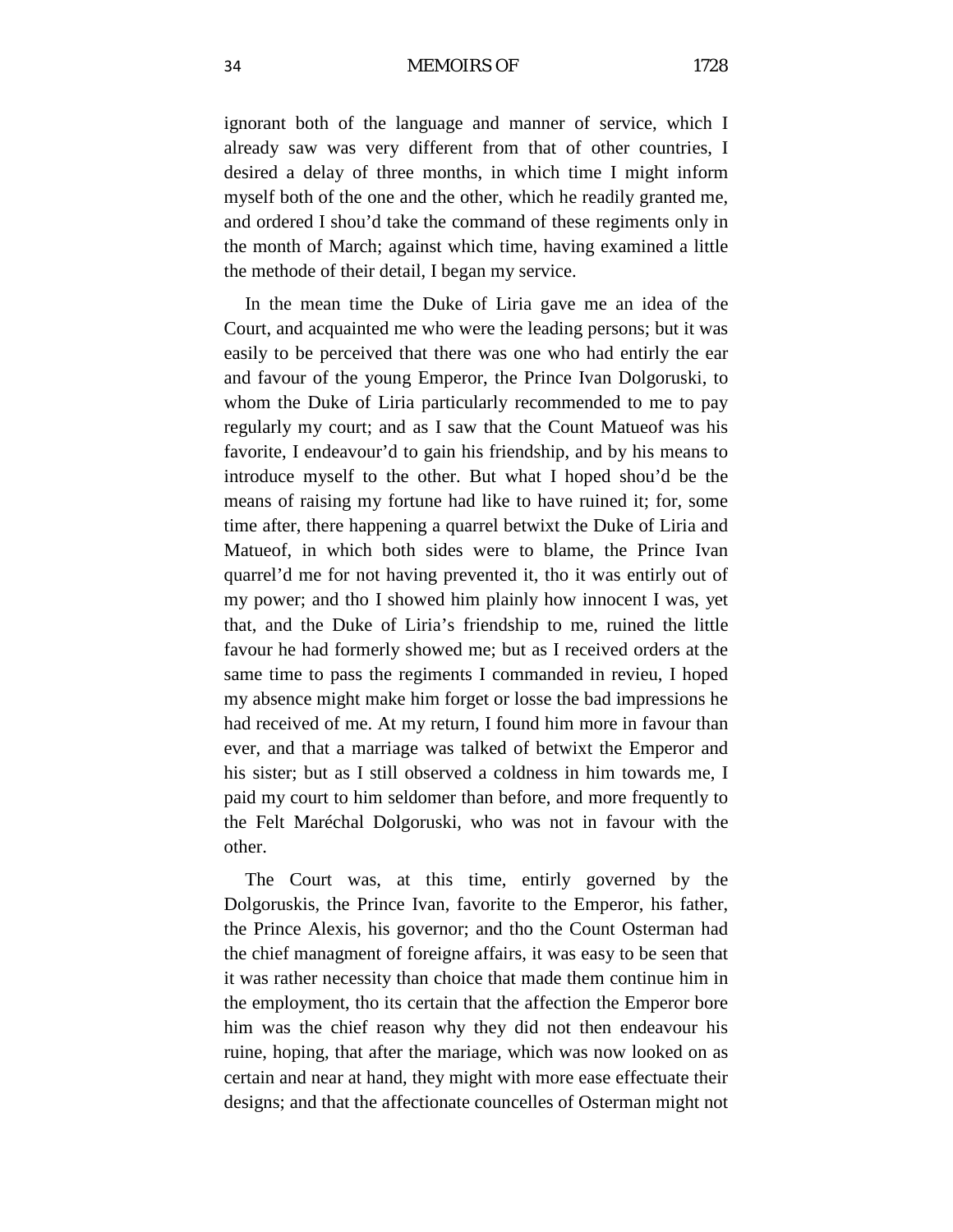obstruct their private interest, they keept the Emperor hunting most of that summer and harvest at a distance from Moscou and Count Osterman; and having carried their wholle familly along with him, they used all possible methods to hasten the projected match, which, soon after the Emperor's return, was publickly declared, to the grief of the greatest and best part of the empire, who saw the schemes of Peter the Great neglected and like to be forgot, and their Prince govern'd by one much fitter to direct a pack of hounds, (which had been his study the greatest part of life,) than such a vast empire.

The mariage was declared in the end of November, and orders given for the necessary preparations to celebrate it in the beginning of the ensuing year, with the magnificence fitting such a ceremony. Several of the Princesses relations pressed to have it immediatly consumated; but those who desired to have it done with pompe prevailed, and couriers were dispatched to Paris for the cloaths and other things necessary. The Princesse, in the meantime, was treated as if she actually had been Empress: the horse guards marched with her wherever she went, and the equipage and domestiques of the Emperor served her; all the forreign ministers complimented her on the match, most of whom gave her the title of Empresse, and the rest of Princesse Imperial, while several of the nation did not scruple to say that she never wou'd really have the title; and what proceeded only from their disgust to the mariage, was afterwards look'd on as a profecy, there being at that time no reason to imagine that it cou'd be changed, and thus ended the year 1729.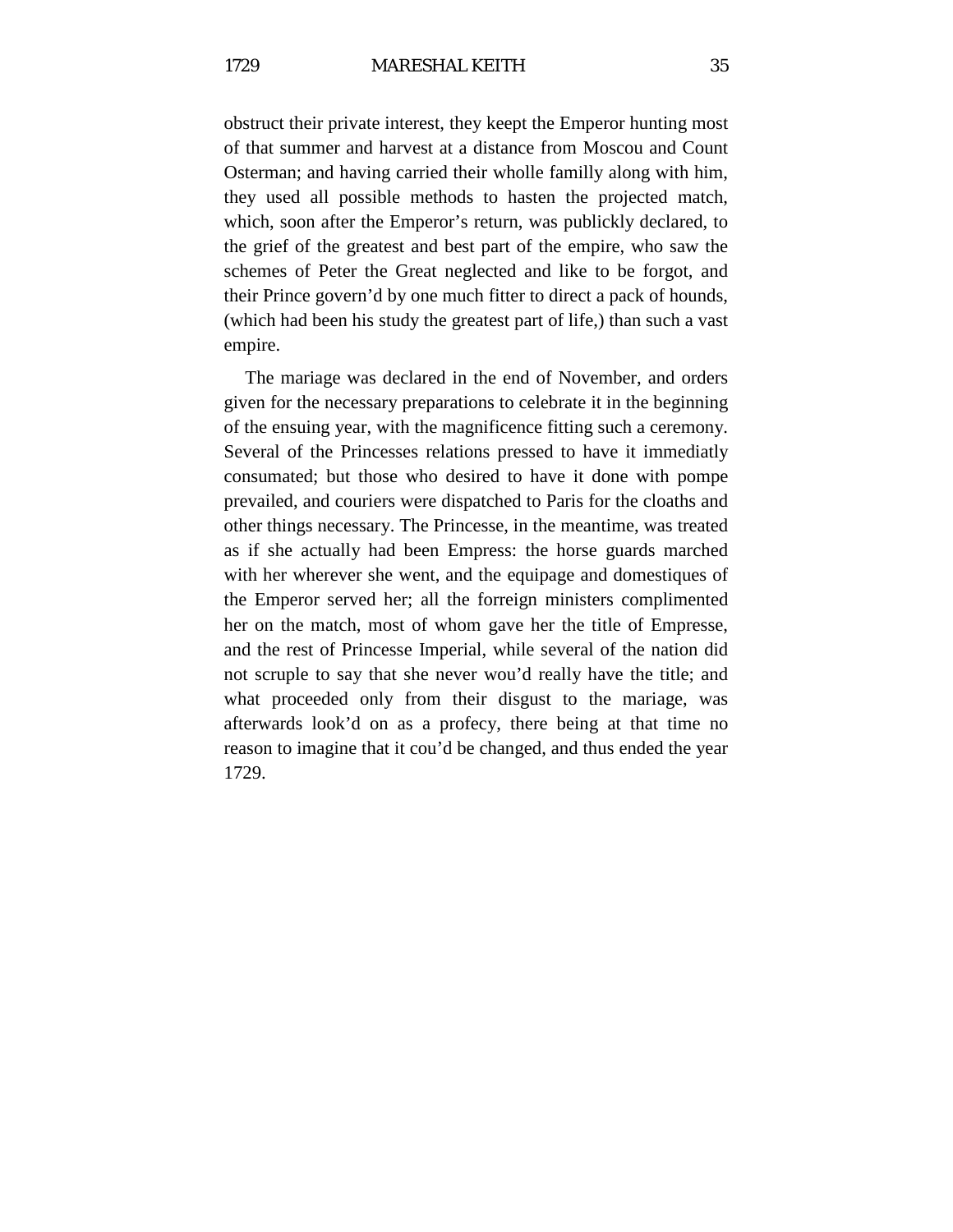



UT the beginning of next year entirly altered the face of affairs, by the death of the young Emperor, which was chiefly occasion'd by the following accident.

The Greek Church has a ceremony the day of the Epiphany, of blessing the waters, and, at the same time, it's the custome to blesse the coulors and standarts of the troups, at which ceremony the Emperor always assisted as Collonel of the first regiment of guards, at the head of which he remained on the ice of the river of Mosco at least two howers, and the cold being extreamly violent, he found himself seized by it, and complain'd to the Prince Alexis Dolgoruski that he was indisposed, who, instead of having any regard to what he said, carried him immediatly ahunting. In the evening, at his return, he was forced immediatly to retire; and the phisitians being called, declared that he already had a feavor, with simptoms of the small-pox, which, however, was contradicted by the principal phisitian, who said it was only a feavour of cold, and traited him accordingly; but some days after, the smal-pox discover'd themselves, and of so bad a kind, that severals already dispaired of his life; but every thing was kept so secret in the palace, that those who were not near his persone did not know the danger, and even the night of his death, it was talked in the toun that he was out of danger; and what made it generally believed, was the indifference which appeared in the Prince Ivan, who, all the time of his sickness, diverted himself as formerly, and most people were surprised the 19 of January, with the news that the Emperor was dead the night before.

Howsoon he expired, orders was sent to all the ministers, general officers, and persons of distinction in Mosco, to assemble immediatly in the Senate-house, where the Great Chancellor, Golofskin, acquainted us that the Emperor was dead; and immediatly the Prince Demetrius Michailovitz Galitzin rose and made a harangue, at the end of which he declared that Ann,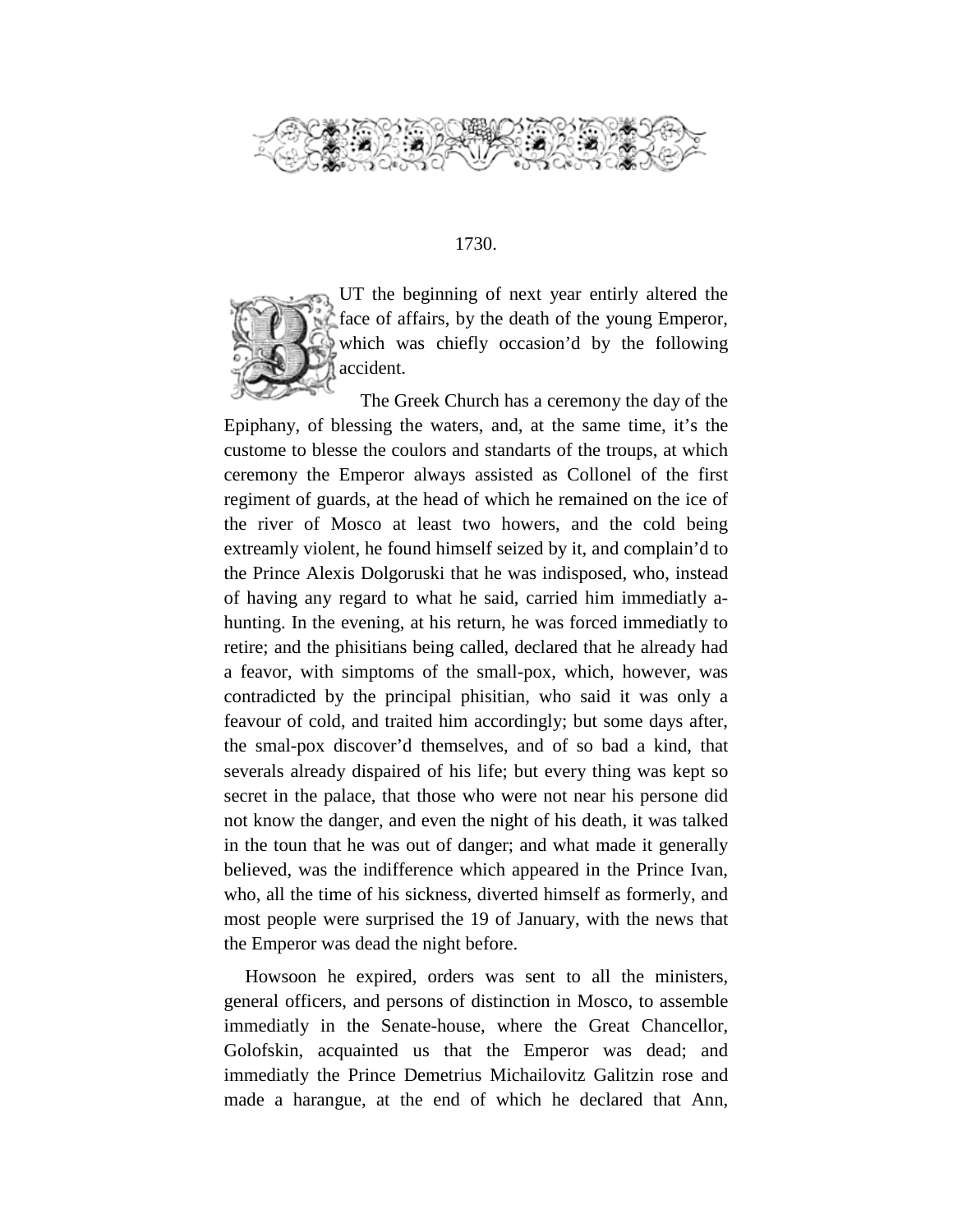Dutchess of Curland, was to succeed. All that were present signified their approbation, and the joy was universal, but did not last long; for shortly after, it was known that the Dolgoruski's had formed a scheme of government, by which the Empress was to have the name, and themselves the power, and to show an effect of it, they imprisoned the  $G<sup>1</sup>$  Jagousinski, with all possible marks of indignity, for having wrote to the Empress without their knowledge, and for not aproving their kind of government, which was half Commonwealth, half Monarchy, and so ill disgested, that it was impracticable in any country, but much more in Russia, where the genius of the nation, and the vast extent of the empire, demands a Souverain, and even an absolute one.

Howsoon this meeting was ended, they sent a deputation to Curland, to acquaint the Empress of the election, as they termed it, and to propose certain restrictions, by which she was to govern; to which she answer'd, that being resolved to repair, with all possible hast, to Mosco, it wou'd be fitter to settle the form of goverment after her arrival there; and tho' she was perfectly informed of their pernicious designs, she treated the deputies with all the attention possible, and particularly the Prince Basil Dolgoruski, who was chief of the Embassade, and who having been emploied in several forreign ones, viz. in France, Sweden, and Danmarck, had acquired some knolege of forraign affairs, and was the chief projector of their scheme; and indeed he was only fit for a projector, his natural indolence rendring him incapable of execution.

The Empress arrived in the month of February, at a village about a league from Moscou, where she resolved to remain some days, till every thing was prepared for her entry. Osterman, who had continued sick ever since the death of the late Emperor, found himself well enough to receive her there, and two days after, the Empress declared herself Capitain of the Chevalier Guards, and Collonel of the first regiment of Foot Guards, as the Empress Catherine had formerly been. This was a thunderstroke to the Dolgoruskis, who had resolved that the disposition of the great emploiements of the empire shou'd be with the consent of what they called the High Counsel; and as the Empress had executed this resolution with the general aplause of the wholle officers and nobility, they saw that it was equally in her power to alter all the rest, which soon after was effectuated; for howsoon the rest of the nobility perseved that the genious of the Empress was capable of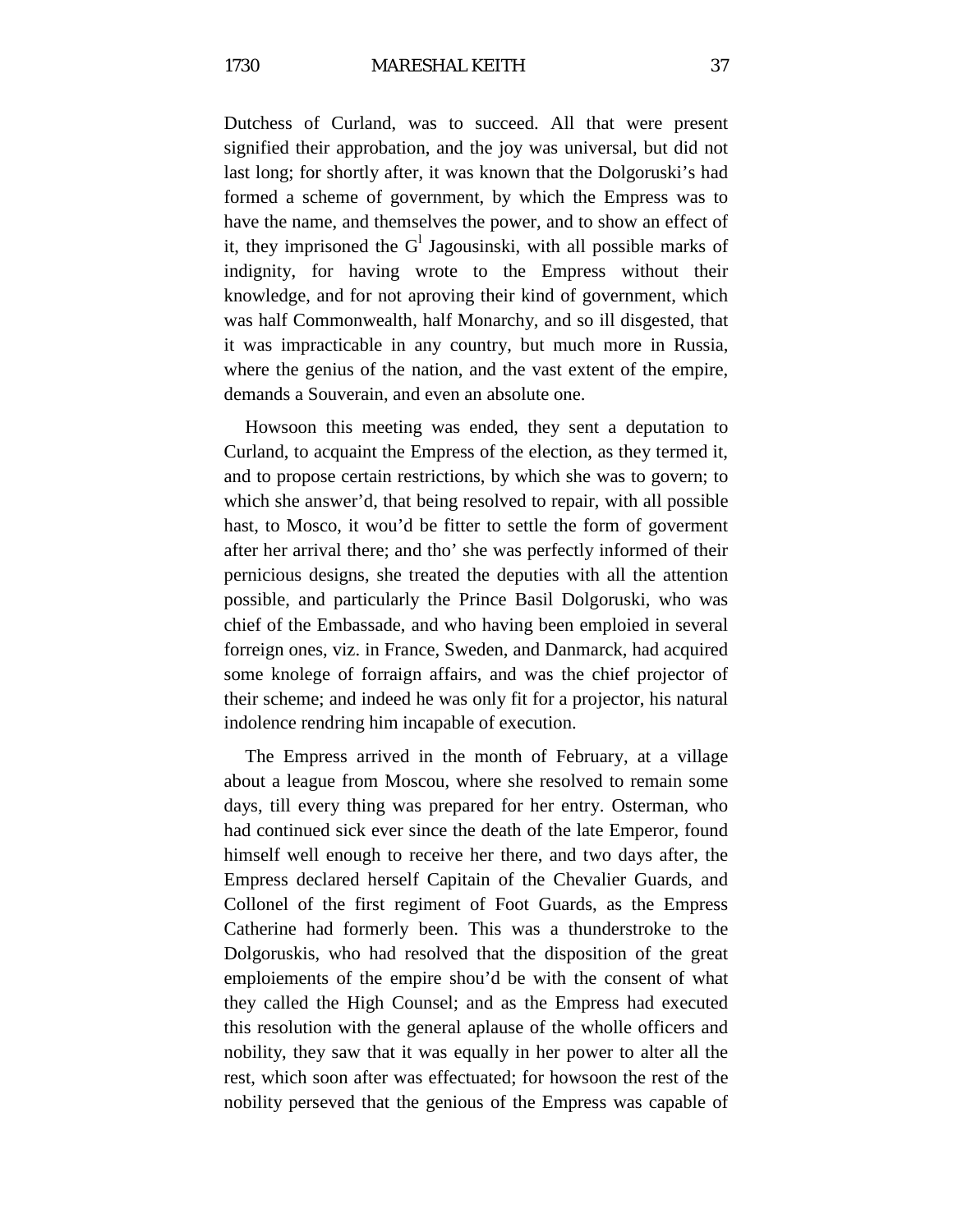every thing that her unkle had formerly undertaken, they presented an adress, declaring their dislike of the projected goverment, and desiring Her Majesty to assume the same souverainety as the rest of her predecessors had had, to which the Empress consented, and order'd the oath of allegiance to be taken by all her subjects, according to the ancient forme; the High Counsel having, before her arrival, forced the whole officers and others, to take an oath, intelligeble only to those who had framed it.

Howsoon this was executed, the wholle empire took another face. A part of the familly of Dolgoruski, who had been the cheif fomenters of this confusion, were banished to Siberia, some forbid the Court and sent to their oun estates, and the rest, of which number was the Felt Maréchal, continued in favour as formerly; and every thing being now pacified, the Empress was solemnly crown'd in Mosco, in the end of April, soon after which she went to a country seat, called Ismailof, where she remained the rest of the summer. Whille she was here,  $G<sup>1</sup>$  Lacy, who was Governor of Riga, wrote to Court that  $D^n$  Emanuel, brother to the King of Portugal, was arrived there incognito, on his way to Mosco. The Court, who knew nothing of his journey, was a little surprized at so unexpected a visit, and it was thought that Count Wratislaw, who was the German Emperor's minister, was he who had made him undertake it; however, when he was known to be near Mosko, the Empresses equipages were sent to receive him, and he was loged in a palace of the Crown's in the German suburbs, where, after having remained about three weeks, serv'd by the Empresses domesticks, he return'd back to Germany, from whence he had come. It seems Count Wratislaw had flatter'd him with hopes that a mariage might be made betwixt the Empress and him, of which he was soon undeceived; however, he seem'd to leave Russia with peine, for he stay'd several weeks at  $S<sup>t</sup>$  Peterbourg and Riga in his return, and perhaps wou'd have stay'd longer had he not perceived that he was less looked on than at first, and that so long a stay was not agreable to the Court.

The Empress having now some leasure to look into the state of affairs, order'd a certain number of general officers to form a plan for the better regulating the army, there being several points which Peter the Great had not time to bring to their entire perfection. The General Munich was named chief of this commission, which was brought to perfection in about a year after. The other parts of the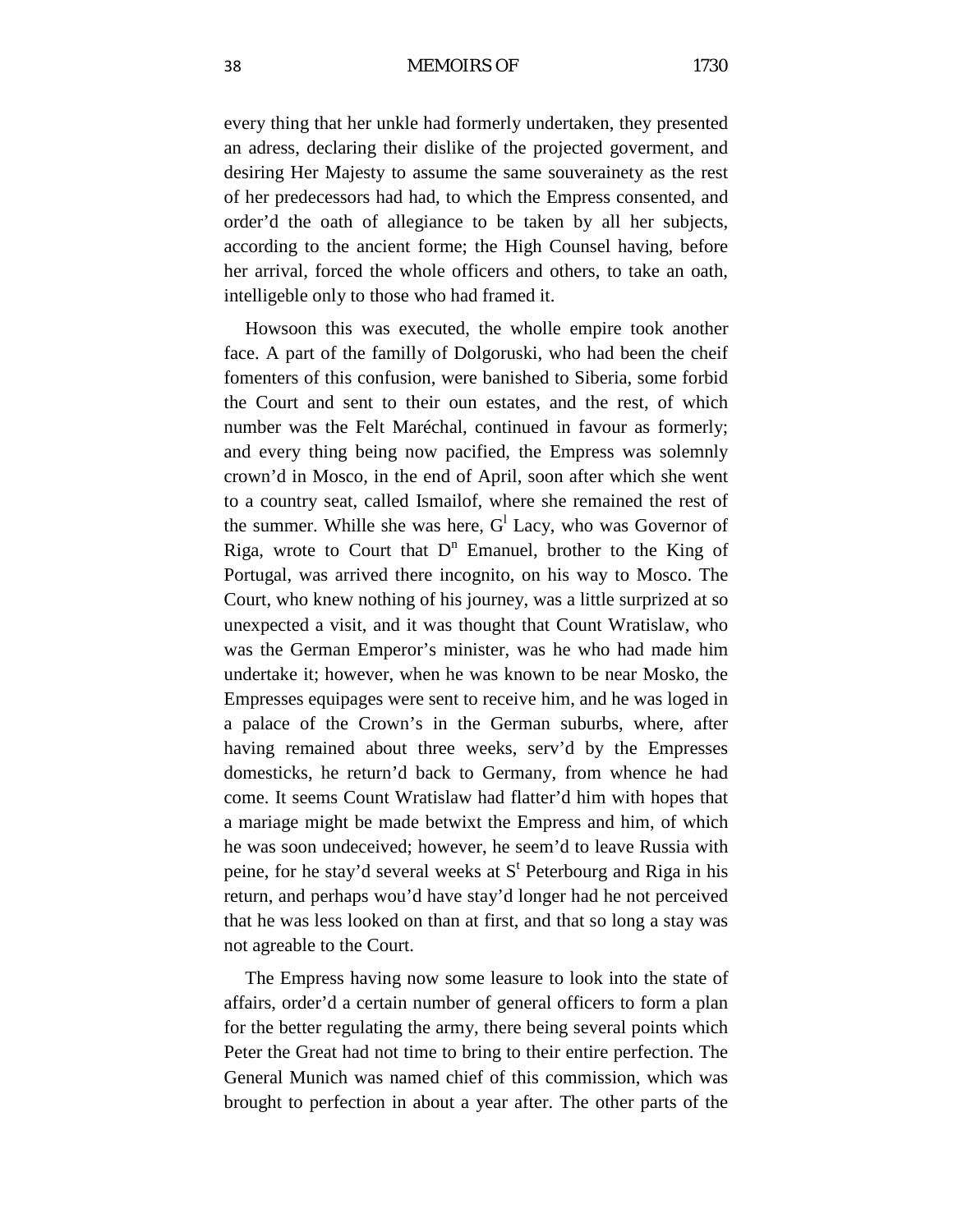Government were treated with the same care, and the foreign affairs were not neglected; and as Count Osterman had now even more credit than in the last reign, several advantageous alliances were concluded with the principal powers of Europe. All these affairs did not make the Empress forget to reward those who had served her faithfully, General Jagousinski was made Count of the Empire, many of the Generals advanced; nor did she neglect those who had served her whille Dutchess of Courland: Biron, a Courland gentleman, but originally of French extraction, who had served her long as Chamberlain, was made Lord High Chamberlain, and Korf, who had been her agent in Russia, was made Groome of the Bedchambre; others were likewise provided for; and as she was resolved to reward the eldest Count Levenwolde for the zele which he had showed for her service, a new regiment of foot guards was order'd to be raised, of which he was made Collonel, being already her General Adjoutant, and his brother, who was one of the Chamberlains, was declared Great Marêchal of the Court.

As I had no pretentions to any advancement, being little more than a year in the Empire, I saw all these favours with the pleasure one naturally has to consider that, being in the service of a generous Princesse, I shou'd have my share when time had given me occasions to rendre any service; and having little or no acquaintance with Count Levenwolde, the General Adjoutant, one evening I was surprized to receive a billet from  $L^{\tau}$  General le Fort, advertising me that the Count Levenwolde desired I shou'd come to Court (which was then in the country) next day, he having something to communicate to me. I reaved all night what cou'd be the meaning of such a message; I consulted myself if I had done any thing amiss which might deserve a reprimande from the Empress by her Ajoutant; and finding myself entirly innocent, I concluded I might have some enemy at Court who might misrepresent me. Full of these thoughts, I went next morning to  $L^{\tau}$ General le Fort, whom I found with his cousin, the Polish Envoyé, and the Duke of Liria. My first question was, if Count Levold had told him nothing of what he had to say to me, or if he had discover'd nothing in his face that marked his being displeased with me? He assured me no, and that he told him nothing of what he had to say. The Duke of Liria, who was present and who saw my embaras, said, that he was informed that the regiment which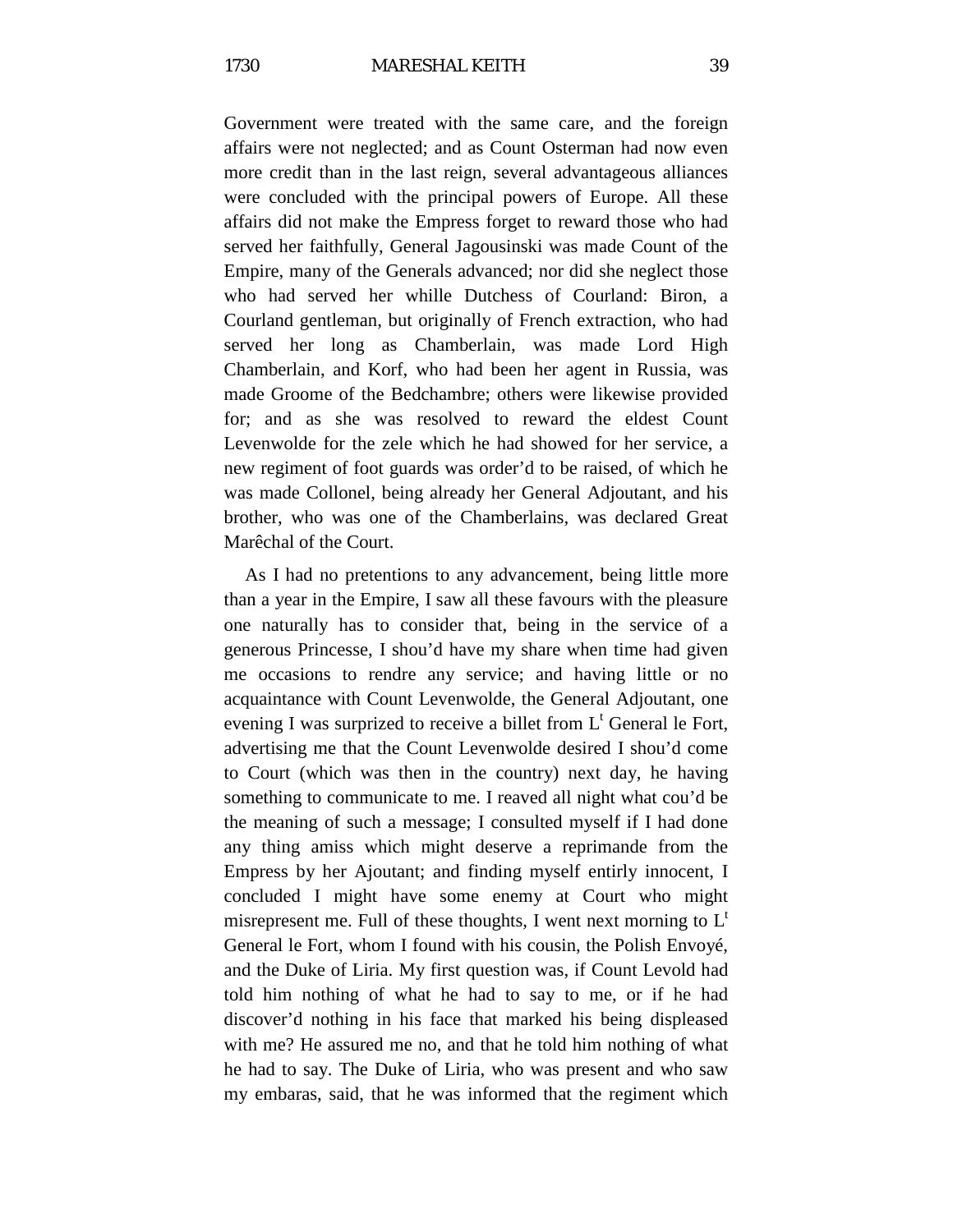was raising for Count Levold was to be guards, and that perhaps he designed to propose me as  $L^t$  Collonel; to which I answer'd, that it was already published in the army as an ordinary regiment, with the difference of a battalion more, in which case I cou'd not accept the Lieutenance Collonel, and if it was a regiment of guards, I was pretty sure the employment wou'd not be proposed to me, (being commonly filled by Generals in Chief, or  $L^t$  Generals,) who was one of the youngest Major Generals of the army. Every one agreed with me that it must be something else, and in this doubt I arrived at Ismailof, where the Court then was, and where I made my reverence to Count Levenvolde, *d'un air très embarassé*. Howsoon he saw me, he took me aside, and after a compliment which entirly assured me, he proposed me the  $L<sup>t</sup>$  Collonel of his regiment, which was to be guards; and at the same time told me that I might take 24 hours to consult if I would accept it. I thanked him immediatly for the preference he had given me over so many who deserved such a trust better, and for the 24 hours they were needless, since I accepted the honour in the instant; and two days after he presented me to the Empress, who declared me  $L^{\tau}$  Collonel of her Guards. All Mosco was as surprised as I was myself; and as the emploiement is looked on as one of the greatest trust in the Empire, and that the officers of the Guards are regarded as domesticks of the Souveraign, I received hundreds of visits from people I had never seen nor heard of in my life, and who imagined that certainly I must be in great favour at Court, in which they were prodigiously deceived.

Soon after the Empresses accession to the throne, there arrived an Embassador from the Emperor of China, and very soon after, from the Schach of Persia, and another from the Ottoman Porte; and as all the Princes of Europe had ministers in Mosco, it was at Court a mixture of Europeans and Asiaticks, which showed the regard all the world had for the Empress and the Empire; and as the Empress naturaly loves magnificence in her Court and domestiques, it was push'd as far as ever it was in the Court of France; and as the ancient palace of the Czars of Russia was not to the Empresses gout, the appartements being too little, and some of them obscure, she order'd a palace to be built of wood with all diligence, and which was finished in less than three weeks, to the surprize of all those who saw it. Howsoon it was ready, the Empress left her country house at Ismailof, and repaired to Mosco,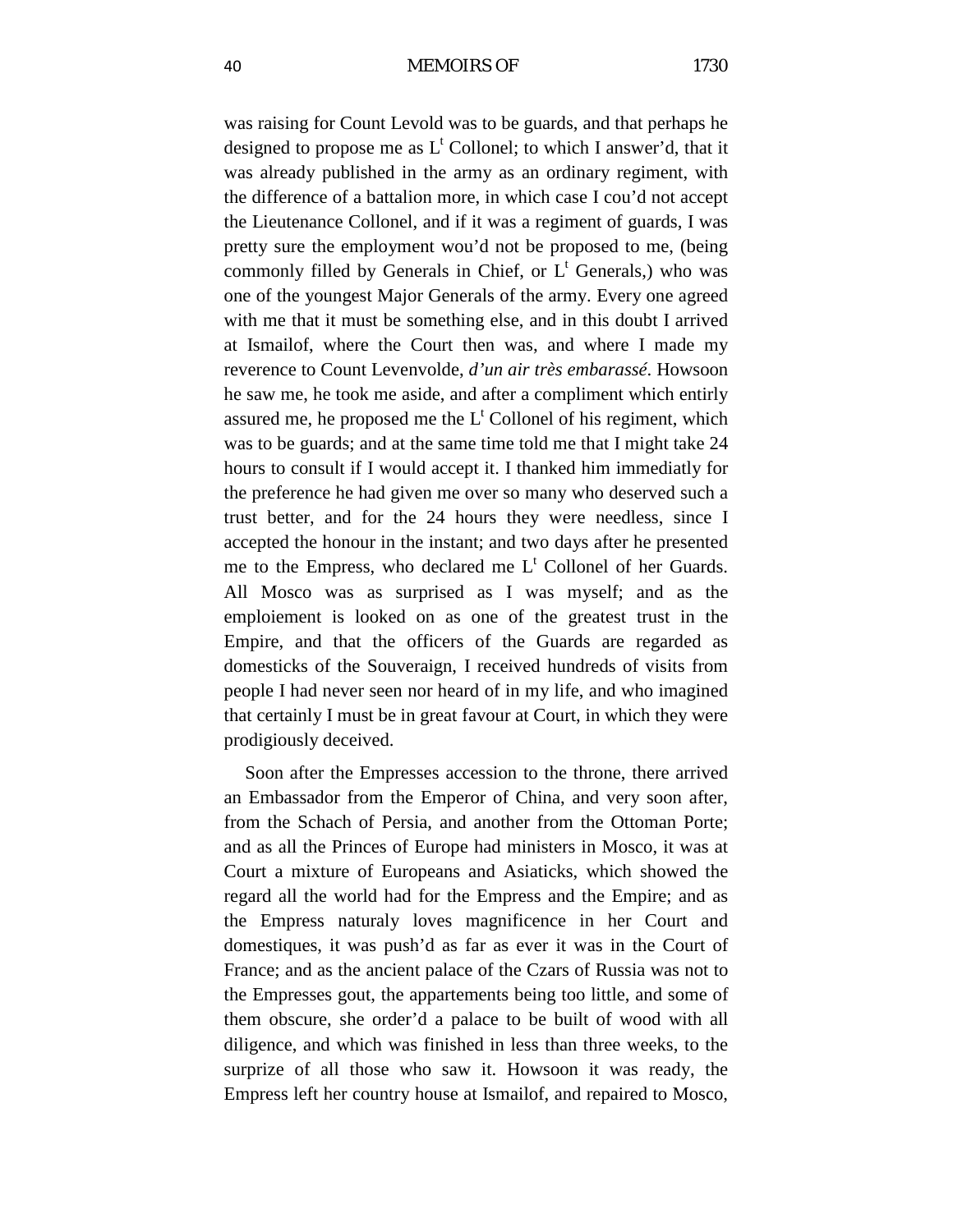where she passed the rest of winter in regulating the several affairs which yet remained undecided, the principal of which was the succession.

The Emperor, Peter the Great, had made all his subjects take an oath to acknowlege for successor whatever person he should name; and to make way for this, he had already made publish a law, by which the right of primogeniture was abolished, and the father got the power to leave his estate to the son whom he thought most worthy of it, and this was to take place likewise in the succession of the Crown. The reason he gave for this was, that whille the eldest son had the certitude of succeeding, tho' he had perhaps as good natural parts as the others, yet he did not give the same application as the others, who knew that their fortune was to depend on their merite, but that while it was uncertain, each one wou'd strive to outdo the other, that thereby he might have the preference. This was the pretext, the true reason was, that he might exclude his eldest son's children, and leave the Empire to a son of his own by the Empresse Catherine, who, in the beginning of her reign, had made the subjects take the same oath; but the Emperor, Peter the Second, being dead, without leaving any will, and the Empresse having been called to the throne by the voices of the subjects, she resolved to put this likewise on the same footing as it was before. This was treated with all the secrecy possible, and all precautions taken that it might succeed without any disturbence, the notion of Commonwealth and Elective Government not being entirly yet forgot since the death of Peter the Second; and tho' the Feldt Marêchal, Prince Dolgoruski, appeared well enough at Court, yet it was known that he wished the former project of a limited Government had taken place, and that he had talked to several persons on the subject; and, therefore, howsoon every thing was ready for the publikation, in the beginning of December, the Guards got orders to be under arms next morning before day, round the Kremlin, and the other regiments, each in their own quarters, round the toun. As none but a few of the Privy Counsellers knew the reasons of this, the appearance of so many troupes under arms occasioned a little surprize in the morning when the people first perceiv'd them; but the Empresse having immediatly order'd all the Senators, Privy Counsellors, Generals, and others of the first rank, to repair to the palace, she made them an harangue, in which she told them that several things of the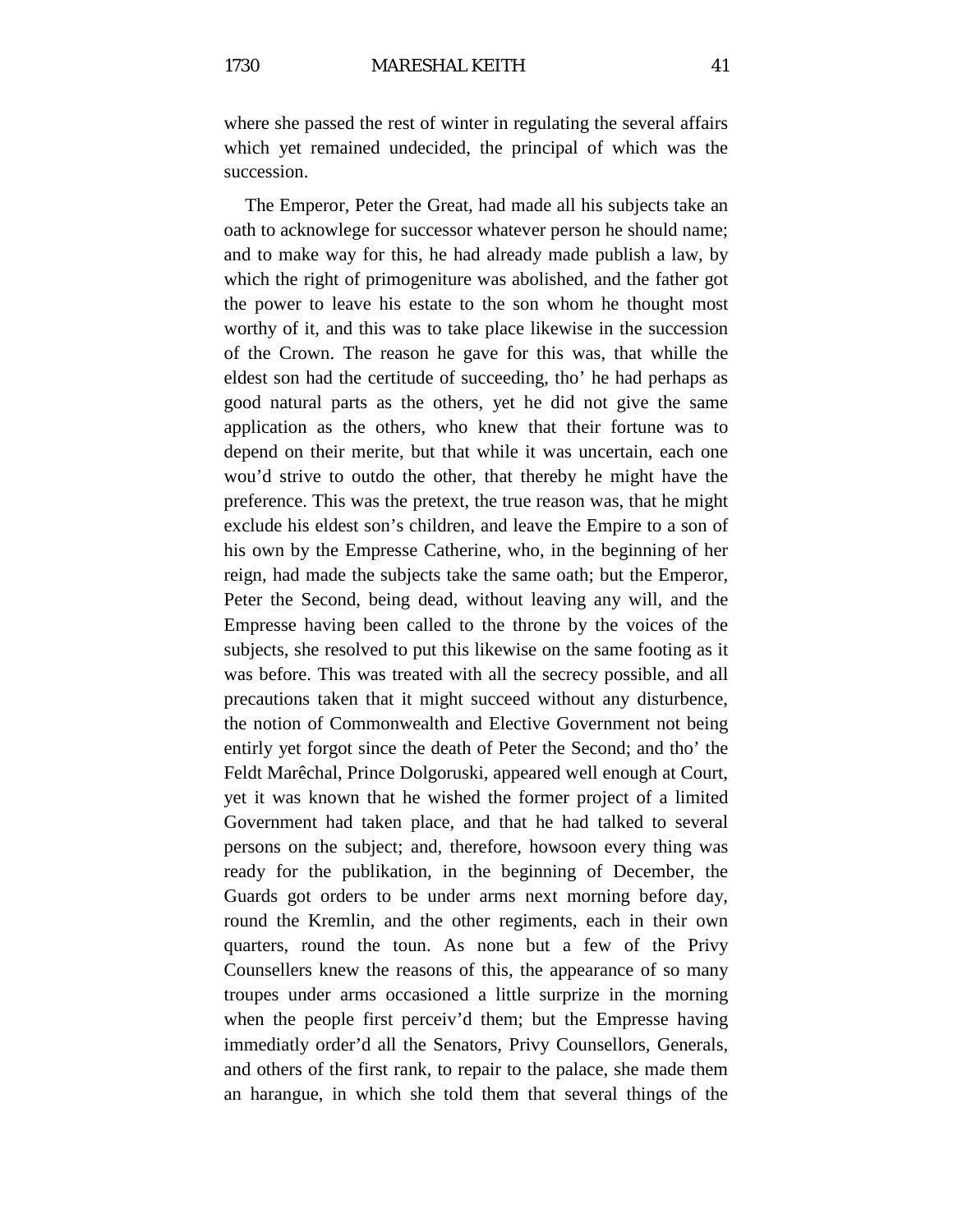greatest consequence having been forgot to be regulated after the death of Peter the Second, and no mention having been made of the succession in the oath which had been taken to her at her accession to the Throne, it was fit to settle that point; and as most of those who were present had approved the oath taken to her unkle, Peter the Great, she designed to follow his example, and therefore desired they wou'd renew the same oath to her; and having at the same time presented formularys of the oath to the officers who commanded the Guards, and to the Generals who commanded the other troups, she order'd them to give them to all the regiments who were already under arms for that effect. Howsoon I had admisstrated the oath to the regiment of Foot Guards of Ismailof, which I commanded, I went and gave it to all the field regiments who were drawn up round the toun, who not only received it without reluctance, but declared themselves perfectly satisfied that so timely care had been taken of an affair which was of so great importance to the Empire. The Felt Marêchal, Dolgoruski, alone seem'd dissatisfyed; and having, as it's said, spoke disrespectfully of the Empress, he was seized some days after, and being tryed by a Counsel of War, was condemned to losse his head, which the Empresse changed to imprisonment, and accordingly he was sent to the Citadelle of Sleusselbourg in confinement; and at the same time, another Prince Dolguruski, a Prince Baratinski, and two or three more, were sent to Siberia, for crimes much of the same nature.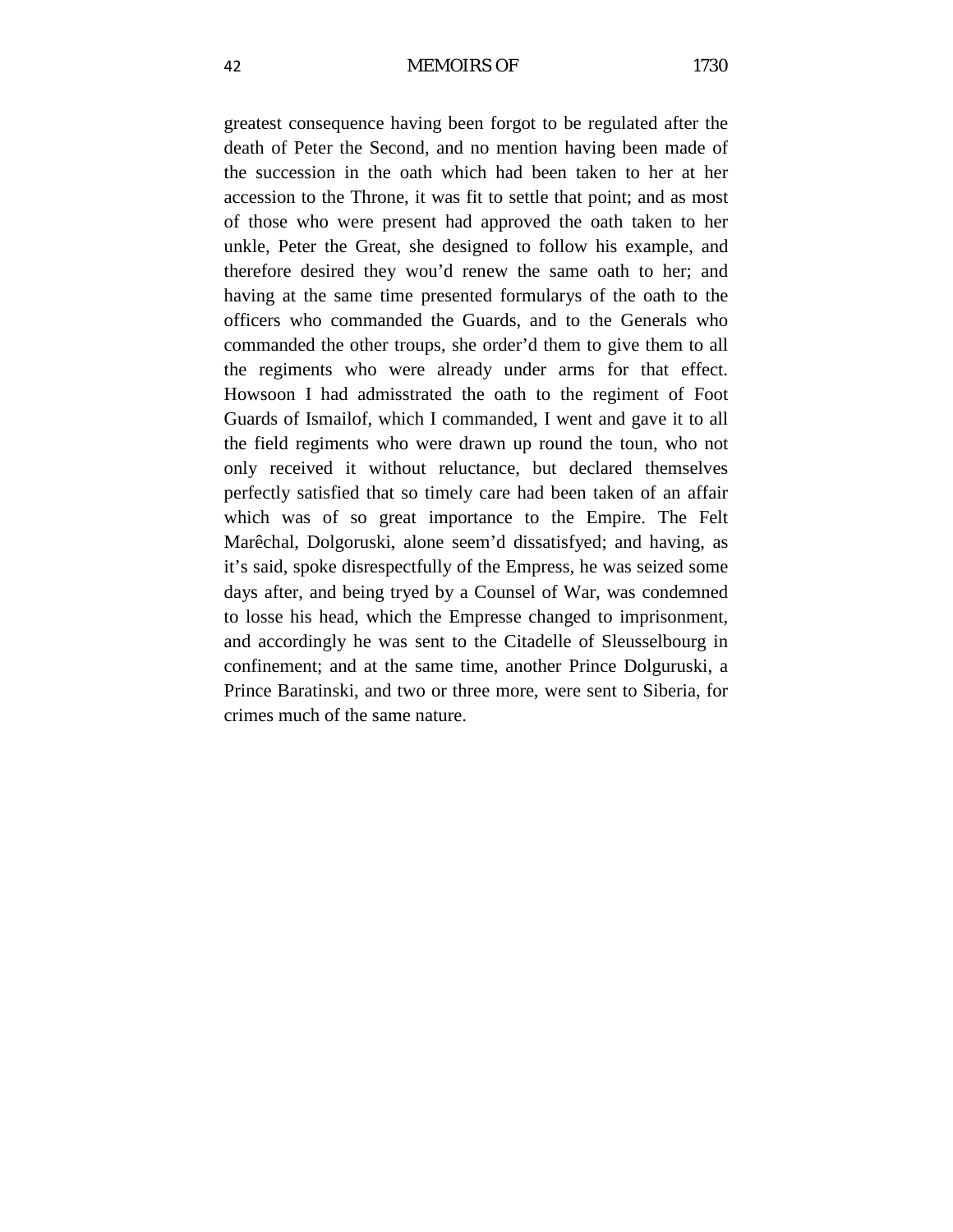



VERY day the Great Chamberlain Biron's favour appeared more and more; and about this time the Empresse honour'd him with the order of  $S<sup>t</sup>$  Andrew, and the Emperor of Germany made him Count of that Empire. He did not seem to medle in any affairs but those of his own employment, tho' the

confidence the Empresse had in him, and the long knowlege she had of his fidelity, he was looked by every one as her cheif favorite. Osterman, Jagousinski, and Lewenwolde, were also much in favour, and General Munich was he who was most consulted for the affairs of the army; but Jagousinski's humour not agreing with the other ministers, it was thought fit to send him to the Court of Prussia in the beginning of this year, and Prince Cherkaskoi was declared a Privy Counsellor and Minister of the Cabinet. I believe the chief reason of his advancement was the character he had of being an easy man, and very lazy, and therfor a man fit to represent, whille Count Osterman managed all the affairs, which were now so well regulated that the Court employed most of the time in the amusements fit for the season. Whille the Carnival lasted, there was, twice a-week, balls in mask at the palace, the other days, Italien comedies, musick, or play; and as Peter the Great lov'd neither regularity nor magnificence in his equipage and familly, so the change appeared newer to the Russe nation; for tho' the Empresse Catherine had a numerous Court, yet I've been told by those who frequented it, that there was so little order kept, that it had hardly the air of a Court, and certainly the present Empresse cannot enough be commended for the alteration she has made; for as the reputation of a nation is what is to be almost as much regarded as its real strength, nothing was more necessary than the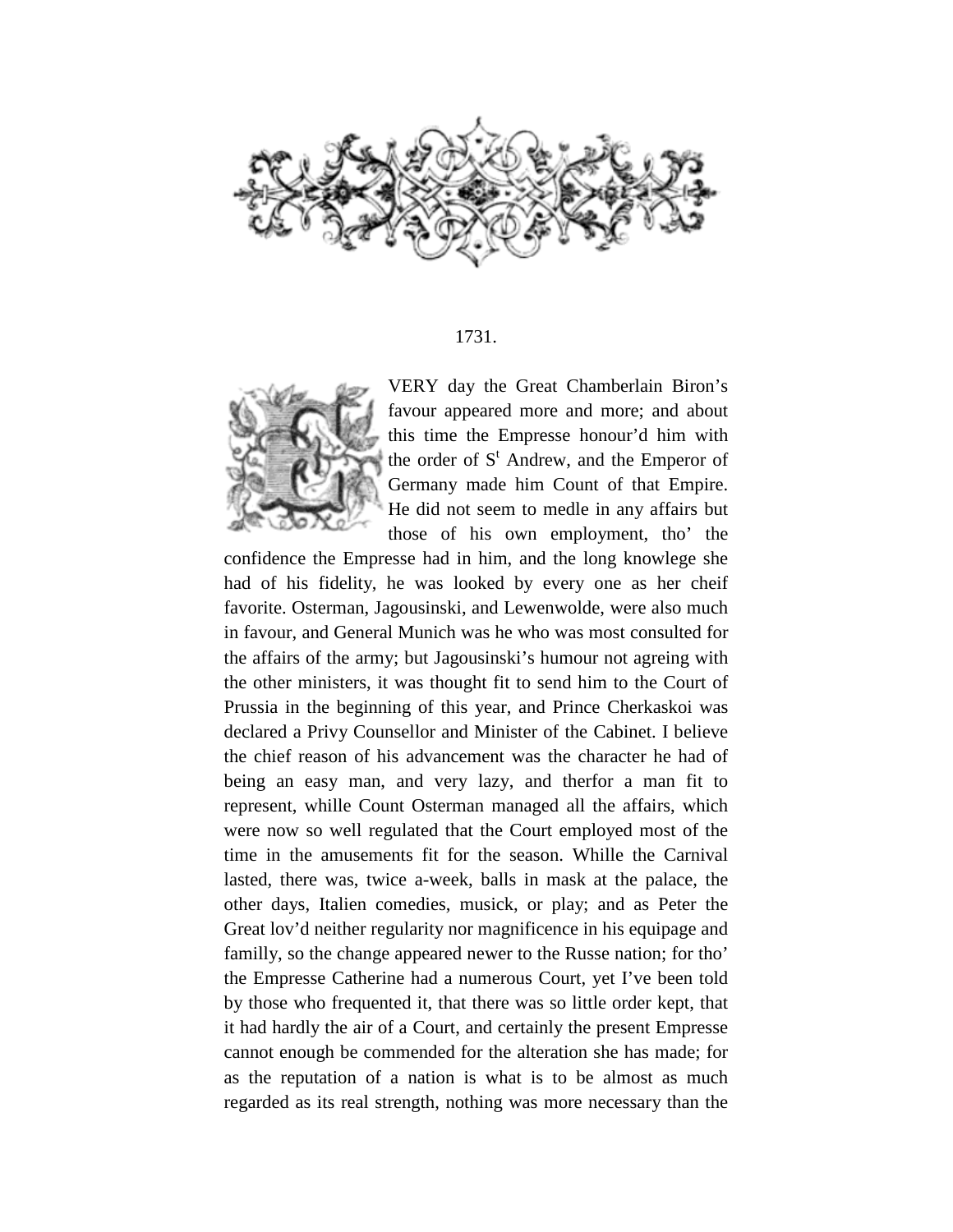changes which might the soonest efface the notions which most of Europe has of the barbarity of the Russian nation; and as strangers forms an idea of a wholle country by what they see at Court, it's certain they must form a very favorable one of Russia, and of this we have already the experience, since it's said every where that in five years the present Empress has done more to the civilising the nation than Peter the First did in all his reign. I shall not enter into the compairison, but I'me perswaded that every one who will consider the situation of the country and affairs in the different times, will agree that Peter the First had enough to do to introduce what was absolutly necessary; and that the present Empress finding that already established, cou'd not do better than to give them an example of politness and good ordre at her Court, which it were to be wished her subjects each in their spheres wou'd imitate.

The country being now entirly setled, both as to internal and forreign affairs, the Empresse, who was informed of the declining state of the toun of Peterbourg, resolved to trasferr her Court there, and in the end of the year 1731, after having regulated all that was necessary in the interior of the Empire, she repaired to the other capital, which, tho' realy not in Russia, is certainly of more importance to the Empire than Mosco, both by the advantages of trade, as by being the capital of all the provinces conquered from the Swedes; and to convince the world that her stay was to be of a considerable time, she was no sooner arrived than she order'd a magnificent palace to be built for her repair. The house where she then loged being only what was left to the Crown by the Admiral Apraxin, the palace being in the gout of Peter the First, who loved more to employ his mony in ships and regiments than sumptuous buildings, and who was always content with his lodging when he could see his fleet from his window.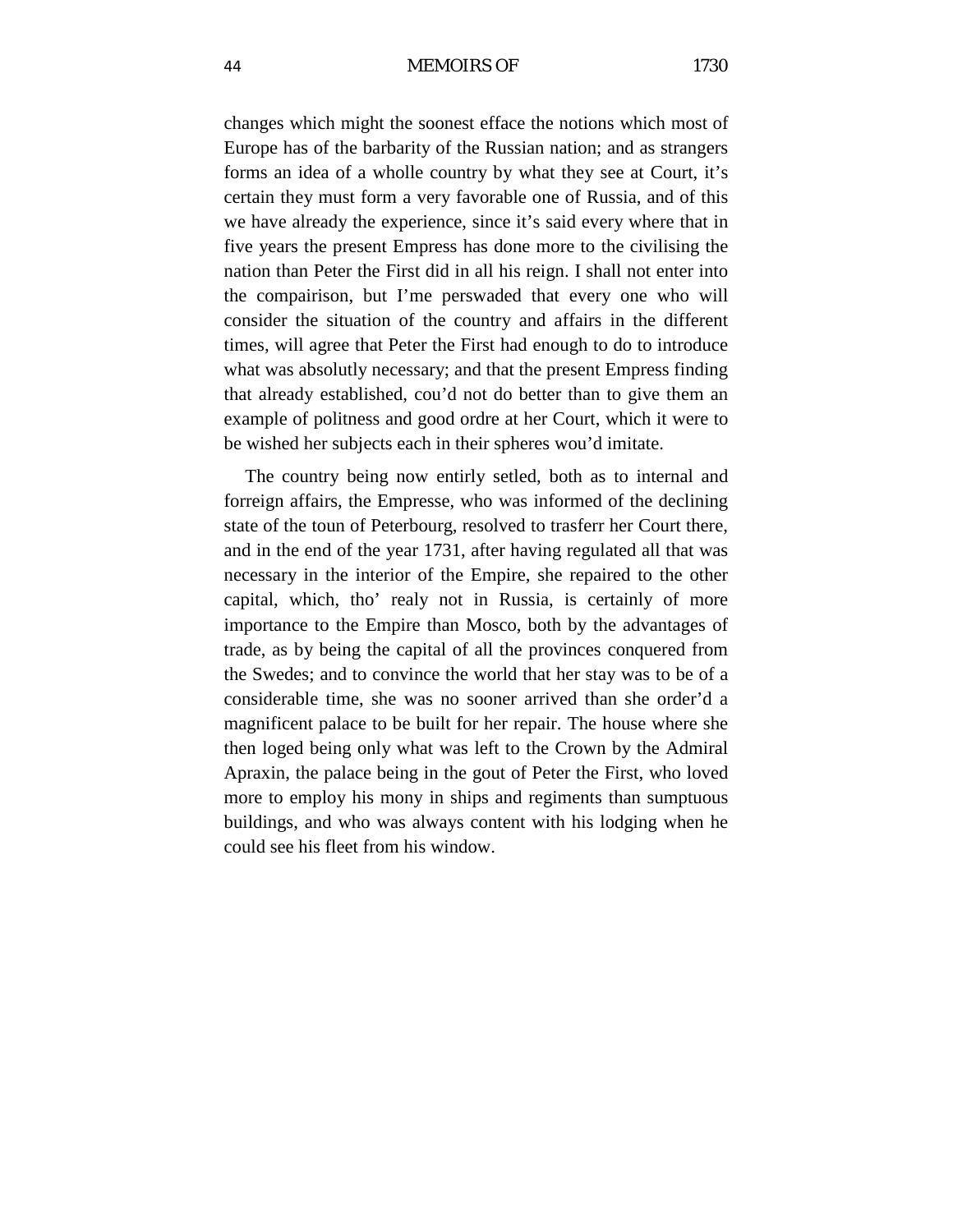



N the beginning of the followins year, all the new regulations, which had been projected at Mosco, were published; and amongst the rest one for the army,

by which an Inspector-General, and three Inspectors, were established for the detail of the army, of which number I was named one, and got the departement of the frontier of Asia along the rivers of Volga and Don, with a part of the frontiers of Poland about Smolensko; and in the month of June set out from Mosco, where I had been left to command the troops after the Empresses departure for Peterbourg. I employed all the rest of this year in passing the revieu of about 32 regiments, who, laying at great distances one from another, obliged me to travel more than 1500 leagues; and in the beginning of next year I return'd to Peterbourg, to make my report to the Empresse and College of War.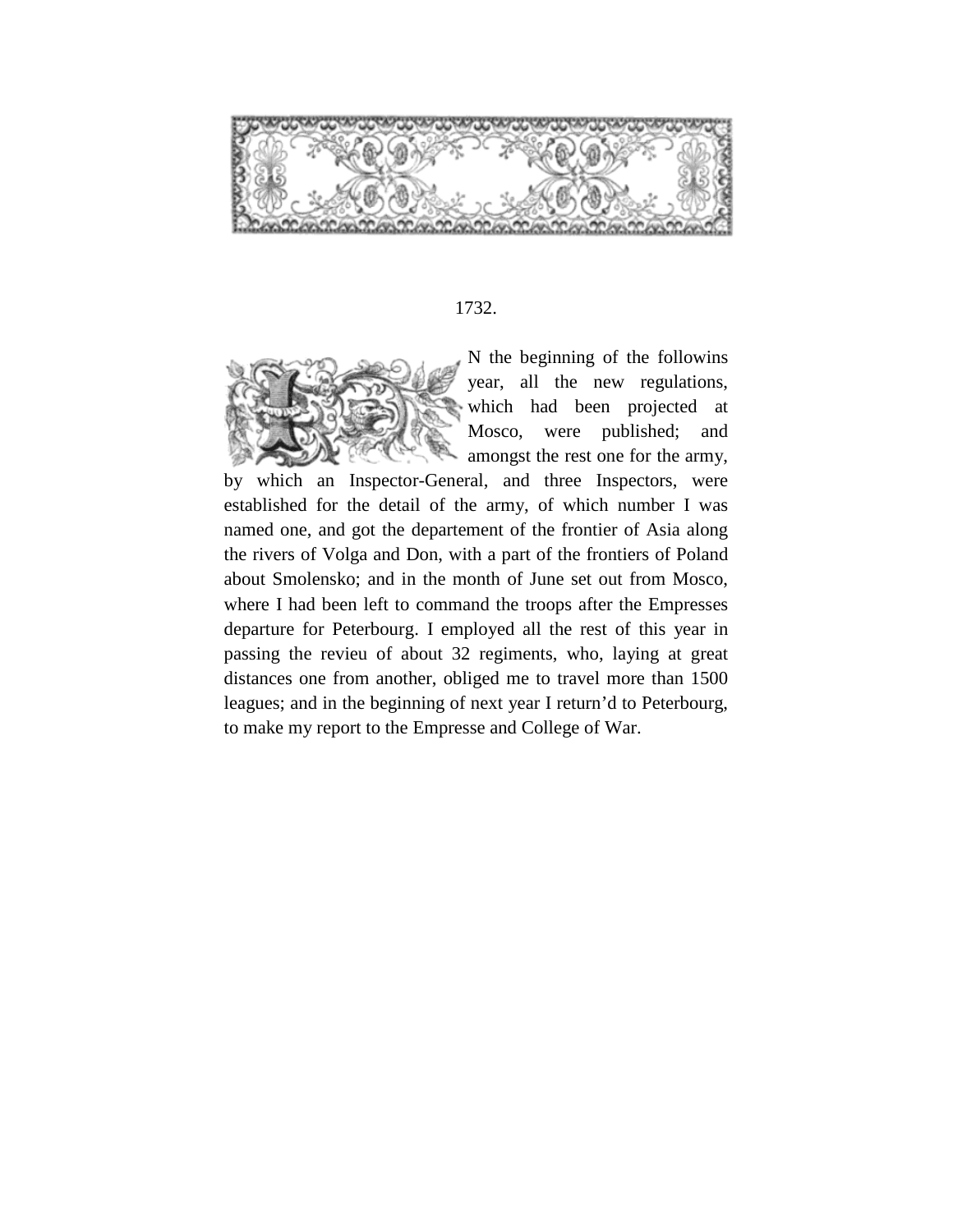

T my arrival I found every thing in mouvement, occasioned by the death of the King of Poland. As the interest we must have in the new election, both by our neighbourhood and treaties with the Republique, was known to all Europe, the forreign ministers, residing at Peterbourg, endeavour'd each to draw the Court of Russia to their side. The Imperial and Saxon Ministers used all their endeavours to engage the Court to a declaration in favour of the Elector of Saxony; the Prussian Minister, on the contrary, insinuated always the bad effects it might have to perpetuate the croun of Poland in one line, which, if by a certain succession of

time it became hereditary in the same family, might at length prouve a troublesome neighbour to Russia, it being naturally a consequence that the power of the King wou'd augmente in such a case. The French Minister, perswaded that his remonstrances in favour of King Stanislave wou'd have little effect, made no great instances; and the Spanish, tho' entirly united with him, had no pretence to medle in this affair; the Swedes and Danes seemed quite indifferent; and the English, tho' he appeared in publick to act on the same principle, yet gave all the assurances possible to obstruct the election of Stanislave, or any prince of the blood of France, in case he shou'd be proposed; the Hollander declaimed on the necessity of a free election, provided that the peace of Europe was not endangered by it, which was just saying nothing, and leaving himself the liberty of acting afterwards according as he found it his interest. In this situation the Empresse had only two party's to chuse,—either the Saxon and Imperial, or the Prussian,—for the Treaty of Grodno, to which Russia was garantie, had given such an expresse exclusion to King Stanislave, that there was no thinking of entering into the French scheme; and as the objections of the Prussians were of weight, Count Levenvolde,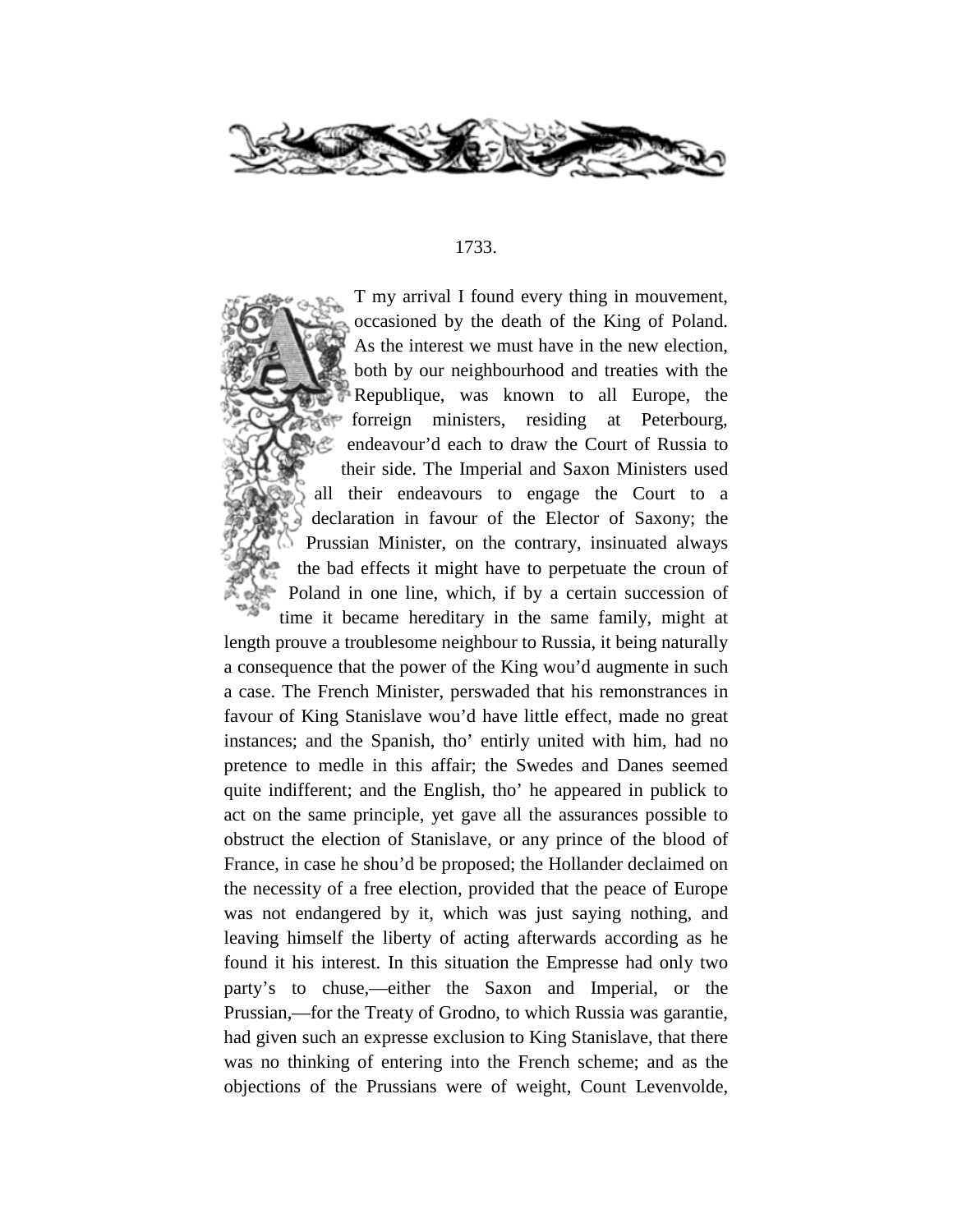who was just returned from his Ambassade at Vienna, was sent to Warsaw, with instructions to sound the sentiments of the Poles; and in case he found a party strong enough, to chuse a Pole who might be agreable to the Court of Russia, to aide and support that interest; but that if he found that Stanislave's party wou'd be too strong for such a one, or the Saxon separatly, that then he shou'd join the Saxons, to give the exclusion to his competitor. But at his arrival at Warsau, he soon perceived that even the two factions joined wou'd not be near equal to the French at an election, and therefor was obliged to declare that the Empress was resolved to maintain the exclusion of King Stanislave, as agreed on at the diete of Grodno, where, in the year 1717, he had been declared by a constitution a traitor to his country, and incapable not only to hold any employment for the future, but even of possessing any lands in the Kingdome. The Poles did not deny such a treaty, but insisted that the intention of the treaty shou'd be more regarded than the words; that the design of it in excluding Stanislave was to take away all hopes of his troubling the Republick during the life of Augustus, and consequently to prevent a civil war; but that in the present disposition of the nation, our maintaining that garanty, instead of preventing it, was certainly engaging them in one, and therefore entirly contrary to the design for which it was made; but as several of the greatest familly's in Poland solicited the Court of Russia to oppose Stanislave, with the assurance at least to make a double election, it was resolved to have an army ready to sustain them, in case they wanted such a help, which they owned themselves might probably be necessary; for which intent a body of about 30,000 men were drawen together near Riga, under the command of General Lacy; another body of about 16,000 near Smolensko, under Lieut General Sagraskoi; and I was commanded, with six thousand foot from Mosco, to the Ukrain, to be ready to enter Volinia, in case it shou'd be necessary. Howsoon the Poles got account of the mouvement of our troupes, they advanced some of their company's of light horse to the different frontiers to observe them, and pressed the holding of the diete of election, tho' several of the wisest of the Poles earnestly entreated the Primate Pototski to delay it, till such time as they might come to a better understanding amongst themselves; but he being already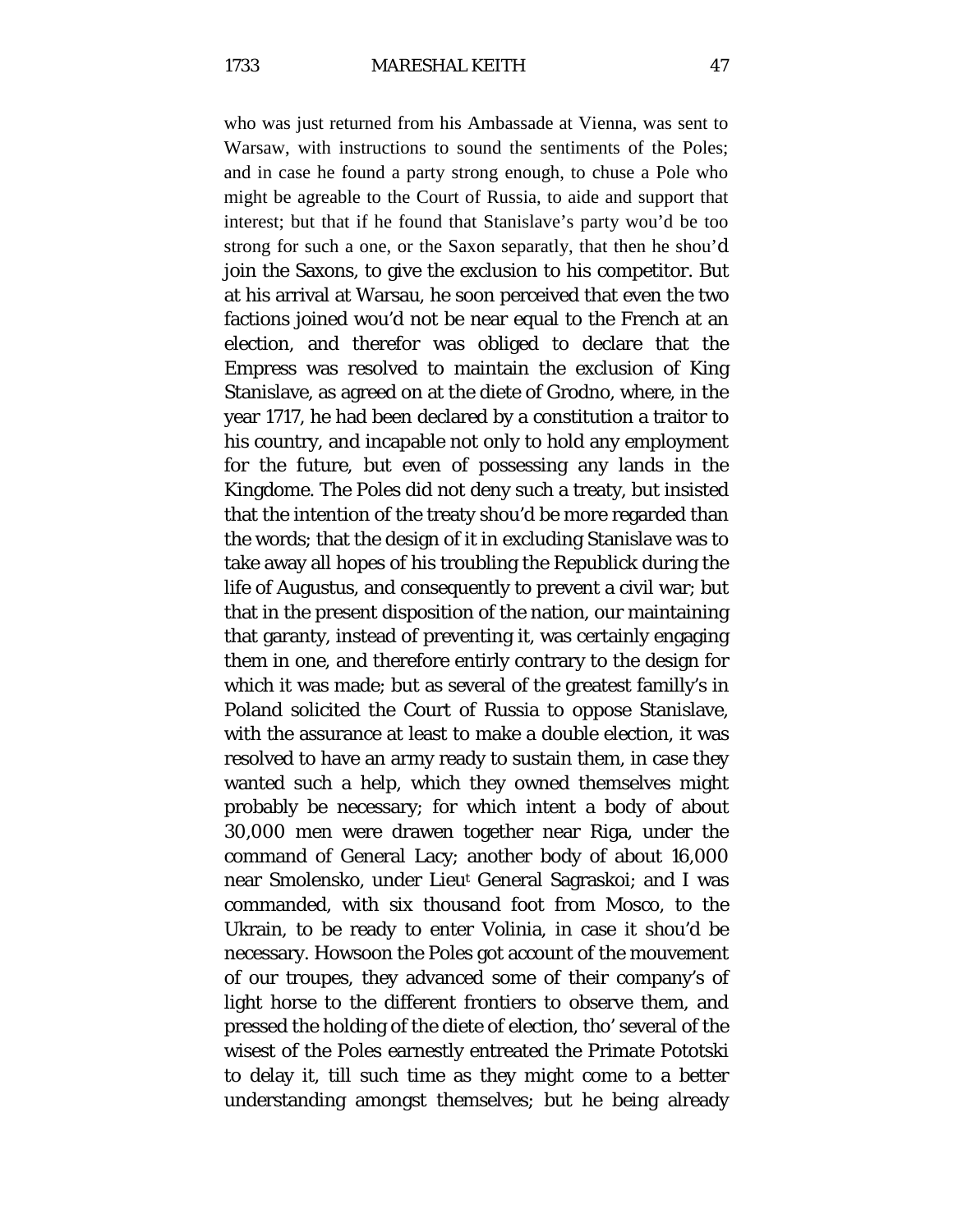48 MEMOIRS OF 1733

engaged to Stanislave, and led by one of his relations, the Podstoli of Lithuania, (who was just arrived from his ambassade in Russia, and who confidently assured them that all the long list they saw of Russian forces was only formidable on paper, but that they cou'd not draw the tenth part of them into the field,) limited the diet from about the end of August for six weeks, in which time a King must be chosen.

The contrary party, seing that no time was to be lost, wrote to the Court of Russia in the end of Jully, that it was high time the army shou'd enter Poland, that it might arrive before a King was chosen; and accordingly in the month of August General Lacy began his march straight for Warsaw, which made the Primate and the French faction press the election still more, in hopes that the Russes might retire if they found that before they cou'd arrive the affaire was over, and a King publikly acknowleged by most of the Republike; but tho' they used all methods to gain the others to their party, yet the Prince Visniovetzski and the Prince Radzivil with a great part of the Lithuanians, continued positive in their sentiments, and having complain'd of several irregularity's, and even of force having been made use of to compelle them to join the Primate's party, they retired from Warsaw, and having pass'd the Vistula, encamped on the other side at Prague, having protested against all the proceedings which shou'd be done in their absence, on the same reasons which they gave for their retrait; they were joined immediatly after by the Prince Loubomirski, P. Sangusko, and two Bishops of Cracow and Plotsk, and a considerable number of those of Great Poland, by which their party being so much strengthned, that they were not affraid of being attack'd by the others, they resolved to wait in the same post for the arrival of the Russe army, and then proceed to another election, having already protested that what shou'd be done by those who had remained at Warsaw, shou'd be look'd on as nulle.

The Russian Ministers, the two Counts Levenvold, continued still in Warsaw, which gave so much umbrage to King Stanislave's party, that they received a message to retire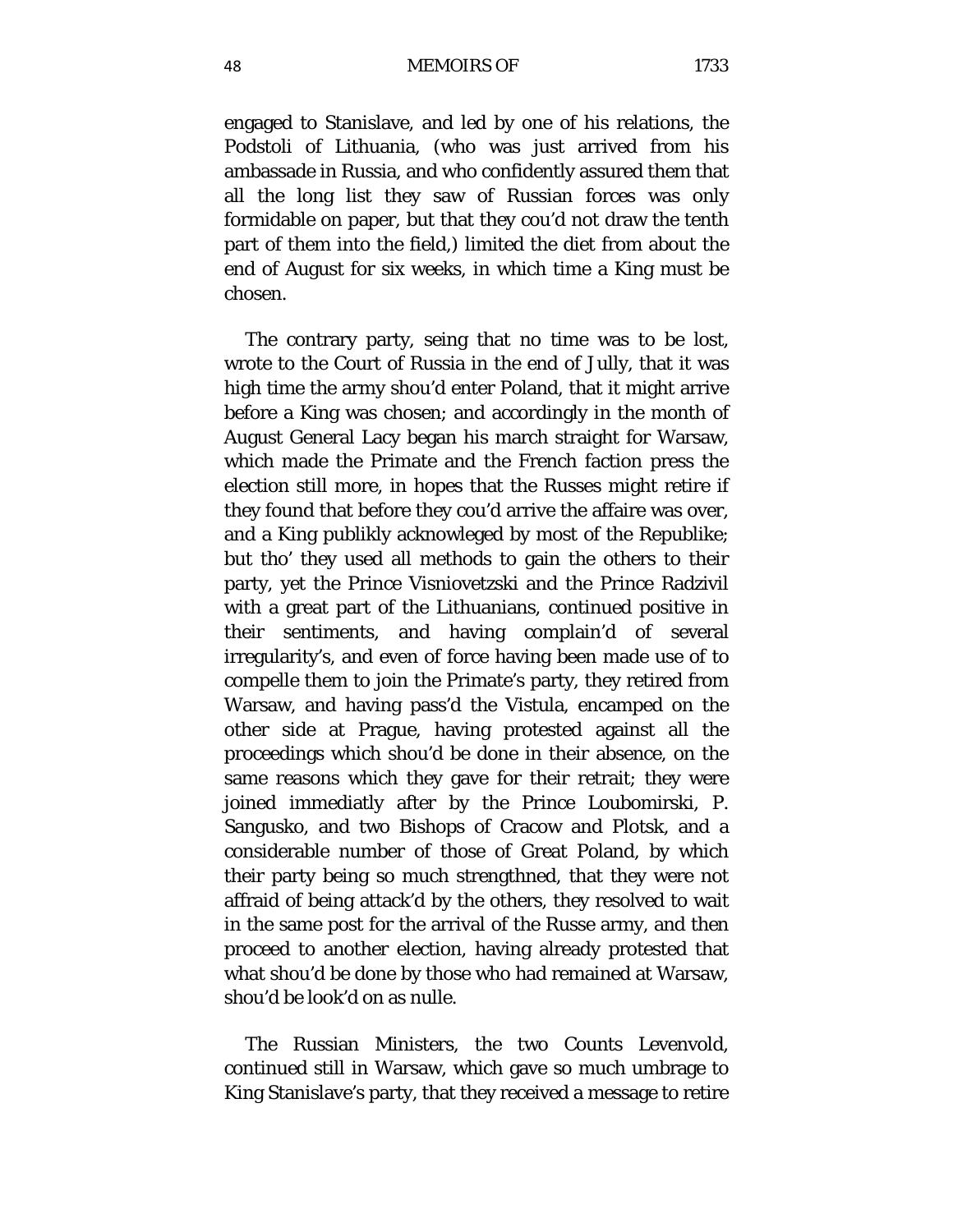out of the Kingdome, with which they refused to comply, declaring that they had orders from their court to continue their functions in Poland; but as they run risk every day of being insulted, and, perhaps, murder'd, by those of the contrary faction, they retired into the Imperial Minister's house, resolving to wait there the issue of the election, which happen'd in the beginning of September, when Stanislave was chosen by those remaining in Warsaw, (who were by much the greatest part of the Republique,) King of Poland and Great Duke of Lithuania. Those who had retired to the other side of the river, renewed their protestations, and sent to General Lacy, pressing him to hasten his march; but the rains had so spoiled the roads, that he cou'd not arrive before the end of September, during which time King Stanislave used his utmost endeavours, as far as persuasion cou'd extend, to bring them to an unity with the rest of the republick; but as they were encouraged by the approach of the Russian army, they wou'd hearken to no proposals; and King Stanislave not finding himself in a condition to oppose such a formidable body, abandoned Warsaw, and retired, with most of the great men of Poland, and about a battalion of the crown guards, to Dantzig. This step lost him the crown; for if he had keep'd himself at the head of the small army he had, and retired to the Palatinat of Sendomir or Russia, and, at the same time, sent all those great men, with whom he lock'd himself up in Dantzig, to the different provinces, it is not to be doubted but their interest, join'd to the love the Polish nation had for his person, wou'd soon have formed him a formidable army. There is only one reason can be given for so weak a step; and, indeed, the reason is as weak, viz. the desire of joining immediatly the succours which the Marquis de Monti assured them was already on its way from France; and thus whille the King was impatiently waiting for the French army, he gave time to ours to elect the Elector of Saxony King, to take possession of the Capital of the Kingdome, which was abandoned to us by the retreat of the Regimentar General, the Palatin of Kiof, and to reduce most of the provinces round it to take the oath of allegiance to that Prince, tho' much against the grain.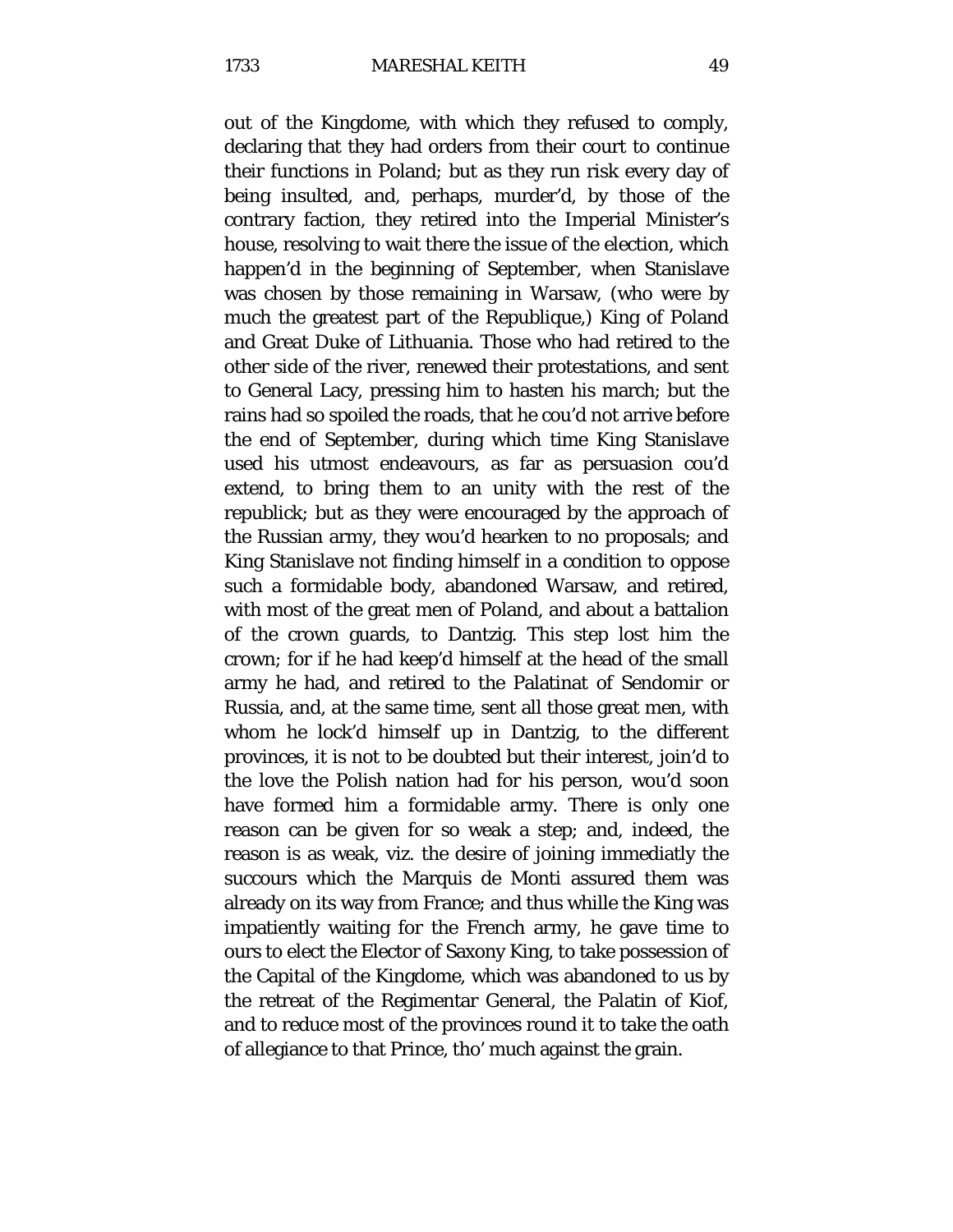However, King Stanislave did not want partisans in the other parts of the Kingdome. Poceï, whom he had made Regimentar General of Lithuania, raised a body of 8 or 9000 men, and the Palatine of Volinia raised one of about 4000 in that palatinate. Each of the other Palatinates chose Marêchals of their confederations, who commanded the few men their Palatinate had raised. The Regimentar General remained with the army of the Crown near the Vistula, and the Palatin of Lublin had a body of 7 or 8000 men in Great Poland. This separation of the Polish army obliged us to have likewise separate corps in the several parts of Poland. General Lacy marched with the army he commanded to block up King Stanislave in Dantzig; Major-General Ismailof was ordered to oppose Poceï in Lithuania, in conjunction with the Prince Michel Visniovetzki, who had the title of Regimentar General of Lithuania from King Augustus; and I was order'd to march to Volinia, to disperse the confederate troops of those palatinates, which had been reinforced by a detachement of about a thousand of the Crown troops under the command of the Staroste of Radome; and accordingly, about the midst of December, I passed the Nieper on the ice, and enter'd Poland with six battalions of foot, 600 dragoons, and 4000 Cossaques, and marched ten days without seing any enemy, or almost hearing of one, only that they were raising new troops in Volinia, and that their army might amount to 10 or 12,000 men. This news made the Court of Russia judge the corps I commanded too small, and therefore the Lieut General Prince Schahofskoi was order'd to take the command, and to march with a reinforcement of 2000 dragoons, who joined the army at Nemirof the 5th of January 1734.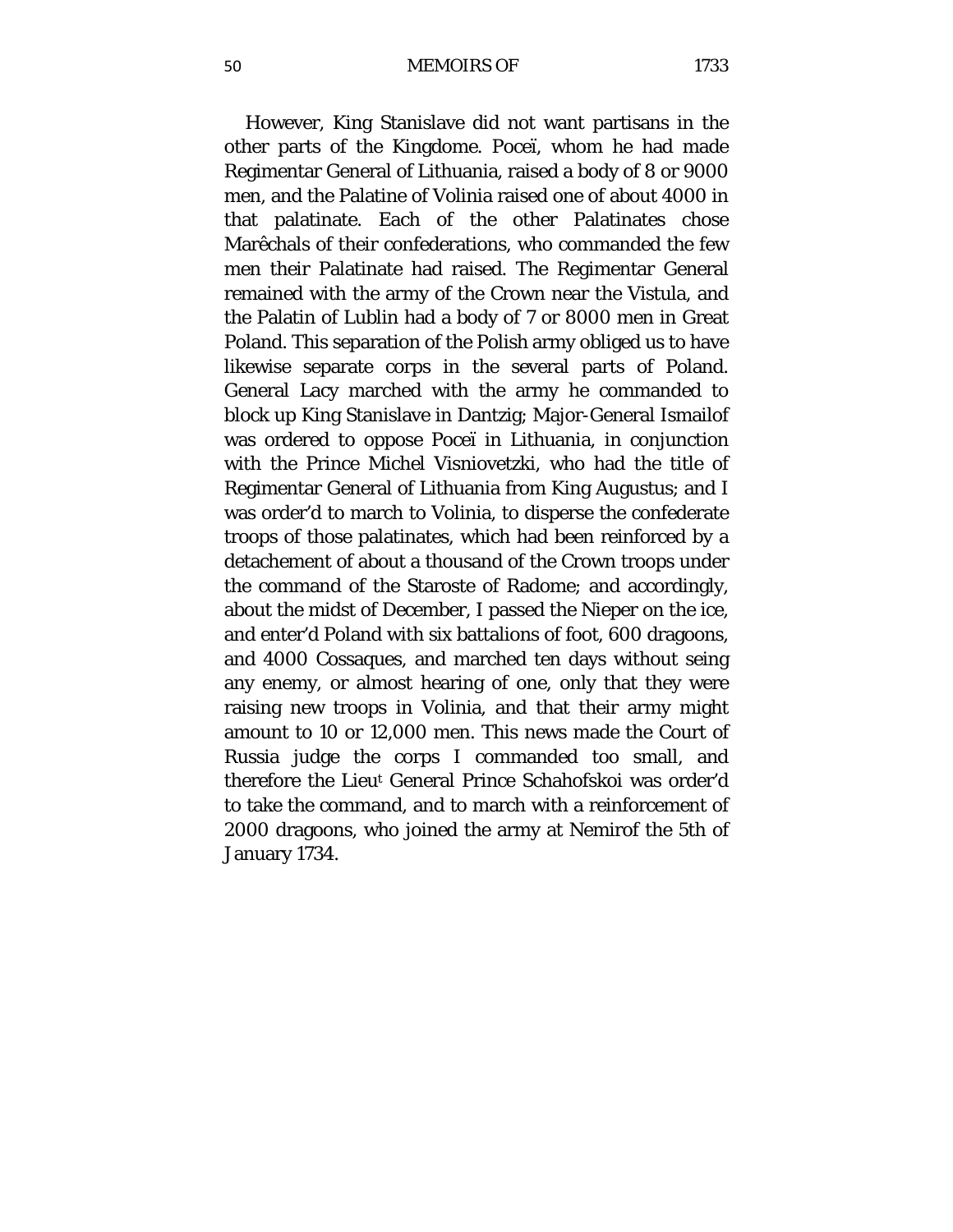



OTHING remarkable happen'd before his arrival. The enemy was still at a great distance; only the 24th of December, a troop of the enemies horse being on their march to their

army, were taken prisoners by a party of our dragoons and Cossaques; and tho' P. Schahofskoi had orders to attack the enemy without giving them time to continue their leveys, yet the want of provisions forced him to remain near a month at Nemirof, which time he emploied in ruining the enemy's estates. The 11th of January, he gave me orders to march with about 3000 horse for that expedition; but as I did not think it a very honourable one, I did what I cou'd to be excused, which he positively refused me. In my march I assembled some thousands of cattel, and some hundreds of miserable bad horses, which I sent immediatly to the army, and at the same time reported to him, that the wholle inhabitants were abandoning their villages, and most of them retiring into Moldavia; that if he continued to ravage the country it wou'd very soon become a desert, and our own troops wou'd be in hazard of dying of hunger. This prevailed with him to recall me, and our provisions being now ready, we marched the last of January from Nemirof, and in two marches arrived at Vinnitz on the Bug, where we got account that the enemy had been joined by one of the Princes of the familly of Loubomirski, called the Staroste of Kasimir, and that their army consisted of about 10,000 men. This made us immediatly advance to endeavour to bring the enemy to a battel, and next day we loged at a village called Litin, where a Pole, belonging to P. Sangusko, came and informed us that the enemy were quarter'd about four leagues from us, and were resolved to fight us at the entry of a plain near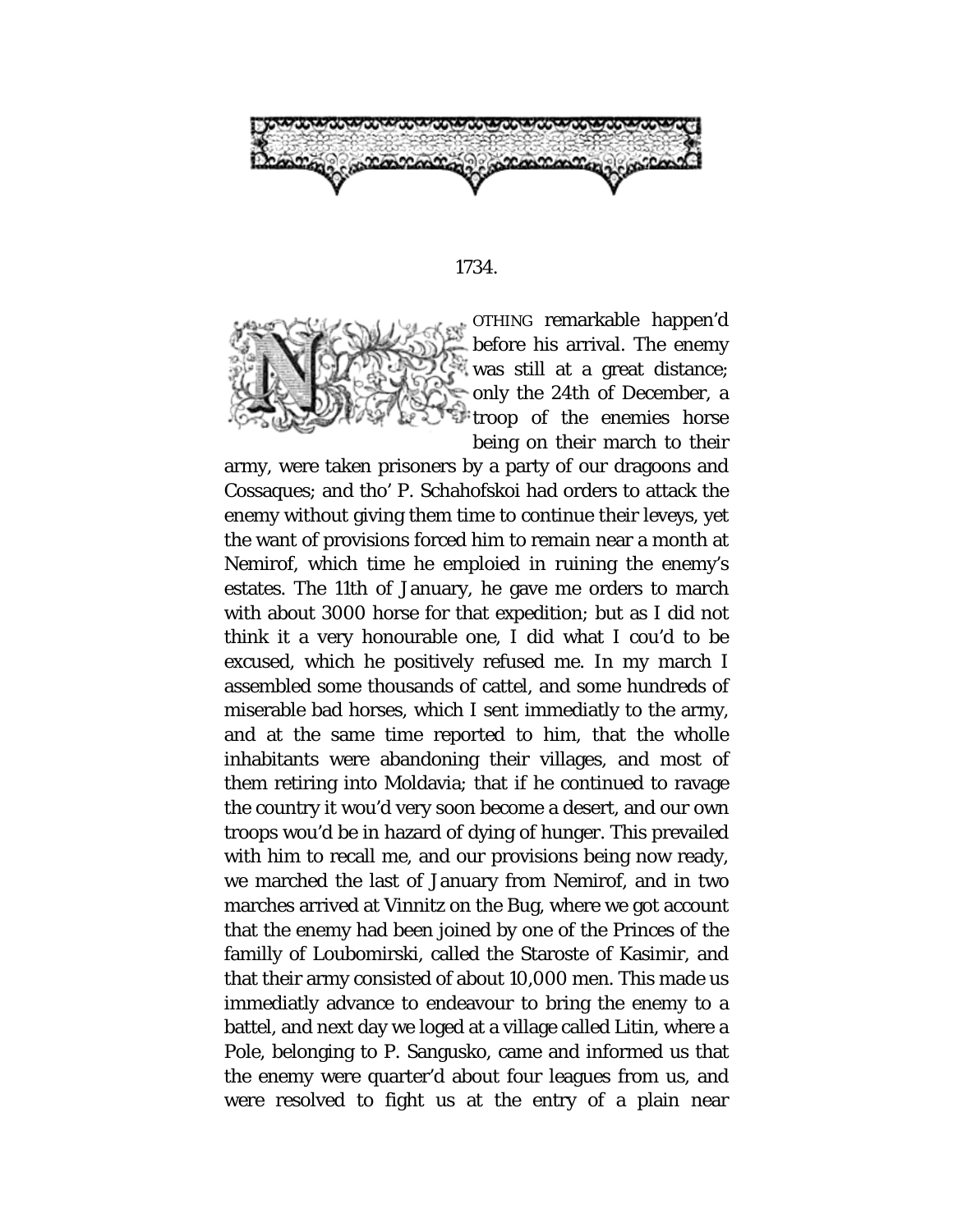Latitchef, hoping to find us in confusion at our comming out of a thick wood, thro' which we must necessarily pass; but as the same personne had brought us false intelligence some days before, P. Schahofskoi took him for a spy, and told him if ever he came back to our camp he wou'd make hang him as such. However, I represented to the Prince that having woods to pass thro', it wou'd be fit to alter our disposition, and instead of our Cossacks, who before had had the vanguard, to command the granadeers, a batalion of foot, and two pieces of cannon, who wou'd keep the Poles at a distance, and give us place and time to form at our comming out of the wood; but he was so far from taking my advice, that he commanded the quartermaster to take quarters in Latitchef, without giving them any escorte, and made them march several hours before the army. About mid-day, when we were in the midle of the wood, we had account that our quarter-masters were attacked, and soon after we began to hear the fire; but as the wood was not very thick, our Cossaques and some of our dragoons got through it, and having attacked the enemy, who were not above 2000 men, put them to rout, killed and took about two hundred men, with two standarts and a pair of kettle-drums. We had one Captaine taken prisoner, and about twenty soldiers killed. The enemy retired about six leagues from us, and we quarter'd that night in Latitchef.

Next morning, P. Schahofski detached several parties of horse to get intelligence of the Poles march, and one of them who had been at Medziboz, brought us account that they were retired to Plezkorova, about twelve leagues from us; and as the Prince was preparing to follow them, he received orders to leave me the command of the army, and to return to the Ukrain, where, the Hetman being dead, the Empress had form'd a commission for the government of that country, of which Schahofskoi was named cheif; and as the enemies parties were all round us, he took 1200 horse with him for his escorte, which very much weakned the corps. However, the same day I advanced to Medziboz, a toun and castel belonging to the Prince Schartorinski, who, tho' he was of King Stanislave's party, yet had given orders to his governor of that place not to make any resistance, but to receive our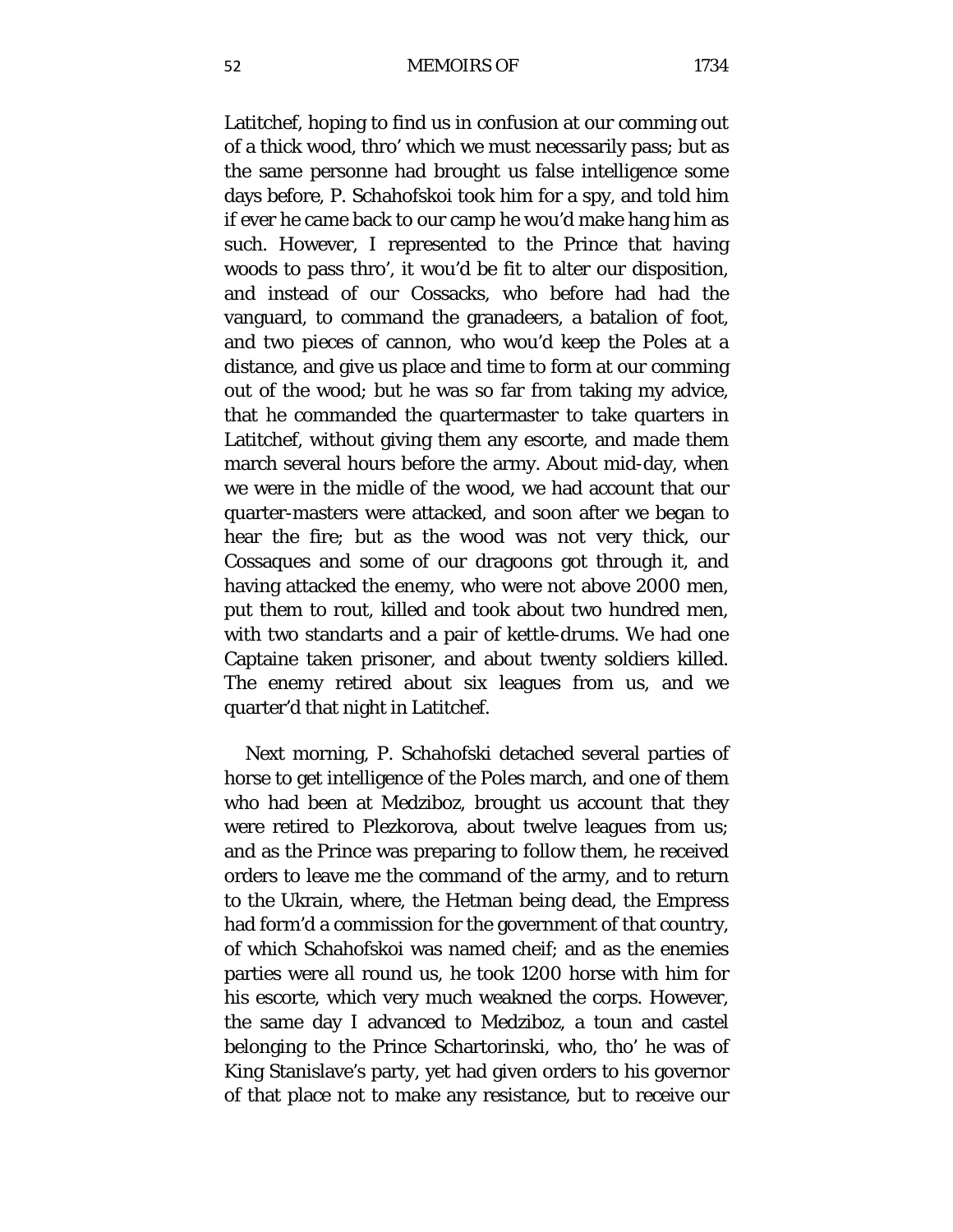troops, and ask saveguards; and, accordingly, the governor had been with me two days before, to make his submission, and had returned home that morning with the quartermasters to mark the quarters. When I arrived near the toun, the governor met me, and told me that every thing was prepared for the reception, and my lodging in the Prince's own house; on which I order'd the Major-General Heidenreich to form the army near the toun, and to make distribute the billets; and I myself, with only 24 dragoons for my escorte, went straight to my quarters, which I found in a tolerable good castle, fortified with a good ditch, drawbridge, and a kind of cover'd way palisaded; and in coming into the court I was received by the garison, consisting of about 200 Poles, drums beating and colours flying. I soon perceived the folly I had committed; but it was too late to retreat, and my only way was to put a good face on the matter. I sent immediatly my adjoutant to make my equipage come to me, and at the same time order'd him to mix a hundred and fifty granadiers amongst the waggons, and to come with all hast; but had they shut the gate before their arrival I had certainly remained a prisoner,—for having no cannon but some three pounders in the army, they cou'd not have taken the place in which there was fourteen pieces of cannon and ammunition in abundance. However, at last my equipage arrived, tho' not so soon as I wished it, and howsoon I had got the granadiers in, I told the governor, that as I designed there shou'd be a guard and a pair of colours of ours in the castle, he must lodge his garison in the toun. He told me they were servants of the Prince Schartorinski's, and cou'd not leave his house; but finding I wou'd be obey'd, and that I was in a condition to make myself be so, he order'd them immediatly to march out.

Next day I assembled a counsel of war to consult if we shou'd march on in quest of the enemy, or remain there till the return of the detachement who had convoy'd the Prince Schahofskoi, and it was agreed that we shou'd wait their return, because in marching farther we might give the enemy an occasion of attacking that party, which being only 1200 men, wou'd be too weak to resist the Poles, who, according to all our intelligence, were about 9000. I emploied the time of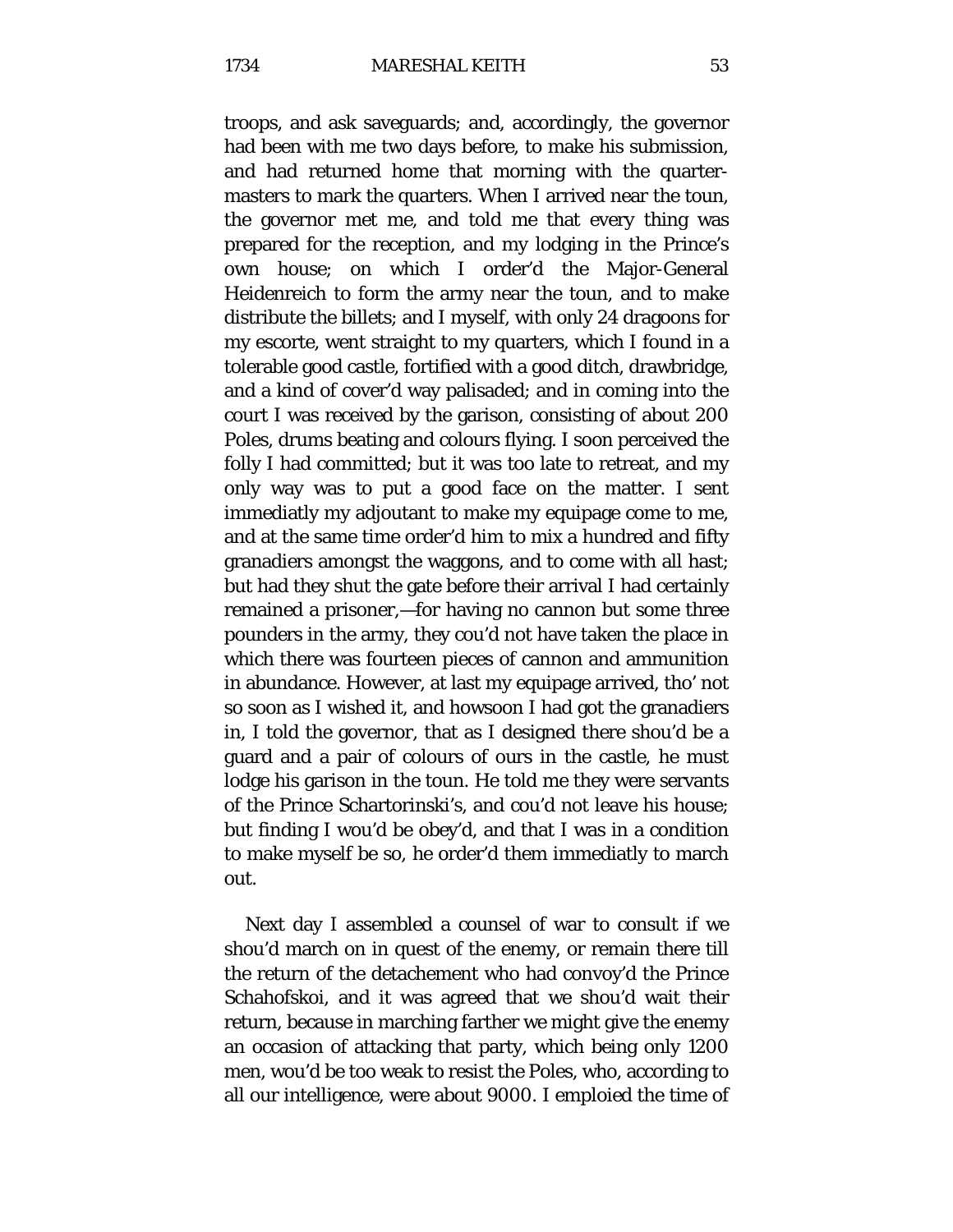## 54 MEMOIRS OF 1734

our stay here in preparing biscuit for the march, there being no provisions to be found in the villages, which were for the most part abandoned by the inhabitants; and howsoon I got an account that the detachement was within a day's march of me, I order'd the army to be in a readiness to move; but the same day I received a letter from the Baron Wedell, Coronel of the regiment of Troitski dragoons, that he was on his march to join me with 600 dragoons and about the same number of Cossaques; that he had fresh orders for me from General Wiesback, and beg'd I wou'd wait his arrival at Medzibos, where he wou'd be in two days. The same reason that made me wait the first detachement, made me likewise delay my march till this one shou'd arrive; but on opening my orders I found one not to advance any farther, but to put the troops into quarters near the Niester, and to have an eye on the Chan of Tartary's mouvements, who had marched out of the Crime with about 12,000 men into Moldavia, with a design, as it was suspected, of joining the Poles; on which I immediatly divided the army into three. I posted myself in the center at Bar, with a regiment of foot, two of dragoons, and two thousand Cossacks. I left the same number with Major-General Heidenreich at Medzibos; and sent Wedell with as many to Brailof. Whille we remain'd in these quarters, which was to the end of March, we had some trifling skirmishes with the Poles, but none of any consequence.

In the beginning of April I received a letter from General Weisback, acquainting me that twelve companies of the Crown Guards were in garison, with some troops of the Palatine of Kiove's, in the toun of Brodi; that he was informed that the Crown guards were not well affected to Stanislave, and that he had reason to hope that on the approach of our troops they might change party, and give up the place; and therefor order'd me to detach Colonel Wedell with 2000 dragoons, to make himself master of that place; on which I represented to him that the situation of the enemy's army render'd the march of that detachement entirly impossible, they laying just in the way with about five thousand men; but that the grass being now far enough advanced to furnish fourrage for the army, I was resolved to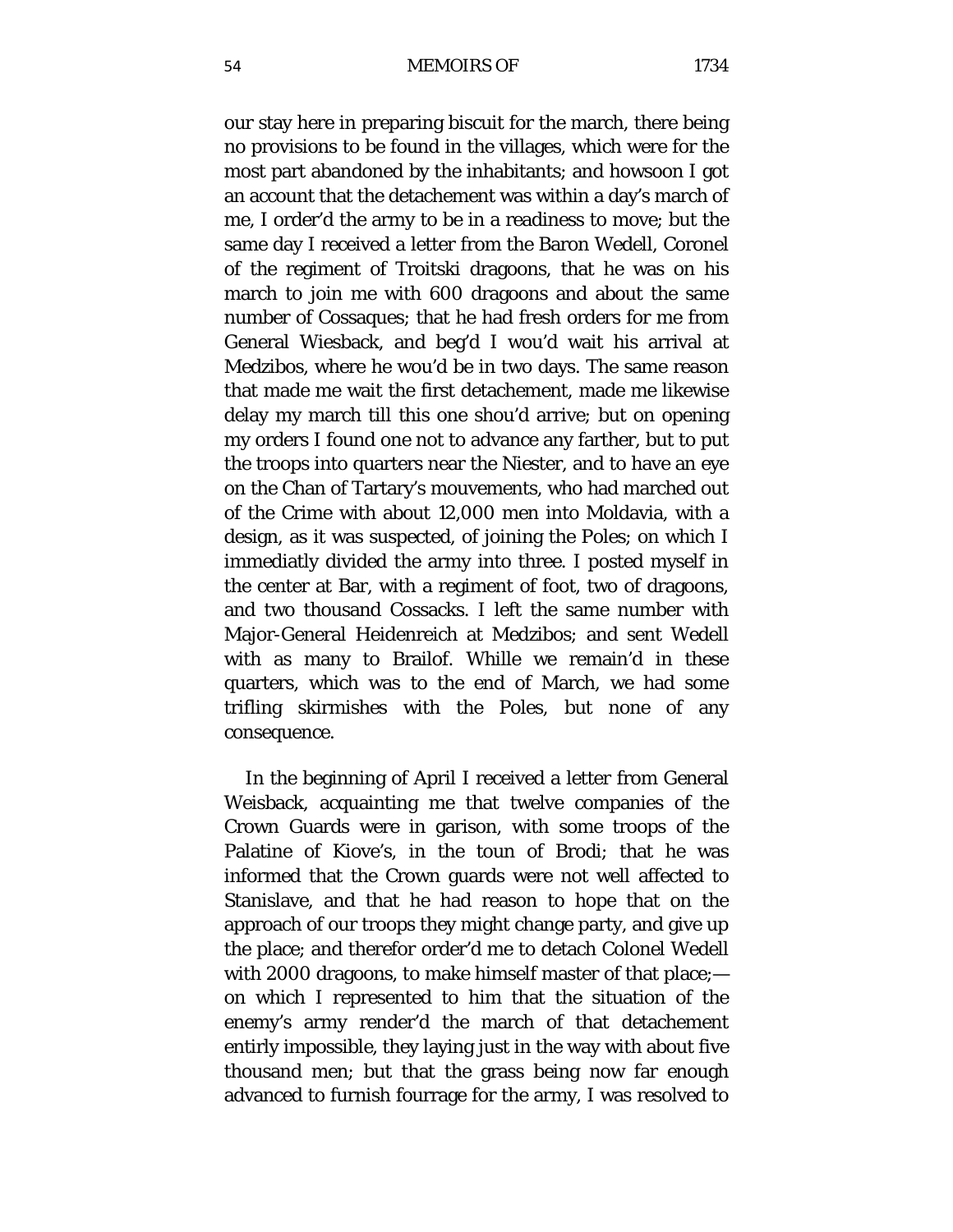draw it out of winter quarters, and to march with the wholle corps straight to that place; but that as it was not entirly sure that the guards would take the party he imagined, and that place cou'd not be taken with the artillery I had, in case they took that of defending themselves, I begged he wou'd prepare, in all events, a small train at Kiove to be ready to send me; and having received an approbation to what I proposed, the 3d of April I marched from Bar, and having assembled the other quarters, arrived the 6th at Zinkof. I halted to get certain intelligence of the enemy, who I knew was not far from thence, and next day a party of Kalmucks brought me three prisoners, who assured me that the Palatin of Volinia was, with about 5000 men, near Husiatin, about 6 Polish leagues distant, and the Starost of Badom at Butchiatch, about four leagues, with about 1000 regular troops; that the Palatin had sent orders to the other to join him, which he had refused as not being under his command; on which I order'd the half of the horse, and the equipages of the foot, to fourage the 9th, and to be ready to march the tenth in search of the enemy; and as I knew that the Cossacks fourraged with very little precaution and less regularity, I order'd the Baron Wedel to have seven hundred horse ready to march, in case the enemy shou'd attempt any thing. About eleven o'clock in the morning, a Cossack came and acquainted me that some troops of the enemy appeared near where they were fouraging; on which I order'd Baron Wedell to advance with the reserve, and to draw of the Cossaques, in case he saw that the enemy was too strong; and at the same time I order'd the rest of the troops to hold themselves in readiness to march, which they were obliged to do immediatly, for Baron Wedel had not marched a quarter of a league when he got account that the Cossaques were shut up by the van-guard of the Poles in the toun of Solobkoftsé, and that the Palatin of Volinia, with the rest of his army,—in all 110 troops of horse,—was in full march to attack them. I sent him orders immediatly to march with all diligence to the relief of the Cossacks; and with the rest of the horse I followed him with all the speed possible, leaving Major-General Heidenreich to bring up the three regiments of foot as fast as they cou'd conveniently march. At my arrival I found our Cossacks relieved, and joined with Baron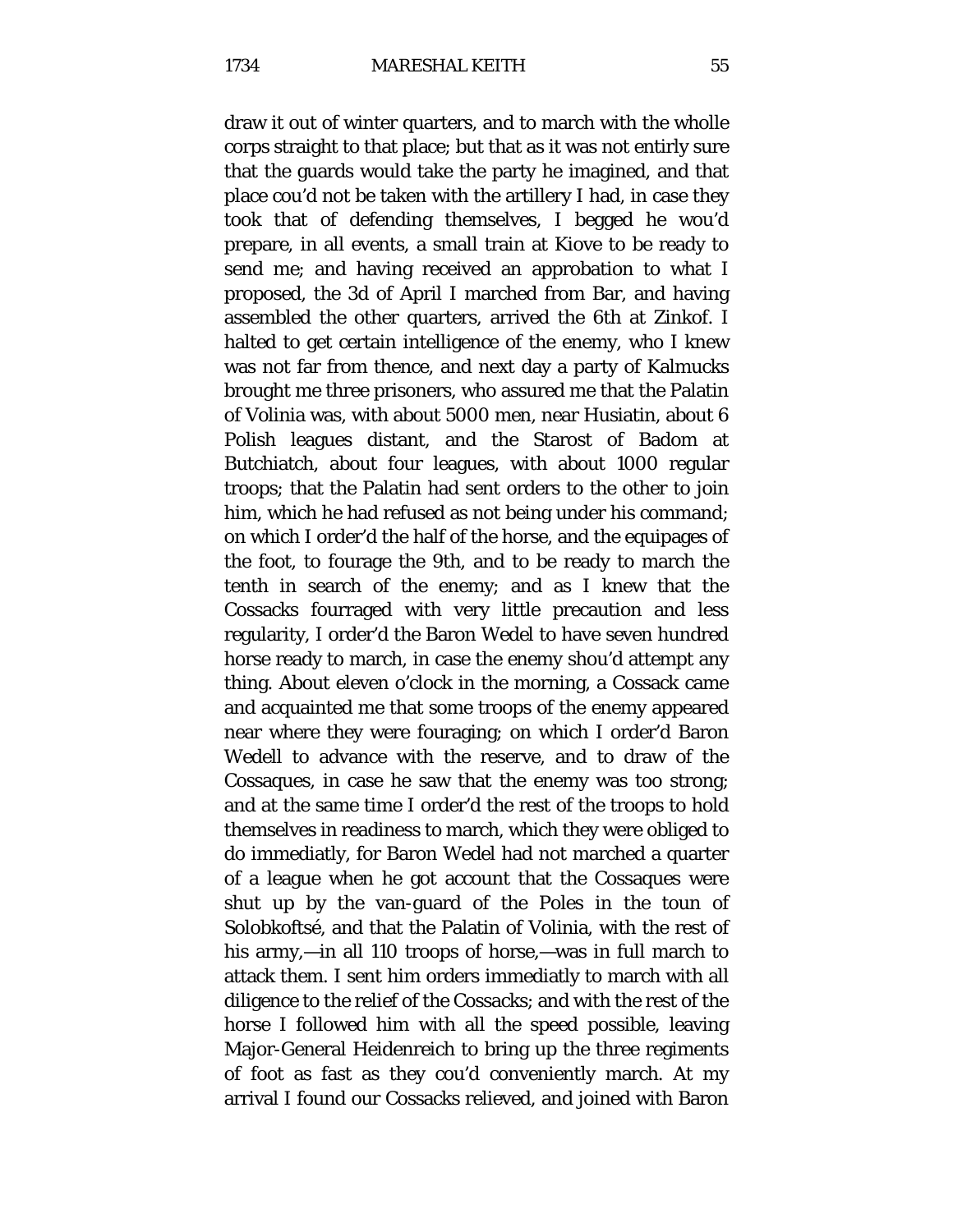Wedell to the number of about 1000 men, and the enemy's vanguard retired and joined their corps, who was drawn up about a thousand yards distance to the number of about 5000 men, a wood behind them, and an open plain betwixt them and us. As I had now about 1700 dragoons and a 1000 Cossacks, I order'd them immediatly to charge, but the Poles after a very weak resistance retired into the wood, where being vigourously attacked by Colonel Stockman with 500 dragoons, they were drove into the plain, where they immediatly dispersed, leaving behind them three pieces of canons, seventeen pair of kettle-drums, and a standart. As this plain was surrounded with woods, they saved themselves in them with the loss of about 300 men killed, and thirty-eight taken, amongst whom was the Colonel Boreiko one of their famous partisans: on our side we had about ninety killed, but mostly before the coming up of the Baron Wedell. Next morning I returned with the troops to Zinkof, resolving, after having given them a day's rest, to pursue the enemy,—but that evening I received a letter from the Prince of Hesse Hombourg, acquainting me that, the Empress having given him the command of that army, he was arrived at Medzibos, and ordering me to send him a detachement of dragoons to conduct him to Zinkof; and having sent 200 he arrived the 13th and took the command, and having next day reviewed the army, he ordered them the 18th to march to Hussiatin, where, our provisions falling short, we were forced to remain till we provided others. As all this part of the country belonged to gentlemen who were in Stanislave's interest, we cou'd have no help from the inhabitants who were mostly retired either to Moldavia, which is only some few leagues distant, or to Kaminieck Podoloski; but as we found every where great quantities of corn unthreshed,—this being one of the richest countrys in the world in grain,—our soldiers thresh'd it, grinded it, and made biscuit, so that in about three weeks time, we had at least a month's provision ready for the wholle army, and about the midst of May continued our march to Tarnopole, the Prince of Hesse having resolved to pursue the project already formed of attacking Brodi. On our arrival at Tarnopole a counsel of war was held to consult if we shou'd first attack Zbarage, a little fort belonging to the Palatin of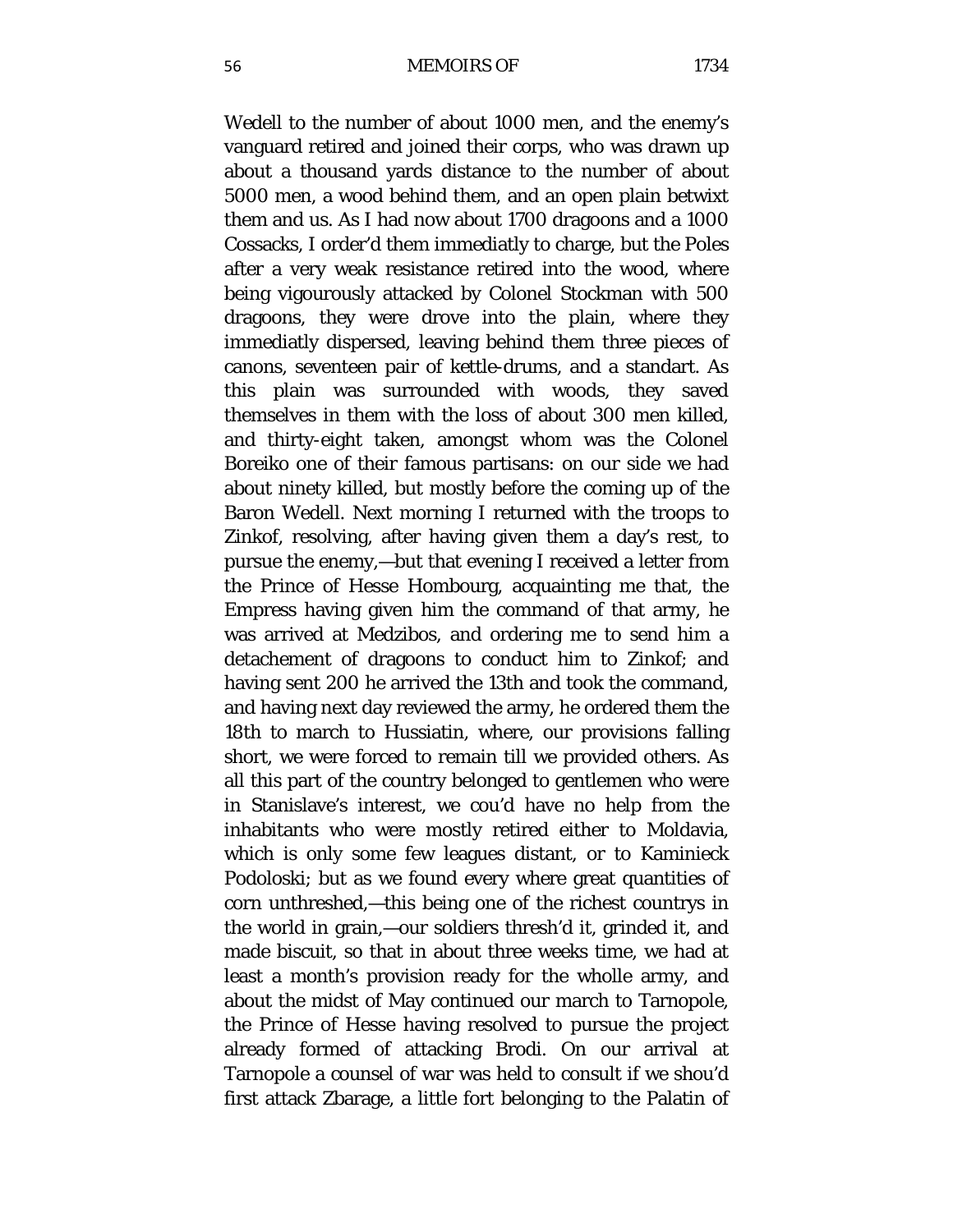Kiove, which, lying behind us, might incomode our communication with the Ukrain; but finding the garison consisted only of a hundred and twenty foot, and thirty dragoons, and that the place was so little that it cou'd not contain a garison numerous enough to incomode us, it was resolved to take no notice of it, and to continue our march to Brodi. On the first of June we arrived at Podkamen, a Convent of Bernardins, three leagues from Brodi, and after some days stay there we marched to Brodi, and encamped out of cannon shot of the place; and next day the Prince of Hesse sent Baron Wedell, Colonel of the regiment of Troitski dragoons, to summon Hansen, Lieut Collonel of the Crown gardes who commanded in the toun, to surrender, which he refusing to do, it was resolved next night to attack the toun, sword in hand, and Tchirikof Collonel of the first regiment of Mosco, was commanded with a 1000 foot, 500 dismounted dragoons, and 500 Cossaques,—but on his approach he found the toun abandoned, the garison having retired into the citadelle, in which they acted very prudently, for the toun being only surrounded with an earthen rampart, with almost no ditch, they certainly wou'd have been forced; we found only one soldier in the toun and three or four friers in a convent, all the rest of the inhabitants having retir'd either to other places or into the citadelle, but by them we learned that the garison consisted in 12 company's of the Crown gardes, making about 800 men, 200 foot of the Palatin of Kiove's to whom the place belong'd, and about a 100 of his dragoons; that they had 32 pieces of cannon and three mortars, with a considerable quantity of ammunition but very little bread, which gave us good hopes they wou'd soon surrender, considering the number of inhabitants they had allowed to retire into the citadelle with them, which wou'd have been ane unpardonable fault in any other country; but in Poland the officers having very little authority, and the place belonging to a particular person, his governor received whomever he thought fit without consulting the Commendant of the troops. The Prince having had this account of the state of the place, order'd it immediatly to be blocked with all the exactnes possible, and as it's surrounded with a bog on all sides, but that towards the toun, posts and patroulles were placed every where to hinder any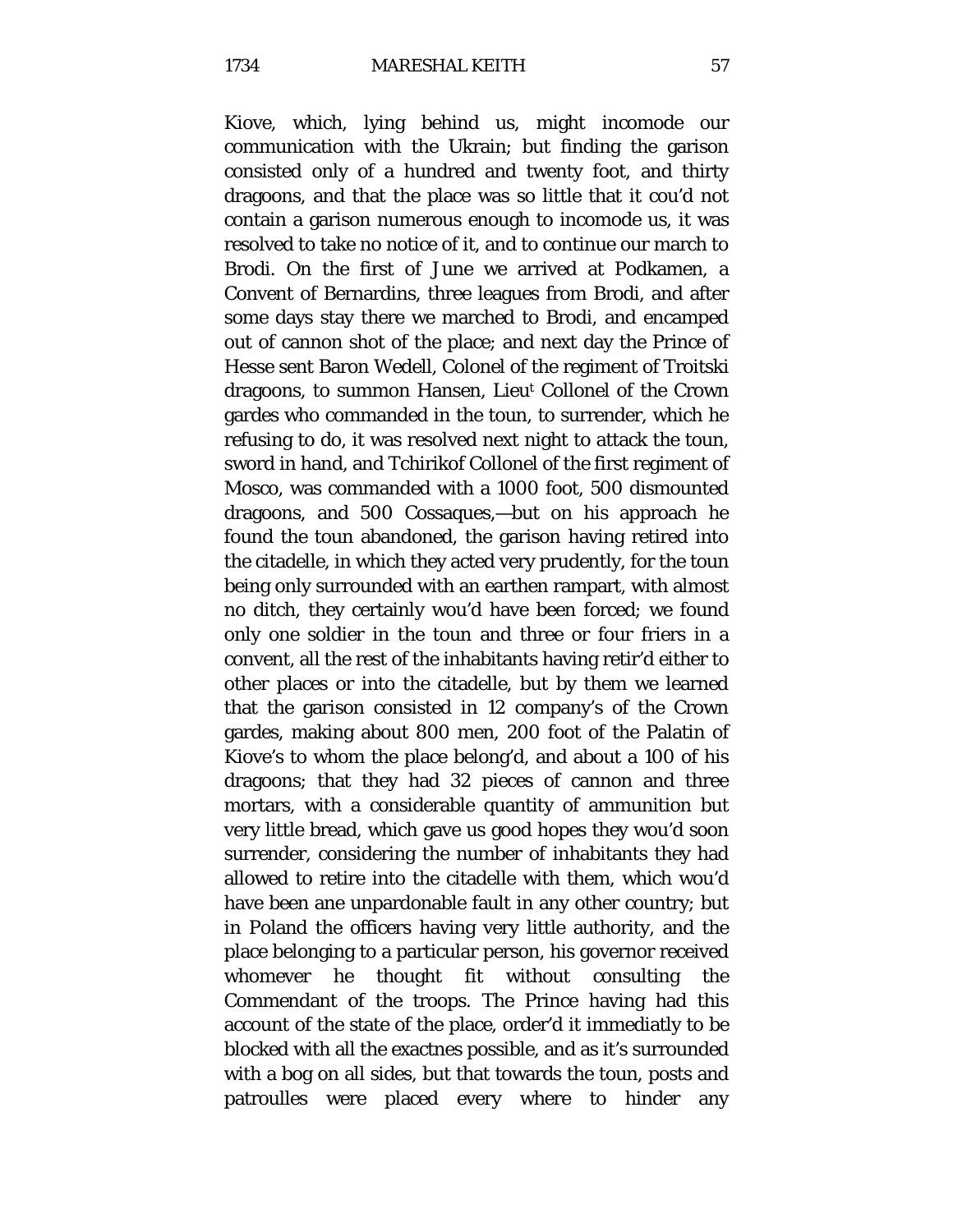58 MEMOIRS OF 1734

communication thro' it; and next day the Prince sent Baron Wedell again to acquaint the Commendant that he was not ignorant how little provisions he had, and that if he continu'd obstinate, not to surrender till he had eat it all up, he wou'd then not receive him on any terms; he seem'd now not so resolute as the first time, and Baron Wedell discovered that there was two factions in the place, one who were for capitulating immediatly, the other for holding out till the Palatin of Kiove should arrive to their succour, which he had promised should be in a few days. This last yet prevailed, so the blockade continued for some days longer, with a very small fire of cannon from the enemy and none from our side, who, having only six three pounders, chose rather to be silent then to show our weakness; and tho' the Prince of Hesse had wrote to General Wiesbach to send him some large cannon from Kiove, yet the distance, which is above 50 Polish leagues, made it impossible for them to arrive in less then three weeks; however we still made a show as if we were raising batteries behind some wooden houses which stood on the esplanade of the citadelle. After 8 days blockade the enemy beat a parly and demanded hostages in lieu of a Captain and Lieut of the guardes, whom they desired to send to make proposals to the Prince, and as I happen'd to be at the barricades, I sent immediatly two officers into the citadelle, and received theirs, and the Prince of Hesse having order'd me to receive their propositions, they offer'd to abandone the place provided they were allow'd to retire to where ever the other half of their regiment was, carrying along with them all the artillery and ammunition they pleased, and that what they left shou'd be under the care of the Palatinof Kiove's governor, and under no pretext should be employed by the garison we might put into the place; that the Palatin's troops shou'd have the permission to retire to his army, with several other articles, which were all refused them, and no other offer'd, but to surrender prisoners of war, with a promise that they should not be sent farther into Russia than the toun of Kiove, to be there keept till they were either relieved or the war at an end: While we were disputing these articles, I was advertised that the enemy was opening two new embrasures in the parapet, on which I sent one oficer with a drum to advertise the governor, that if he did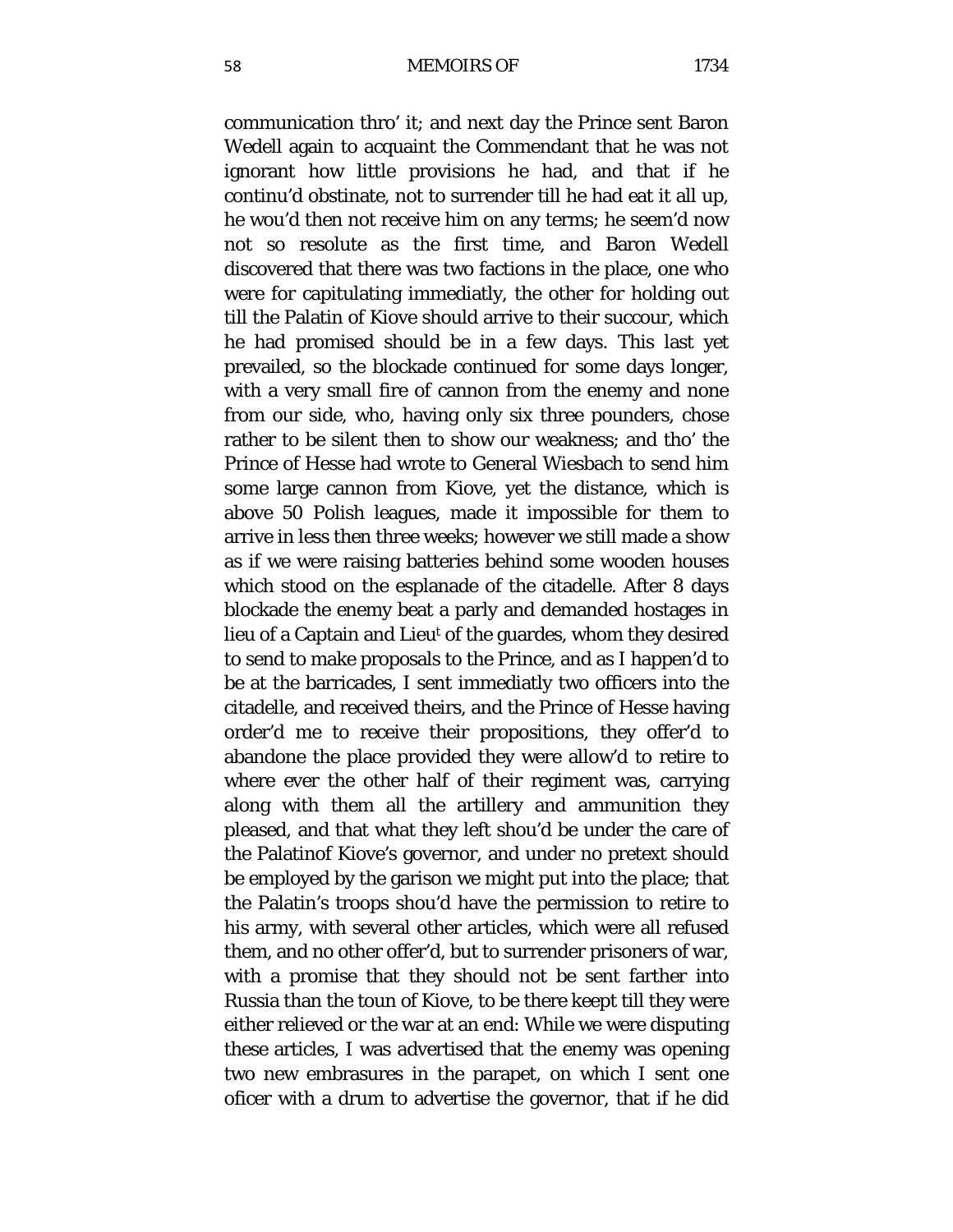not make immediatly cease the work, I wou'd break of the conference and demask the battery's which I pretended were all in condition to fire; on which he ceased, and at the same time sent orders to his two deputy's by ane oficer to finish the capitulation at any rate, which in two howers after was agreed on; that the garison should that evening deliver the gate of the place, and next morning shou'd march out colours flying and drums beating, but that at arriving at our camp, they should deliver their colours and arms, and be conducted prisoners of war to Kiove; that whatever was in the fort shou'd be faithfully deliver'd to our Commissary's; but that the inhabitants who had carried in their goods shou'd have the liberty to retire where they pleased with them. This was exactly put in execution, and the 13th of June we took possession of the place after a blockade, rather than a siege of ten days, in which we did not lose ten men; and tho' the Palatin of Kiove to whom the toun belonged was lying with an army superior to ours, within forteen leagues of it, he did not make the least mouvement, either to relieve them or to incomode us.

As we had only six battalions of foot in the army, the rest being dragoons and Cossacks, howsoon we were mastters of the place, I proposed to the Prince of Hesse to blow it up, that we might not be obliged to diminish the army, which was already too weak; but he fearing it might not be aproved at Court, resolved to keep it, and accordingly put into it 500 foot and dismounted dragoons, and with the rest, which did not amount to above 9000 men, prepared to march toward the Palatin of Kiove and endeavour to force him to an action, when he received an order from General Weisbach not to advance any farther, but to remain about the place where he was till he sent him new instructions; but as we had already eat up all the fourrage round Brodi, it was found impossible to remain any longer there, and it was agreed on to march towards Zbarage, the plentifullest country in all Poland, and perhaps in the world. Before we marched from hence, the Crown guardes took the oath of fidelity to King Augustus, on which the Prince gave them their arms, and camped them on the left of the foot, reserving the right for the oldest regiment Russe, and on the 19th of June we marched back to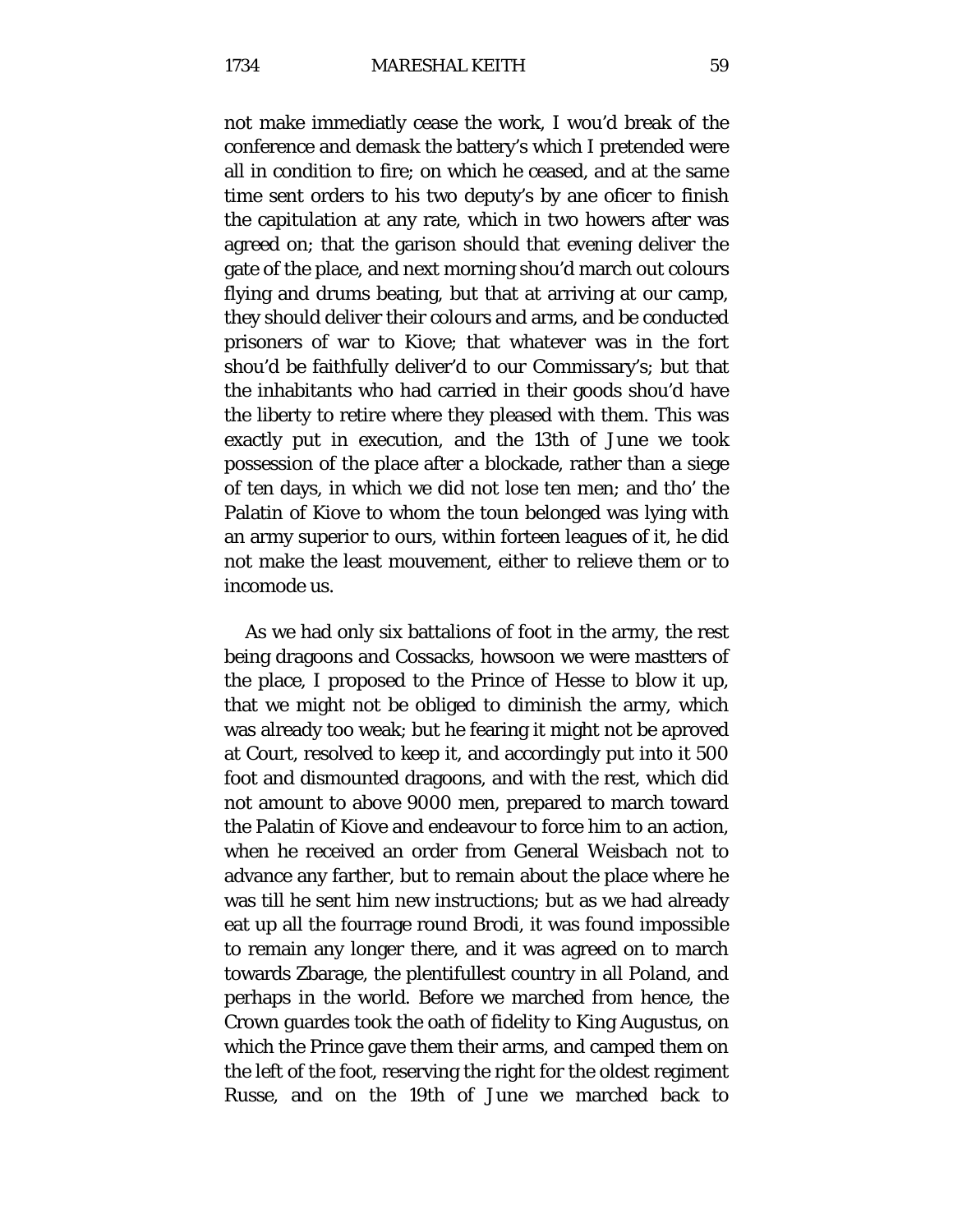Podkamen, and two days after continued our route for Zbarage. On the march our advanced guarde sent to acquaint that they discovered a considerable body of horse marching towards us, and the Prince having sent an officer with some dragoons to reconnoitre them, he returned soon after with one of their officers whose language no body .understood; but at last ane interpreter being found, told they were Moldavians who out of regard to the Empress of Russia, as being a Princesse of the same religion, were come to offer their service to her to the number of a 1000 horse, but that the Palatin of Volinia having fallen on them two days before had destroyed about 300; tho' we know that however religion was the pretext, yet plunder was the real reason of their coming. The Prince received them into the army, and with this reinforcement we advanced towards Zabarage, and encamped about a 1000 yards from the fort, which the Prince of Hesse made summons to surrender, and on their refusal it was resolved to attack it; and howsoon the facines and other preparatifs were ready, the Prince Basil Repnin, Colonel of the regiment of Butirski, was order'd to open the trenches with 600 armed men and 400 workmen; and as the Prince had recommended to me the care of the seige, I posted them in old approaches which had remained since the time the Cossaques had formerly beseiged the place, above 80 year before, and which brought us under cover within half-musquet shot of the covered way. Before day break the work was perfected, and howsoon the Dianne was beat, we began to fire on the enemy who had not discover'd us in the night, with four peices of cannon and our musketry, to which they answered very briskly, till about twelve the same day, when they surrender'd prisoners of war, with the loss of only two killed on their side and two wounded on ours. We found in the fort 150 foot and 50 dismounted dragoons, 14 pieces of cannon, and 2 morters, with abundance of ammunition and provisions for a much longer defense.

As Count Weisbach's last orders restricted the Prince of Hesse to remain near this place, and not to advance till further orders, we employed our time from the 15th of Jully, that the corns ripened, in making reap them by the soldiers, and furnishing the magazins of this place and Brodi; and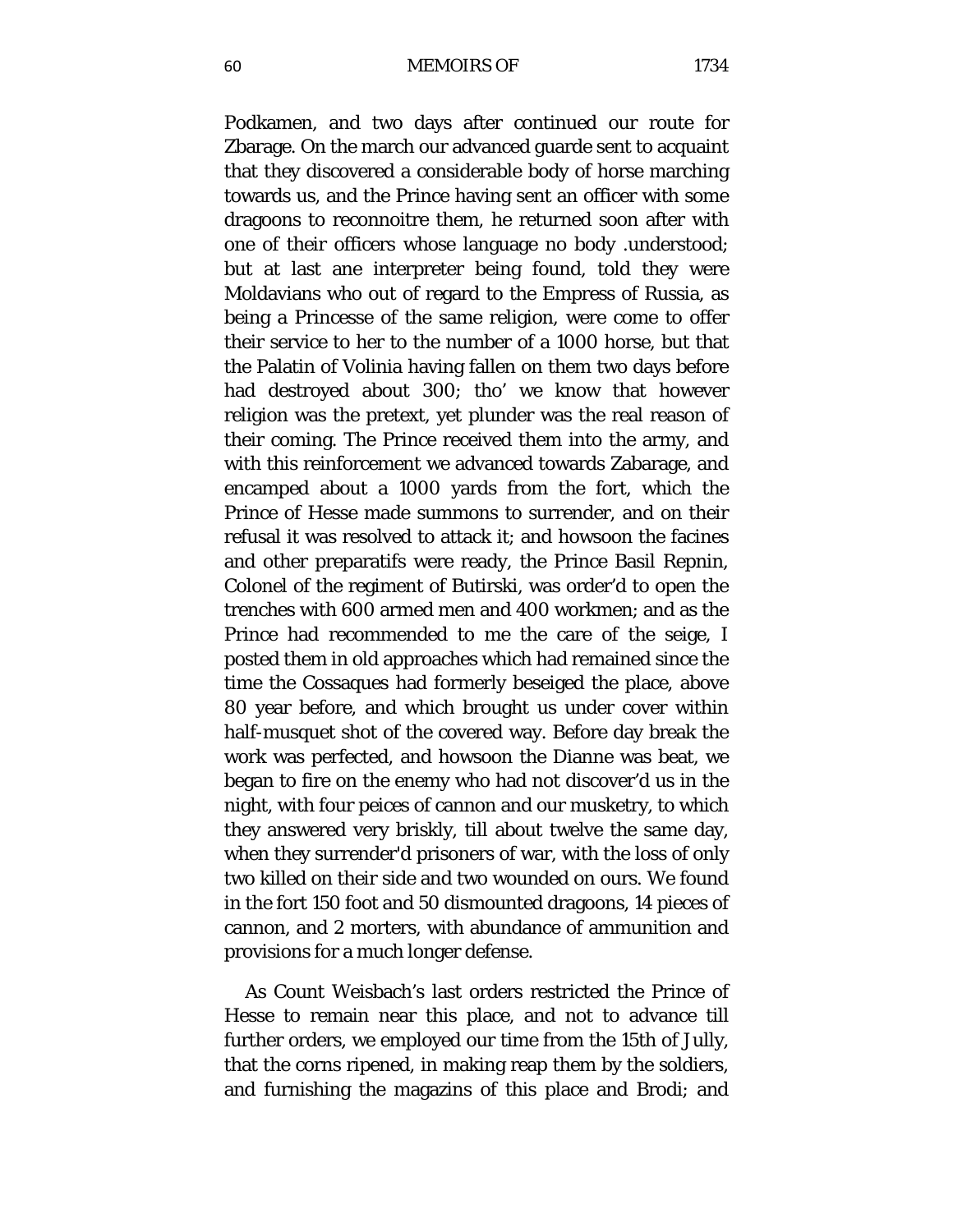during our stay here we were joined by General Major Spiegel with two regiments of foot, two of dragoons, and a 1000 Cossacks, so that the army consisted in ten batalions of foot, six regiments of dragoons, and 5000 Cossacks, making in all about 18,000 men, with which we cou'd easily have drove the confederate Poles to the other side of the Vistula, had we had the permission to advance towards them; but the Prince's hands being tyed up, we remained here in inaction till the beginning of October, in all which time the Poles attempted nothing but surprizing two of our parties the Staroste Jaselski, having fallen on a party of a hundred foot and a 100 Cossacks, killed about 40 men and 2 officers; and the Palatin of Volinia with about 3000 men attempted to surprize Colonel Stockman's quarters near Tarnapole, but finding him prepared to receive him with 500 dragoons and as many Cossaques, he retired with precipitation to the other side of the Dniester, at above 20 leagues distance. The weather being now very cold, and the snow beginning to fall, the Prince of Hesse distributed the winter quarters to the troops; one battalion was placed at Medziboge, to keep our communication open with Kiove, 300 foot and most of the sick were left in Zbarras, and 1000 foot in garison at Brodi. Major General Spiegel, with 3 regiments of dragoons, had their winter quarters assigned about Loutsk, and the Prince himself with the rest of the army advanced to the river Bog, along which river from Vlodzimir to Sokal the rest of the army quarter'd, the Prince himself with Major General Heidenreich at Berestetsko, and I at Sokal; the Palatin of Kiove, Great General of the Crown, remaining in the toun of Leopold, round which place his army was quarter'd; in which situation we remained till near the end of December, when the Prince, having advice that the Great General had quitted Leopold and retired to Jaroslave on the other side of the Sanne, he advanced with the wholle troops quarter'd on the Bog, and took possession of that toun the 30th December 1734, which is one of the richest and most mercantil of the kingdom, and which render'd us masters of all the Palatinat of Russia; and now the Prince being in quiet possession of all the east side of Poland from the Sanne to the Dnieper except the toun of Kaminieck Podolski, resolved to push no farther